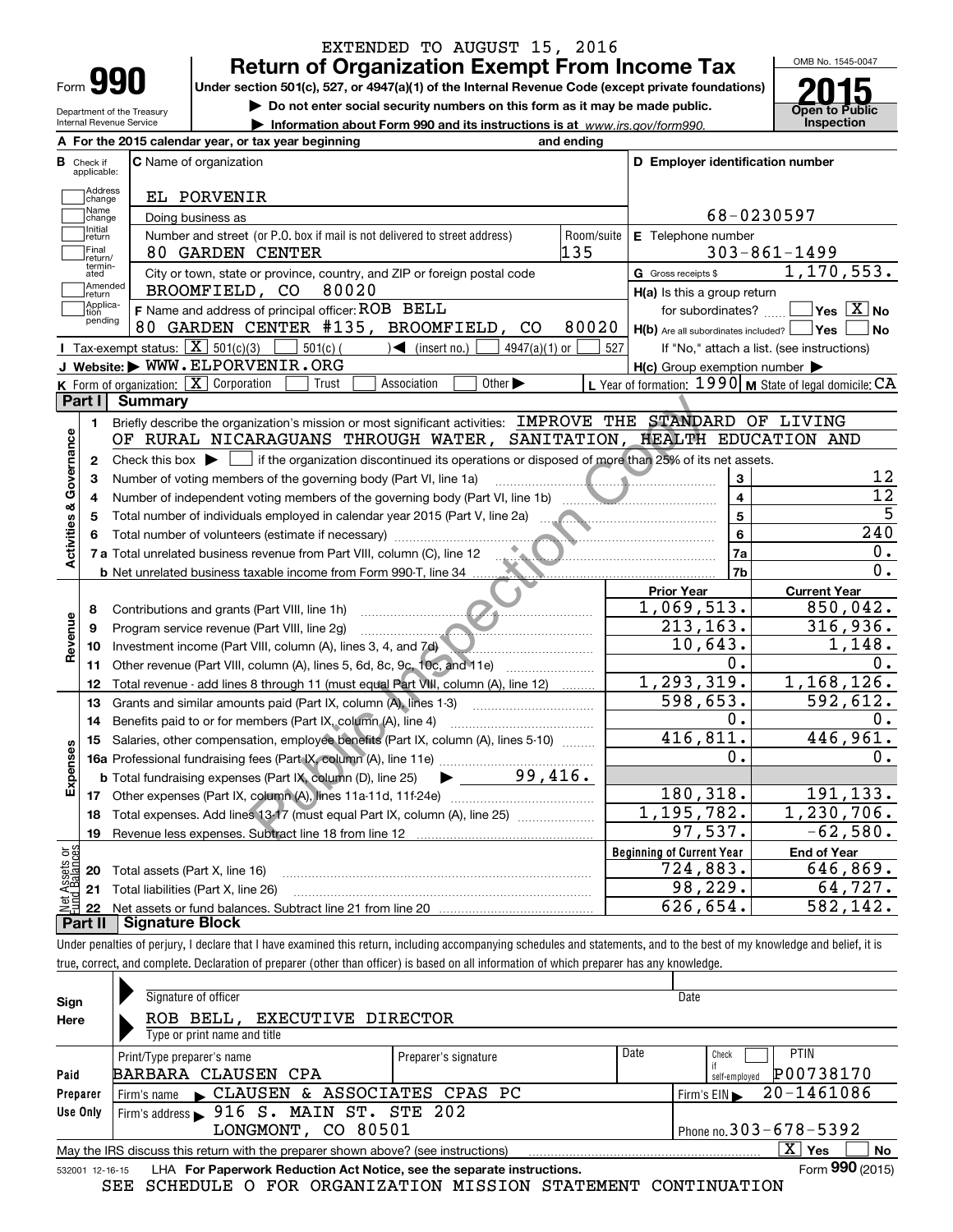|              | EL PORVENIR<br>Form 990 (2015)                                                                                                               | 68-0230597<br>Page 2                            |
|--------------|----------------------------------------------------------------------------------------------------------------------------------------------|-------------------------------------------------|
|              | Part III   Statement of Program Service Accomplishments                                                                                      |                                                 |
|              |                                                                                                                                              |                                                 |
| 1            | Briefly describe the organization's mission:                                                                                                 |                                                 |
|              | IMPROVE THE STANDARD OF LIVING OF RURAL NICARAGUANS THROUGH WATER,                                                                           |                                                 |
|              | SANITATION, HEALTH EDUCATION AND WATERSHED MANAGEMENT PROJECTS.                                                                              |                                                 |
|              |                                                                                                                                              |                                                 |
|              |                                                                                                                                              |                                                 |
| $\mathbf{2}$ | Did the organization undertake any significant program services during the year which were not listed on                                     |                                                 |
|              |                                                                                                                                              | $\boxed{\phantom{1}}$ Yes $\boxed{\text{X}}$ No |
|              | If "Yes," describe these new services on Schedule O.                                                                                         |                                                 |
| 3            | Did the organization cease conducting, or make significant changes in how it conducts, any program services?                                 | $\sqrt{\mathsf{Yes}[\mathbf{X}]}\mathsf{No}$    |
|              | If "Yes," describe these changes on Schedule O.                                                                                              |                                                 |
| 4            | Describe the organization's program service accomplishments for each of its three largest program services, as measured by expenses.         |                                                 |
|              | Section 501(c)(3) and 501(c)(4) organizations are required to report the amount of grants and allocations to others, the total expenses, and |                                                 |
|              | revenue, if any, for each program service reported.                                                                                          |                                                 |
| 4a l         | 1,009,917. including grants of \$ 592,612. $($ Revenue \$<br>(Expenses \$<br>(Code:                                                          | 341,608.                                        |
|              | DURING 2015 EL PORVENIR HELPED OVER 20,329 VILLAGERS BUILD 24 WATER<br>PROJECTS, 9 SCHOOL HAND-WASHING STATIONS, 582 LATRINES, AND 146 FUEL  |                                                 |
|              | EFFICIENT STOVES. IN ADDITION 1,281 COMMUNITY TRAINING SESSIONS WERE                                                                         |                                                 |
|              | CONDUCTED TO EDUCATE THE VILLAGERS ABOUT THE CONNECTION BETWEEN                                                                              |                                                 |
|              | HYGIENE, WATER, SANITATION AND DISEASE. EL PORVENIR ALSO PLANTED 83,584                                                                      |                                                 |
|              | TREES THROUGH ITS REFORESTATION PROJECTS.                                                                                                    |                                                 |
|              |                                                                                                                                              |                                                 |
|              |                                                                                                                                              |                                                 |
|              |                                                                                                                                              |                                                 |
|              |                                                                                                                                              |                                                 |
|              |                                                                                                                                              |                                                 |
|              |                                                                                                                                              |                                                 |
| 4b           | (Code: ) (Expenses \$<br>including grants of \$                                                                                              | $($ Revenue \$                                  |
|              |                                                                                                                                              |                                                 |
|              |                                                                                                                                              |                                                 |
|              |                                                                                                                                              |                                                 |
|              |                                                                                                                                              |                                                 |
|              |                                                                                                                                              |                                                 |
|              |                                                                                                                                              |                                                 |
|              |                                                                                                                                              |                                                 |
|              |                                                                                                                                              |                                                 |
|              |                                                                                                                                              |                                                 |
|              |                                                                                                                                              |                                                 |
|              |                                                                                                                                              |                                                 |
|              |                                                                                                                                              |                                                 |
| 4c           | (Code: ) (Expenses \$<br>including grants of \$                                                                                              | ) (Revenue \$                                   |
|              |                                                                                                                                              |                                                 |
|              |                                                                                                                                              |                                                 |
|              |                                                                                                                                              |                                                 |
|              |                                                                                                                                              |                                                 |
|              |                                                                                                                                              |                                                 |
|              |                                                                                                                                              |                                                 |
|              |                                                                                                                                              |                                                 |
|              |                                                                                                                                              |                                                 |
|              |                                                                                                                                              |                                                 |
|              |                                                                                                                                              |                                                 |
|              |                                                                                                                                              |                                                 |
| 4d           | Other program services (Describe in Schedule O.)                                                                                             |                                                 |
|              | (Revenue \$<br>(Expenses \$<br>including grants of \$                                                                                        |                                                 |
| 4е           | 1,009,917.<br>Total program service expenses $\blacktriangleright$                                                                           |                                                 |
|              |                                                                                                                                              | Form 990 (2015)                                 |
| 532002       |                                                                                                                                              |                                                 |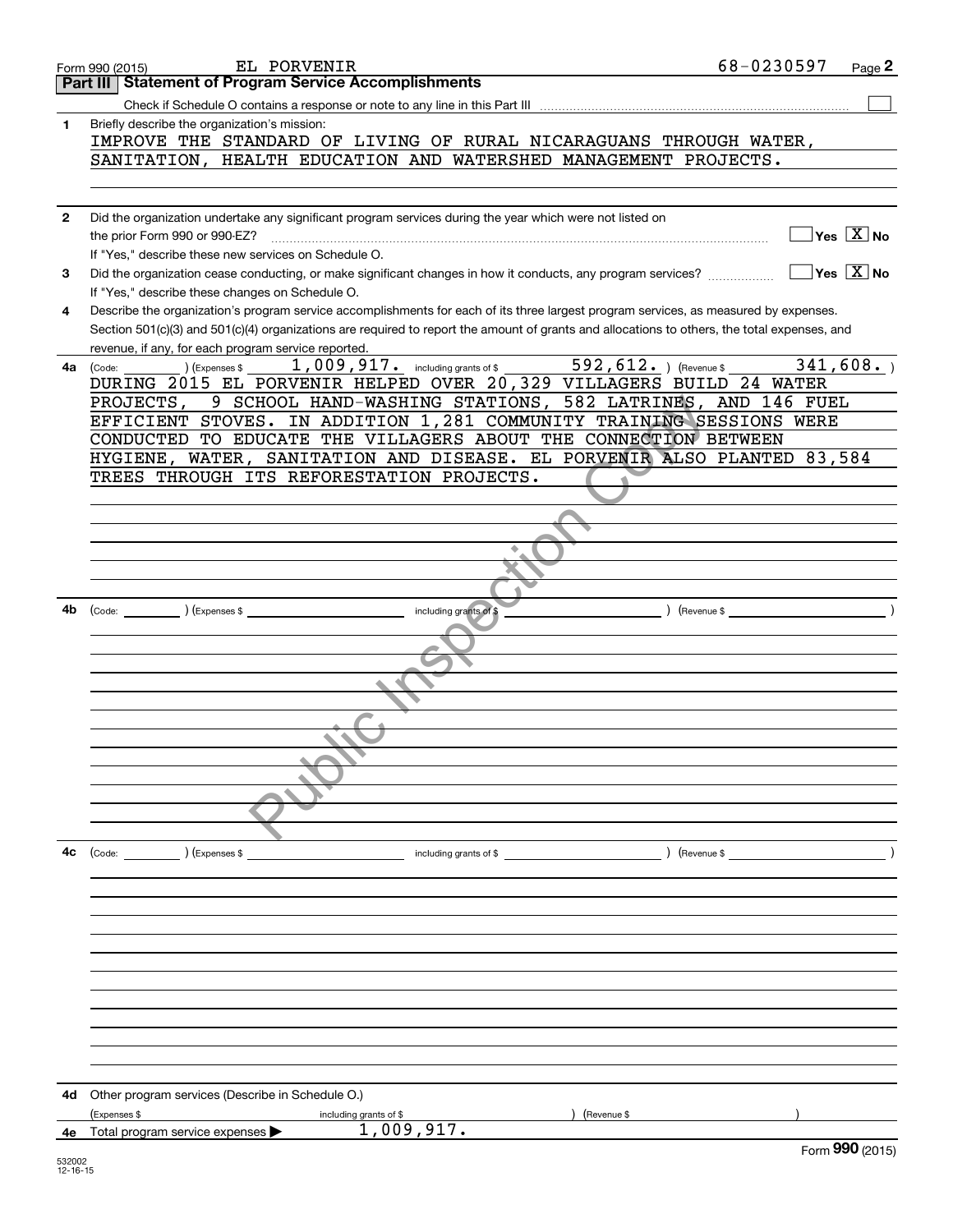| 68-0230597 | Page $3$ |
|------------|----------|
|------------|----------|

| Part IV<br>Yes<br>Is the organization described in section $501(c)(3)$ or $4947(a)(1)$ (other than a private foundation)?<br>1.<br>х<br>1<br>X<br>$\mathbf{2}$<br>2<br>Did the organization engage in direct or indirect political campaign activities on behalf of or in opposition to candidates for<br>3<br>3<br>Section 501(c)(3) organizations. Did the organization engage in lobbying activities, or have a section 501(h) election in effect<br>4<br>4<br>Is the organization a section 501(c)(4), 501(c)(5), or 501(c)(6) organization that receives membership dues, assessments, or<br>5<br>5<br>Did the organization maintain any donor advised funds or any similar funds or accounts for which donors have the right to<br>6<br>provide advice on the distribution or investment of amounts in such funds or accounts? If "Yes," complete Schedule D, Part I<br>6<br>Did the organization receive or hold a conservation easement, including easements to preserve open space,<br>7<br>$\overline{7}$<br>Did the organization maintain collections of works of art, historical treasures, or other similar assets? If "Yes," complete<br>8<br>8<br>Did the organization report an amount in Part X, line 21, for escrow or custodial account liability, serve as a custodian for<br>9<br>amounts not listed in Part X; or provide credit counseling, debt management, credit repair, or debt negotiation services?<br>9<br>If "Yes." complete Schedule D, Part IV<br>Did the organization, directly or through a related organization, hold assets in temporarily restricted endowments, permanent<br>10<br>10<br>If the organization's answer to any of the following questions is "Yes," then complete Schedule D, Parts VI, VII, VIII, IX, or X<br>11<br>as applicable.<br>Did the organization report an amount for land, buildings, and equipment in Part X, line 10? If "Yes," complete Schedule D,<br>а<br>х<br>11a<br>Did the organization report an amount for investments - other securities in Part X, line 12 that is 5% or more of its total<br>11 <sub>b</sub><br>assets reported in Part X, line 16? If "Yes," complete Schedule D, Part Villection material content content of the material content of the material content of the material content of the set of the set of the set of the se<br>Did the organization report an amount for investments - program related in Part X, line 13 that is 5% or more of its total<br>с<br>11c<br>d Did the organization report an amount for other assets in Part X, line 15 that is 5% or more of its total assets reported in<br>11d<br>11e<br>Did the organization's separate or consolidated financial statements for the tax year include a footnote that addresses<br>f<br>the organization's liability for uncertain tax positions under FIN 48 (ASC 740)? If "Yes," complete Schedule D, Part X<br>11f<br>12a Did the organization obtain separate, independent audited financial statements for the tax year? If "Yes," complete<br>X<br>12a<br>Schedule D, Parts XI and XII <b>continued to the continuum of the continuum of the continuum of the continuum of the continuum of the continuum of the continuum of the continuum of the continuum of the continuum of the conti</b><br><b>b</b> Was the organization included in consolidated, independent audited financial statements for the tax year?<br><b>12b</b><br>If "Yes," and if the organization answered "No" to line 12a, then completing Schedule D, Parts XI and XII is optional<br>13<br>13<br>х<br>Did the organization maintain an office, employees, or agents outside of the United States?<br>14a<br>14a<br>Did the organization have aggregate revenues or expenses of more than \$10,000 from grantmaking, fundraising, business,<br>b<br>investment, and program service activities outside the United States, or aggregate foreign investments valued at \$100,000<br>х<br>14b<br>Did the organization report on Part IX, column (A), line 3, more than \$5,000 of grants or other assistance to or for any<br>15<br>15<br>Did the organization report on Part IX, column (A), line 3, more than \$5,000 of aggregate grants or other assistance to<br>16<br>x<br>16<br>Did the organization report a total of more than \$15,000 of expenses for professional fundraising services on Part IX,<br>17<br>17<br>Did the organization report more than \$15,000 total of fundraising event gross income and contributions on Part VIII, lines<br>18<br>18<br>Did the organization report more than \$15,000 of gross income from gaming activities on Part VIII, line 9a? If "Yes."<br>19<br>19 | 68-0230597<br>EL PORVENIR<br>Form 990 (2015) |  | Page <sub>3</sub> |
|------------------------------------------------------------------------------------------------------------------------------------------------------------------------------------------------------------------------------------------------------------------------------------------------------------------------------------------------------------------------------------------------------------------------------------------------------------------------------------------------------------------------------------------------------------------------------------------------------------------------------------------------------------------------------------------------------------------------------------------------------------------------------------------------------------------------------------------------------------------------------------------------------------------------------------------------------------------------------------------------------------------------------------------------------------------------------------------------------------------------------------------------------------------------------------------------------------------------------------------------------------------------------------------------------------------------------------------------------------------------------------------------------------------------------------------------------------------------------------------------------------------------------------------------------------------------------------------------------------------------------------------------------------------------------------------------------------------------------------------------------------------------------------------------------------------------------------------------------------------------------------------------------------------------------------------------------------------------------------------------------------------------------------------------------------------------------------------------------------------------------------------------------------------------------------------------------------------------------------------------------------------------------------------------------------------------------------------------------------------------------------------------------------------------------------------------------------------------------------------------------------------------------------------------------------------------------------------------------------------------------------------------------------------------------------------------------------------------------------------------------------------------------------------------------------------------------------------------------------------------------------------------------------------------------------------------------------------------------------------------------------------------------------------------------------------------------------------------------------------------------------------------------------------------------------------------------------------------------------------------------------------------------------------------------------------------------------------------------------------------------------------------------------------------------------------------------------------------------------------------------------------------------------------------------------------------------------------------------------------------------------------------------------------------------------------------------------------------------------------------------------------------------------------------------------------------------------------------------------------------------------------------------------------------------------------------------------------------------------------------------------------------------------------------------------------------------------------------------------------------------------------------------------------------------------------------------------------------------------------------------------------------------------------------------------------------------------------------------------------------------------------------------------------------------------------------------------------------------------------------------------------------------------------------------------------------------------------------------------------------------------------------------------|----------------------------------------------|--|-------------------|
|                                                                                                                                                                                                                                                                                                                                                                                                                                                                                                                                                                                                                                                                                                                                                                                                                                                                                                                                                                                                                                                                                                                                                                                                                                                                                                                                                                                                                                                                                                                                                                                                                                                                                                                                                                                                                                                                                                                                                                                                                                                                                                                                                                                                                                                                                                                                                                                                                                                                                                                                                                                                                                                                                                                                                                                                                                                                                                                                                                                                                                                                                                                                                                                                                                                                                                                                                                                                                                                                                                                                                                                                                                                                                                                                                                                                                                                                                                                                                                                                                                                                                                                                                                                                                                                                                                                                                                                                                                                                                                                                                                                                                                                            | <b>Checklist of Required Schedules</b>       |  |                   |
|                                                                                                                                                                                                                                                                                                                                                                                                                                                                                                                                                                                                                                                                                                                                                                                                                                                                                                                                                                                                                                                                                                                                                                                                                                                                                                                                                                                                                                                                                                                                                                                                                                                                                                                                                                                                                                                                                                                                                                                                                                                                                                                                                                                                                                                                                                                                                                                                                                                                                                                                                                                                                                                                                                                                                                                                                                                                                                                                                                                                                                                                                                                                                                                                                                                                                                                                                                                                                                                                                                                                                                                                                                                                                                                                                                                                                                                                                                                                                                                                                                                                                                                                                                                                                                                                                                                                                                                                                                                                                                                                                                                                                                                            |                                              |  | No                |
|                                                                                                                                                                                                                                                                                                                                                                                                                                                                                                                                                                                                                                                                                                                                                                                                                                                                                                                                                                                                                                                                                                                                                                                                                                                                                                                                                                                                                                                                                                                                                                                                                                                                                                                                                                                                                                                                                                                                                                                                                                                                                                                                                                                                                                                                                                                                                                                                                                                                                                                                                                                                                                                                                                                                                                                                                                                                                                                                                                                                                                                                                                                                                                                                                                                                                                                                                                                                                                                                                                                                                                                                                                                                                                                                                                                                                                                                                                                                                                                                                                                                                                                                                                                                                                                                                                                                                                                                                                                                                                                                                                                                                                                            |                                              |  |                   |
|                                                                                                                                                                                                                                                                                                                                                                                                                                                                                                                                                                                                                                                                                                                                                                                                                                                                                                                                                                                                                                                                                                                                                                                                                                                                                                                                                                                                                                                                                                                                                                                                                                                                                                                                                                                                                                                                                                                                                                                                                                                                                                                                                                                                                                                                                                                                                                                                                                                                                                                                                                                                                                                                                                                                                                                                                                                                                                                                                                                                                                                                                                                                                                                                                                                                                                                                                                                                                                                                                                                                                                                                                                                                                                                                                                                                                                                                                                                                                                                                                                                                                                                                                                                                                                                                                                                                                                                                                                                                                                                                                                                                                                                            |                                              |  |                   |
|                                                                                                                                                                                                                                                                                                                                                                                                                                                                                                                                                                                                                                                                                                                                                                                                                                                                                                                                                                                                                                                                                                                                                                                                                                                                                                                                                                                                                                                                                                                                                                                                                                                                                                                                                                                                                                                                                                                                                                                                                                                                                                                                                                                                                                                                                                                                                                                                                                                                                                                                                                                                                                                                                                                                                                                                                                                                                                                                                                                                                                                                                                                                                                                                                                                                                                                                                                                                                                                                                                                                                                                                                                                                                                                                                                                                                                                                                                                                                                                                                                                                                                                                                                                                                                                                                                                                                                                                                                                                                                                                                                                                                                                            |                                              |  |                   |
|                                                                                                                                                                                                                                                                                                                                                                                                                                                                                                                                                                                                                                                                                                                                                                                                                                                                                                                                                                                                                                                                                                                                                                                                                                                                                                                                                                                                                                                                                                                                                                                                                                                                                                                                                                                                                                                                                                                                                                                                                                                                                                                                                                                                                                                                                                                                                                                                                                                                                                                                                                                                                                                                                                                                                                                                                                                                                                                                                                                                                                                                                                                                                                                                                                                                                                                                                                                                                                                                                                                                                                                                                                                                                                                                                                                                                                                                                                                                                                                                                                                                                                                                                                                                                                                                                                                                                                                                                                                                                                                                                                                                                                                            |                                              |  |                   |
|                                                                                                                                                                                                                                                                                                                                                                                                                                                                                                                                                                                                                                                                                                                                                                                                                                                                                                                                                                                                                                                                                                                                                                                                                                                                                                                                                                                                                                                                                                                                                                                                                                                                                                                                                                                                                                                                                                                                                                                                                                                                                                                                                                                                                                                                                                                                                                                                                                                                                                                                                                                                                                                                                                                                                                                                                                                                                                                                                                                                                                                                                                                                                                                                                                                                                                                                                                                                                                                                                                                                                                                                                                                                                                                                                                                                                                                                                                                                                                                                                                                                                                                                                                                                                                                                                                                                                                                                                                                                                                                                                                                                                                                            |                                              |  | x                 |
|                                                                                                                                                                                                                                                                                                                                                                                                                                                                                                                                                                                                                                                                                                                                                                                                                                                                                                                                                                                                                                                                                                                                                                                                                                                                                                                                                                                                                                                                                                                                                                                                                                                                                                                                                                                                                                                                                                                                                                                                                                                                                                                                                                                                                                                                                                                                                                                                                                                                                                                                                                                                                                                                                                                                                                                                                                                                                                                                                                                                                                                                                                                                                                                                                                                                                                                                                                                                                                                                                                                                                                                                                                                                                                                                                                                                                                                                                                                                                                                                                                                                                                                                                                                                                                                                                                                                                                                                                                                                                                                                                                                                                                                            |                                              |  |                   |
|                                                                                                                                                                                                                                                                                                                                                                                                                                                                                                                                                                                                                                                                                                                                                                                                                                                                                                                                                                                                                                                                                                                                                                                                                                                                                                                                                                                                                                                                                                                                                                                                                                                                                                                                                                                                                                                                                                                                                                                                                                                                                                                                                                                                                                                                                                                                                                                                                                                                                                                                                                                                                                                                                                                                                                                                                                                                                                                                                                                                                                                                                                                                                                                                                                                                                                                                                                                                                                                                                                                                                                                                                                                                                                                                                                                                                                                                                                                                                                                                                                                                                                                                                                                                                                                                                                                                                                                                                                                                                                                                                                                                                                                            |                                              |  | x                 |
|                                                                                                                                                                                                                                                                                                                                                                                                                                                                                                                                                                                                                                                                                                                                                                                                                                                                                                                                                                                                                                                                                                                                                                                                                                                                                                                                                                                                                                                                                                                                                                                                                                                                                                                                                                                                                                                                                                                                                                                                                                                                                                                                                                                                                                                                                                                                                                                                                                                                                                                                                                                                                                                                                                                                                                                                                                                                                                                                                                                                                                                                                                                                                                                                                                                                                                                                                                                                                                                                                                                                                                                                                                                                                                                                                                                                                                                                                                                                                                                                                                                                                                                                                                                                                                                                                                                                                                                                                                                                                                                                                                                                                                                            |                                              |  |                   |
|                                                                                                                                                                                                                                                                                                                                                                                                                                                                                                                                                                                                                                                                                                                                                                                                                                                                                                                                                                                                                                                                                                                                                                                                                                                                                                                                                                                                                                                                                                                                                                                                                                                                                                                                                                                                                                                                                                                                                                                                                                                                                                                                                                                                                                                                                                                                                                                                                                                                                                                                                                                                                                                                                                                                                                                                                                                                                                                                                                                                                                                                                                                                                                                                                                                                                                                                                                                                                                                                                                                                                                                                                                                                                                                                                                                                                                                                                                                                                                                                                                                                                                                                                                                                                                                                                                                                                                                                                                                                                                                                                                                                                                                            |                                              |  | x                 |
|                                                                                                                                                                                                                                                                                                                                                                                                                                                                                                                                                                                                                                                                                                                                                                                                                                                                                                                                                                                                                                                                                                                                                                                                                                                                                                                                                                                                                                                                                                                                                                                                                                                                                                                                                                                                                                                                                                                                                                                                                                                                                                                                                                                                                                                                                                                                                                                                                                                                                                                                                                                                                                                                                                                                                                                                                                                                                                                                                                                                                                                                                                                                                                                                                                                                                                                                                                                                                                                                                                                                                                                                                                                                                                                                                                                                                                                                                                                                                                                                                                                                                                                                                                                                                                                                                                                                                                                                                                                                                                                                                                                                                                                            |                                              |  |                   |
|                                                                                                                                                                                                                                                                                                                                                                                                                                                                                                                                                                                                                                                                                                                                                                                                                                                                                                                                                                                                                                                                                                                                                                                                                                                                                                                                                                                                                                                                                                                                                                                                                                                                                                                                                                                                                                                                                                                                                                                                                                                                                                                                                                                                                                                                                                                                                                                                                                                                                                                                                                                                                                                                                                                                                                                                                                                                                                                                                                                                                                                                                                                                                                                                                                                                                                                                                                                                                                                                                                                                                                                                                                                                                                                                                                                                                                                                                                                                                                                                                                                                                                                                                                                                                                                                                                                                                                                                                                                                                                                                                                                                                                                            |                                              |  | x                 |
|                                                                                                                                                                                                                                                                                                                                                                                                                                                                                                                                                                                                                                                                                                                                                                                                                                                                                                                                                                                                                                                                                                                                                                                                                                                                                                                                                                                                                                                                                                                                                                                                                                                                                                                                                                                                                                                                                                                                                                                                                                                                                                                                                                                                                                                                                                                                                                                                                                                                                                                                                                                                                                                                                                                                                                                                                                                                                                                                                                                                                                                                                                                                                                                                                                                                                                                                                                                                                                                                                                                                                                                                                                                                                                                                                                                                                                                                                                                                                                                                                                                                                                                                                                                                                                                                                                                                                                                                                                                                                                                                                                                                                                                            |                                              |  |                   |
|                                                                                                                                                                                                                                                                                                                                                                                                                                                                                                                                                                                                                                                                                                                                                                                                                                                                                                                                                                                                                                                                                                                                                                                                                                                                                                                                                                                                                                                                                                                                                                                                                                                                                                                                                                                                                                                                                                                                                                                                                                                                                                                                                                                                                                                                                                                                                                                                                                                                                                                                                                                                                                                                                                                                                                                                                                                                                                                                                                                                                                                                                                                                                                                                                                                                                                                                                                                                                                                                                                                                                                                                                                                                                                                                                                                                                                                                                                                                                                                                                                                                                                                                                                                                                                                                                                                                                                                                                                                                                                                                                                                                                                                            |                                              |  | x                 |
|                                                                                                                                                                                                                                                                                                                                                                                                                                                                                                                                                                                                                                                                                                                                                                                                                                                                                                                                                                                                                                                                                                                                                                                                                                                                                                                                                                                                                                                                                                                                                                                                                                                                                                                                                                                                                                                                                                                                                                                                                                                                                                                                                                                                                                                                                                                                                                                                                                                                                                                                                                                                                                                                                                                                                                                                                                                                                                                                                                                                                                                                                                                                                                                                                                                                                                                                                                                                                                                                                                                                                                                                                                                                                                                                                                                                                                                                                                                                                                                                                                                                                                                                                                                                                                                                                                                                                                                                                                                                                                                                                                                                                                                            |                                              |  |                   |
|                                                                                                                                                                                                                                                                                                                                                                                                                                                                                                                                                                                                                                                                                                                                                                                                                                                                                                                                                                                                                                                                                                                                                                                                                                                                                                                                                                                                                                                                                                                                                                                                                                                                                                                                                                                                                                                                                                                                                                                                                                                                                                                                                                                                                                                                                                                                                                                                                                                                                                                                                                                                                                                                                                                                                                                                                                                                                                                                                                                                                                                                                                                                                                                                                                                                                                                                                                                                                                                                                                                                                                                                                                                                                                                                                                                                                                                                                                                                                                                                                                                                                                                                                                                                                                                                                                                                                                                                                                                                                                                                                                                                                                                            |                                              |  | x                 |
|                                                                                                                                                                                                                                                                                                                                                                                                                                                                                                                                                                                                                                                                                                                                                                                                                                                                                                                                                                                                                                                                                                                                                                                                                                                                                                                                                                                                                                                                                                                                                                                                                                                                                                                                                                                                                                                                                                                                                                                                                                                                                                                                                                                                                                                                                                                                                                                                                                                                                                                                                                                                                                                                                                                                                                                                                                                                                                                                                                                                                                                                                                                                                                                                                                                                                                                                                                                                                                                                                                                                                                                                                                                                                                                                                                                                                                                                                                                                                                                                                                                                                                                                                                                                                                                                                                                                                                                                                                                                                                                                                                                                                                                            |                                              |  |                   |
|                                                                                                                                                                                                                                                                                                                                                                                                                                                                                                                                                                                                                                                                                                                                                                                                                                                                                                                                                                                                                                                                                                                                                                                                                                                                                                                                                                                                                                                                                                                                                                                                                                                                                                                                                                                                                                                                                                                                                                                                                                                                                                                                                                                                                                                                                                                                                                                                                                                                                                                                                                                                                                                                                                                                                                                                                                                                                                                                                                                                                                                                                                                                                                                                                                                                                                                                                                                                                                                                                                                                                                                                                                                                                                                                                                                                                                                                                                                                                                                                                                                                                                                                                                                                                                                                                                                                                                                                                                                                                                                                                                                                                                                            |                                              |  |                   |
|                                                                                                                                                                                                                                                                                                                                                                                                                                                                                                                                                                                                                                                                                                                                                                                                                                                                                                                                                                                                                                                                                                                                                                                                                                                                                                                                                                                                                                                                                                                                                                                                                                                                                                                                                                                                                                                                                                                                                                                                                                                                                                                                                                                                                                                                                                                                                                                                                                                                                                                                                                                                                                                                                                                                                                                                                                                                                                                                                                                                                                                                                                                                                                                                                                                                                                                                                                                                                                                                                                                                                                                                                                                                                                                                                                                                                                                                                                                                                                                                                                                                                                                                                                                                                                                                                                                                                                                                                                                                                                                                                                                                                                                            |                                              |  | x                 |
|                                                                                                                                                                                                                                                                                                                                                                                                                                                                                                                                                                                                                                                                                                                                                                                                                                                                                                                                                                                                                                                                                                                                                                                                                                                                                                                                                                                                                                                                                                                                                                                                                                                                                                                                                                                                                                                                                                                                                                                                                                                                                                                                                                                                                                                                                                                                                                                                                                                                                                                                                                                                                                                                                                                                                                                                                                                                                                                                                                                                                                                                                                                                                                                                                                                                                                                                                                                                                                                                                                                                                                                                                                                                                                                                                                                                                                                                                                                                                                                                                                                                                                                                                                                                                                                                                                                                                                                                                                                                                                                                                                                                                                                            |                                              |  |                   |
|                                                                                                                                                                                                                                                                                                                                                                                                                                                                                                                                                                                                                                                                                                                                                                                                                                                                                                                                                                                                                                                                                                                                                                                                                                                                                                                                                                                                                                                                                                                                                                                                                                                                                                                                                                                                                                                                                                                                                                                                                                                                                                                                                                                                                                                                                                                                                                                                                                                                                                                                                                                                                                                                                                                                                                                                                                                                                                                                                                                                                                                                                                                                                                                                                                                                                                                                                                                                                                                                                                                                                                                                                                                                                                                                                                                                                                                                                                                                                                                                                                                                                                                                                                                                                                                                                                                                                                                                                                                                                                                                                                                                                                                            |                                              |  | x                 |
|                                                                                                                                                                                                                                                                                                                                                                                                                                                                                                                                                                                                                                                                                                                                                                                                                                                                                                                                                                                                                                                                                                                                                                                                                                                                                                                                                                                                                                                                                                                                                                                                                                                                                                                                                                                                                                                                                                                                                                                                                                                                                                                                                                                                                                                                                                                                                                                                                                                                                                                                                                                                                                                                                                                                                                                                                                                                                                                                                                                                                                                                                                                                                                                                                                                                                                                                                                                                                                                                                                                                                                                                                                                                                                                                                                                                                                                                                                                                                                                                                                                                                                                                                                                                                                                                                                                                                                                                                                                                                                                                                                                                                                                            |                                              |  |                   |
|                                                                                                                                                                                                                                                                                                                                                                                                                                                                                                                                                                                                                                                                                                                                                                                                                                                                                                                                                                                                                                                                                                                                                                                                                                                                                                                                                                                                                                                                                                                                                                                                                                                                                                                                                                                                                                                                                                                                                                                                                                                                                                                                                                                                                                                                                                                                                                                                                                                                                                                                                                                                                                                                                                                                                                                                                                                                                                                                                                                                                                                                                                                                                                                                                                                                                                                                                                                                                                                                                                                                                                                                                                                                                                                                                                                                                                                                                                                                                                                                                                                                                                                                                                                                                                                                                                                                                                                                                                                                                                                                                                                                                                                            |                                              |  |                   |
|                                                                                                                                                                                                                                                                                                                                                                                                                                                                                                                                                                                                                                                                                                                                                                                                                                                                                                                                                                                                                                                                                                                                                                                                                                                                                                                                                                                                                                                                                                                                                                                                                                                                                                                                                                                                                                                                                                                                                                                                                                                                                                                                                                                                                                                                                                                                                                                                                                                                                                                                                                                                                                                                                                                                                                                                                                                                                                                                                                                                                                                                                                                                                                                                                                                                                                                                                                                                                                                                                                                                                                                                                                                                                                                                                                                                                                                                                                                                                                                                                                                                                                                                                                                                                                                                                                                                                                                                                                                                                                                                                                                                                                                            |                                              |  |                   |
|                                                                                                                                                                                                                                                                                                                                                                                                                                                                                                                                                                                                                                                                                                                                                                                                                                                                                                                                                                                                                                                                                                                                                                                                                                                                                                                                                                                                                                                                                                                                                                                                                                                                                                                                                                                                                                                                                                                                                                                                                                                                                                                                                                                                                                                                                                                                                                                                                                                                                                                                                                                                                                                                                                                                                                                                                                                                                                                                                                                                                                                                                                                                                                                                                                                                                                                                                                                                                                                                                                                                                                                                                                                                                                                                                                                                                                                                                                                                                                                                                                                                                                                                                                                                                                                                                                                                                                                                                                                                                                                                                                                                                                                            |                                              |  |                   |
|                                                                                                                                                                                                                                                                                                                                                                                                                                                                                                                                                                                                                                                                                                                                                                                                                                                                                                                                                                                                                                                                                                                                                                                                                                                                                                                                                                                                                                                                                                                                                                                                                                                                                                                                                                                                                                                                                                                                                                                                                                                                                                                                                                                                                                                                                                                                                                                                                                                                                                                                                                                                                                                                                                                                                                                                                                                                                                                                                                                                                                                                                                                                                                                                                                                                                                                                                                                                                                                                                                                                                                                                                                                                                                                                                                                                                                                                                                                                                                                                                                                                                                                                                                                                                                                                                                                                                                                                                                                                                                                                                                                                                                                            |                                              |  |                   |
|                                                                                                                                                                                                                                                                                                                                                                                                                                                                                                                                                                                                                                                                                                                                                                                                                                                                                                                                                                                                                                                                                                                                                                                                                                                                                                                                                                                                                                                                                                                                                                                                                                                                                                                                                                                                                                                                                                                                                                                                                                                                                                                                                                                                                                                                                                                                                                                                                                                                                                                                                                                                                                                                                                                                                                                                                                                                                                                                                                                                                                                                                                                                                                                                                                                                                                                                                                                                                                                                                                                                                                                                                                                                                                                                                                                                                                                                                                                                                                                                                                                                                                                                                                                                                                                                                                                                                                                                                                                                                                                                                                                                                                                            |                                              |  | x                 |
|                                                                                                                                                                                                                                                                                                                                                                                                                                                                                                                                                                                                                                                                                                                                                                                                                                                                                                                                                                                                                                                                                                                                                                                                                                                                                                                                                                                                                                                                                                                                                                                                                                                                                                                                                                                                                                                                                                                                                                                                                                                                                                                                                                                                                                                                                                                                                                                                                                                                                                                                                                                                                                                                                                                                                                                                                                                                                                                                                                                                                                                                                                                                                                                                                                                                                                                                                                                                                                                                                                                                                                                                                                                                                                                                                                                                                                                                                                                                                                                                                                                                                                                                                                                                                                                                                                                                                                                                                                                                                                                                                                                                                                                            |                                              |  |                   |
|                                                                                                                                                                                                                                                                                                                                                                                                                                                                                                                                                                                                                                                                                                                                                                                                                                                                                                                                                                                                                                                                                                                                                                                                                                                                                                                                                                                                                                                                                                                                                                                                                                                                                                                                                                                                                                                                                                                                                                                                                                                                                                                                                                                                                                                                                                                                                                                                                                                                                                                                                                                                                                                                                                                                                                                                                                                                                                                                                                                                                                                                                                                                                                                                                                                                                                                                                                                                                                                                                                                                                                                                                                                                                                                                                                                                                                                                                                                                                                                                                                                                                                                                                                                                                                                                                                                                                                                                                                                                                                                                                                                                                                                            |                                              |  | x                 |
|                                                                                                                                                                                                                                                                                                                                                                                                                                                                                                                                                                                                                                                                                                                                                                                                                                                                                                                                                                                                                                                                                                                                                                                                                                                                                                                                                                                                                                                                                                                                                                                                                                                                                                                                                                                                                                                                                                                                                                                                                                                                                                                                                                                                                                                                                                                                                                                                                                                                                                                                                                                                                                                                                                                                                                                                                                                                                                                                                                                                                                                                                                                                                                                                                                                                                                                                                                                                                                                                                                                                                                                                                                                                                                                                                                                                                                                                                                                                                                                                                                                                                                                                                                                                                                                                                                                                                                                                                                                                                                                                                                                                                                                            |                                              |  |                   |
|                                                                                                                                                                                                                                                                                                                                                                                                                                                                                                                                                                                                                                                                                                                                                                                                                                                                                                                                                                                                                                                                                                                                                                                                                                                                                                                                                                                                                                                                                                                                                                                                                                                                                                                                                                                                                                                                                                                                                                                                                                                                                                                                                                                                                                                                                                                                                                                                                                                                                                                                                                                                                                                                                                                                                                                                                                                                                                                                                                                                                                                                                                                                                                                                                                                                                                                                                                                                                                                                                                                                                                                                                                                                                                                                                                                                                                                                                                                                                                                                                                                                                                                                                                                                                                                                                                                                                                                                                                                                                                                                                                                                                                                            |                                              |  |                   |
|                                                                                                                                                                                                                                                                                                                                                                                                                                                                                                                                                                                                                                                                                                                                                                                                                                                                                                                                                                                                                                                                                                                                                                                                                                                                                                                                                                                                                                                                                                                                                                                                                                                                                                                                                                                                                                                                                                                                                                                                                                                                                                                                                                                                                                                                                                                                                                                                                                                                                                                                                                                                                                                                                                                                                                                                                                                                                                                                                                                                                                                                                                                                                                                                                                                                                                                                                                                                                                                                                                                                                                                                                                                                                                                                                                                                                                                                                                                                                                                                                                                                                                                                                                                                                                                                                                                                                                                                                                                                                                                                                                                                                                                            |                                              |  | x<br>X            |
|                                                                                                                                                                                                                                                                                                                                                                                                                                                                                                                                                                                                                                                                                                                                                                                                                                                                                                                                                                                                                                                                                                                                                                                                                                                                                                                                                                                                                                                                                                                                                                                                                                                                                                                                                                                                                                                                                                                                                                                                                                                                                                                                                                                                                                                                                                                                                                                                                                                                                                                                                                                                                                                                                                                                                                                                                                                                                                                                                                                                                                                                                                                                                                                                                                                                                                                                                                                                                                                                                                                                                                                                                                                                                                                                                                                                                                                                                                                                                                                                                                                                                                                                                                                                                                                                                                                                                                                                                                                                                                                                                                                                                                                            |                                              |  |                   |
|                                                                                                                                                                                                                                                                                                                                                                                                                                                                                                                                                                                                                                                                                                                                                                                                                                                                                                                                                                                                                                                                                                                                                                                                                                                                                                                                                                                                                                                                                                                                                                                                                                                                                                                                                                                                                                                                                                                                                                                                                                                                                                                                                                                                                                                                                                                                                                                                                                                                                                                                                                                                                                                                                                                                                                                                                                                                                                                                                                                                                                                                                                                                                                                                                                                                                                                                                                                                                                                                                                                                                                                                                                                                                                                                                                                                                                                                                                                                                                                                                                                                                                                                                                                                                                                                                                                                                                                                                                                                                                                                                                                                                                                            |                                              |  |                   |
|                                                                                                                                                                                                                                                                                                                                                                                                                                                                                                                                                                                                                                                                                                                                                                                                                                                                                                                                                                                                                                                                                                                                                                                                                                                                                                                                                                                                                                                                                                                                                                                                                                                                                                                                                                                                                                                                                                                                                                                                                                                                                                                                                                                                                                                                                                                                                                                                                                                                                                                                                                                                                                                                                                                                                                                                                                                                                                                                                                                                                                                                                                                                                                                                                                                                                                                                                                                                                                                                                                                                                                                                                                                                                                                                                                                                                                                                                                                                                                                                                                                                                                                                                                                                                                                                                                                                                                                                                                                                                                                                                                                                                                                            |                                              |  | х                 |
|                                                                                                                                                                                                                                                                                                                                                                                                                                                                                                                                                                                                                                                                                                                                                                                                                                                                                                                                                                                                                                                                                                                                                                                                                                                                                                                                                                                                                                                                                                                                                                                                                                                                                                                                                                                                                                                                                                                                                                                                                                                                                                                                                                                                                                                                                                                                                                                                                                                                                                                                                                                                                                                                                                                                                                                                                                                                                                                                                                                                                                                                                                                                                                                                                                                                                                                                                                                                                                                                                                                                                                                                                                                                                                                                                                                                                                                                                                                                                                                                                                                                                                                                                                                                                                                                                                                                                                                                                                                                                                                                                                                                                                                            |                                              |  |                   |
|                                                                                                                                                                                                                                                                                                                                                                                                                                                                                                                                                                                                                                                                                                                                                                                                                                                                                                                                                                                                                                                                                                                                                                                                                                                                                                                                                                                                                                                                                                                                                                                                                                                                                                                                                                                                                                                                                                                                                                                                                                                                                                                                                                                                                                                                                                                                                                                                                                                                                                                                                                                                                                                                                                                                                                                                                                                                                                                                                                                                                                                                                                                                                                                                                                                                                                                                                                                                                                                                                                                                                                                                                                                                                                                                                                                                                                                                                                                                                                                                                                                                                                                                                                                                                                                                                                                                                                                                                                                                                                                                                                                                                                                            |                                              |  |                   |
|                                                                                                                                                                                                                                                                                                                                                                                                                                                                                                                                                                                                                                                                                                                                                                                                                                                                                                                                                                                                                                                                                                                                                                                                                                                                                                                                                                                                                                                                                                                                                                                                                                                                                                                                                                                                                                                                                                                                                                                                                                                                                                                                                                                                                                                                                                                                                                                                                                                                                                                                                                                                                                                                                                                                                                                                                                                                                                                                                                                                                                                                                                                                                                                                                                                                                                                                                                                                                                                                                                                                                                                                                                                                                                                                                                                                                                                                                                                                                                                                                                                                                                                                                                                                                                                                                                                                                                                                                                                                                                                                                                                                                                                            |                                              |  |                   |
|                                                                                                                                                                                                                                                                                                                                                                                                                                                                                                                                                                                                                                                                                                                                                                                                                                                                                                                                                                                                                                                                                                                                                                                                                                                                                                                                                                                                                                                                                                                                                                                                                                                                                                                                                                                                                                                                                                                                                                                                                                                                                                                                                                                                                                                                                                                                                                                                                                                                                                                                                                                                                                                                                                                                                                                                                                                                                                                                                                                                                                                                                                                                                                                                                                                                                                                                                                                                                                                                                                                                                                                                                                                                                                                                                                                                                                                                                                                                                                                                                                                                                                                                                                                                                                                                                                                                                                                                                                                                                                                                                                                                                                                            |                                              |  | x                 |
|                                                                                                                                                                                                                                                                                                                                                                                                                                                                                                                                                                                                                                                                                                                                                                                                                                                                                                                                                                                                                                                                                                                                                                                                                                                                                                                                                                                                                                                                                                                                                                                                                                                                                                                                                                                                                                                                                                                                                                                                                                                                                                                                                                                                                                                                                                                                                                                                                                                                                                                                                                                                                                                                                                                                                                                                                                                                                                                                                                                                                                                                                                                                                                                                                                                                                                                                                                                                                                                                                                                                                                                                                                                                                                                                                                                                                                                                                                                                                                                                                                                                                                                                                                                                                                                                                                                                                                                                                                                                                                                                                                                                                                                            |                                              |  | X                 |
|                                                                                                                                                                                                                                                                                                                                                                                                                                                                                                                                                                                                                                                                                                                                                                                                                                                                                                                                                                                                                                                                                                                                                                                                                                                                                                                                                                                                                                                                                                                                                                                                                                                                                                                                                                                                                                                                                                                                                                                                                                                                                                                                                                                                                                                                                                                                                                                                                                                                                                                                                                                                                                                                                                                                                                                                                                                                                                                                                                                                                                                                                                                                                                                                                                                                                                                                                                                                                                                                                                                                                                                                                                                                                                                                                                                                                                                                                                                                                                                                                                                                                                                                                                                                                                                                                                                                                                                                                                                                                                                                                                                                                                                            |                                              |  |                   |
|                                                                                                                                                                                                                                                                                                                                                                                                                                                                                                                                                                                                                                                                                                                                                                                                                                                                                                                                                                                                                                                                                                                                                                                                                                                                                                                                                                                                                                                                                                                                                                                                                                                                                                                                                                                                                                                                                                                                                                                                                                                                                                                                                                                                                                                                                                                                                                                                                                                                                                                                                                                                                                                                                                                                                                                                                                                                                                                                                                                                                                                                                                                                                                                                                                                                                                                                                                                                                                                                                                                                                                                                                                                                                                                                                                                                                                                                                                                                                                                                                                                                                                                                                                                                                                                                                                                                                                                                                                                                                                                                                                                                                                                            |                                              |  |                   |
|                                                                                                                                                                                                                                                                                                                                                                                                                                                                                                                                                                                                                                                                                                                                                                                                                                                                                                                                                                                                                                                                                                                                                                                                                                                                                                                                                                                                                                                                                                                                                                                                                                                                                                                                                                                                                                                                                                                                                                                                                                                                                                                                                                                                                                                                                                                                                                                                                                                                                                                                                                                                                                                                                                                                                                                                                                                                                                                                                                                                                                                                                                                                                                                                                                                                                                                                                                                                                                                                                                                                                                                                                                                                                                                                                                                                                                                                                                                                                                                                                                                                                                                                                                                                                                                                                                                                                                                                                                                                                                                                                                                                                                                            |                                              |  |                   |
|                                                                                                                                                                                                                                                                                                                                                                                                                                                                                                                                                                                                                                                                                                                                                                                                                                                                                                                                                                                                                                                                                                                                                                                                                                                                                                                                                                                                                                                                                                                                                                                                                                                                                                                                                                                                                                                                                                                                                                                                                                                                                                                                                                                                                                                                                                                                                                                                                                                                                                                                                                                                                                                                                                                                                                                                                                                                                                                                                                                                                                                                                                                                                                                                                                                                                                                                                                                                                                                                                                                                                                                                                                                                                                                                                                                                                                                                                                                                                                                                                                                                                                                                                                                                                                                                                                                                                                                                                                                                                                                                                                                                                                                            |                                              |  |                   |
|                                                                                                                                                                                                                                                                                                                                                                                                                                                                                                                                                                                                                                                                                                                                                                                                                                                                                                                                                                                                                                                                                                                                                                                                                                                                                                                                                                                                                                                                                                                                                                                                                                                                                                                                                                                                                                                                                                                                                                                                                                                                                                                                                                                                                                                                                                                                                                                                                                                                                                                                                                                                                                                                                                                                                                                                                                                                                                                                                                                                                                                                                                                                                                                                                                                                                                                                                                                                                                                                                                                                                                                                                                                                                                                                                                                                                                                                                                                                                                                                                                                                                                                                                                                                                                                                                                                                                                                                                                                                                                                                                                                                                                                            |                                              |  |                   |
|                                                                                                                                                                                                                                                                                                                                                                                                                                                                                                                                                                                                                                                                                                                                                                                                                                                                                                                                                                                                                                                                                                                                                                                                                                                                                                                                                                                                                                                                                                                                                                                                                                                                                                                                                                                                                                                                                                                                                                                                                                                                                                                                                                                                                                                                                                                                                                                                                                                                                                                                                                                                                                                                                                                                                                                                                                                                                                                                                                                                                                                                                                                                                                                                                                                                                                                                                                                                                                                                                                                                                                                                                                                                                                                                                                                                                                                                                                                                                                                                                                                                                                                                                                                                                                                                                                                                                                                                                                                                                                                                                                                                                                                            |                                              |  | X.                |
|                                                                                                                                                                                                                                                                                                                                                                                                                                                                                                                                                                                                                                                                                                                                                                                                                                                                                                                                                                                                                                                                                                                                                                                                                                                                                                                                                                                                                                                                                                                                                                                                                                                                                                                                                                                                                                                                                                                                                                                                                                                                                                                                                                                                                                                                                                                                                                                                                                                                                                                                                                                                                                                                                                                                                                                                                                                                                                                                                                                                                                                                                                                                                                                                                                                                                                                                                                                                                                                                                                                                                                                                                                                                                                                                                                                                                                                                                                                                                                                                                                                                                                                                                                                                                                                                                                                                                                                                                                                                                                                                                                                                                                                            |                                              |  |                   |
|                                                                                                                                                                                                                                                                                                                                                                                                                                                                                                                                                                                                                                                                                                                                                                                                                                                                                                                                                                                                                                                                                                                                                                                                                                                                                                                                                                                                                                                                                                                                                                                                                                                                                                                                                                                                                                                                                                                                                                                                                                                                                                                                                                                                                                                                                                                                                                                                                                                                                                                                                                                                                                                                                                                                                                                                                                                                                                                                                                                                                                                                                                                                                                                                                                                                                                                                                                                                                                                                                                                                                                                                                                                                                                                                                                                                                                                                                                                                                                                                                                                                                                                                                                                                                                                                                                                                                                                                                                                                                                                                                                                                                                                            |                                              |  |                   |
|                                                                                                                                                                                                                                                                                                                                                                                                                                                                                                                                                                                                                                                                                                                                                                                                                                                                                                                                                                                                                                                                                                                                                                                                                                                                                                                                                                                                                                                                                                                                                                                                                                                                                                                                                                                                                                                                                                                                                                                                                                                                                                                                                                                                                                                                                                                                                                                                                                                                                                                                                                                                                                                                                                                                                                                                                                                                                                                                                                                                                                                                                                                                                                                                                                                                                                                                                                                                                                                                                                                                                                                                                                                                                                                                                                                                                                                                                                                                                                                                                                                                                                                                                                                                                                                                                                                                                                                                                                                                                                                                                                                                                                                            |                                              |  |                   |
|                                                                                                                                                                                                                                                                                                                                                                                                                                                                                                                                                                                                                                                                                                                                                                                                                                                                                                                                                                                                                                                                                                                                                                                                                                                                                                                                                                                                                                                                                                                                                                                                                                                                                                                                                                                                                                                                                                                                                                                                                                                                                                                                                                                                                                                                                                                                                                                                                                                                                                                                                                                                                                                                                                                                                                                                                                                                                                                                                                                                                                                                                                                                                                                                                                                                                                                                                                                                                                                                                                                                                                                                                                                                                                                                                                                                                                                                                                                                                                                                                                                                                                                                                                                                                                                                                                                                                                                                                                                                                                                                                                                                                                                            |                                              |  | x                 |
|                                                                                                                                                                                                                                                                                                                                                                                                                                                                                                                                                                                                                                                                                                                                                                                                                                                                                                                                                                                                                                                                                                                                                                                                                                                                                                                                                                                                                                                                                                                                                                                                                                                                                                                                                                                                                                                                                                                                                                                                                                                                                                                                                                                                                                                                                                                                                                                                                                                                                                                                                                                                                                                                                                                                                                                                                                                                                                                                                                                                                                                                                                                                                                                                                                                                                                                                                                                                                                                                                                                                                                                                                                                                                                                                                                                                                                                                                                                                                                                                                                                                                                                                                                                                                                                                                                                                                                                                                                                                                                                                                                                                                                                            |                                              |  |                   |
|                                                                                                                                                                                                                                                                                                                                                                                                                                                                                                                                                                                                                                                                                                                                                                                                                                                                                                                                                                                                                                                                                                                                                                                                                                                                                                                                                                                                                                                                                                                                                                                                                                                                                                                                                                                                                                                                                                                                                                                                                                                                                                                                                                                                                                                                                                                                                                                                                                                                                                                                                                                                                                                                                                                                                                                                                                                                                                                                                                                                                                                                                                                                                                                                                                                                                                                                                                                                                                                                                                                                                                                                                                                                                                                                                                                                                                                                                                                                                                                                                                                                                                                                                                                                                                                                                                                                                                                                                                                                                                                                                                                                                                                            |                                              |  | x                 |
|                                                                                                                                                                                                                                                                                                                                                                                                                                                                                                                                                                                                                                                                                                                                                                                                                                                                                                                                                                                                                                                                                                                                                                                                                                                                                                                                                                                                                                                                                                                                                                                                                                                                                                                                                                                                                                                                                                                                                                                                                                                                                                                                                                                                                                                                                                                                                                                                                                                                                                                                                                                                                                                                                                                                                                                                                                                                                                                                                                                                                                                                                                                                                                                                                                                                                                                                                                                                                                                                                                                                                                                                                                                                                                                                                                                                                                                                                                                                                                                                                                                                                                                                                                                                                                                                                                                                                                                                                                                                                                                                                                                                                                                            |                                              |  |                   |
|                                                                                                                                                                                                                                                                                                                                                                                                                                                                                                                                                                                                                                                                                                                                                                                                                                                                                                                                                                                                                                                                                                                                                                                                                                                                                                                                                                                                                                                                                                                                                                                                                                                                                                                                                                                                                                                                                                                                                                                                                                                                                                                                                                                                                                                                                                                                                                                                                                                                                                                                                                                                                                                                                                                                                                                                                                                                                                                                                                                                                                                                                                                                                                                                                                                                                                                                                                                                                                                                                                                                                                                                                                                                                                                                                                                                                                                                                                                                                                                                                                                                                                                                                                                                                                                                                                                                                                                                                                                                                                                                                                                                                                                            |                                              |  | х                 |

Form (2015) **990**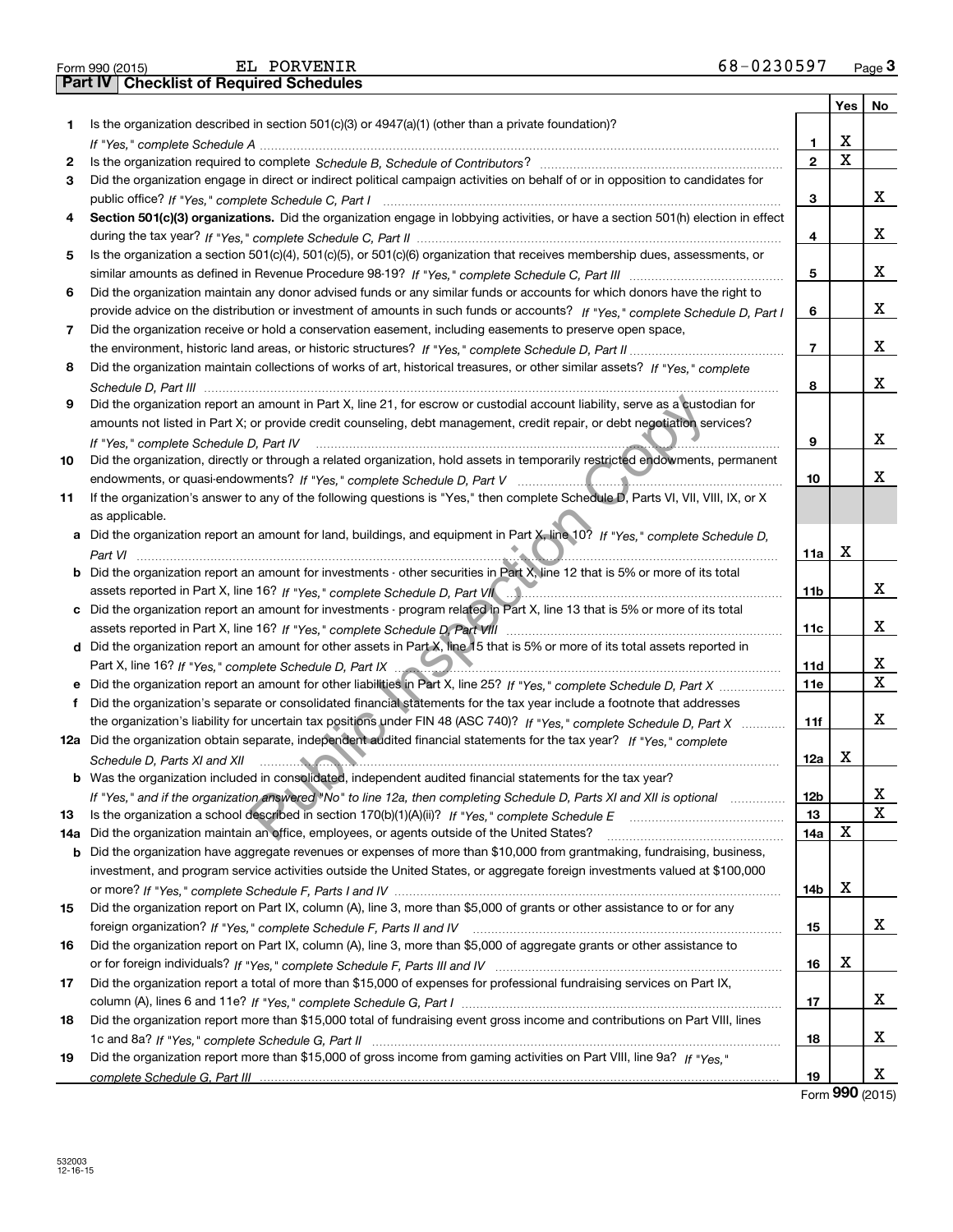|    | 68-0230597<br>EL PORVENIR<br>Form 990 (2015)                                                                                                                                                                                       |                 |     | Page 4                     |
|----|------------------------------------------------------------------------------------------------------------------------------------------------------------------------------------------------------------------------------------|-----------------|-----|----------------------------|
|    | <b>Checklist of Required Schedules (continued)</b><br>  Part IV                                                                                                                                                                    |                 |     |                            |
|    |                                                                                                                                                                                                                                    |                 | Yes | No                         |
|    | 20a Did the organization operate one or more hospital facilities? If "Yes," complete Schedule H                                                                                                                                    | 20a             |     | x                          |
|    | <b>b</b> If "Yes" to line 20a, did the organization attach a copy of its audited financial statements to this return?                                                                                                              | 20b             |     |                            |
| 21 | Did the organization report more than \$5,000 of grants or other assistance to any domestic organization or                                                                                                                        |                 |     |                            |
|    |                                                                                                                                                                                                                                    | 21              |     | x                          |
| 22 | Did the organization report more than \$5,000 of grants or other assistance to or for domestic individuals on                                                                                                                      |                 |     |                            |
|    |                                                                                                                                                                                                                                    | 22              |     | x                          |
| 23 | Did the organization answer "Yes" to Part VII, Section A, line 3, 4, or 5 about compensation of the organization's current                                                                                                         |                 |     |                            |
|    | and former officers, directors, trustees, key employees, and highest compensated employees? If "Yes," complete                                                                                                                     |                 |     |                            |
|    |                                                                                                                                                                                                                                    | 23              |     | X                          |
|    | 24a Did the organization have a tax-exempt bond issue with an outstanding principal amount of more than \$100,000 as of the                                                                                                        |                 |     |                            |
|    | last day of the year, that was issued after December 31, 2002? If "Yes," answer lines 24b through 24d and complete                                                                                                                 |                 |     |                            |
|    | Schedule K. If "No", go to line 25a                                                                                                                                                                                                | 24a             |     | x                          |
| b  |                                                                                                                                                                                                                                    | 24b             |     |                            |
| с  | Did the organization maintain an escrow account other than a refunding escrow at any time during the year to defease                                                                                                               |                 |     |                            |
|    |                                                                                                                                                                                                                                    | 24c             |     |                            |
|    | d Did the organization act as an "on behalf of" issuer for bonds outstanding at any time during the year?                                                                                                                          | 24d             |     |                            |
|    | 25a Section 501(c)(3), 501(c)(4), and 501(c)(29) organizations. Did the organization engage in an excess benefit                                                                                                                   |                 |     |                            |
|    | transaction with a disqualified person during the year? If "Yes," complete Schedule L, Part I                                                                                                                                      | 25a             |     | x                          |
| b  | Is the organization aware that it engaged in an excess benefit transaction with a disqualified person in a prior year, and                                                                                                         |                 |     |                            |
|    | that the transaction has not been reported on any of the organization's prior Forms 990 or 990-EZ? If "Yes," complete                                                                                                              |                 |     |                            |
|    | Schedule L, Part I                                                                                                                                                                                                                 | 25b             |     | x                          |
| 26 | Did the organization report any amount on Part X, line 5, 6, or 22 for receivables from or payables to any current or                                                                                                              |                 |     |                            |
|    | former officers, directors, trustees, key employees, highest compensated employees, or disqualified persons? If "Yes."                                                                                                             |                 |     |                            |
|    | complete Schedule L, Part II                                                                                                                                                                                                       | 26              |     | X                          |
| 27 | Did the organization provide a grant or other assistance to an officer, director, trustee, key employee, substantial                                                                                                               |                 |     |                            |
|    | contributor or employee thereof, a grant selection committee member, or to a 35% controlled entity or family member                                                                                                                |                 |     |                            |
|    |                                                                                                                                                                                                                                    | 27              |     | x                          |
| 28 | Was the organization a party to a business transaction with one of the following parties (see Schedule L, Part IV                                                                                                                  |                 |     |                            |
|    | instructions for applicable filing thresholds, conditions, and exceptions):                                                                                                                                                        |                 |     |                            |
| а  | A current or former officer, director, trustee, or key employee? If "Yes," complete Schedule L, Part IV                                                                                                                            | 28a             |     | x<br>$\mathbf X$           |
| b  | A family member of a current or former officer, director, trustee, or key employee? If "Yes," complete Schedule L. Part IV                                                                                                         | 28 <sub>b</sub> |     |                            |
|    | c An entity of which a current or former officer, director, trustee, or key employee (or a family member thereof) was an officer,                                                                                                  |                 |     |                            |
|    |                                                                                                                                                                                                                                    | 28c             |     | х<br>X                     |
| 29 | Did the organization receive contributions of art, historical treasures, or other similar assets, or qualified conservation                                                                                                        | 29              |     |                            |
|    |                                                                                                                                                                                                                                    |                 |     | X                          |
| 31 | Did the organization liquidate, terminate, or dissolve and cease operations?                                                                                                                                                       | 30              |     |                            |
|    |                                                                                                                                                                                                                                    | 31              |     | x                          |
| 32 | If "Yes," complete Schedule N, Part I Decreeding and the content of the set of the complete Schedule N, Part I<br>Did the organization sell, exchange, dispose of, or transfer more than 25% of its net assets? If "Yes," complete |                 |     |                            |
|    |                                                                                                                                                                                                                                    | 32              |     | x                          |
| 33 | Did the organization own 100% of an entity disregarded as separate from the organization under Regulations                                                                                                                         |                 |     |                            |
|    |                                                                                                                                                                                                                                    | 33              |     | x                          |
| 34 | Was the organization related to any tax-exempt or taxable entity? If "Yes," complete Schedule R, Part II, III, or IV, and                                                                                                          |                 |     |                            |
|    |                                                                                                                                                                                                                                    | 34              |     | х                          |
|    |                                                                                                                                                                                                                                    | <b>35a</b>      |     | X                          |
|    | b If "Yes" to line 35a, did the organization receive any payment from or engage in any transaction with a controlled entity                                                                                                        |                 |     |                            |
|    |                                                                                                                                                                                                                                    | 35b             |     |                            |
| 36 | Section 501(c)(3) organizations. Did the organization make any transfers to an exempt non-charitable related organization?                                                                                                         |                 |     |                            |
|    |                                                                                                                                                                                                                                    | 36              |     | x                          |
| 37 | Did the organization conduct more than 5% of its activities through an entity that is not a related organization                                                                                                                   |                 |     |                            |
|    |                                                                                                                                                                                                                                    | 37              |     | x                          |
| 38 | Did the organization complete Schedule O and provide explanations in Schedule O for Part VI, lines 11b and 19?                                                                                                                     |                 |     |                            |
|    |                                                                                                                                                                                                                                    | 38              | х   |                            |
|    |                                                                                                                                                                                                                                    |                 |     | $F_{\text{c}} = 990(2015)$ |

Form (2015) **990**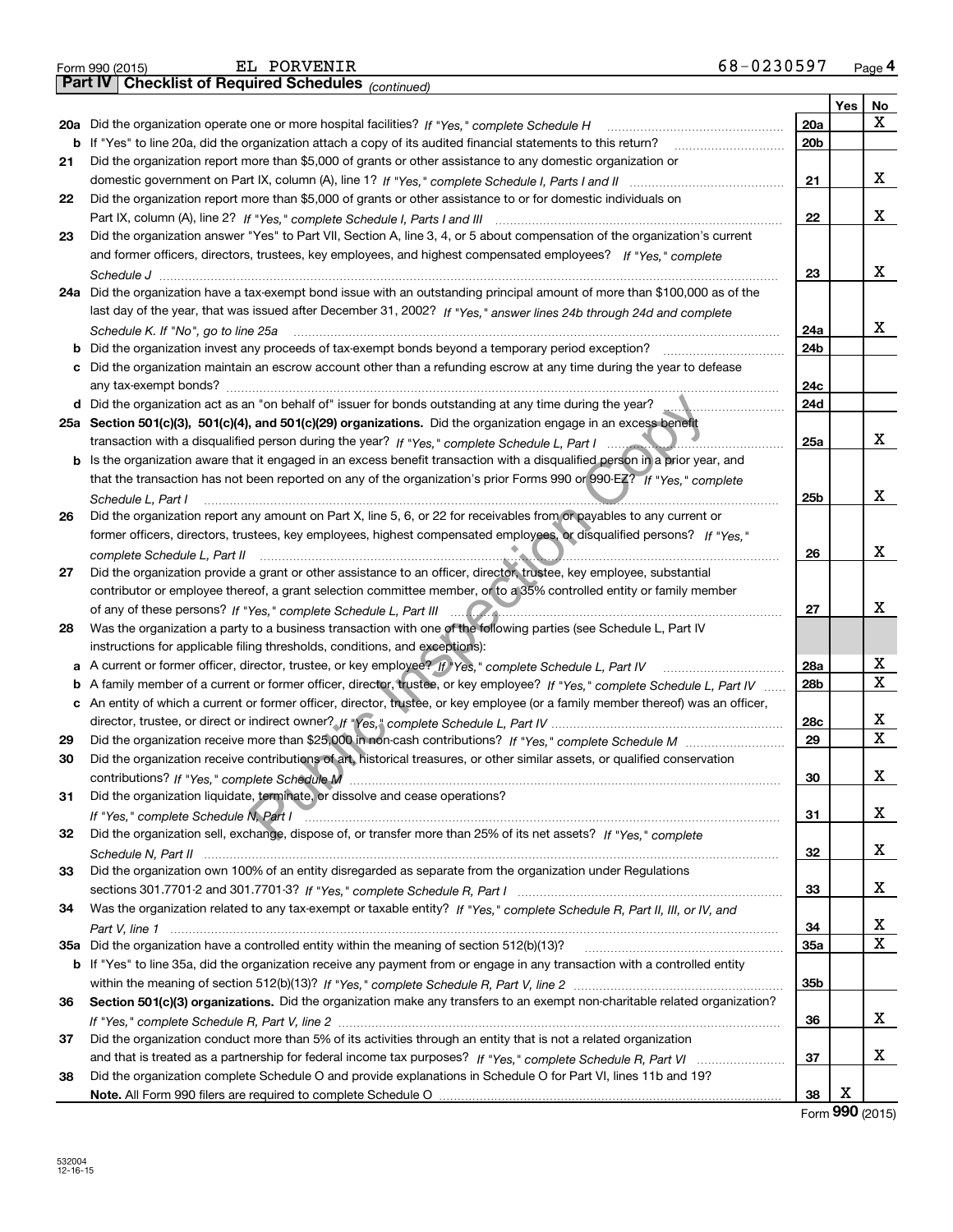|               | EL PORVENIR<br>Form 990 (2015)                                                                                                                  |                 | 68-0230597 |                |     | <u>Page</u> 5 |
|---------------|-------------------------------------------------------------------------------------------------------------------------------------------------|-----------------|------------|----------------|-----|---------------|
| <b>Part V</b> | <b>Statements Regarding Other IRS Filings and Tax Compliance</b>                                                                                |                 |            |                |     |               |
|               | Check if Schedule O contains a response or note to any line in this Part V                                                                      |                 |            |                |     |               |
|               |                                                                                                                                                 |                 |            |                | Yes | No            |
|               | 1a Enter the number reported in Box 3 of Form 1096. Enter -0- if not applicable                                                                 | 1a              | 2          |                |     |               |
| b             | Enter the number of Forms W-2G included in line 1a. Enter -0- if not applicable                                                                 | 1b              | 0          |                |     |               |
| с             | Did the organization comply with backup withholding rules for reportable payments to vendors and reportable gaming                              |                 |            |                |     |               |
|               |                                                                                                                                                 |                 |            | 1c             | х   |               |
|               | 2a Enter the number of employees reported on Form W-3, Transmittal of Wage and Tax Statements,                                                  |                 |            |                |     |               |
|               | filed for the calendar year ending with or within the year covered by this return                                                               | 2a              | 5          |                |     |               |
|               |                                                                                                                                                 |                 |            | 2 <sub>b</sub> | х   |               |
|               |                                                                                                                                                 |                 |            |                |     |               |
| За            | Did the organization have unrelated business gross income of \$1,000 or more during the year?                                                   |                 |            | 3a             |     | х             |
| b             |                                                                                                                                                 |                 |            | 3b             |     |               |
|               | 4a At any time during the calendar year, did the organization have an interest in, or a signature or other authority over, a                    |                 |            |                |     |               |
|               |                                                                                                                                                 |                 |            | 4a             | х   |               |
|               | <b>b</b> If "Yes," enter the name of the foreign country: $\triangleright$ NICARAGUA                                                            |                 |            |                |     |               |
|               | See instructions for filing requirements for FinCEN Form 114, Report of Foreign Bank and Financial Accounts (FBAR).                             |                 |            |                |     |               |
|               | 5a Was the organization a party to a prohibited tax shelter transaction at any time during the tax year?                                        |                 |            | 5a             |     | х             |
| b             | Did any taxable party notify the organization that it was or is a party to a prohibited tax shelter transaction?                                |                 |            | 5b             |     | Χ             |
| с             | If "Yes," to line 5a or 5b, did the organization file Form 8886-T?                                                                              |                 |            | 5c             |     |               |
|               | 6a Does the organization have annual gross receipts that are normally greater than \$100,000, and did the organization solicit                  |                 |            |                |     |               |
|               | any contributions that were not tax deductible as charitable contributions?                                                                     |                 |            | 6a             |     | х             |
|               | <b>b</b> If "Yes," did the organization include with every solicitation an express statement that such contributions or gifts                   |                 |            |                |     |               |
|               | were not tax deductible?                                                                                                                        |                 |            | 6b             |     |               |
| 7             | Organizations that may receive deductible contributions under section 170(c)                                                                    |                 |            |                |     |               |
| а             | Did the organization receive a payment in excess of \$75 made partly as a contribution and partly for goods and services provided to the payor? |                 |            | 7a             | х   |               |
| b             | If "Yes," did the organization notify the donor of the value of the goods or services provided?                                                 |                 |            | 7b             | X   |               |
|               | c Did the organization sell, exchange, or otherwise dispose of tangible personal property for which it was required                             |                 |            |                |     |               |
|               |                                                                                                                                                 |                 |            | 7c             |     | х             |
|               | d If "Yes," indicate the number of Forms 8282 filed during the year                                                                             | 7d              |            |                |     |               |
| е             | Did the organization receive any funds, directly or indirectly, to pay premiums on a personal benefit contract?                                 |                 |            | 7е             |     |               |
| f             | Did the organization, during the year, pay premiums, directly or indirectly, on a personal benefit contract?                                    |                 |            | 7f             |     |               |
| g             | If the organization received a contribution of qualified intellectual property, did the organization file Form 8899 as required?                |                 |            | 7g             |     |               |
| h             | If the organization received a contribution of cars, boats, airplanes, or other vehicles, did the organization file a Form 1098-C?              |                 |            | 7h             |     |               |
| 8             | Sponsoring organizations maintaining donor advised funds. Did a donor advised fund maintained by the                                            |                 |            |                |     |               |
|               | sponsoring organization have excess business holdings at any time during the year?                                                              |                 |            | 8              |     |               |
|               | Sponsoring organizations maintaining donor advised funds.                                                                                       |                 |            |                |     |               |
| а             | Did the sponsoring organization make any taxable distributions under section 4966?                                                              |                 |            | 9а             |     |               |
| b             | Did the sponsoring organization make a distribution to a donor, donor advisor, or related person?                                               |                 |            | 9b             |     |               |
| 10            | Section 501(c)(7) organizations. Enter:                                                                                                         |                 |            |                |     |               |
| а             | Initiation fees and capital contributions included on Part VIII, line 12 <i>manuarrouus</i> manuations of the latest                            | 10a             |            |                |     |               |
| b             | Gross receipts, included on Form 990, Part VIII, line 12, for public use of club facilities                                                     | 10 <sub>b</sub> |            |                |     |               |
| 11            | Section 501(c)(12) organizations. Enter:                                                                                                        |                 |            |                |     |               |
| а             | Gross income from members or shareholders                                                                                                       | 11a             |            |                |     |               |
| b             | Gross income from other sources (Do not net amounts due or paid to other sources against                                                        |                 |            |                |     |               |
|               | amounts due or received from them.)                                                                                                             | 11b             |            |                |     |               |
|               | 12a Section 4947(a)(1) non-exempt charitable trusts. Is the organization filing Form 990 in lieu of Form 1041?                                  |                 |            | 12a            |     |               |
| b             | If "Yes," enter the amount of tax-exempt interest received or accrued during the year                                                           | 12b             |            |                |     |               |
| 13            | Section 501(c)(29) qualified nonprofit health insurance issuers.                                                                                |                 |            |                |     |               |
|               | a Is the organization licensed to issue qualified health plans in more than one state?                                                          |                 |            | 13а            |     |               |
|               | Note. See the instructions for additional information the organization must report on Schedule O.                                               |                 |            |                |     |               |
|               | <b>b</b> Enter the amount of reserves the organization is required to maintain by the states in which the                                       |                 |            |                |     |               |
|               |                                                                                                                                                 | 13b             |            |                |     |               |
|               |                                                                                                                                                 | 13 <sub>c</sub> |            |                |     | x             |
|               | 14a Did the organization receive any payments for indoor tanning services during the tax year?                                                  |                 |            | 14a            |     |               |
|               |                                                                                                                                                 |                 |            | 14b            |     |               |

|  | Form 990 (2015) |
|--|-----------------|
|  |                 |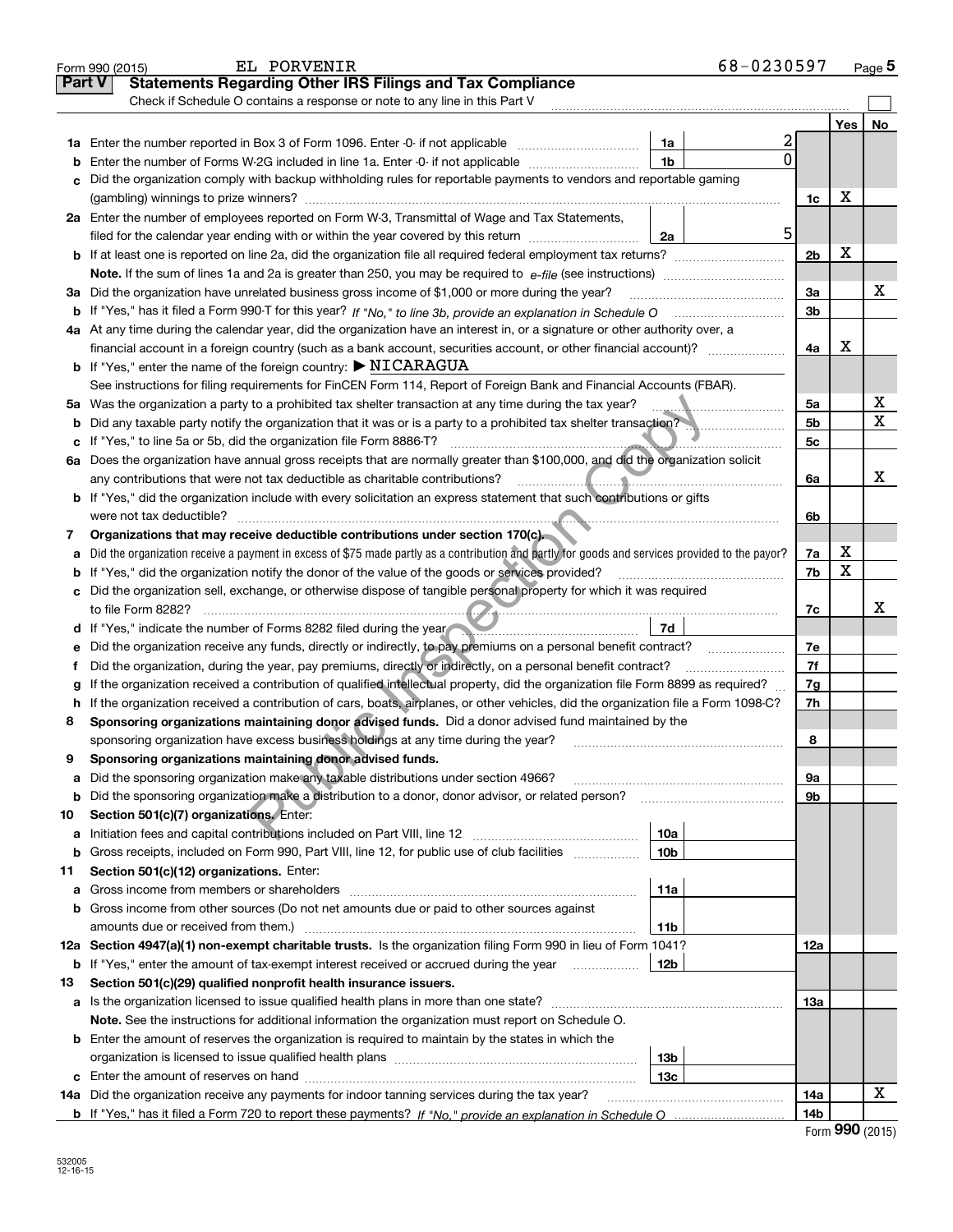|        | EL PORVENIR<br>Form 990 (2015)                                                                                                                                        | 68-0230597 |                 |     | Page $6$                |
|--------|-----------------------------------------------------------------------------------------------------------------------------------------------------------------------|------------|-----------------|-----|-------------------------|
|        | Governance, Management, and Disclosure For each "Yes" response to lines 2 through 7b below, and for a "No" response<br><b>Part VI</b>                                 |            |                 |     |                         |
|        | to line 8a, 8b, or 10b below, describe the circumstances, processes, or changes in Schedule O. See instructions.                                                      |            |                 |     |                         |
|        | Check if Schedule O contains a response or note to any line in this Part VI                                                                                           |            |                 |     | $\overline{\mathtt{x}}$ |
|        | <b>Section A. Governing Body and Management</b>                                                                                                                       |            |                 |     |                         |
|        |                                                                                                                                                                       |            |                 | Yes | No                      |
|        | <b>1a</b> Enter the number of voting members of the governing body at the end of the tax year                                                                         | 12<br>1a   |                 |     |                         |
|        | If there are material differences in voting rights among members of the governing body, or if the governing                                                           |            |                 |     |                         |
|        | body delegated broad authority to an executive committee or similar committee, explain in Schedule O.                                                                 |            |                 |     |                         |
| b      | Enter the number of voting members included in line 1a, above, who are independent                                                                                    | 12<br>1b   |                 |     |                         |
| 2      | Did any officer, director, trustee, or key employee have a family relationship or a business relationship with any other                                              |            |                 |     |                         |
|        | officer, director, trustee, or key employee?                                                                                                                          |            | $\mathbf{2}$    |     | X                       |
| 3      | Did the organization delegate control over management duties customarily performed by or under the direct supervision                                                 |            |                 |     |                         |
|        | of officers, directors, or trustees, or key employees to a management company or other person?                                                                        |            | 3               |     | х                       |
| 4      | Did the organization make any significant changes to its governing documents since the prior Form 990 was filed?                                                      |            | 4               |     | $\mathbf X$             |
| 5      | Did the organization become aware during the year of a significant diversion of the organization's assets?                                                            |            | 5               |     | X                       |
| 6      | Did the organization have members or stockholders?                                                                                                                    |            | 6               |     | X                       |
| 7a     | Did the organization have members, stockholders, or other persons who had the power to elect or appoint one or                                                        |            |                 |     |                         |
|        | more members of the governing body?                                                                                                                                   |            | 7a              |     | X                       |
|        | b Are any governance decisions of the organization reserved to (or subject to approval by) members, stockholders, or                                                  |            |                 |     |                         |
|        | persons other than the governing body?                                                                                                                                |            | 7b              |     | х                       |
| 8      | Did the organization contemporaneously document the meetings held or written actions undertaken during the year by the following:                                     |            |                 | х   |                         |
| a      | The governing body?<br>Each committee with authority to act on behalf of the governing body?                                                                          |            | 8a              | X   |                         |
| b<br>9 | <u> 1980 - Januar Amerikaanse Staatsmann (</u>                                                                                                                        |            | 8b              |     |                         |
|        | Is there any officer, director, trustee, or key employee listed in Part VII, Section A, who cannot be reached at the                                                  |            | 9               |     | x                       |
|        | Section B. Policies (This Section B requests information about policies not required by the Internal Revenue Code.)                                                   |            |                 |     |                         |
|        |                                                                                                                                                                       |            |                 | Yes | No                      |
|        | <b>10a</b> Did the organization have local chapters, branches, or affiliates?                                                                                         |            | <b>10a</b>      |     | X                       |
|        | b If "Yes," did the organization have written policies and procedures governing the activities of such chapters, affiliates,                                          |            |                 |     |                         |
|        | and branches to ensure their operations are consistent with the organization's exempt purposes?                                                                       |            | 10 <sub>b</sub> |     |                         |
|        | 11a Has the organization provided a complete copy of this Form 990 to all members of its governing body before filing the form?                                       |            | 11a             | X   |                         |
| b      | Describe in Schedule O the process, if any, used by the organization to review this Form 990.                                                                         |            |                 |     |                         |
|        | 12a Did the organization have a written conflict of interest policy? If "No," go to line 13                                                                           |            | 12a             | х   |                         |
| b      | Were officers, directors, or trustees, and key employees required to disclose annually interests that could give rise to conflicts?                                   |            | 12 <sub>b</sub> | x   |                         |
|        | c Did the organization regularly and consistently monitor and enforce compliance with the policy? If "Yes," describe                                                  |            |                 |     |                         |
|        |                                                                                                                                                                       |            | 12c             |     | х                       |
| 13     | Did the organization have a written whistleblower policy?                                                                                                             |            | 13              | Y,  |                         |
| 14     | Did the organization have a written document retention and destruction policy?                                                                                        |            | 14              | Χ   |                         |
| 15     | Did the process for determining compensation of the following persons include a review and approval by independent                                                    |            |                 |     |                         |
|        | persons, comparability data, and contemporaneous substantiation of the deliberation and decision?                                                                     |            |                 | X   |                         |
| а      | The organization's CEO, Executive Director, or top management official manufactured content of the organization's CEO, Executive Director, or top management official |            | 15a             |     | X                       |
| b      | Other officers or key employees of the organization<br>If "Yes" to line 15a or 15b, describe the process in Schedule O (see instructions).                            |            | 15b             |     |                         |
|        | <b>16a</b> Did the organization invest in, contribute assets to, or participate in a joint venture or similar arrangement with a                                      |            |                 |     |                         |
|        | taxable entity during the year?                                                                                                                                       |            | 16a             |     | x                       |
|        | <b>b</b> If "Yes," did the organization follow a written policy or procedure requiring the organization to evaluate its participation                                 |            |                 |     |                         |
|        | in joint venture arrangements under applicable federal tax law, and take steps to safeguard the organization's                                                        |            |                 |     |                         |
|        | exempt status with respect to such arrangements?                                                                                                                      |            | 16b             |     |                         |
|        | <b>Section C. Disclosure</b>                                                                                                                                          |            |                 |     |                         |
| 17     | List the states with which a copy of this Form 990 is required to be filed $\blacktriangleright$ CA, CO, WA, OR                                                       |            |                 |     |                         |
| 18     | Section 6104 requires an organization to make its Forms 1023 (or 1024 if applicable), 990, and 990-T (Section 501(c)(3)s only) available                              |            |                 |     |                         |
|        | for public inspection. Indicate how you made these available. Check all that apply.                                                                                   |            |                 |     |                         |
|        | $X$ Own website<br>$X$ Upon request<br>Another's website<br>Other (explain in Schedule O)                                                                             |            |                 |     |                         |
| 19     | Describe in Schedule O whether (and if so, how) the organization made its governing documents, conflict of interest policy, and financial                             |            |                 |     |                         |
|        | statements available to the public during the tax year.                                                                                                               |            |                 |     |                         |
| 20     | State the name, address, and telephone number of the person who possesses the organization's books and records:                                                       |            |                 |     |                         |
|        | ROB BELL - 303-861-1499                                                                                                                                               |            |                 |     |                         |
|        | GARDEN CENTER #135, BROOMFIELD,<br>80020<br>80.<br>CO.                                                                                                                |            |                 |     |                         |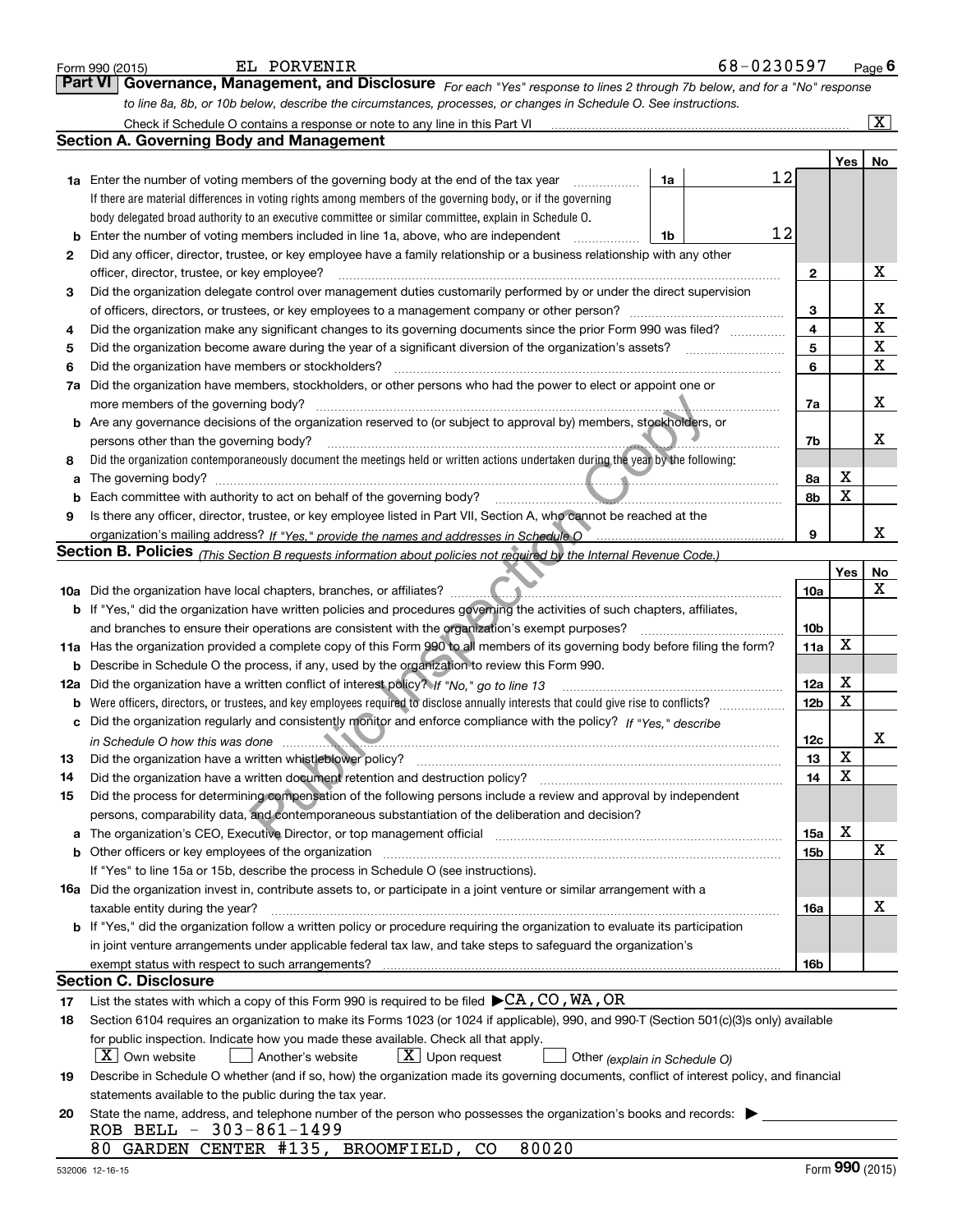$\mathcal{L}^{\text{max}}$ 

| orm 990 (2015) <sup>.</sup> | EL PORVENIR                                   |                                                                                            | 68-0230597 | Page $\prime$ |
|-----------------------------|-----------------------------------------------|--------------------------------------------------------------------------------------------|------------|---------------|
|                             |                                               | Part VII Compensation of Officers, Directors, Trustees, Key Employees, Highest Compensated |            |               |
|                             | <b>Employees, and Independent Contractors</b> |                                                                                            |            |               |

Check if Schedule O contains a response or note to any line in this Part VII

**Section A. Officers, Directors, Trustees, Key Employees, and Highest Compensated Employees**

**1a**  Complete this table for all persons required to be listed. Report compensation for the calendar year ending with or within the organization's tax year.

**•** List all of the organization's current officers, directors, trustees (whether individuals or organizations), regardless of amount of compensation. Enter -0- in columns  $(D)$ ,  $(E)$ , and  $(F)$  if no compensation was paid.

● List all of the organization's **current** key employees, if any. See instructions for definition of "key employee."

**In List the organization's five current highest compensated employees (other than an officer, director, trustee, or key employee) who received report-**■ List the organization's five current highest compensated employees (other than an officer, director, trustee, or key employee) who received report-<br>able compensation (Box 5 of Form W-2 and/or Box 7 of Form 1099-MISC) of

 $\bullet$  List all of the organization's **former** officers, key employees, and highest compensated employees who received more than \$100,000 of reportable compensation from the organization and any related organizations.

**•** List all of the organization's former directors or trustees that received, in the capacity as a former director or trustee of the organization, more than \$10,000 of reportable compensation from the organization and any related organizations.

List persons in the following order: individual trustees or directors; institutional trustees; officers; key employees; highest compensated employees; and former such persons.

Check this box if neither the organization nor any related organization compensated any current officer, director, or trustee.  $\mathcal{L}^{\text{max}}$ 

| (A)                              | (B)                    | (C)                           |                      |             |              |                                                                  |        | (D)                             | (E)                              | (F)                      |
|----------------------------------|------------------------|-------------------------------|----------------------|-------------|--------------|------------------------------------------------------------------|--------|---------------------------------|----------------------------------|--------------------------|
| Name and Title                   | Average                |                               |                      | Position    |              | (do not check more than one                                      |        | Reportable                      | Reportable                       | Estimated                |
|                                  | hours per              |                               |                      |             |              | box, unless person is both an<br>officer and a director/trustee) |        | compensation                    | compensation                     | amount of                |
|                                  | week                   |                               |                      |             |              |                                                                  |        | from                            | from related                     | other                    |
|                                  | (list any<br>hours for | ndividual trustee or director |                      |             |              |                                                                  |        | the                             | organizations<br>(W-2/1099-MISC) | compensation<br>from the |
|                                  | related                |                               |                      |             |              |                                                                  |        | organization<br>(W-2/1099-MISC) |                                  | organization             |
|                                  | organizations          |                               |                      |             |              |                                                                  |        |                                 |                                  | and related              |
|                                  | below                  |                               | nstitutional trustee |             |              |                                                                  |        |                                 |                                  | organizations            |
|                                  | line)                  |                               |                      | Officer     | Key employee | Highest compensated<br>  employee                                | Former |                                 |                                  |                          |
| <b>JONI FOSTER</b><br>(1)        | $\overline{5.00}$      |                               |                      |             |              |                                                                  |        |                                 |                                  |                          |
| <b>DIRECTOR</b>                  |                        | $\mathbf x$                   |                      |             |              |                                                                  |        | 0.                              | 0.                               | $\mathbf 0$ .            |
| (2) DAVID M. ARNOLDS, J.D.       | 10.00                  |                               |                      |             |              |                                                                  |        |                                 |                                  |                          |
| <b>CHAIR</b>                     |                        | $\mathbf X$                   |                      | $\mathbf X$ |              |                                                                  |        | $0$ .                           | $\mathbf 0$ .                    | $\mathbf 0$ .            |
| MARK SMITH<br>(3)                | 5.00                   |                               |                      |             |              |                                                                  |        |                                 |                                  |                          |
| VICE CHAIR                       |                        | $\mathbf X$                   |                      | х           |              |                                                                  |        | 0.                              | $\mathbf 0$ .                    | $0_{.}$                  |
| CHRIS CONWAY<br>(4)              | 5.00                   |                               |                      |             |              |                                                                  |        |                                 |                                  |                          |
| <b>DIRECTOR</b>                  |                        | $\mathbf{x}$                  |                      |             |              |                                                                  |        | 0.                              | $\mathbf 0$ .                    | $0 \cdot$                |
| FREDRICK C COOPER PE PHD<br>(5)  | 5.00                   |                               |                      |             |              |                                                                  |        |                                 |                                  |                          |
| <b>DIRECTOR</b>                  |                        | X                             |                      |             |              |                                                                  |        | $\mathbf 0$ .                   | $\mathbf 0$ .                    | $\mathbf 0$ .            |
| (6)<br><b>JACK DUNN</b>          | 5.00                   |                               |                      |             |              |                                                                  |        |                                 |                                  |                          |
| <b>TREASURER</b>                 |                        | $\mathbf X$                   |                      | $\mathbf X$ |              |                                                                  |        | 0.                              | $\mathbf 0$ .                    | $0_{.}$                  |
| RAYMOND P FINNEY MRE B.A.<br>(7) | 5.00                   |                               |                      |             |              |                                                                  |        |                                 |                                  |                          |
| <b>DIRECTOR</b>                  |                        | $\mathbf x$                   |                      |             |              |                                                                  |        | 0.                              | $\mathbf{0}$ .                   | $\mathbf 0$ .            |
| LESLIE MOULTON B.A.<br>(8)       | 5.00                   |                               |                      |             |              |                                                                  |        |                                 |                                  |                          |
| <b>DIRECTOR</b>                  |                        | $\mathbf X$                   |                      |             |              |                                                                  |        | 0.                              | 0.                               | $0_{.}$                  |
| <b>JOE SLOAN</b><br>(9)          | 5.00                   |                               |                      |             |              |                                                                  |        |                                 |                                  |                          |
| <b>SECRETARY</b>                 |                        | $\mathbf x$                   |                      | $\mathbf X$ |              |                                                                  |        | $\mathbf 0$ .                   | 0.                               | $\mathbf 0$ .            |
| (10) LIZ SPECHT                  | 5.00                   |                               |                      |             |              |                                                                  |        |                                 |                                  |                          |
| <b>DIRECTOR</b>                  |                        | $\mathbf X$                   |                      |             |              |                                                                  |        | 0.                              | $\mathbf 0$ .                    | $0_{.}$                  |
| (11) GABRIELA TINOCO M.S.        | 5.00                   |                               |                      |             |              |                                                                  |        |                                 |                                  |                          |
| <b>DIRECTOR</b>                  |                        | $\mathbf x$                   |                      |             |              |                                                                  |        | 0.                              | $\mathbf{0}$ .                   | $0_{.}$                  |
| (12) JAN ADAMS                   | 5.00                   |                               |                      |             |              |                                                                  |        |                                 |                                  |                          |
| <b>DIRECTOR</b>                  |                        | $\mathbf X$                   |                      |             |              |                                                                  |        | 0.                              | 0.                               | $0_{.}$                  |
| (13) ROB BELL                    | 40.00                  |                               |                      |             |              |                                                                  |        |                                 |                                  |                          |
| EXECUTIVE DIRECTOR               |                        |                               |                      | $\mathbf X$ |              |                                                                  |        | 27,450.                         | 0.                               | 0.                       |
|                                  |                        |                               |                      |             |              |                                                                  |        |                                 |                                  |                          |
|                                  |                        |                               |                      |             |              |                                                                  |        |                                 |                                  |                          |
|                                  |                        |                               |                      |             |              |                                                                  |        |                                 |                                  |                          |
|                                  |                        |                               |                      |             |              |                                                                  |        |                                 |                                  |                          |
|                                  |                        |                               |                      |             |              |                                                                  |        |                                 |                                  |                          |
|                                  |                        |                               |                      |             |              |                                                                  |        |                                 |                                  |                          |
|                                  |                        |                               |                      |             |              |                                                                  |        |                                 |                                  |                          |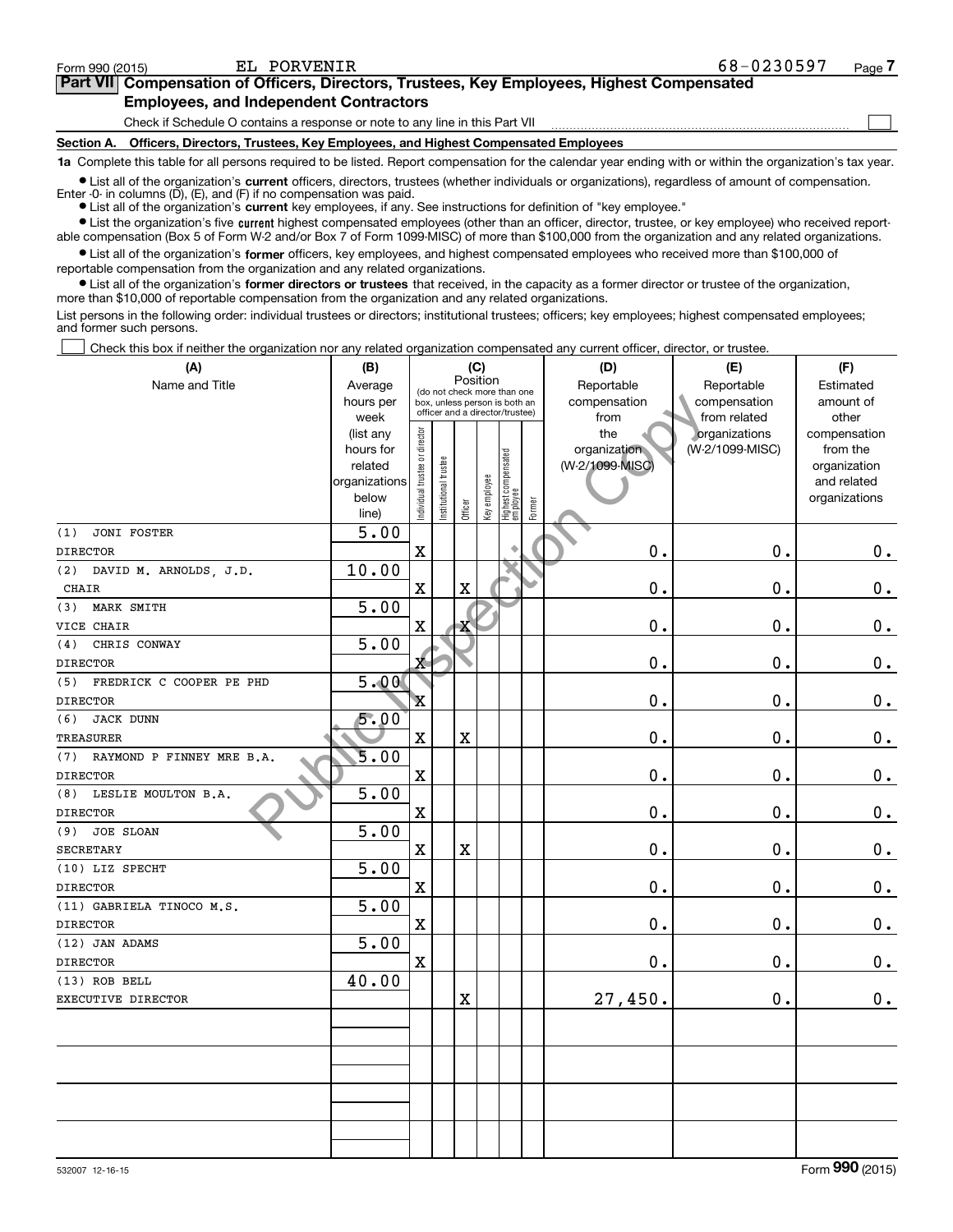|              | EL PORVENIR<br>Form 990 (2015)                                                                                                                                                                                                                         |                                                                      |                                |                       |                 |                       |                                                                                                 |        |                                           | 68-0230597                                        |                  |        |                                                                          | Page 8      |
|--------------|--------------------------------------------------------------------------------------------------------------------------------------------------------------------------------------------------------------------------------------------------------|----------------------------------------------------------------------|--------------------------------|-----------------------|-----------------|-----------------------|-------------------------------------------------------------------------------------------------|--------|-------------------------------------------|---------------------------------------------------|------------------|--------|--------------------------------------------------------------------------|-------------|
|              | <b>Part VII</b><br>Section A. Officers, Directors, Trustees, Key Employees, and Highest Compensated Employees (continued)                                                                                                                              |                                                                      |                                |                       |                 |                       |                                                                                                 |        |                                           |                                                   |                  |        |                                                                          |             |
|              | (A)<br>Name and title                                                                                                                                                                                                                                  | (B)<br>Average<br>hours per<br>week                                  |                                |                       | (C)<br>Position |                       | (do not check more than one<br>box, unless person is both an<br>officer and a director/trustee) |        | (D)<br>Reportable<br>compensation<br>from | (E)<br>Reportable<br>compensation<br>from related |                  |        | (F)<br>Estimated<br>amount of<br>other                                   |             |
|              |                                                                                                                                                                                                                                                        | (list any<br>hours for<br>related<br>organizations<br>below<br>line) | Individual trustee or director | Institutional trustee | Officer         | Key employee          | Highest compensated<br>  employee                                                               | Former | the<br>organization<br>(W-2/1099-MISC)    | organizations<br>(W-2/1099-MISC)                  |                  |        | compensation<br>from the<br>organization<br>and related<br>organizations |             |
|              |                                                                                                                                                                                                                                                        |                                                                      |                                |                       |                 |                       |                                                                                                 |        |                                           |                                                   |                  |        |                                                                          |             |
|              |                                                                                                                                                                                                                                                        |                                                                      |                                |                       |                 |                       |                                                                                                 |        |                                           |                                                   |                  |        |                                                                          |             |
|              |                                                                                                                                                                                                                                                        |                                                                      |                                |                       |                 |                       |                                                                                                 |        |                                           |                                                   |                  |        |                                                                          |             |
|              |                                                                                                                                                                                                                                                        |                                                                      |                                |                       |                 |                       |                                                                                                 |        |                                           |                                                   |                  |        |                                                                          |             |
|              |                                                                                                                                                                                                                                                        |                                                                      |                                |                       |                 |                       |                                                                                                 |        |                                           |                                                   |                  |        |                                                                          |             |
|              |                                                                                                                                                                                                                                                        |                                                                      |                                |                       |                 |                       |                                                                                                 |        |                                           |                                                   |                  |        |                                                                          |             |
|              |                                                                                                                                                                                                                                                        |                                                                      |                                |                       |                 |                       |                                                                                                 |        | 27,450.                                   |                                                   | $\overline{0}$ . |        |                                                                          | 0.          |
|              |                                                                                                                                                                                                                                                        |                                                                      |                                |                       |                 | <u> 11. stolet 19</u> |                                                                                                 |        | 0.<br>27,450.                             |                                                   | $0$ .<br>0.      |        |                                                                          | 0.<br>$0$ . |
| $\mathbf{2}$ | Total number of individuals (including but not limited to those listed above) who received more than \$100,000 of reportable<br>compensation from the organization $\blacktriangleright$                                                               |                                                                      |                                |                       |                 |                       |                                                                                                 |        |                                           |                                                   |                  |        |                                                                          | 0           |
| 3            | Did the organization list any former officer, director, or trustee, key employee, or highest compensated employee on                                                                                                                                   |                                                                      |                                |                       |                 |                       |                                                                                                 |        |                                           |                                                   |                  |        | Yes                                                                      | No          |
| 4            | line 1a? If "Yes," complete Schedule J for such individual<br>For any individual listed on line 1a, is the sum of reportable compensation and other compensation from the organization                                                                 |                                                                      |                                |                       |                 |                       |                                                                                                 |        |                                           |                                                   |                  | 3      |                                                                          | х           |
| 5            | Did any person listed on line 1a receive or accrue compensation from any unrelated organization or individual for services                                                                                                                             |                                                                      |                                |                       |                 |                       |                                                                                                 |        |                                           |                                                   |                  | 4<br>5 |                                                                          | х<br>х      |
|              | <b>Section B. Independent Contractors</b>                                                                                                                                                                                                              |                                                                      |                                |                       |                 |                       |                                                                                                 |        |                                           |                                                   |                  |        |                                                                          |             |
| 1            | Complete this table for your five highest compensated independent contractors that received more than \$100,000 of compensation from<br>the organization. Report compensation for the calendar year ending with or within the organization's tax year. |                                                                      |                                |                       |                 |                       |                                                                                                 |        |                                           |                                                   |                  |        |                                                                          |             |
|              | (A)<br>Name and business address                                                                                                                                                                                                                       |                                                                      |                                | <b>NONE</b>           |                 |                       |                                                                                                 |        | (B)<br>Description of services            |                                                   |                  | (C)    | Compensation                                                             |             |
|              |                                                                                                                                                                                                                                                        |                                                                      |                                |                       |                 |                       |                                                                                                 |        |                                           |                                                   |                  |        |                                                                          |             |
|              |                                                                                                                                                                                                                                                        |                                                                      |                                |                       |                 |                       |                                                                                                 |        |                                           |                                                   |                  |        |                                                                          |             |
|              |                                                                                                                                                                                                                                                        |                                                                      |                                |                       |                 |                       |                                                                                                 |        |                                           |                                                   |                  |        |                                                                          |             |
| 2            | Total number of independent contractors (including but not limited to those listed above) who received more than                                                                                                                                       |                                                                      |                                |                       |                 |                       |                                                                                                 |        |                                           |                                                   |                  |        |                                                                          |             |
|              | \$100,000 of compensation from the organization >                                                                                                                                                                                                      |                                                                      |                                |                       |                 | U                     |                                                                                                 |        |                                           |                                                   |                  |        | $F_{\text{arm}}$ 990 (2015)                                              |             |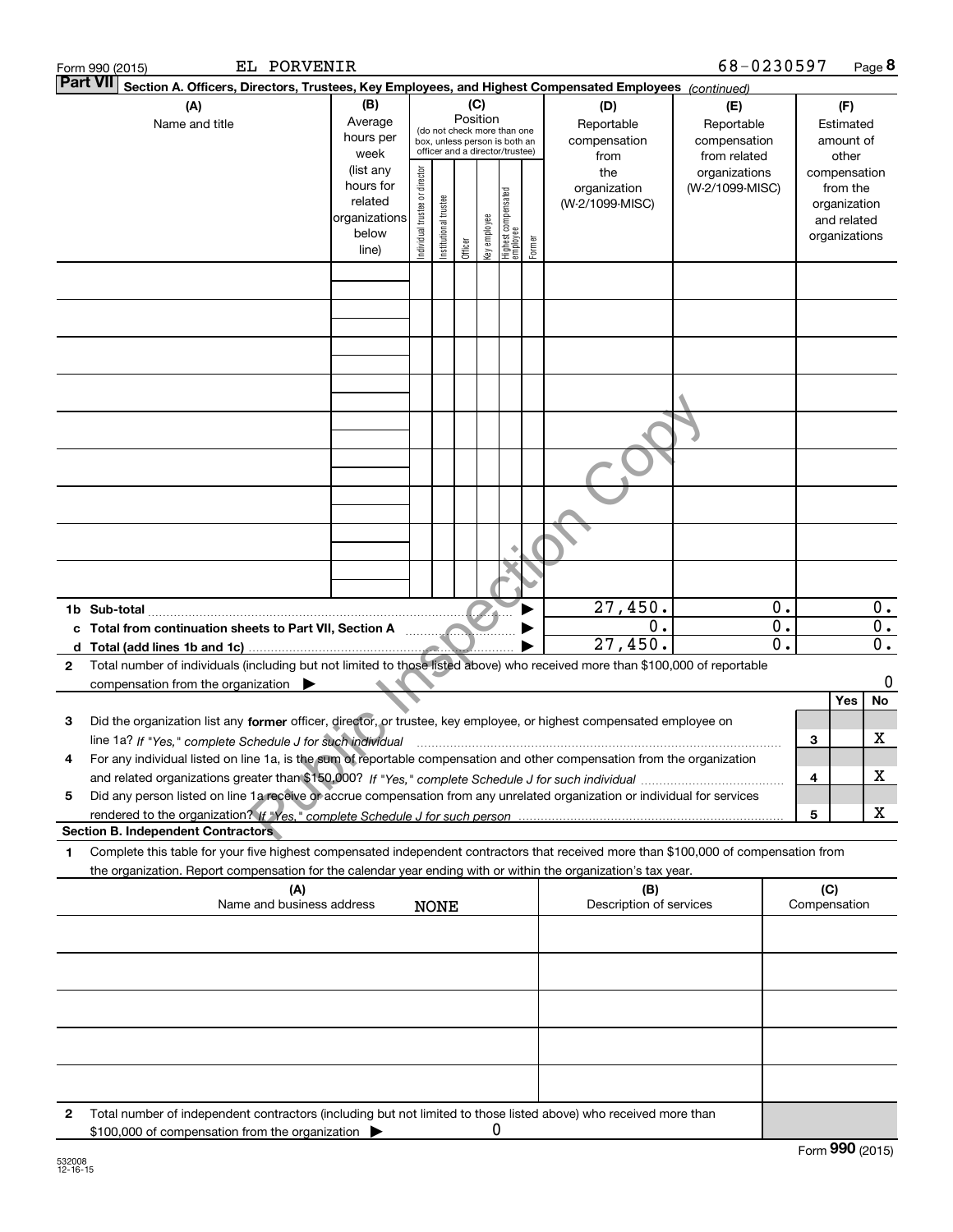|                                                           | EL PORVENIR<br>Form 990 (2015) |                                                                                                                        |                |                       |                                  |                                                 |                                         | 68-0230597<br>Page 9                                               |
|-----------------------------------------------------------|--------------------------------|------------------------------------------------------------------------------------------------------------------------|----------------|-----------------------|----------------------------------|-------------------------------------------------|-----------------------------------------|--------------------------------------------------------------------|
|                                                           | <b>Part VIII</b>               | <b>Statement of Revenue</b>                                                                                            |                |                       |                                  |                                                 |                                         |                                                                    |
|                                                           |                                | Check if Schedule O contains a response or note to any line in this Part VIII                                          |                |                       |                                  |                                                 |                                         |                                                                    |
|                                                           |                                |                                                                                                                        |                |                       | (A)<br>Total revenue             | (B)<br>Related or<br>exempt function<br>revenue | (C)<br>Unrelated<br>business<br>revenue | (D)<br>Revenuè excluded<br>from tax under<br>sections<br>512 - 514 |
|                                                           |                                | 1 a Federated campaigns                                                                                                | 1a             |                       |                                  |                                                 |                                         |                                                                    |
| Contributions, Gifts, Grants<br>and Other Similar Amounts |                                | <b>b</b> Membership dues                                                                                               | 1 <sub>b</sub> |                       |                                  |                                                 |                                         |                                                                    |
|                                                           |                                | c Fundraising events                                                                                                   | 1 <sub>c</sub> |                       |                                  |                                                 |                                         |                                                                    |
|                                                           |                                | d Related organizations                                                                                                | 1 <sub>d</sub> |                       |                                  |                                                 |                                         |                                                                    |
|                                                           |                                | e Government grants (contributions)                                                                                    | 1e             |                       |                                  |                                                 |                                         |                                                                    |
|                                                           |                                | f All other contributions, gifts, grants, and                                                                          |                |                       |                                  |                                                 |                                         |                                                                    |
|                                                           |                                | similar amounts not included above                                                                                     | 1f             | 850,042.<br>19,547.   |                                  |                                                 |                                         |                                                                    |
|                                                           |                                | <b>g</b> Noncash contributions included in lines 1a-1f: \$                                                             |                |                       | 850,042.                         |                                                 |                                         |                                                                    |
|                                                           |                                |                                                                                                                        |                | <b>Business Code</b>  |                                  |                                                 |                                         |                                                                    |
|                                                           |                                | 2 a WORK TRIPS                                                                                                         |                | 561520                | 316,936.                         | 316,936.                                        |                                         |                                                                    |
|                                                           | b                              |                                                                                                                        |                |                       |                                  |                                                 |                                         |                                                                    |
|                                                           | c                              | <u> 1989 - Johann Stoff, deutscher Stoffen und der Stoffen und der Stoffen und der Stoffen und der Stoffen und der</u> |                |                       |                                  |                                                 |                                         |                                                                    |
|                                                           | d                              | the contract of the contract of the contract of the contract of the contract of                                        |                |                       |                                  |                                                 |                                         |                                                                    |
| Program Service<br>Revenue                                | е                              |                                                                                                                        |                |                       |                                  |                                                 |                                         |                                                                    |
|                                                           | f                              | All other program service revenue                                                                                      |                |                       |                                  |                                                 |                                         |                                                                    |
|                                                           | a                              |                                                                                                                        |                | $\blacktriangleright$ | 316,936.                         |                                                 |                                         |                                                                    |
|                                                           | З                              | Investment income (including dividends, interest, and                                                                  |                |                       |                                  |                                                 |                                         |                                                                    |
|                                                           |                                |                                                                                                                        |                | ▶                     | 2,241                            |                                                 |                                         | 2, 241.                                                            |
|                                                           | 4                              | Income from investment of tax-exempt bond proceeds                                                                     |                |                       |                                  |                                                 |                                         |                                                                    |
|                                                           | 5                              |                                                                                                                        |                |                       |                                  |                                                 |                                         |                                                                    |
|                                                           |                                |                                                                                                                        | (i) Real       | (ii) Personal         |                                  |                                                 |                                         |                                                                    |
|                                                           |                                | 6 a Gross rents<br><b>b</b> Less: rental expenses                                                                      |                |                       |                                  |                                                 |                                         |                                                                    |
|                                                           | c                              | Rental income or (loss)                                                                                                |                |                       |                                  |                                                 |                                         |                                                                    |
|                                                           |                                | <b>d</b> Net rental income or (loss)                                                                                   |                |                       |                                  |                                                 |                                         |                                                                    |
|                                                           |                                | 7 a Gross amount from sales of                                                                                         | (i) Securities | (ii) Other            |                                  |                                                 |                                         |                                                                    |
|                                                           |                                | assets other than inventory                                                                                            |                | 1,334.                |                                  |                                                 |                                         |                                                                    |
|                                                           |                                | <b>b</b> Less: cost or other basis                                                                                     |                |                       |                                  |                                                 |                                         |                                                                    |
|                                                           |                                | and sales expenses<br>1.1.1.1.1.1.1                                                                                    |                | 2,427.                |                                  |                                                 |                                         |                                                                    |
|                                                           |                                | c Gain or (loss)                                                                                                       |                | $\overline{1,093}$ .  |                                  |                                                 |                                         |                                                                    |
|                                                           |                                |                                                                                                                        |                |                       | $-1,093.$                        | $-1,093.$                                       |                                         |                                                                    |
|                                                           |                                | 8 a Gross income from fundraising events (not                                                                          |                |                       |                                  |                                                 |                                         |                                                                    |
|                                                           |                                | including \$<br><b>Example 19 of</b> of<br>contributions reported on line 1c). See                                     |                |                       |                                  |                                                 |                                         |                                                                    |
|                                                           |                                |                                                                                                                        |                |                       |                                  |                                                 |                                         |                                                                    |
| <b>Other Revenue</b>                                      |                                |                                                                                                                        | b              |                       |                                  |                                                 |                                         |                                                                    |
|                                                           |                                | c Net income or (loss) from fundraising events                                                                         |                | _____________ ▶       |                                  |                                                 |                                         |                                                                    |
|                                                           |                                | <b>9 a</b> Gross income from gaming activities. See                                                                    |                |                       |                                  |                                                 |                                         |                                                                    |
|                                                           |                                |                                                                                                                        |                |                       |                                  |                                                 |                                         |                                                                    |
|                                                           |                                |                                                                                                                        | b              |                       |                                  |                                                 |                                         |                                                                    |
|                                                           |                                |                                                                                                                        |                |                       |                                  |                                                 |                                         |                                                                    |
|                                                           |                                | 10 a Gross sales of inventory, less returns                                                                            |                |                       |                                  |                                                 |                                         |                                                                    |
|                                                           |                                |                                                                                                                        | $\mathbf b$    |                       |                                  |                                                 |                                         |                                                                    |
|                                                           |                                | c Net income or (loss) from sales of inventory                                                                         |                |                       |                                  |                                                 |                                         |                                                                    |
|                                                           |                                | Miscellaneous Revenue                                                                                                  |                | <b>Business Code</b>  |                                  |                                                 |                                         |                                                                    |
|                                                           | 11 a                           | <u> 1989 - Johann Stein, mars an de Brazilian (b. 1989)</u>                                                            |                |                       |                                  |                                                 |                                         |                                                                    |
|                                                           | b                              | the control of the control of the control of the control of the control of the control of                              |                |                       |                                  |                                                 |                                         |                                                                    |
|                                                           | с                              |                                                                                                                        |                |                       |                                  |                                                 |                                         |                                                                    |
|                                                           | d                              |                                                                                                                        |                |                       |                                  |                                                 |                                         |                                                                    |
|                                                           |                                |                                                                                                                        |                |                       |                                  |                                                 |                                         |                                                                    |
|                                                           | 12                             |                                                                                                                        |                |                       | $\blacktriangleright$ 1,168,126. | 315,843.                                        | $0$ .                                   | 2,241.                                                             |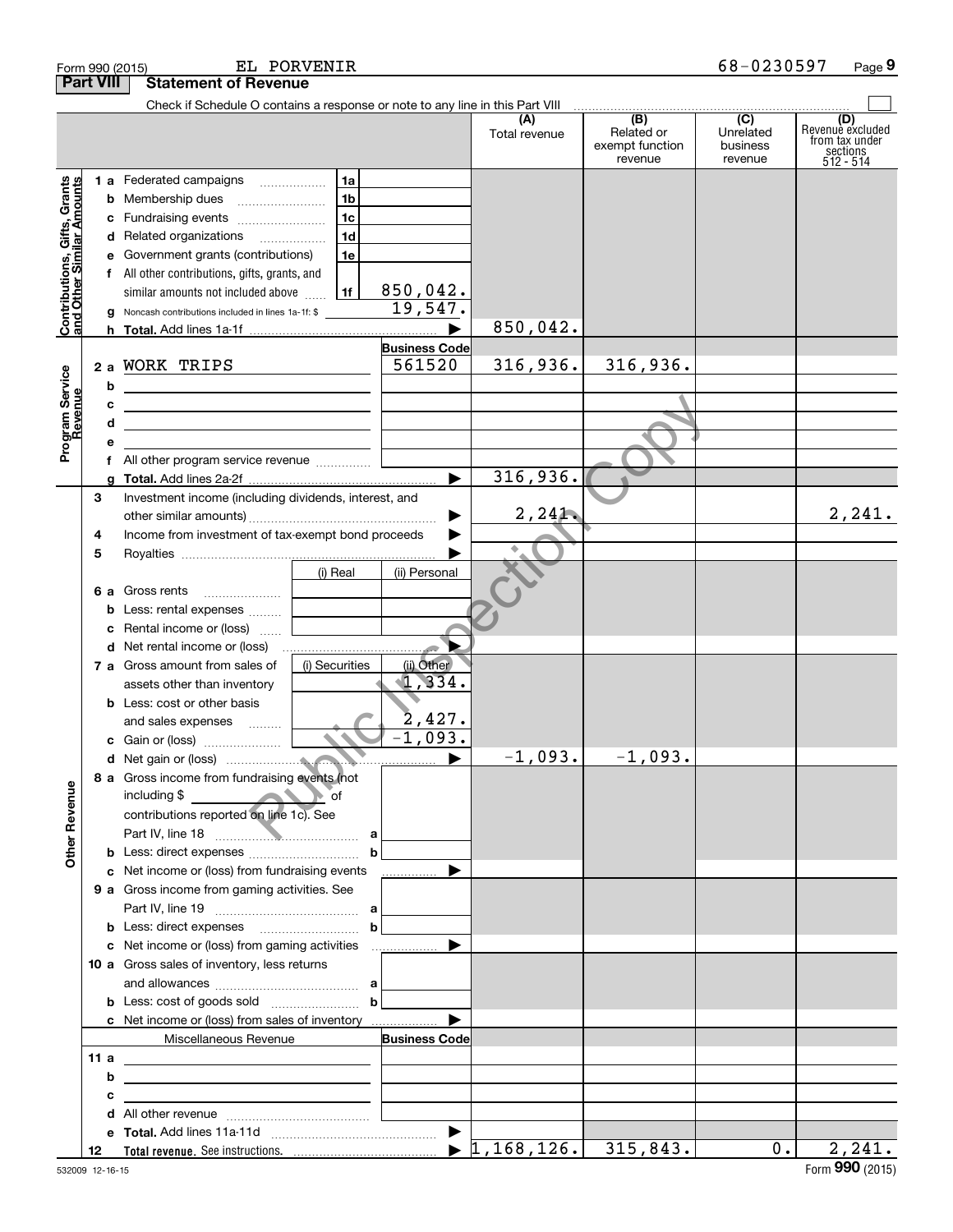**Part IX | Statement of Functional Expenses** 

|                  | Section 501(c)(3) and 501(c)(4) organizations must complete all columns. All other organizations must complete column (A).<br>Check if Schedule O contains a response or note to any line in this Part IX |                       |                             |                                    |                          |
|------------------|-----------------------------------------------------------------------------------------------------------------------------------------------------------------------------------------------------------|-----------------------|-----------------------------|------------------------------------|--------------------------|
|                  | Do not include amounts reported on lines 6b,                                                                                                                                                              |                       | (B)                         | (C)                                | (D)<br>Fundraising       |
|                  | 7b, 8b, 9b, and 10b of Part VIII.                                                                                                                                                                         | Total expenses        | Program service<br>expenses | Management and<br>general expenses | expenses                 |
| $\mathbf{1}$     | Grants and other assistance to domestic organizations                                                                                                                                                     |                       |                             |                                    |                          |
|                  | and domestic governments. See Part IV, line 21                                                                                                                                                            |                       |                             |                                    |                          |
| $\mathbf{2}$     | Grants and other assistance to domestic                                                                                                                                                                   |                       |                             |                                    |                          |
|                  | individuals. See Part IV, line 22                                                                                                                                                                         |                       |                             |                                    |                          |
| 3                | Grants and other assistance to foreign                                                                                                                                                                    |                       |                             |                                    |                          |
|                  | organizations, foreign governments, and foreign                                                                                                                                                           |                       |                             |                                    |                          |
|                  | individuals. See Part IV, lines 15 and 16                                                                                                                                                                 | 592,612.              | 592,612.                    |                                    |                          |
| 4                | Benefits paid to or for members                                                                                                                                                                           |                       |                             |                                    |                          |
| 5                | Compensation of current officers, directors,                                                                                                                                                              |                       |                             |                                    |                          |
|                  | trustees, and key employees                                                                                                                                                                               | 27,450.               | 16,470.                     | 5,490.                             | 5,490.                   |
| 6                | Compensation not included above, to disqualified                                                                                                                                                          |                       |                             |                                    |                          |
|                  | persons (as defined under section 4958(f)(1)) and                                                                                                                                                         |                       |                             |                                    |                          |
|                  | persons described in section 4958(c)(3)(B)<br>.                                                                                                                                                           | 306, 735.             | 201,967.                    | 45,807.                            | 58,961.                  |
| $\overline{7}$   |                                                                                                                                                                                                           |                       |                             |                                    |                          |
| 8                | Pension plan accruals and contributions (include                                                                                                                                                          |                       |                             |                                    |                          |
| 9                | section 401(k) and 403(b) employer contributions)                                                                                                                                                         | 87,212.               | 58, 114.                    | 18,727.                            |                          |
| 10               |                                                                                                                                                                                                           | $\overline{25,564}$ . | 16,710.                     | 3,924.                             | $\frac{10,371.}{4,930.}$ |
| 11               | Fees for services (non-employees):                                                                                                                                                                        |                       |                             |                                    |                          |
| a                |                                                                                                                                                                                                           |                       |                             |                                    |                          |
| b                |                                                                                                                                                                                                           |                       |                             |                                    |                          |
| c                |                                                                                                                                                                                                           | 9,935.                |                             | 9,935.                             |                          |
| d                |                                                                                                                                                                                                           |                       |                             |                                    |                          |
| е                | Professional fundraising services. See Part IV, line 17                                                                                                                                                   |                       |                             |                                    |                          |
| f                | Investment management fees                                                                                                                                                                                |                       |                             |                                    |                          |
| g                | Other. (If line 11g amount exceeds 10% of line 25,                                                                                                                                                        |                       |                             |                                    |                          |
|                  | column (A) amount, list line 11g expenses on Sch O.)                                                                                                                                                      |                       |                             |                                    |                          |
| 12 <sup>12</sup> |                                                                                                                                                                                                           |                       |                             |                                    |                          |
| 13               |                                                                                                                                                                                                           | $\overline{5,194}$ .  | 3,621.                      | 949.                               | 624.                     |
| 14               |                                                                                                                                                                                                           |                       |                             |                                    |                          |
| 15               |                                                                                                                                                                                                           |                       |                             |                                    |                          |
| 16               |                                                                                                                                                                                                           | 52,936.               | 31,706.                     | 8,795.                             | <u>12,435.</u>           |
| 17               |                                                                                                                                                                                                           | 33,830.               | $\overline{25,460}$ .       | 4,074.                             | 4,296.                   |
| 18               | Payments of travel or entertainment expenses                                                                                                                                                              |                       |                             |                                    |                          |
|                  | for any federal, state, or local public officials                                                                                                                                                         |                       |                             |                                    |                          |
| 19               | Conferences, conventions, and meetings                                                                                                                                                                    |                       |                             |                                    |                          |
| 20               | Interest                                                                                                                                                                                                  |                       |                             |                                    |                          |
| 21               | Depreciation, depletion, and amortization                                                                                                                                                                 | 13,296.               | 10,637.                     | <u>1,994.</u>                      | 665.                     |
| 22               |                                                                                                                                                                                                           | 6,731.                | 4,514.                      | 2,217.                             |                          |
| 23<br>24         | Insurance<br>Other expenses. Itemize expenses not covered                                                                                                                                                 |                       |                             |                                    |                          |
|                  | above. (List miscellaneous expenses in line 24e. If line                                                                                                                                                  |                       |                             |                                    |                          |
|                  | 24e amount exceeds 10% of line 25, column (A)<br>amount, list line 24e expenses on Schedule O.) [                                                                                                         |                       |                             |                                    |                          |
| a                | TRAINING AND TECHNICAL                                                                                                                                                                                    | 19,429.               | 15,446.                     | 3,869.                             | 114.                     |
| b                |                                                                                                                                                                                                           |                       |                             |                                    |                          |
| c                |                                                                                                                                                                                                           |                       |                             |                                    |                          |
| d                |                                                                                                                                                                                                           |                       |                             |                                    |                          |
|                  | e All other expenses                                                                                                                                                                                      | 49,782.               | 32,660.                     | 15,592.                            | <u>1,530.</u>            |
| 25               | Total functional expenses. Add lines 1 through 24e                                                                                                                                                        | 1, 230, 706.          | 1,009,917.                  | 121, 373.                          | 99,416.                  |
| 26               | Joint costs. Complete this line only if the organization                                                                                                                                                  |                       |                             |                                    |                          |
|                  | reported in column (B) joint costs from a combined                                                                                                                                                        |                       |                             |                                    |                          |
|                  | educational campaign and fundraising solicitation.                                                                                                                                                        |                       |                             |                                    |                          |
|                  | Check here $\blacktriangleright$<br>if following SOP 98-2 (ASC 958-720)                                                                                                                                   |                       |                             |                                    |                          |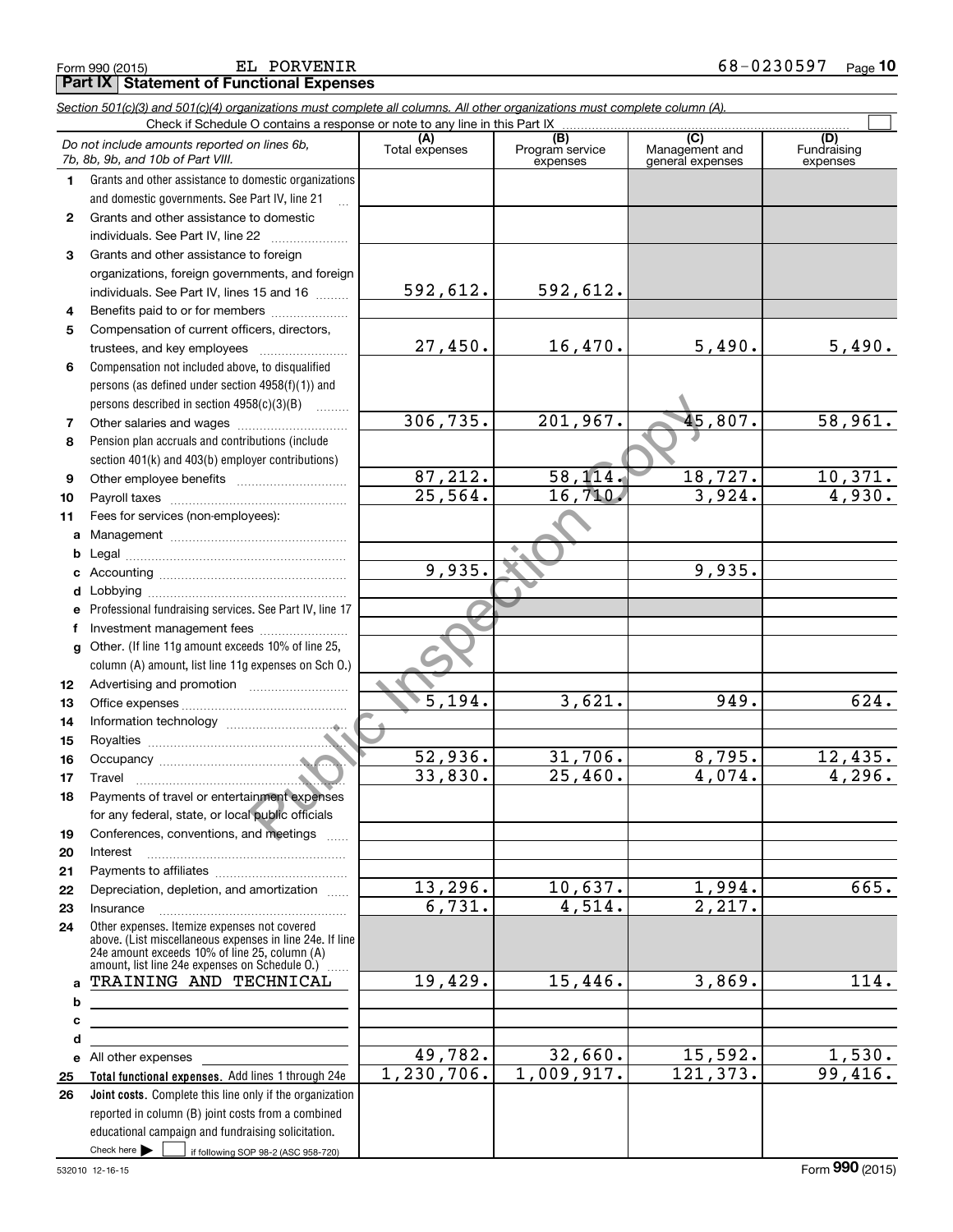| Form 990 (2015)<br>Part X | EL PORVENIR<br><b>Balance Sheet</b>                                                    |                          |              | 68-0230597<br>Page 11 |
|---------------------------|----------------------------------------------------------------------------------------|--------------------------|--------------|-----------------------|
|                           | Check if Schedule O contains a response or note to any line in this Part X             |                          |              |                       |
|                           |                                                                                        | (A)<br>Beginning of year |              | (B)<br>End of year    |
|                           | Cash - non-interest-bearing                                                            | 316,683.                 |              | 321,141.              |
|                           |                                                                                        | 100,694.                 | $\mathbf{2}$ | 98,365.               |
| з                         |                                                                                        | 212,772.                 | 3            | 111,169.              |
| 4                         | Accounts receivable, net                                                               | 12,187.                  | 4            | 44,987.               |
| 5                         | Loans and other receivables from current and former officers, directors,               |                          |              |                       |
|                           | trustees, key employees, and highest compensated employees. Complete                   |                          |              |                       |
|                           | Part II of Schedule L                                                                  |                          | 5            | 0.                    |
| 6                         | Loans and other receivables from other disqualified persons (as defined under          |                          |              |                       |
|                           | section $4958(f)(1)$ , persons described in section $4958(c)(3)(B)$ , and contributing |                          |              |                       |
|                           | employers and sponsoring organizations of section 501(c)(9) voluntary                  |                          |              |                       |
| w                         | employees' beneficiary organizations (see instr). Complete Part II of Sch L            |                          | 6            | 0.                    |

~~~~~~~~~~~~~

155,074.

**789**

 $4,053.$  |  $7$  |  $0.$  $6,430.$  8  $7,227.$ 

 $724,883.$  16 646,869.

 $59,635.$   $17$  64,727.

91,094.  $72,064.$   $10c$  63,980.

38,594.

**2223**

Form (2015) **990**

deferred charges<br>
upinemit: cost or other<br>
The Schedule D<br>
The Schedule D<br>
The Schedule Constant U. line 11<br>
Trelated. See Part IV, line 11<br>
IV, line 11<br>
IV, line 11<br>
IV, line 11<br>
IV, line 11<br>
IV, line 11<br>
IV, line 11<br>
IV, Secured mortgages and notes payable to unrelated third parties ~~~~~~~~~~~~~~~~<br>Unecoured notes and loops payable to unrelated third parties **2424**Unsecured notes and loans payable to unrelated third parties ~~~~~~~~~~~~~~~~~~<br>Other ligbilities (including federal income tox, novebles to related third **25**Other liabilities (including federal income tax, payables to related third parties, and other liabilities not included on lines 17-24). Complete Part X of Schedule D ~~~~~~~~~~~~~~~~~~~~~~~~~~~~~~~~ **25**98,229. 64,727. **Total liabilities. 2626Organizations that follow SFAS 117 (ASC 958), check here and** Add lines 17 through 25 | X **complete lines 27 through 29, and lines 33 and 34.** Net Assets or Fund Balances **Net Assets or Fund Balances**  $399, 167$ .  $|27|$  288, 478. **2727**Unrestricted net assets ~~~~~~~~~~~~~~~~~~~~~~~~~~~  $227,487.$  293,664. **2828**Temporarily restricted net assets ~~~~~~~~~~~~~~~~~~~~~~ **2929**Permanently restricted net assets …………………………………………………… **Organizations that do not follow SFAS 117 (ASC 958), check here** | **and complete lines 30 through 34. 3030**Capital stock or trust principal, or current funds ~~~~~~~~~~~~~~~ **3131**Paid-in or capital surplus, or land, building, or equipment fund will concurred. **3232**Retained earnings, endowment, accumulated income, or other funds www.com Total net assets or fund balances ~~~~~~~~~~~~~~~~~~~~~~  $626,654.$  33 582,142. **3333**Total liabilities and net assets/fund balances  $724,883.$   $34$  646,869. **3434**

**789**

**Assets**

**23**

**Liabilities**

Liabilities

**10a**Land, buildings, and equipment: cost or other

Prepaid expenses and deferred charges

**b** Less: accumulated depreciation \_\_\_\_\_\_\_\_\_\_\_\_\_\_\_ Lub

Tax-exempt bond liabilities

basis. Complete Part VI of Schedule Darmson

**Total assets.** Add lines 1 through 15 (must equal line 34) ............

Other assets. See Part IV, line 11 ~~~~~~~~~~~~~~~~~~~~~~

Notes and loans receivable, net ~~~~~~~~~~~~~~~~~~~~~~~ Inventories for sale or use ~~~~~~~~~~~~~~~~~~~~~~~~~~

Investments - publicly traded securities ~~~~~~~~~~~~~~~~~~~ Investments - other securities. See Part IV, line 11 ~~~~~~~~~~~~~~Investments - program-related. See Part IV, line 11 Intangible assets ~~~~~~~~~~~~~~~~~~~~~~~~~~~~~~

Add lines 1 through 15 (must equal line 34) Accounts payable and accrued expenses ~~~~~~~~~~~~~~~~~~ Grants payable ~~~~~~~~~~~~~~~~~~~~~~~~~~~~~~~ Deferred revenue ~~~~~~~~~~~~~~~~~~~~~~~~~~~~~~

Escrow or custodial account liability. Complete Part IV of Schedule D \_\_\_\_\_\_\_. Loans and other payables to current and former officers, directors, trustees, key employees, highest compensated employees, and disqualified persons. Complete Part II of Schedule L ~~~~~~~~~~~~~~~~~~~~~~~

**10a**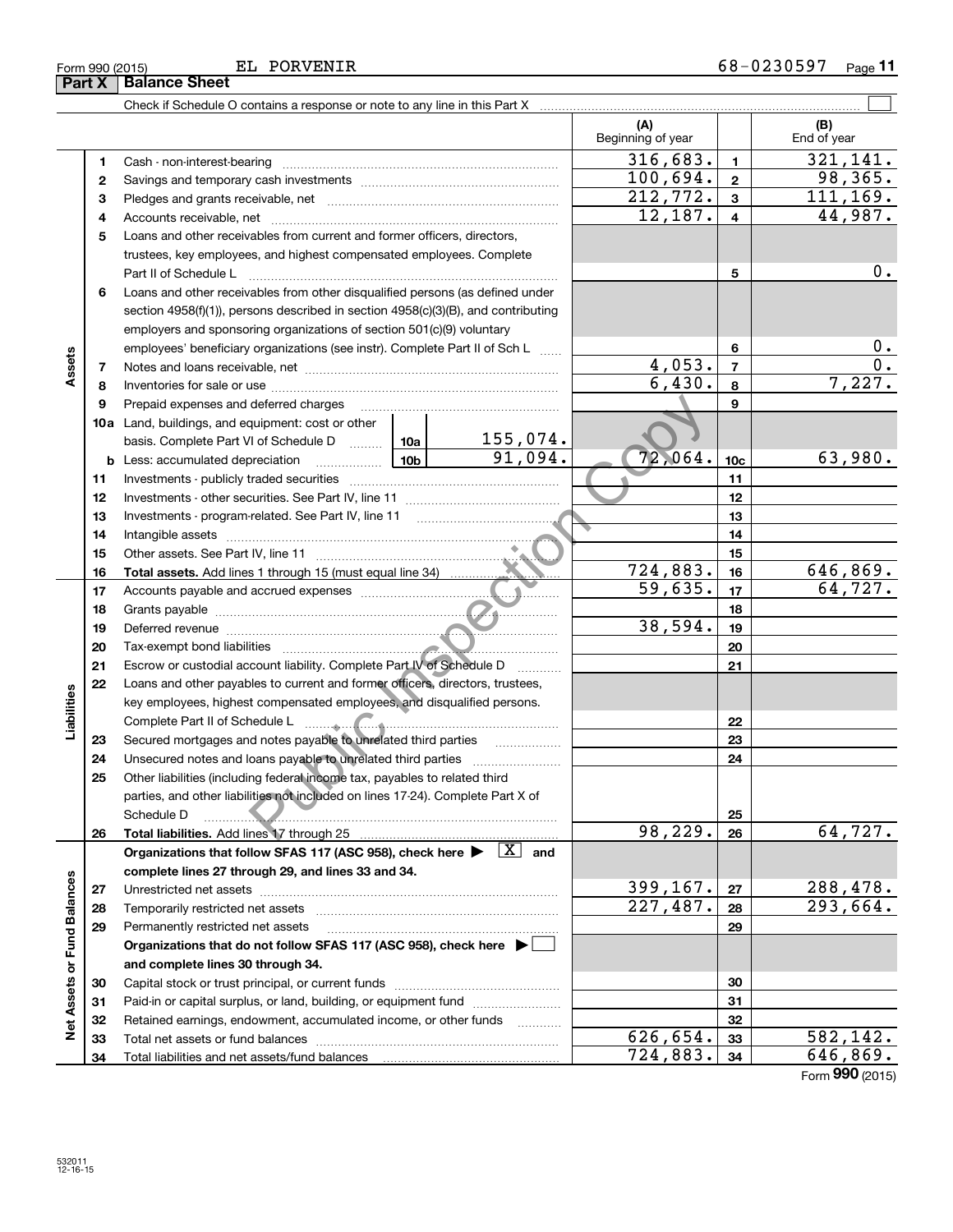|    | EL PORVENIR<br>Form 990 (2015)                                                                                                  |                | 68-0230597            |           | Page 12                 |
|----|---------------------------------------------------------------------------------------------------------------------------------|----------------|-----------------------|-----------|-------------------------|
|    | <b>Reconciliation of Net Assets</b><br>Part XI                                                                                  |                |                       |           |                         |
|    | Check if Schedule O contains a response or note to any line in this Part XI                                                     |                |                       |           | $\overline{\mathtt{x}}$ |
|    |                                                                                                                                 |                |                       |           |                         |
| 1  | Total revenue (must equal Part VIII, column (A), line 12)                                                                       | 1.             | 1,168,126.            |           |                         |
| 2  | Total expenses (must equal Part IX, column (A), line 25)                                                                        | $\mathbf{2}$   | 1, 230, 706.          |           |                         |
| 3  | Revenue less expenses. Subtract line 2 from line 1                                                                              | 3              | $-62,580.$            |           |                         |
| 4  |                                                                                                                                 | 4              | 626,654.              |           |                         |
| 5  | Net unrealized gains (losses) on investments [11] matter continuum matter is a set of the set of the set of the                 | 5              |                       | $-4,570.$ |                         |
| 6  | Donated services and use of facilities                                                                                          | 6              |                       |           |                         |
| 7  | Investment expenses                                                                                                             | $\overline{7}$ |                       |           |                         |
| 8  | Prior period adjustments                                                                                                        | 8              |                       |           |                         |
| 9  | Other changes in net assets or fund balances (explain in Schedule O)                                                            | 9              |                       | 22,638.   |                         |
| 10 | Net assets or fund balances at end of year. Combine lines 3 through 9 (must equal Part X, line 33,                              |                |                       |           |                         |
|    | column (B))                                                                                                                     | 10             | 582,142.              |           |                         |
|    | Part XII Financial Statements and Reporting                                                                                     |                |                       |           |                         |
|    |                                                                                                                                 |                |                       |           |                         |
|    |                                                                                                                                 |                |                       | Yes       | <b>No</b>               |
| 1. | $\boxed{\text{X}}$ Accrual<br>Accounting method used to prepare the Form 990: <u>[</u> Cash<br>Other                            |                |                       |           |                         |
|    | If the organization changed its method of accounting from a prior year or checked "Other," explain in Schedule O.               |                |                       |           |                         |
|    | 2a Were the organization's financial statements compiled or reviewed by an independent accountant?                              |                | 2a                    |           | x.                      |
|    | If "Yes," check a box below to indicate whether the financial statements for the year were compiled or reviewed on a            |                |                       |           |                         |
|    | separate basis, consolidated basis, or both:                                                                                    |                |                       |           |                         |
|    | Separate basis<br>Both consolidated and separate basis<br><b>Consolidated basis</b>                                             |                |                       |           |                         |
|    | Were the organization's financial statements audited by an independent accountant?                                              |                | 2 <sub>b</sub>        | х         |                         |
|    | If "Yes," check a box below to indicate whether the financial statements for the year were audited on a separate basis,         |                |                       |           |                         |
|    | consolidated basis, or both:                                                                                                    |                |                       |           |                         |
|    | $\boxed{\text{X}}$ Separate basis<br><b>Consolidated basis</b><br>Both consolidated and separate basis                          |                |                       |           |                         |
|    | If "Yes" to line 2a or 2b, does the organization have a committee that assumes responsibility for oversight of the audit,       |                |                       |           |                         |
|    |                                                                                                                                 |                | 2c                    |           | X                       |
|    | If the organization changed either its oversight process or selection process during the tax year, explain in Schedule O.       |                |                       |           |                         |
|    | 3a As a result of a federal award, was the organization required to undergo an audit or audits as set forth in the Single Audit |                |                       |           |                         |
|    |                                                                                                                                 |                | За                    |           | х                       |
|    | b If "Yes," did the organization undergo the required audit or audits? If the organization did not undergo the required audit   |                |                       |           |                         |
|    | or audits, explain why in Schedule O and describe any steps taken to undergo such audits                                        |                | 3b<br>Form 990 (2015) |           |                         |
|    |                                                                                                                                 |                |                       |           |                         |
|    |                                                                                                                                 |                |                       |           |                         |
|    |                                                                                                                                 |                |                       |           |                         |
|    |                                                                                                                                 |                |                       |           |                         |
|    |                                                                                                                                 |                |                       |           |                         |
|    |                                                                                                                                 |                |                       |           |                         |
|    |                                                                                                                                 |                |                       |           |                         |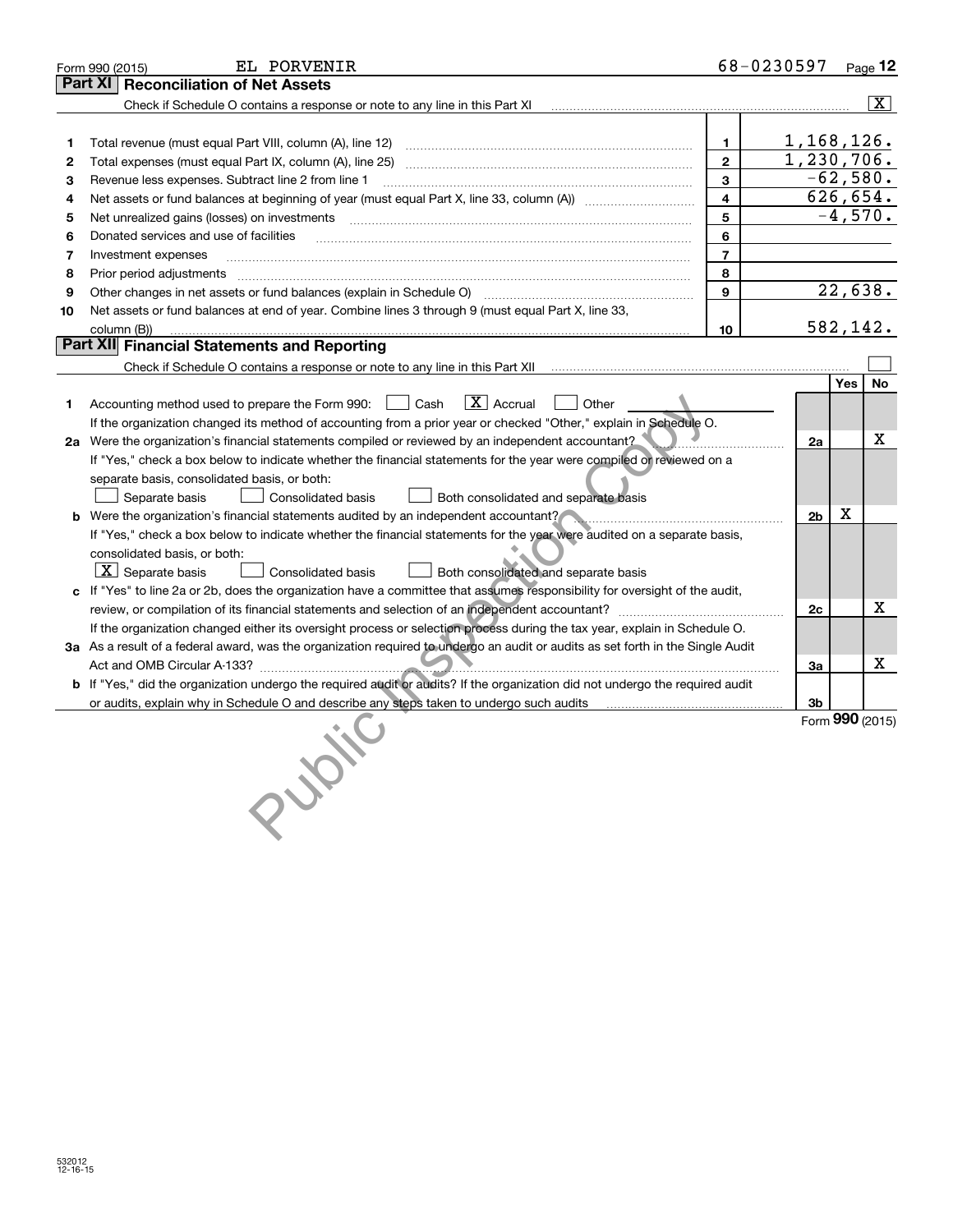Department of the Treasury Internal Revenue Service

|  | (Form 990 or 990-EZ) |
|--|----------------------|
|--|----------------------|

# **Public Charity Status and Public Support**

**Complete if the organization is a section 501(c)(3) organization or a section 4947(a)(1) nonexempt charitable trust.**

**| Attach to Form 990 or Form 990-EZ.** 

|     | OMB No. 1545-0047                   |  |  |  |  |  |
|-----|-------------------------------------|--|--|--|--|--|
|     | 2015                                |  |  |  |  |  |
| 90. | <b>Open to Public</b><br>Inspection |  |  |  |  |  |
|     | nlover identification numk          |  |  |  |  |  |

 $\mathbf{I}$ 

|        |                    | Name of the organization                                                                                                                      |             |                            |                          |    |                        | <b>Employer identification number</b> |
|--------|--------------------|-----------------------------------------------------------------------------------------------------------------------------------------------|-------------|----------------------------|--------------------------|----|------------------------|---------------------------------------|
|        |                    |                                                                                                                                               | EL PORVENIR |                            |                          |    |                        | 68-0230597                            |
| Part I |                    | Reason for Public Charity Status (All organizations must complete this part.) See instructions.                                               |             |                            |                          |    |                        |                                       |
|        |                    | The organization is not a private foundation because it is: (For lines 1 through 11, check only one box.)                                     |             |                            |                          |    |                        |                                       |
| 1.     |                    | A church, convention of churches, or association of churches described in section $170(b)(1)(A)(i)$ .                                         |             |                            |                          |    |                        |                                       |
| 2      |                    | A school described in section 170(b)(1)(A)(ii). (Attach Schedule E (Form 990 or 990-EZ).)                                                     |             |                            |                          |    |                        |                                       |
| З      |                    | A hospital or a cooperative hospital service organization described in section 170(b)(1)(A)(iii).                                             |             |                            |                          |    |                        |                                       |
|        |                    | A medical research organization operated in conjunction with a hospital described in section 170(b)(1)(A)(iii). Enter the hospital's name,    |             |                            |                          |    |                        |                                       |
|        |                    | city, and state:                                                                                                                              |             |                            |                          |    |                        |                                       |
| 5      |                    | An organization operated for the benefit of a college or university owned or operated by a governmental unit described in                     |             |                            |                          |    |                        |                                       |
|        |                    | section 170(b)(1)(A)(iv). (Complete Part II.)                                                                                                 |             |                            |                          |    |                        |                                       |
|        |                    | A federal, state, or local government or governmental unit described in section 170(b)(1)(A)(v).                                              |             |                            |                          |    |                        |                                       |
| 7      | $\boxed{\text{X}}$ | An organization that normally receives a substantial part of its support from a governmental unit or from the general public described in     |             |                            |                          |    |                        |                                       |
|        |                    | section 170(b)(1)(A)(vi). (Complete Part II.)                                                                                                 |             |                            |                          |    |                        |                                       |
|        |                    |                                                                                                                                               |             |                            |                          |    |                        |                                       |
| 8      |                    | A community trust described in section 170(b)(1)(A)(vi). (Complete Part II.)                                                                  |             |                            |                          |    |                        |                                       |
| 9      |                    | An organization that normally receives: (1) more than 33 1/3% of its support from contributions, membership fees, and gross receipts from     |             |                            |                          |    |                        |                                       |
|        |                    | activities related to its exempt functions - subject to certain exceptions, and (2) no more than 33 1/3% of its support from gross investment |             |                            |                          |    |                        |                                       |
|        |                    | income and unrelated business taxable income (less section 511 tax) from businesses acquired by the organization after June 30, 1975.         |             |                            |                          |    |                        |                                       |
|        |                    | See section 509(a)(2). (Complete Part III.)                                                                                                   |             |                            |                          |    |                        |                                       |
| 10     |                    | An organization organized and operated exclusively to test for public safety. See section 509(a)(4).                                          |             |                            |                          |    |                        |                                       |
| 11     |                    | An organization organized and operated exclusively for the benefit of, to perform the functions of, or to carry out the purposes of one or    |             |                            |                          |    |                        |                                       |
|        |                    | more publicly supported organizations described in section 509(a)(1) or section 509(a)(2). See section 509(a)(3). Check the box in            |             |                            |                          |    |                        |                                       |
|        |                    | lines 11a through 11d that describes the type of supporting organization and complete lines 11e, 11f, and 11g.                                |             |                            |                          |    |                        |                                       |
| а      |                    | Type I. A supporting organization operated, supervised, or controlled by its supported organization(s), typically by giving                   |             |                            |                          |    |                        |                                       |
|        |                    | the supported organization(s) the power to regularly appoint or elect a majority of the directors or trustees of the supporting               |             |                            |                          |    |                        |                                       |
|        |                    | organization. You must complete Part IV, Sections A and B.                                                                                    |             |                            |                          |    |                        |                                       |
| b      |                    | Type II. A supporting organization supervised or controlled in connection with its supported organization(s), by having                       |             |                            |                          |    |                        |                                       |
|        |                    | control or management of the supporting organization vested in the same persons that control or manage the supported                          |             |                            |                          |    |                        |                                       |
|        |                    | organization(s). You must complete Part IV, Sections A and C.                                                                                 |             |                            |                          |    |                        |                                       |
|        |                    | Type III functionally integrated. A supporting organization operated in connection with, and functionally integrated with,                    |             |                            |                          |    |                        |                                       |
|        |                    | its supported organization(s) (see instructions). You must complete Part IV, Sections A, D, and E.                                            |             |                            |                          |    |                        |                                       |
| d      |                    | Type III non-functionally integrated. A supporting organization operated in connection with its supported organization(s)                     |             |                            |                          |    |                        |                                       |
|        |                    | that is not functionally integrated. The organization generally must satisfy a distribution requirement and an attentiveness                  |             |                            |                          |    |                        |                                       |
|        |                    | requirement (see instructions). You must complete Part IV, Sections A and D, and Part V.                                                      |             |                            |                          |    |                        |                                       |
| е      |                    | Check this box if the organization received a written determination from the IRS that it is a Type I, Type II, Type III                       |             |                            |                          |    |                        |                                       |
|        |                    | functionally integrated, or Type III non-functionally integrated supporting organization.                                                     |             |                            |                          |    |                        |                                       |
|        |                    | f Enter the number of supported organizations                                                                                                 |             |                            |                          |    |                        |                                       |
|        |                    | <b>g</b> Provide the following information about the supported organization(s).<br>(i) Name of supported                                      | (ii) EIN    | (iii) Type of organization | (iv) Is the organization |    | (v) Amount of monetary | (vi) Amount of                        |
|        |                    | organization                                                                                                                                  |             | (described on lines 1-9    | listed in your           |    | support (see           | other support (see                    |
|        |                    |                                                                                                                                               |             | above (see instructions))  | governing document?      |    | instructions)          | instructions)                         |
|        |                    |                                                                                                                                               |             |                            | Yes                      | No |                        |                                       |
|        |                    |                                                                                                                                               |             |                            |                          |    |                        |                                       |
|        |                    |                                                                                                                                               |             |                            |                          |    |                        |                                       |
|        |                    |                                                                                                                                               |             |                            |                          |    |                        |                                       |
|        |                    |                                                                                                                                               |             |                            |                          |    |                        |                                       |
|        |                    |                                                                                                                                               |             |                            |                          |    |                        |                                       |
|        |                    |                                                                                                                                               |             |                            |                          |    |                        |                                       |
|        |                    |                                                                                                                                               |             |                            |                          |    |                        |                                       |
|        |                    |                                                                                                                                               |             |                            |                          |    |                        |                                       |
|        |                    |                                                                                                                                               |             |                            |                          |    |                        |                                       |

**Total**

 $\exists$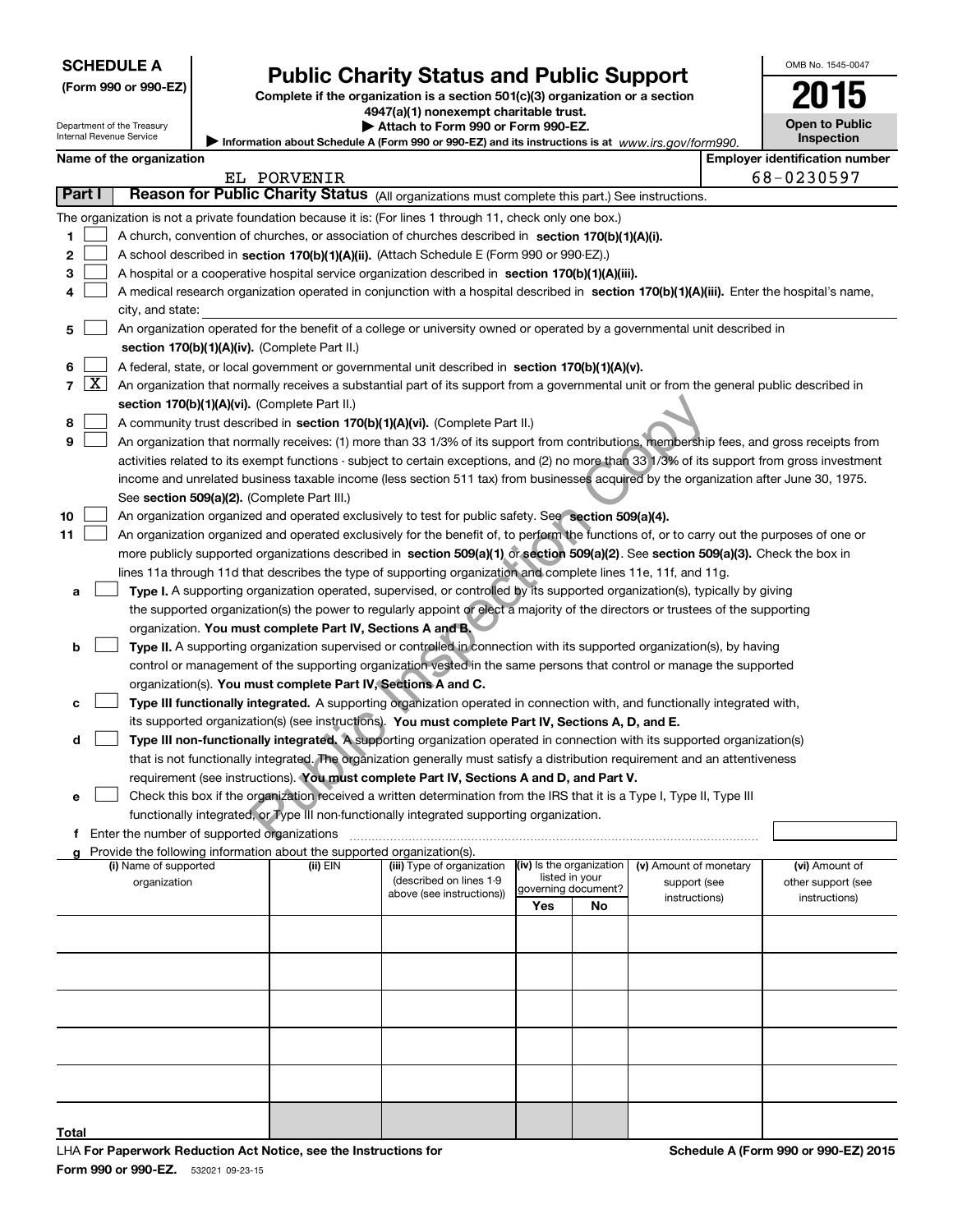### Schedule A (Form 990 or 990-EZ) 2015 Page EL PORVENIR 68-0230597

**2**

**Part II Comport Schedule for Organizations Described in Sections 170(b)(1)(A)(iv) and 170(b)(1)(A)(vi)** 

(Complete only if you checked the box on line 5, 7, or 8 of Part I or if the organization failed to qualify under Part III. If the organization fails to qualify under the tests listed below, please complete Part III.)

| <b>Section A. Public Support</b>                                                                                                               |          |           |            |            |                                             |                                          |
|------------------------------------------------------------------------------------------------------------------------------------------------|----------|-----------|------------|------------|---------------------------------------------|------------------------------------------|
| Calendar year (or fiscal year beginning in) $\blacktriangleright$                                                                              | (a) 2011 | (b) 2012  | $(c)$ 2013 | $(d)$ 2014 | (e) 2015                                    | (f) Total                                |
| 1 Gifts, grants, contributions, and                                                                                                            |          |           |            |            |                                             |                                          |
| membership fees received. (Do not                                                                                                              |          |           |            |            |                                             |                                          |
| include any "unusual grants.")                                                                                                                 | 1040216. | 916, 984. | 936,684.   | 1069513.   | 880,133.                                    | 4843530.                                 |
| 2 Tax revenues levied for the organ-                                                                                                           |          |           |            |            |                                             |                                          |
| ization's benefit and either paid to                                                                                                           |          |           |            |            |                                             |                                          |
| or expended on its behalf                                                                                                                      |          |           |            |            |                                             |                                          |
| 3 The value of services or facilities                                                                                                          |          |           |            |            |                                             |                                          |
| furnished by a governmental unit to                                                                                                            |          |           |            |            |                                             |                                          |
| the organization without charge                                                                                                                |          |           |            |            |                                             |                                          |
| 4 Total. Add lines 1 through 3                                                                                                                 | 1040216. | 916,984.  | 936,684.   | 1069513.   | 880,133.                                    | 4843530.                                 |
| 5 The portion of total contributions                                                                                                           |          |           |            |            |                                             |                                          |
| by each person (other than a                                                                                                                   |          |           |            |            |                                             |                                          |
| governmental unit or publicly                                                                                                                  |          |           |            |            |                                             |                                          |
| supported organization) included                                                                                                               |          |           |            |            |                                             |                                          |
| on line 1 that exceeds 2% of the                                                                                                               |          |           |            |            |                                             |                                          |
| amount shown on line 11,                                                                                                                       |          |           |            |            |                                             |                                          |
| column (f)                                                                                                                                     |          |           |            |            |                                             |                                          |
| 6 Public support. Subtract line 5 from line 4.                                                                                                 |          |           |            |            |                                             | 4843530.                                 |
| <b>Section B. Total Support</b>                                                                                                                |          |           |            |            |                                             |                                          |
| Calendar year (or fiscal year beginning in)                                                                                                    | (a) 2011 | (b) 2012  | $(c)$ 2013 | $(d)$ 2014 | (e) 2015                                    | (f) Total                                |
| <b>7</b> Amounts from line 4                                                                                                                   | 1040216. | 916,984.  | 936,684.   | 1069513.   | 880, 133.                                   | 4843530.                                 |
| 8 Gross income from interest,                                                                                                                  |          |           |            |            |                                             |                                          |
| dividends, payments received on                                                                                                                |          |           |            |            |                                             |                                          |
| securities loans, rents, royalties                                                                                                             |          |           |            |            |                                             |                                          |
| and income from similar sources                                                                                                                | 803.     | 1,180.    | 865.       | 1,221.     | 3,381.                                      | 7,450.                                   |
| 9 Net income from unrelated business                                                                                                           |          |           |            |            |                                             |                                          |
| activities, whether or not the                                                                                                                 |          |           |            |            |                                             |                                          |
| business is regularly carried on                                                                                                               |          |           |            |            |                                             |                                          |
| 10 Other income. Do not include gain                                                                                                           |          |           |            |            |                                             |                                          |
| or loss from the sale of capital                                                                                                               |          |           |            |            |                                             |                                          |
| assets (Explain in Part VI.)                                                                                                                   |          |           |            |            |                                             |                                          |
| 11 Total support. Add lines 7 through 10                                                                                                       |          |           |            |            |                                             | 4850980.                                 |
| 12 Gross receipts from related activities, etc. (see instructions)                                                                             |          |           |            |            | 12                                          |                                          |
| 13 First five years. If the Form 990 is for the organization's first, second, third, fourth, or fifth tax year as a section 501(c)(3)          |          |           |            |            |                                             |                                          |
| organization, check this box and stop here                                                                                                     |          |           |            |            |                                             |                                          |
| Section C. Computation of Public Support Percentage                                                                                            |          |           |            |            |                                             |                                          |
| 14 Public support percentage for 2015 (line 6, column (f) divided by line 11, column (f) <i>manumanomeron</i>                                  |          |           |            |            | 14                                          | 99.85<br>%                               |
|                                                                                                                                                |          |           |            |            | 15                                          | %                                        |
| 16a 33 1/3% support test - 2015. If the organization did not check the box on line 13, and line 14 is 33 1/3% or more, check this box and      |          |           |            |            |                                             |                                          |
| stop here. The organization qualifies as a publicly supported organization                                                                     |          |           |            |            |                                             | $\blacktriangleright$ $\boxed{\text{X}}$ |
| b 33 1/3% support test - 2014. If the organization did not check a box on line 13 or 16a, and line 15 is 33 1/3% or more, check this box       |          |           |            |            |                                             |                                          |
| and stop here. The organization qualifies as a publicly supported organization                                                                 |          |           |            |            |                                             |                                          |
| 17a 10% -facts-and-circumstances test - 2015. If the organization did not check a box on line 13, 16a, or 16b, and line 14 is 10% or more,     |          |           |            |            |                                             |                                          |
| and if the organization meets the "facts-and-circumstances" test, check this box and stop here. Explain in Part VI how the organization        |          |           |            |            |                                             |                                          |
| meets the "facts-and-circumstances" test. The organization qualifies as a publicly supported organization                                      |          |           |            |            |                                             |                                          |
| <b>b 10% -facts-and-circumstances test - 2014.</b> If the organization did not check a box on line 13, 16a, 16b, or 17a, and line 15 is 10% or |          |           |            |            |                                             |                                          |
| more, and if the organization meets the "facts-and-circumstances" test, check this box and stop here. Explain in Part VI how the               |          |           |            |            |                                             |                                          |
| organization meets the "facts-and-circumstances" test. The organization qualifies as a publicly supported organization                         |          |           |            |            |                                             |                                          |
| 18 Private foundation. If the organization did not check a box on line 13, 16a, 16b, 17a, or 17b, check this box and see instructions          |          |           |            |            |                                             |                                          |
|                                                                                                                                                |          |           |            |            | <b>Cohodulo A (Form 000 or 000 EZ) 2015</b> |                                          |

**Schedule A (Form 990 or 990-EZ) 2015**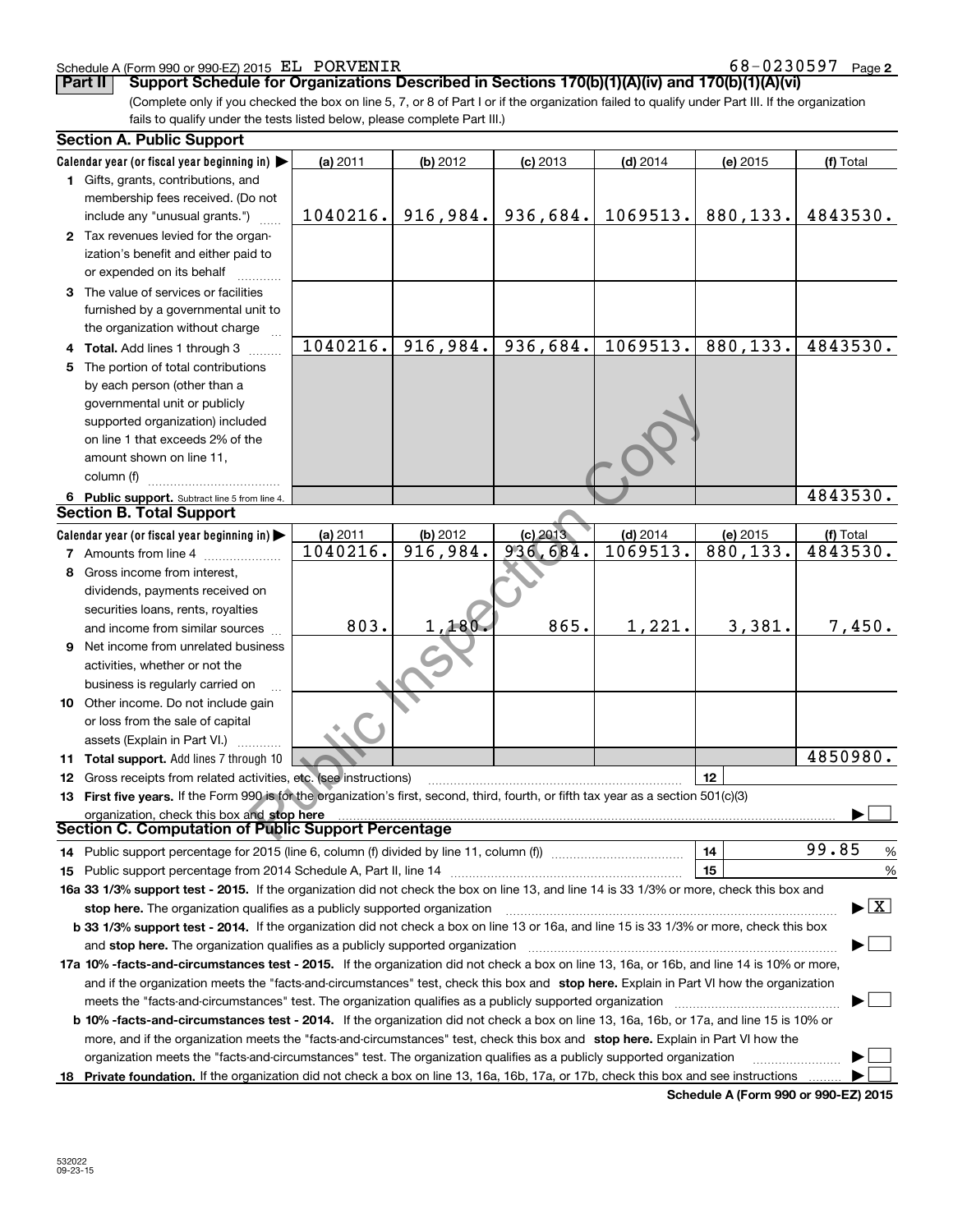### **Part III** | Support Schedule for Organizations Described in Section 509(a)(2)

(Complete only if you checked the box on line 9 of Part I or if the organization failed to qualify under Part II. If the organization fails to qualify under the tests listed below, please complete Part II.)

| <b>Section A. Public Support</b>                                                                                                                    |          |          |                 |            |    |          |                                      |   |
|-----------------------------------------------------------------------------------------------------------------------------------------------------|----------|----------|-----------------|------------|----|----------|--------------------------------------|---|
| Calendar year (or fiscal year beginning in)                                                                                                         | (a) 2011 | (b) 2012 | <b>(c)</b> 2013 | $(d)$ 2014 |    | (e) 2015 | (f) Total                            |   |
| 1 Gifts, grants, contributions, and                                                                                                                 |          |          |                 |            |    |          |                                      |   |
| membership fees received. (Do not                                                                                                                   |          |          |                 |            |    |          |                                      |   |
| include any "unusual grants.")                                                                                                                      |          |          |                 |            |    |          |                                      |   |
| 2 Gross receipts from admissions,                                                                                                                   |          |          |                 |            |    |          |                                      |   |
| merchandise sold or services per-                                                                                                                   |          |          |                 |            |    |          |                                      |   |
| formed, or facilities furnished in<br>any activity that is related to the                                                                           |          |          |                 |            |    |          |                                      |   |
| organization's tax-exempt purpose                                                                                                                   |          |          |                 |            |    |          |                                      |   |
| 3 Gross receipts from activities that                                                                                                               |          |          |                 |            |    |          |                                      |   |
| are not an unrelated trade or bus-                                                                                                                  |          |          |                 |            |    |          |                                      |   |
| iness under section 513                                                                                                                             |          |          |                 |            |    |          |                                      |   |
| 4 Tax revenues levied for the organ-                                                                                                                |          |          |                 |            |    |          |                                      |   |
| ization's benefit and either paid to                                                                                                                |          |          |                 |            |    |          |                                      |   |
| or expended on its behalf                                                                                                                           |          |          |                 |            |    |          |                                      |   |
|                                                                                                                                                     |          |          |                 |            |    |          |                                      |   |
| 5 The value of services or facilities<br>furnished by a governmental unit to                                                                        |          |          |                 |            |    |          |                                      |   |
|                                                                                                                                                     |          |          |                 |            |    |          |                                      |   |
| the organization without charge                                                                                                                     |          |          |                 |            |    |          |                                      |   |
| <b>6 Total.</b> Add lines 1 through 5                                                                                                               |          |          |                 |            |    |          |                                      |   |
| 7a Amounts included on lines 1, 2, and                                                                                                              |          |          |                 |            |    |          |                                      |   |
| 3 received from disqualified persons<br><b>b</b> Amounts included on lines 2 and 3 received                                                         |          |          |                 |            |    |          |                                      |   |
| from other than disqualified persons that                                                                                                           |          |          |                 |            |    |          |                                      |   |
| exceed the greater of \$5,000 or 1% of the                                                                                                          |          |          |                 |            |    |          |                                      |   |
| amount on line 13 for the year <i>[[[[[[[[[[[[[[[[[[[[[[]]]]</i> ]]                                                                                 |          |          |                 |            |    |          |                                      |   |
| c Add lines 7a and 7b                                                                                                                               |          |          |                 |            |    |          |                                      |   |
| 8 Public support. (Subtract line 7c from line 6.)<br><b>Section B. Total Support</b>                                                                |          |          |                 |            |    |          |                                      |   |
|                                                                                                                                                     |          |          |                 |            |    |          |                                      |   |
| Calendar year (or fiscal year beginning in)                                                                                                         | (a) 2011 | (b) 2012 | $(c)$ 2013      | $(d)$ 2014 |    | (e) 2015 | (f) Total                            |   |
| 9 Amounts from line 6<br>10a Gross income from interest,                                                                                            |          |          |                 |            |    |          |                                      |   |
| dividends, payments received on                                                                                                                     |          |          |                 |            |    |          |                                      |   |
| securities loans, rents, royalties                                                                                                                  |          |          |                 |            |    |          |                                      |   |
| and income from similar sources                                                                                                                     |          |          |                 |            |    |          |                                      |   |
| <b>b</b> Unrelated business taxable income                                                                                                          |          |          |                 |            |    |          |                                      |   |
| (less section 511 taxes) from businesses                                                                                                            |          |          |                 |            |    |          |                                      |   |
| acquired after June 30, 1975                                                                                                                        |          |          |                 |            |    |          |                                      |   |
| c Add lines 10a and 10b                                                                                                                             |          |          |                 |            |    |          |                                      |   |
| <b>11</b> Net income from unrelated business<br>activities not included in line 10b,                                                                |          |          |                 |            |    |          |                                      |   |
| whether or not the business is                                                                                                                      |          |          |                 |            |    |          |                                      |   |
| regularly carried on                                                                                                                                |          |          |                 |            |    |          |                                      |   |
| <b>12</b> Other income. Do not include gain                                                                                                         |          |          |                 |            |    |          |                                      |   |
| or loss from the sale of capital<br>assets (Explain in Part VI.)                                                                                    |          |          |                 |            |    |          |                                      |   |
| <b>13</b> Total support. (Add lines 9, 10c, 11, and 12.)                                                                                            |          |          |                 |            |    |          |                                      |   |
| 14 First five years. If the Form 990 is for the organization's first, second, third, fourth, or fifth tax year as a section 501(c)(3) organization, |          |          |                 |            |    |          |                                      |   |
|                                                                                                                                                     |          |          |                 |            |    |          |                                      |   |
| <b>Section C. Computation of Public Support Percentage</b>                                                                                          |          |          |                 |            |    |          |                                      |   |
|                                                                                                                                                     |          |          |                 |            | 15 |          |                                      | ℀ |
| 16 Public support percentage from 2014 Schedule A, Part III, line 15                                                                                |          |          |                 |            | 16 |          |                                      | % |
| <b>Section D. Computation of Investment Income Percentage</b>                                                                                       |          |          |                 |            |    |          |                                      |   |
| 17 Investment income percentage for 2015 (line 10c, column (f) divided by line 13, column (f))                                                      |          |          |                 |            | 17 |          |                                      | % |
| 18 Investment income percentage from 2014 Schedule A, Part III, line 17                                                                             |          |          |                 |            | 18 |          |                                      | % |
| 19a 33 1/3% support tests - 2015. If the organization did not check the box on line 14, and line 15 is more than 33 1/3%, and line 17 is not        |          |          |                 |            |    |          |                                      |   |
| more than 33 1/3%, check this box and stop here. The organization qualifies as a publicly supported organization                                    |          |          |                 |            |    |          |                                      |   |
| b 33 1/3% support tests - 2014. If the organization did not check a box on line 14 or line 19a, and line 16 is more than 33 1/3%, and               |          |          |                 |            |    |          |                                      |   |
| line 18 is not more than 33 1/3%, check this box and stop here. The organization qualifies as a publicly supported organization                     |          |          |                 |            |    |          |                                      |   |
| 20 Private foundation. If the organization did not check a box on line 14, 19a, or 19b, check this box and see instructions                         |          |          |                 |            |    |          |                                      |   |
| 532023 09-23-15                                                                                                                                     |          |          |                 |            |    |          | Schedule A (Form 990 or 990-EZ) 2015 |   |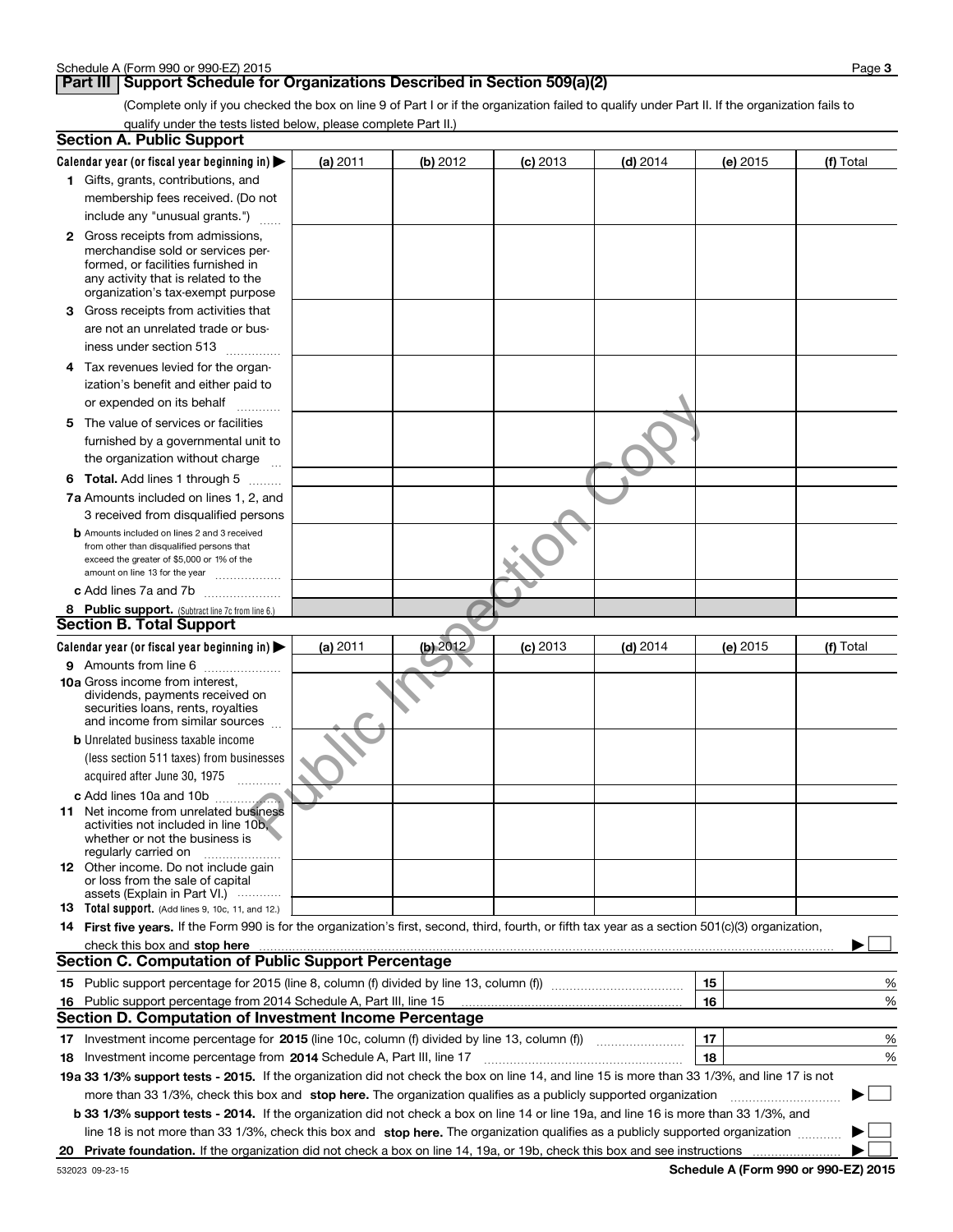**1**

**Yes No**

## **Part IV Supporting Organizations**

(Complete only if you checked a box in line 11 on Part I. If you checked 11a of Part I, complete Sections A and B. If you checked 11b of Part I, complete Sections A and C. If you checked 11c of Part I, complete Sections A, D, and E. If you checked 11d of Part I, complete Sections A and D, and complete Part V.)

#### **Section A. All Supporting Organizations**

- **1** Are all of the organization's supported organizations listed by name in the organization's governing *If "No" describe in how the supported organizations are designated. If designated by* documents? *Part VI class or purpose, describe the designation. If historic and continuing relationship, explain.*
- **2** Did the organization have any supported organization that does not have an IRS determination of status under section 509(a)(1) or (2)? If "Yes," explain in Part VI how the organization determined that the supported<br>... *organization was described in section 509(a)(1) or (2).*
- **3a** Did the organization have a supported organization described in section 501(c)(4), (5), or (6)? If "Yes," answer *(b) and (c) below.*
- **b** Did the organization confirm that each supported organization qualified under section 501(c)(4), (5), or (6) and satisfied the public support tests under section 509(a)(2)? If "Yes," describe in Part VI when and how the *organization made the determination.*
- **c**Did the organization ensure that all support to such organizations was used exclusively for section 170(c)(2)(B) purposes? If "Yes," explain in Part VI what controls the organization put in place to ensure such use.
- **4a** Was any supported organization not organized in the United States ("foreign supported organization")? *If "Yes," and if you checked 11a or 11b in Part I, answer (b) and (c) below.*
- **b** Did the organization have ultimate control and discretion in deciding whether to make grants to the foreign supported organization? If "Yes," describe in Part VI how the organization had such control and discretion *despite being controlled or supervised by or in connection with its supported organizations.*
- **c** Did the organization support any foreign supported organization that does not have an IRS determination under sections 501(c)(3) and 509(a)(1) or (2)? If "Yes," explain in Part VI what controls the organization used *to ensure that all support to the foreign supported organization was used exclusively for section 170(c)(2)(B) purposes.*
- **5a** Did the organization add, substitute, or remove any supported organizations during the tax year? If "Yes," *answer (b) and (c) below (if applicable). Also, provide detail in including (i) the names and EIN Part VI, numbers of the supported organizations added, substituted, or removed; (ii) the reasons for each such action; (iii) the authority under the organization's organizing document authorizing such action; and (iv) how the action was accomplished (such as by amendment to the organizing document).*
- **b** Type I or Type II only. Was any added or substituted supported organization part of a class already designated in the organization's organizing document?
- **cSubstitutions only.**  Was the substitution the result of an event beyond the organization's control?
- **6** Did the organization provide support (whether in the form of grants or the provision of services or facilities) to *If "Yes," provide detail in* support or benefit one or more of the filing organization's supported organizations? anyone other than (i) its supported organizations, (ii) individuals that are part of the charitable class benefited by one or more of its supported organizations, or (iii) other supporting organizations that also *Part VI.* that all support to such organizations was used exclusively for section 170(c)(2)(B)<br>
Part VI what controls the organization put in place to ensure such use.<br>
tion not organization five United States ("foreign supported or
- **7**Did the organization provide a grant, loan, compensation, or other similar payment to a substantial contributor *If "Yes," complete Part I of Schedule L (Form 990 or 990-EZ).* regard to a substantial contributor? (defined in section 4958(c)(3)(C)), a family member of a substantial contributor, or a 35% controlled entity with
- **8** Did the organization make a loan to a disqualified person (as defined in section 4958) not described in line 7? *If "Yes," complete Part I of Schedule L (Form 990 or 990-EZ).*
- **9a** Was the organization controlled directly or indirectly at any time during the tax year by one or more in section 509(a)(1) or (2))? If "Yes," *provide detail in Part VI.* disqualified persons as defined in section 4946 (other than foundation managers and organizations described
- **b** Did one or more disqualified persons (as defined in line 9a) hold a controlling interest in any entity in which the supporting organization had an interest? If "Yes," provide detail in Part VI.
- **c**Did a disqualified person (as defined in line 9a) have an ownership interest in, or derive any personal benefit from, assets in which the supporting organization also had an interest? If "Yes," provide detail in Part VI.
- **10a** Was the organization subject to the excess business holdings rules of section 4943 because of section supporting organizations)? If "Yes," answer 10b below. 4943(f) (regarding certain Type II supporting organizations, and all Type III non-functionally integrated
- **b** Did the organization have any excess business holdings in the tax year? (Use Schedule C, Form 4720, to *determine whether the organization had excess business holdings.)*

**23a3b3c4a4b4c5a5b5c6789a 9b9c**

**10a**

**10b**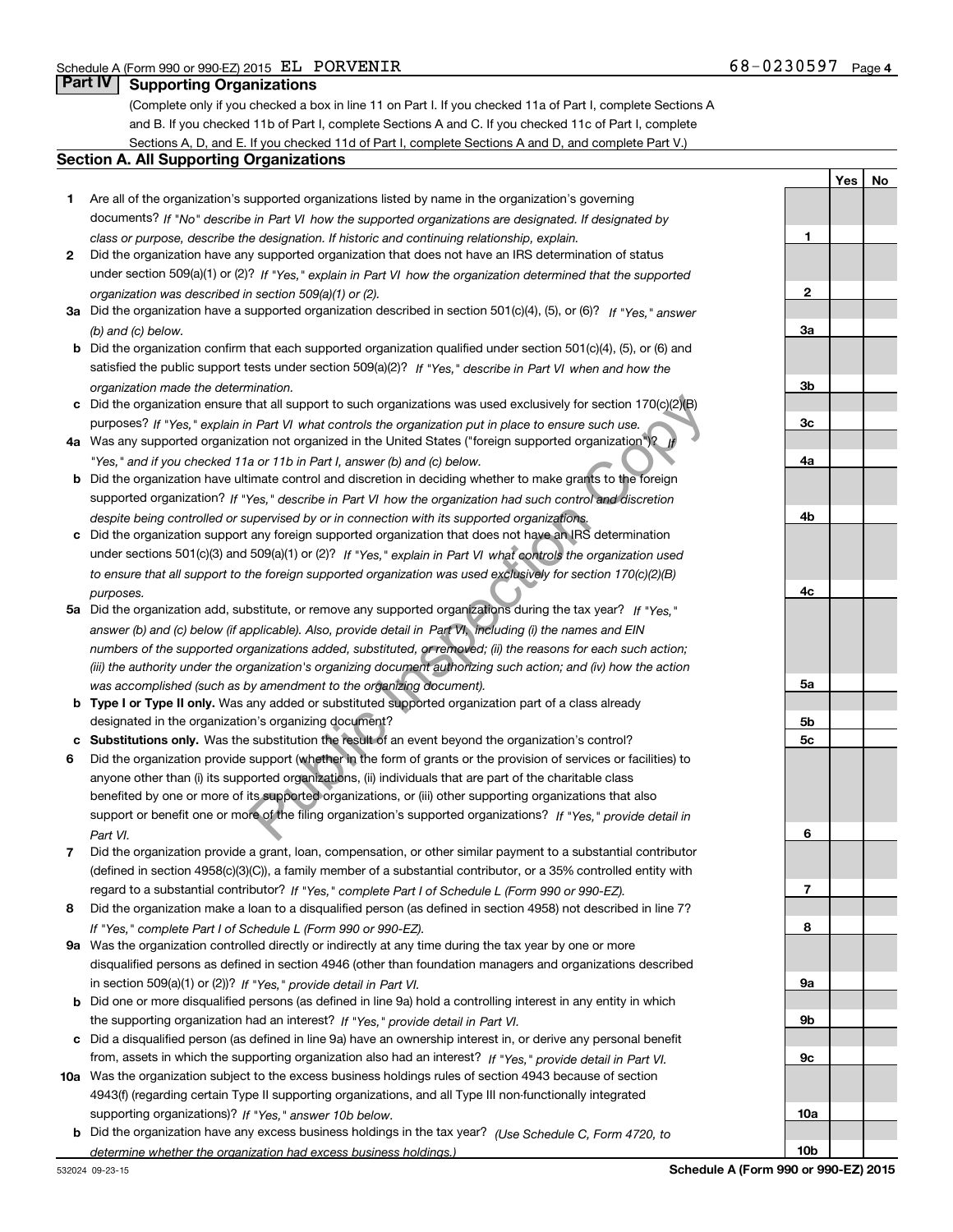T

T

| Has the organization accepted a gift or contribution from any of the following persons?<br>11<br>a A person who directly or indirectly controls, either alone or together with persons described in (b) and (c)<br>below, the governing body of a supported organization?<br>11a<br><b>b</b> A family member of a person described in (a) above?<br>11b<br>11c<br>c A 35% controlled entity of a person described in (a) or (b) above? If "Yes" to a, b, or c, provide detail in Part VI.<br><b>Section B. Type I Supporting Organizations</b><br>Yes<br>No<br>Did the directors, trustees, or membership of one or more supported organizations have the power to<br>1<br>regularly appoint or elect at least a majority of the organization's directors or trustees at all times during the<br>tax year? If "No," describe in Part VI how the supported organization(s) effectively operated, supervised, or<br>controlled the organization's activities. If the organization had more than one supported organization,<br>describe how the powers to appoint and/or remove directors or trustees were allocated among the supported<br>1<br>organizations and what conditions or restrictions, if any, applied to such powers during the tax year.<br>2<br>Did the organization operate for the benefit of any supported organization other than the supported<br>organization(s) that operated, supervised, or controlled the supporting organization? If "Yes," explain in<br>Part VI how providing such benefit carried out the purposes of the supported organization(s) that operated,<br>2<br>supervised, or controlled the supporting organization.<br><b>Section C. Type II Supporting Organizations</b><br>Yes<br>No<br>Were a majority of the organization's directors or trustees during the tax year also a majority of the directors<br>1<br>or trustees of each of the organization's supported organization(s)? If "No." describe in Part VI how control<br>or management of the supporting organization was vested in the same persons that controlled or managed<br>1<br>the supported organization(s).<br><b>Section D. All Type III Supporting Organizations</b><br>Yes<br>No<br>Did the organization provide to each of its supported organizations, by the last day of the fifth month of the<br>1<br>organization's tax year, (i) a written notice describing the type and amount of support provided during the prior tax<br>year, (ii) a copy of the Form 990 that was most recently filed as of the date of notification, and (iii) copies of the<br>organization's governing documents in effect on the date of notification, to the extent not previously provided?<br>1<br>Were any of the organization's officers, directors, or trustees either (i) appointed or elected by the supported<br>2<br>organization(s) or (ii) serving on the governing body of a supported organization? If "No," explain in Part VI how<br>2<br>the organization maintained a close and continuous working relationship with the supported organization(s).<br>By reason of the relationship described in (2), did the organization's supported organizations have a<br>3<br>significant voice in the organization's investment policies and in directing the use of the organization's<br>income or assets at all times during the tax year? If "Yes," describe in Part VI the role the organization's<br>3<br>supported organizations played in this regard.<br>Section E. Type III Functionally-Integrated Supporting Organizations<br>1<br>Check the box next to the method that the organization used to satisfy the Integral Part Test during the year (see instructions):<br>The organization satisfied the Activities Test. Complete line 2 below.<br>a<br>The organization is the parent of each of its supported organizations. Complete line 3 below.<br>b<br>The organization supported a governmental entity. Describe in Part VI how you supported a government entity (see instructions).<br>c<br>Yes<br>No<br>2<br>Activities Test. Answer (a) and (b) below.<br>Did substantially all of the organization's activities during the tax year directly further the exempt purposes of<br>а<br>the supported organization(s) to which the organization was responsive? If "Yes," then in Part VI identify<br>those supported organizations and explain<br>how these activities directly furthered their exempt purposes,<br>how the organization was responsive to those supported organizations, and how the organization determined<br>2a<br>that these activities constituted substantially all of its activities.<br>Did the activities described in (a) constitute activities that, but for the organization's involvement, one or more<br>b<br>of the organization's supported organization(s) would have been engaged in? If "Yes," explain in Part VI the<br>reasons for the organization's position that its supported organization(s) would have engaged in these<br>2b<br>activities but for the organization's involvement.<br>Parent of Supported Organizations. Answer (a) and (b) below.<br>з<br>Did the organization have the power to regularly appoint or elect a majority of the officers, directors, or<br>а<br>trustees of each of the supported organizations? Provide details in Part VI.<br>За<br><b>b</b> Did the organization exercise a substantial degree of direction over the policies, programs, and activities of each<br>3b<br>of its supported organizations? If "Yes," describe in Part VI the role played by the organization in this regard. |  | Yes ∣ | No |
|--------------------------------------------------------------------------------------------------------------------------------------------------------------------------------------------------------------------------------------------------------------------------------------------------------------------------------------------------------------------------------------------------------------------------------------------------------------------------------------------------------------------------------------------------------------------------------------------------------------------------------------------------------------------------------------------------------------------------------------------------------------------------------------------------------------------------------------------------------------------------------------------------------------------------------------------------------------------------------------------------------------------------------------------------------------------------------------------------------------------------------------------------------------------------------------------------------------------------------------------------------------------------------------------------------------------------------------------------------------------------------------------------------------------------------------------------------------------------------------------------------------------------------------------------------------------------------------------------------------------------------------------------------------------------------------------------------------------------------------------------------------------------------------------------------------------------------------------------------------------------------------------------------------------------------------------------------------------------------------------------------------------------------------------------------------------------------------------------------------------------------------------------------------------------------------------------------------------------------------------------------------------------------------------------------------------------------------------------------------------------------------------------------------------------------------------------------------------------------------------------------------------------------------------------------------------------------------------------------------------------------------------------------------------------------------------------------------------------------------------------------------------------------------------------------------------------------------------------------------------------------------------------------------------------------------------------------------------------------------------------------------------------------------------------------------------------------------------------------------------------------------------------------------------------------------------------------------------------------------------------------------------------------------------------------------------------------------------------------------------------------------------------------------------------------------------------------------------------------------------------------------------------------------------------------------------------------------------------------------------------------------------------------------------------------------------------------------------------------------------------------------------------------------------------------------------------------------------------------------------------------------------------------------------------------------------------------------------------------------------------------------------------------------------------------------------------------------------------------------------------------------------------------------------------------------------------------------------------------------------------------------------------------------------------------------------------------------------------------------------------------------------------------------------------------------------------------------------------------------------------------------------------------------------------------------------------------------------------------------------------------------------------------------------------------------------------------------------------------------------------------------------------------------------------------------------------------------------------------------------------------------------------------------------------------------------------------------------------------------------------------------------------------------------------------------------------------------------------------------------------------------------------------------------------------------------------------------------------------------------------------------------------------------------------------------------------------------------------------------------------------------------------------------------------------------------------------------------------------------------------------------------------------------------------------------------------------------------------------------|--|-------|----|
|                                                                                                                                                                                                                                                                                                                                                                                                                                                                                                                                                                                                                                                                                                                                                                                                                                                                                                                                                                                                                                                                                                                                                                                                                                                                                                                                                                                                                                                                                                                                                                                                                                                                                                                                                                                                                                                                                                                                                                                                                                                                                                                                                                                                                                                                                                                                                                                                                                                                                                                                                                                                                                                                                                                                                                                                                                                                                                                                                                                                                                                                                                                                                                                                                                                                                                                                                                                                                                                                                                                                                                                                                                                                                                                                                                                                                                                                                                                                                                                                                                                                                                                                                                                                                                                                                                                                                                                                                                                                                                                                                                                                                                                                                                                                                                                                                                                                                                                                                                                                                                                                                                                                                                                                                                                                                                                                                                                                                                                                                                                                                                                                              |  |       |    |
|                                                                                                                                                                                                                                                                                                                                                                                                                                                                                                                                                                                                                                                                                                                                                                                                                                                                                                                                                                                                                                                                                                                                                                                                                                                                                                                                                                                                                                                                                                                                                                                                                                                                                                                                                                                                                                                                                                                                                                                                                                                                                                                                                                                                                                                                                                                                                                                                                                                                                                                                                                                                                                                                                                                                                                                                                                                                                                                                                                                                                                                                                                                                                                                                                                                                                                                                                                                                                                                                                                                                                                                                                                                                                                                                                                                                                                                                                                                                                                                                                                                                                                                                                                                                                                                                                                                                                                                                                                                                                                                                                                                                                                                                                                                                                                                                                                                                                                                                                                                                                                                                                                                                                                                                                                                                                                                                                                                                                                                                                                                                                                                                              |  |       |    |
|                                                                                                                                                                                                                                                                                                                                                                                                                                                                                                                                                                                                                                                                                                                                                                                                                                                                                                                                                                                                                                                                                                                                                                                                                                                                                                                                                                                                                                                                                                                                                                                                                                                                                                                                                                                                                                                                                                                                                                                                                                                                                                                                                                                                                                                                                                                                                                                                                                                                                                                                                                                                                                                                                                                                                                                                                                                                                                                                                                                                                                                                                                                                                                                                                                                                                                                                                                                                                                                                                                                                                                                                                                                                                                                                                                                                                                                                                                                                                                                                                                                                                                                                                                                                                                                                                                                                                                                                                                                                                                                                                                                                                                                                                                                                                                                                                                                                                                                                                                                                                                                                                                                                                                                                                                                                                                                                                                                                                                                                                                                                                                                                              |  |       |    |
|                                                                                                                                                                                                                                                                                                                                                                                                                                                                                                                                                                                                                                                                                                                                                                                                                                                                                                                                                                                                                                                                                                                                                                                                                                                                                                                                                                                                                                                                                                                                                                                                                                                                                                                                                                                                                                                                                                                                                                                                                                                                                                                                                                                                                                                                                                                                                                                                                                                                                                                                                                                                                                                                                                                                                                                                                                                                                                                                                                                                                                                                                                                                                                                                                                                                                                                                                                                                                                                                                                                                                                                                                                                                                                                                                                                                                                                                                                                                                                                                                                                                                                                                                                                                                                                                                                                                                                                                                                                                                                                                                                                                                                                                                                                                                                                                                                                                                                                                                                                                                                                                                                                                                                                                                                                                                                                                                                                                                                                                                                                                                                                                              |  |       |    |
|                                                                                                                                                                                                                                                                                                                                                                                                                                                                                                                                                                                                                                                                                                                                                                                                                                                                                                                                                                                                                                                                                                                                                                                                                                                                                                                                                                                                                                                                                                                                                                                                                                                                                                                                                                                                                                                                                                                                                                                                                                                                                                                                                                                                                                                                                                                                                                                                                                                                                                                                                                                                                                                                                                                                                                                                                                                                                                                                                                                                                                                                                                                                                                                                                                                                                                                                                                                                                                                                                                                                                                                                                                                                                                                                                                                                                                                                                                                                                                                                                                                                                                                                                                                                                                                                                                                                                                                                                                                                                                                                                                                                                                                                                                                                                                                                                                                                                                                                                                                                                                                                                                                                                                                                                                                                                                                                                                                                                                                                                                                                                                                                              |  |       |    |
|                                                                                                                                                                                                                                                                                                                                                                                                                                                                                                                                                                                                                                                                                                                                                                                                                                                                                                                                                                                                                                                                                                                                                                                                                                                                                                                                                                                                                                                                                                                                                                                                                                                                                                                                                                                                                                                                                                                                                                                                                                                                                                                                                                                                                                                                                                                                                                                                                                                                                                                                                                                                                                                                                                                                                                                                                                                                                                                                                                                                                                                                                                                                                                                                                                                                                                                                                                                                                                                                                                                                                                                                                                                                                                                                                                                                                                                                                                                                                                                                                                                                                                                                                                                                                                                                                                                                                                                                                                                                                                                                                                                                                                                                                                                                                                                                                                                                                                                                                                                                                                                                                                                                                                                                                                                                                                                                                                                                                                                                                                                                                                                                              |  |       |    |
|                                                                                                                                                                                                                                                                                                                                                                                                                                                                                                                                                                                                                                                                                                                                                                                                                                                                                                                                                                                                                                                                                                                                                                                                                                                                                                                                                                                                                                                                                                                                                                                                                                                                                                                                                                                                                                                                                                                                                                                                                                                                                                                                                                                                                                                                                                                                                                                                                                                                                                                                                                                                                                                                                                                                                                                                                                                                                                                                                                                                                                                                                                                                                                                                                                                                                                                                                                                                                                                                                                                                                                                                                                                                                                                                                                                                                                                                                                                                                                                                                                                                                                                                                                                                                                                                                                                                                                                                                                                                                                                                                                                                                                                                                                                                                                                                                                                                                                                                                                                                                                                                                                                                                                                                                                                                                                                                                                                                                                                                                                                                                                                                              |  |       |    |
|                                                                                                                                                                                                                                                                                                                                                                                                                                                                                                                                                                                                                                                                                                                                                                                                                                                                                                                                                                                                                                                                                                                                                                                                                                                                                                                                                                                                                                                                                                                                                                                                                                                                                                                                                                                                                                                                                                                                                                                                                                                                                                                                                                                                                                                                                                                                                                                                                                                                                                                                                                                                                                                                                                                                                                                                                                                                                                                                                                                                                                                                                                                                                                                                                                                                                                                                                                                                                                                                                                                                                                                                                                                                                                                                                                                                                                                                                                                                                                                                                                                                                                                                                                                                                                                                                                                                                                                                                                                                                                                                                                                                                                                                                                                                                                                                                                                                                                                                                                                                                                                                                                                                                                                                                                                                                                                                                                                                                                                                                                                                                                                                              |  |       |    |
|                                                                                                                                                                                                                                                                                                                                                                                                                                                                                                                                                                                                                                                                                                                                                                                                                                                                                                                                                                                                                                                                                                                                                                                                                                                                                                                                                                                                                                                                                                                                                                                                                                                                                                                                                                                                                                                                                                                                                                                                                                                                                                                                                                                                                                                                                                                                                                                                                                                                                                                                                                                                                                                                                                                                                                                                                                                                                                                                                                                                                                                                                                                                                                                                                                                                                                                                                                                                                                                                                                                                                                                                                                                                                                                                                                                                                                                                                                                                                                                                                                                                                                                                                                                                                                                                                                                                                                                                                                                                                                                                                                                                                                                                                                                                                                                                                                                                                                                                                                                                                                                                                                                                                                                                                                                                                                                                                                                                                                                                                                                                                                                                              |  |       |    |
|                                                                                                                                                                                                                                                                                                                                                                                                                                                                                                                                                                                                                                                                                                                                                                                                                                                                                                                                                                                                                                                                                                                                                                                                                                                                                                                                                                                                                                                                                                                                                                                                                                                                                                                                                                                                                                                                                                                                                                                                                                                                                                                                                                                                                                                                                                                                                                                                                                                                                                                                                                                                                                                                                                                                                                                                                                                                                                                                                                                                                                                                                                                                                                                                                                                                                                                                                                                                                                                                                                                                                                                                                                                                                                                                                                                                                                                                                                                                                                                                                                                                                                                                                                                                                                                                                                                                                                                                                                                                                                                                                                                                                                                                                                                                                                                                                                                                                                                                                                                                                                                                                                                                                                                                                                                                                                                                                                                                                                                                                                                                                                                                              |  |       |    |
|                                                                                                                                                                                                                                                                                                                                                                                                                                                                                                                                                                                                                                                                                                                                                                                                                                                                                                                                                                                                                                                                                                                                                                                                                                                                                                                                                                                                                                                                                                                                                                                                                                                                                                                                                                                                                                                                                                                                                                                                                                                                                                                                                                                                                                                                                                                                                                                                                                                                                                                                                                                                                                                                                                                                                                                                                                                                                                                                                                                                                                                                                                                                                                                                                                                                                                                                                                                                                                                                                                                                                                                                                                                                                                                                                                                                                                                                                                                                                                                                                                                                                                                                                                                                                                                                                                                                                                                                                                                                                                                                                                                                                                                                                                                                                                                                                                                                                                                                                                                                                                                                                                                                                                                                                                                                                                                                                                                                                                                                                                                                                                                                              |  |       |    |
|                                                                                                                                                                                                                                                                                                                                                                                                                                                                                                                                                                                                                                                                                                                                                                                                                                                                                                                                                                                                                                                                                                                                                                                                                                                                                                                                                                                                                                                                                                                                                                                                                                                                                                                                                                                                                                                                                                                                                                                                                                                                                                                                                                                                                                                                                                                                                                                                                                                                                                                                                                                                                                                                                                                                                                                                                                                                                                                                                                                                                                                                                                                                                                                                                                                                                                                                                                                                                                                                                                                                                                                                                                                                                                                                                                                                                                                                                                                                                                                                                                                                                                                                                                                                                                                                                                                                                                                                                                                                                                                                                                                                                                                                                                                                                                                                                                                                                                                                                                                                                                                                                                                                                                                                                                                                                                                                                                                                                                                                                                                                                                                                              |  |       |    |
|                                                                                                                                                                                                                                                                                                                                                                                                                                                                                                                                                                                                                                                                                                                                                                                                                                                                                                                                                                                                                                                                                                                                                                                                                                                                                                                                                                                                                                                                                                                                                                                                                                                                                                                                                                                                                                                                                                                                                                                                                                                                                                                                                                                                                                                                                                                                                                                                                                                                                                                                                                                                                                                                                                                                                                                                                                                                                                                                                                                                                                                                                                                                                                                                                                                                                                                                                                                                                                                                                                                                                                                                                                                                                                                                                                                                                                                                                                                                                                                                                                                                                                                                                                                                                                                                                                                                                                                                                                                                                                                                                                                                                                                                                                                                                                                                                                                                                                                                                                                                                                                                                                                                                                                                                                                                                                                                                                                                                                                                                                                                                                                                              |  |       |    |
|                                                                                                                                                                                                                                                                                                                                                                                                                                                                                                                                                                                                                                                                                                                                                                                                                                                                                                                                                                                                                                                                                                                                                                                                                                                                                                                                                                                                                                                                                                                                                                                                                                                                                                                                                                                                                                                                                                                                                                                                                                                                                                                                                                                                                                                                                                                                                                                                                                                                                                                                                                                                                                                                                                                                                                                                                                                                                                                                                                                                                                                                                                                                                                                                                                                                                                                                                                                                                                                                                                                                                                                                                                                                                                                                                                                                                                                                                                                                                                                                                                                                                                                                                                                                                                                                                                                                                                                                                                                                                                                                                                                                                                                                                                                                                                                                                                                                                                                                                                                                                                                                                                                                                                                                                                                                                                                                                                                                                                                                                                                                                                                                              |  |       |    |
|                                                                                                                                                                                                                                                                                                                                                                                                                                                                                                                                                                                                                                                                                                                                                                                                                                                                                                                                                                                                                                                                                                                                                                                                                                                                                                                                                                                                                                                                                                                                                                                                                                                                                                                                                                                                                                                                                                                                                                                                                                                                                                                                                                                                                                                                                                                                                                                                                                                                                                                                                                                                                                                                                                                                                                                                                                                                                                                                                                                                                                                                                                                                                                                                                                                                                                                                                                                                                                                                                                                                                                                                                                                                                                                                                                                                                                                                                                                                                                                                                                                                                                                                                                                                                                                                                                                                                                                                                                                                                                                                                                                                                                                                                                                                                                                                                                                                                                                                                                                                                                                                                                                                                                                                                                                                                                                                                                                                                                                                                                                                                                                                              |  |       |    |
|                                                                                                                                                                                                                                                                                                                                                                                                                                                                                                                                                                                                                                                                                                                                                                                                                                                                                                                                                                                                                                                                                                                                                                                                                                                                                                                                                                                                                                                                                                                                                                                                                                                                                                                                                                                                                                                                                                                                                                                                                                                                                                                                                                                                                                                                                                                                                                                                                                                                                                                                                                                                                                                                                                                                                                                                                                                                                                                                                                                                                                                                                                                                                                                                                                                                                                                                                                                                                                                                                                                                                                                                                                                                                                                                                                                                                                                                                                                                                                                                                                                                                                                                                                                                                                                                                                                                                                                                                                                                                                                                                                                                                                                                                                                                                                                                                                                                                                                                                                                                                                                                                                                                                                                                                                                                                                                                                                                                                                                                                                                                                                                                              |  |       |    |
|                                                                                                                                                                                                                                                                                                                                                                                                                                                                                                                                                                                                                                                                                                                                                                                                                                                                                                                                                                                                                                                                                                                                                                                                                                                                                                                                                                                                                                                                                                                                                                                                                                                                                                                                                                                                                                                                                                                                                                                                                                                                                                                                                                                                                                                                                                                                                                                                                                                                                                                                                                                                                                                                                                                                                                                                                                                                                                                                                                                                                                                                                                                                                                                                                                                                                                                                                                                                                                                                                                                                                                                                                                                                                                                                                                                                                                                                                                                                                                                                                                                                                                                                                                                                                                                                                                                                                                                                                                                                                                                                                                                                                                                                                                                                                                                                                                                                                                                                                                                                                                                                                                                                                                                                                                                                                                                                                                                                                                                                                                                                                                                                              |  |       |    |
|                                                                                                                                                                                                                                                                                                                                                                                                                                                                                                                                                                                                                                                                                                                                                                                                                                                                                                                                                                                                                                                                                                                                                                                                                                                                                                                                                                                                                                                                                                                                                                                                                                                                                                                                                                                                                                                                                                                                                                                                                                                                                                                                                                                                                                                                                                                                                                                                                                                                                                                                                                                                                                                                                                                                                                                                                                                                                                                                                                                                                                                                                                                                                                                                                                                                                                                                                                                                                                                                                                                                                                                                                                                                                                                                                                                                                                                                                                                                                                                                                                                                                                                                                                                                                                                                                                                                                                                                                                                                                                                                                                                                                                                                                                                                                                                                                                                                                                                                                                                                                                                                                                                                                                                                                                                                                                                                                                                                                                                                                                                                                                                                              |  |       |    |
|                                                                                                                                                                                                                                                                                                                                                                                                                                                                                                                                                                                                                                                                                                                                                                                                                                                                                                                                                                                                                                                                                                                                                                                                                                                                                                                                                                                                                                                                                                                                                                                                                                                                                                                                                                                                                                                                                                                                                                                                                                                                                                                                                                                                                                                                                                                                                                                                                                                                                                                                                                                                                                                                                                                                                                                                                                                                                                                                                                                                                                                                                                                                                                                                                                                                                                                                                                                                                                                                                                                                                                                                                                                                                                                                                                                                                                                                                                                                                                                                                                                                                                                                                                                                                                                                                                                                                                                                                                                                                                                                                                                                                                                                                                                                                                                                                                                                                                                                                                                                                                                                                                                                                                                                                                                                                                                                                                                                                                                                                                                                                                                                              |  |       |    |
|                                                                                                                                                                                                                                                                                                                                                                                                                                                                                                                                                                                                                                                                                                                                                                                                                                                                                                                                                                                                                                                                                                                                                                                                                                                                                                                                                                                                                                                                                                                                                                                                                                                                                                                                                                                                                                                                                                                                                                                                                                                                                                                                                                                                                                                                                                                                                                                                                                                                                                                                                                                                                                                                                                                                                                                                                                                                                                                                                                                                                                                                                                                                                                                                                                                                                                                                                                                                                                                                                                                                                                                                                                                                                                                                                                                                                                                                                                                                                                                                                                                                                                                                                                                                                                                                                                                                                                                                                                                                                                                                                                                                                                                                                                                                                                                                                                                                                                                                                                                                                                                                                                                                                                                                                                                                                                                                                                                                                                                                                                                                                                                                              |  |       |    |
|                                                                                                                                                                                                                                                                                                                                                                                                                                                                                                                                                                                                                                                                                                                                                                                                                                                                                                                                                                                                                                                                                                                                                                                                                                                                                                                                                                                                                                                                                                                                                                                                                                                                                                                                                                                                                                                                                                                                                                                                                                                                                                                                                                                                                                                                                                                                                                                                                                                                                                                                                                                                                                                                                                                                                                                                                                                                                                                                                                                                                                                                                                                                                                                                                                                                                                                                                                                                                                                                                                                                                                                                                                                                                                                                                                                                                                                                                                                                                                                                                                                                                                                                                                                                                                                                                                                                                                                                                                                                                                                                                                                                                                                                                                                                                                                                                                                                                                                                                                                                                                                                                                                                                                                                                                                                                                                                                                                                                                                                                                                                                                                                              |  |       |    |
|                                                                                                                                                                                                                                                                                                                                                                                                                                                                                                                                                                                                                                                                                                                                                                                                                                                                                                                                                                                                                                                                                                                                                                                                                                                                                                                                                                                                                                                                                                                                                                                                                                                                                                                                                                                                                                                                                                                                                                                                                                                                                                                                                                                                                                                                                                                                                                                                                                                                                                                                                                                                                                                                                                                                                                                                                                                                                                                                                                                                                                                                                                                                                                                                                                                                                                                                                                                                                                                                                                                                                                                                                                                                                                                                                                                                                                                                                                                                                                                                                                                                                                                                                                                                                                                                                                                                                                                                                                                                                                                                                                                                                                                                                                                                                                                                                                                                                                                                                                                                                                                                                                                                                                                                                                                                                                                                                                                                                                                                                                                                                                                                              |  |       |    |
|                                                                                                                                                                                                                                                                                                                                                                                                                                                                                                                                                                                                                                                                                                                                                                                                                                                                                                                                                                                                                                                                                                                                                                                                                                                                                                                                                                                                                                                                                                                                                                                                                                                                                                                                                                                                                                                                                                                                                                                                                                                                                                                                                                                                                                                                                                                                                                                                                                                                                                                                                                                                                                                                                                                                                                                                                                                                                                                                                                                                                                                                                                                                                                                                                                                                                                                                                                                                                                                                                                                                                                                                                                                                                                                                                                                                                                                                                                                                                                                                                                                                                                                                                                                                                                                                                                                                                                                                                                                                                                                                                                                                                                                                                                                                                                                                                                                                                                                                                                                                                                                                                                                                                                                                                                                                                                                                                                                                                                                                                                                                                                                                              |  |       |    |
|                                                                                                                                                                                                                                                                                                                                                                                                                                                                                                                                                                                                                                                                                                                                                                                                                                                                                                                                                                                                                                                                                                                                                                                                                                                                                                                                                                                                                                                                                                                                                                                                                                                                                                                                                                                                                                                                                                                                                                                                                                                                                                                                                                                                                                                                                                                                                                                                                                                                                                                                                                                                                                                                                                                                                                                                                                                                                                                                                                                                                                                                                                                                                                                                                                                                                                                                                                                                                                                                                                                                                                                                                                                                                                                                                                                                                                                                                                                                                                                                                                                                                                                                                                                                                                                                                                                                                                                                                                                                                                                                                                                                                                                                                                                                                                                                                                                                                                                                                                                                                                                                                                                                                                                                                                                                                                                                                                                                                                                                                                                                                                                                              |  |       |    |
|                                                                                                                                                                                                                                                                                                                                                                                                                                                                                                                                                                                                                                                                                                                                                                                                                                                                                                                                                                                                                                                                                                                                                                                                                                                                                                                                                                                                                                                                                                                                                                                                                                                                                                                                                                                                                                                                                                                                                                                                                                                                                                                                                                                                                                                                                                                                                                                                                                                                                                                                                                                                                                                                                                                                                                                                                                                                                                                                                                                                                                                                                                                                                                                                                                                                                                                                                                                                                                                                                                                                                                                                                                                                                                                                                                                                                                                                                                                                                                                                                                                                                                                                                                                                                                                                                                                                                                                                                                                                                                                                                                                                                                                                                                                                                                                                                                                                                                                                                                                                                                                                                                                                                                                                                                                                                                                                                                                                                                                                                                                                                                                                              |  |       |    |
|                                                                                                                                                                                                                                                                                                                                                                                                                                                                                                                                                                                                                                                                                                                                                                                                                                                                                                                                                                                                                                                                                                                                                                                                                                                                                                                                                                                                                                                                                                                                                                                                                                                                                                                                                                                                                                                                                                                                                                                                                                                                                                                                                                                                                                                                                                                                                                                                                                                                                                                                                                                                                                                                                                                                                                                                                                                                                                                                                                                                                                                                                                                                                                                                                                                                                                                                                                                                                                                                                                                                                                                                                                                                                                                                                                                                                                                                                                                                                                                                                                                                                                                                                                                                                                                                                                                                                                                                                                                                                                                                                                                                                                                                                                                                                                                                                                                                                                                                                                                                                                                                                                                                                                                                                                                                                                                                                                                                                                                                                                                                                                                                              |  |       |    |
|                                                                                                                                                                                                                                                                                                                                                                                                                                                                                                                                                                                                                                                                                                                                                                                                                                                                                                                                                                                                                                                                                                                                                                                                                                                                                                                                                                                                                                                                                                                                                                                                                                                                                                                                                                                                                                                                                                                                                                                                                                                                                                                                                                                                                                                                                                                                                                                                                                                                                                                                                                                                                                                                                                                                                                                                                                                                                                                                                                                                                                                                                                                                                                                                                                                                                                                                                                                                                                                                                                                                                                                                                                                                                                                                                                                                                                                                                                                                                                                                                                                                                                                                                                                                                                                                                                                                                                                                                                                                                                                                                                                                                                                                                                                                                                                                                                                                                                                                                                                                                                                                                                                                                                                                                                                                                                                                                                                                                                                                                                                                                                                                              |  |       |    |
|                                                                                                                                                                                                                                                                                                                                                                                                                                                                                                                                                                                                                                                                                                                                                                                                                                                                                                                                                                                                                                                                                                                                                                                                                                                                                                                                                                                                                                                                                                                                                                                                                                                                                                                                                                                                                                                                                                                                                                                                                                                                                                                                                                                                                                                                                                                                                                                                                                                                                                                                                                                                                                                                                                                                                                                                                                                                                                                                                                                                                                                                                                                                                                                                                                                                                                                                                                                                                                                                                                                                                                                                                                                                                                                                                                                                                                                                                                                                                                                                                                                                                                                                                                                                                                                                                                                                                                                                                                                                                                                                                                                                                                                                                                                                                                                                                                                                                                                                                                                                                                                                                                                                                                                                                                                                                                                                                                                                                                                                                                                                                                                                              |  |       |    |
|                                                                                                                                                                                                                                                                                                                                                                                                                                                                                                                                                                                                                                                                                                                                                                                                                                                                                                                                                                                                                                                                                                                                                                                                                                                                                                                                                                                                                                                                                                                                                                                                                                                                                                                                                                                                                                                                                                                                                                                                                                                                                                                                                                                                                                                                                                                                                                                                                                                                                                                                                                                                                                                                                                                                                                                                                                                                                                                                                                                                                                                                                                                                                                                                                                                                                                                                                                                                                                                                                                                                                                                                                                                                                                                                                                                                                                                                                                                                                                                                                                                                                                                                                                                                                                                                                                                                                                                                                                                                                                                                                                                                                                                                                                                                                                                                                                                                                                                                                                                                                                                                                                                                                                                                                                                                                                                                                                                                                                                                                                                                                                                                              |  |       |    |
|                                                                                                                                                                                                                                                                                                                                                                                                                                                                                                                                                                                                                                                                                                                                                                                                                                                                                                                                                                                                                                                                                                                                                                                                                                                                                                                                                                                                                                                                                                                                                                                                                                                                                                                                                                                                                                                                                                                                                                                                                                                                                                                                                                                                                                                                                                                                                                                                                                                                                                                                                                                                                                                                                                                                                                                                                                                                                                                                                                                                                                                                                                                                                                                                                                                                                                                                                                                                                                                                                                                                                                                                                                                                                                                                                                                                                                                                                                                                                                                                                                                                                                                                                                                                                                                                                                                                                                                                                                                                                                                                                                                                                                                                                                                                                                                                                                                                                                                                                                                                                                                                                                                                                                                                                                                                                                                                                                                                                                                                                                                                                                                                              |  |       |    |
|                                                                                                                                                                                                                                                                                                                                                                                                                                                                                                                                                                                                                                                                                                                                                                                                                                                                                                                                                                                                                                                                                                                                                                                                                                                                                                                                                                                                                                                                                                                                                                                                                                                                                                                                                                                                                                                                                                                                                                                                                                                                                                                                                                                                                                                                                                                                                                                                                                                                                                                                                                                                                                                                                                                                                                                                                                                                                                                                                                                                                                                                                                                                                                                                                                                                                                                                                                                                                                                                                                                                                                                                                                                                                                                                                                                                                                                                                                                                                                                                                                                                                                                                                                                                                                                                                                                                                                                                                                                                                                                                                                                                                                                                                                                                                                                                                                                                                                                                                                                                                                                                                                                                                                                                                                                                                                                                                                                                                                                                                                                                                                                                              |  |       |    |
|                                                                                                                                                                                                                                                                                                                                                                                                                                                                                                                                                                                                                                                                                                                                                                                                                                                                                                                                                                                                                                                                                                                                                                                                                                                                                                                                                                                                                                                                                                                                                                                                                                                                                                                                                                                                                                                                                                                                                                                                                                                                                                                                                                                                                                                                                                                                                                                                                                                                                                                                                                                                                                                                                                                                                                                                                                                                                                                                                                                                                                                                                                                                                                                                                                                                                                                                                                                                                                                                                                                                                                                                                                                                                                                                                                                                                                                                                                                                                                                                                                                                                                                                                                                                                                                                                                                                                                                                                                                                                                                                                                                                                                                                                                                                                                                                                                                                                                                                                                                                                                                                                                                                                                                                                                                                                                                                                                                                                                                                                                                                                                                                              |  |       |    |
|                                                                                                                                                                                                                                                                                                                                                                                                                                                                                                                                                                                                                                                                                                                                                                                                                                                                                                                                                                                                                                                                                                                                                                                                                                                                                                                                                                                                                                                                                                                                                                                                                                                                                                                                                                                                                                                                                                                                                                                                                                                                                                                                                                                                                                                                                                                                                                                                                                                                                                                                                                                                                                                                                                                                                                                                                                                                                                                                                                                                                                                                                                                                                                                                                                                                                                                                                                                                                                                                                                                                                                                                                                                                                                                                                                                                                                                                                                                                                                                                                                                                                                                                                                                                                                                                                                                                                                                                                                                                                                                                                                                                                                                                                                                                                                                                                                                                                                                                                                                                                                                                                                                                                                                                                                                                                                                                                                                                                                                                                                                                                                                                              |  |       |    |
|                                                                                                                                                                                                                                                                                                                                                                                                                                                                                                                                                                                                                                                                                                                                                                                                                                                                                                                                                                                                                                                                                                                                                                                                                                                                                                                                                                                                                                                                                                                                                                                                                                                                                                                                                                                                                                                                                                                                                                                                                                                                                                                                                                                                                                                                                                                                                                                                                                                                                                                                                                                                                                                                                                                                                                                                                                                                                                                                                                                                                                                                                                                                                                                                                                                                                                                                                                                                                                                                                                                                                                                                                                                                                                                                                                                                                                                                                                                                                                                                                                                                                                                                                                                                                                                                                                                                                                                                                                                                                                                                                                                                                                                                                                                                                                                                                                                                                                                                                                                                                                                                                                                                                                                                                                                                                                                                                                                                                                                                                                                                                                                                              |  |       |    |
|                                                                                                                                                                                                                                                                                                                                                                                                                                                                                                                                                                                                                                                                                                                                                                                                                                                                                                                                                                                                                                                                                                                                                                                                                                                                                                                                                                                                                                                                                                                                                                                                                                                                                                                                                                                                                                                                                                                                                                                                                                                                                                                                                                                                                                                                                                                                                                                                                                                                                                                                                                                                                                                                                                                                                                                                                                                                                                                                                                                                                                                                                                                                                                                                                                                                                                                                                                                                                                                                                                                                                                                                                                                                                                                                                                                                                                                                                                                                                                                                                                                                                                                                                                                                                                                                                                                                                                                                                                                                                                                                                                                                                                                                                                                                                                                                                                                                                                                                                                                                                                                                                                                                                                                                                                                                                                                                                                                                                                                                                                                                                                                                              |  |       |    |
|                                                                                                                                                                                                                                                                                                                                                                                                                                                                                                                                                                                                                                                                                                                                                                                                                                                                                                                                                                                                                                                                                                                                                                                                                                                                                                                                                                                                                                                                                                                                                                                                                                                                                                                                                                                                                                                                                                                                                                                                                                                                                                                                                                                                                                                                                                                                                                                                                                                                                                                                                                                                                                                                                                                                                                                                                                                                                                                                                                                                                                                                                                                                                                                                                                                                                                                                                                                                                                                                                                                                                                                                                                                                                                                                                                                                                                                                                                                                                                                                                                                                                                                                                                                                                                                                                                                                                                                                                                                                                                                                                                                                                                                                                                                                                                                                                                                                                                                                                                                                                                                                                                                                                                                                                                                                                                                                                                                                                                                                                                                                                                                                              |  |       |    |
|                                                                                                                                                                                                                                                                                                                                                                                                                                                                                                                                                                                                                                                                                                                                                                                                                                                                                                                                                                                                                                                                                                                                                                                                                                                                                                                                                                                                                                                                                                                                                                                                                                                                                                                                                                                                                                                                                                                                                                                                                                                                                                                                                                                                                                                                                                                                                                                                                                                                                                                                                                                                                                                                                                                                                                                                                                                                                                                                                                                                                                                                                                                                                                                                                                                                                                                                                                                                                                                                                                                                                                                                                                                                                                                                                                                                                                                                                                                                                                                                                                                                                                                                                                                                                                                                                                                                                                                                                                                                                                                                                                                                                                                                                                                                                                                                                                                                                                                                                                                                                                                                                                                                                                                                                                                                                                                                                                                                                                                                                                                                                                                                              |  |       |    |
|                                                                                                                                                                                                                                                                                                                                                                                                                                                                                                                                                                                                                                                                                                                                                                                                                                                                                                                                                                                                                                                                                                                                                                                                                                                                                                                                                                                                                                                                                                                                                                                                                                                                                                                                                                                                                                                                                                                                                                                                                                                                                                                                                                                                                                                                                                                                                                                                                                                                                                                                                                                                                                                                                                                                                                                                                                                                                                                                                                                                                                                                                                                                                                                                                                                                                                                                                                                                                                                                                                                                                                                                                                                                                                                                                                                                                                                                                                                                                                                                                                                                                                                                                                                                                                                                                                                                                                                                                                                                                                                                                                                                                                                                                                                                                                                                                                                                                                                                                                                                                                                                                                                                                                                                                                                                                                                                                                                                                                                                                                                                                                                                              |  |       |    |
|                                                                                                                                                                                                                                                                                                                                                                                                                                                                                                                                                                                                                                                                                                                                                                                                                                                                                                                                                                                                                                                                                                                                                                                                                                                                                                                                                                                                                                                                                                                                                                                                                                                                                                                                                                                                                                                                                                                                                                                                                                                                                                                                                                                                                                                                                                                                                                                                                                                                                                                                                                                                                                                                                                                                                                                                                                                                                                                                                                                                                                                                                                                                                                                                                                                                                                                                                                                                                                                                                                                                                                                                                                                                                                                                                                                                                                                                                                                                                                                                                                                                                                                                                                                                                                                                                                                                                                                                                                                                                                                                                                                                                                                                                                                                                                                                                                                                                                                                                                                                                                                                                                                                                                                                                                                                                                                                                                                                                                                                                                                                                                                                              |  |       |    |
|                                                                                                                                                                                                                                                                                                                                                                                                                                                                                                                                                                                                                                                                                                                                                                                                                                                                                                                                                                                                                                                                                                                                                                                                                                                                                                                                                                                                                                                                                                                                                                                                                                                                                                                                                                                                                                                                                                                                                                                                                                                                                                                                                                                                                                                                                                                                                                                                                                                                                                                                                                                                                                                                                                                                                                                                                                                                                                                                                                                                                                                                                                                                                                                                                                                                                                                                                                                                                                                                                                                                                                                                                                                                                                                                                                                                                                                                                                                                                                                                                                                                                                                                                                                                                                                                                                                                                                                                                                                                                                                                                                                                                                                                                                                                                                                                                                                                                                                                                                                                                                                                                                                                                                                                                                                                                                                                                                                                                                                                                                                                                                                                              |  |       |    |
|                                                                                                                                                                                                                                                                                                                                                                                                                                                                                                                                                                                                                                                                                                                                                                                                                                                                                                                                                                                                                                                                                                                                                                                                                                                                                                                                                                                                                                                                                                                                                                                                                                                                                                                                                                                                                                                                                                                                                                                                                                                                                                                                                                                                                                                                                                                                                                                                                                                                                                                                                                                                                                                                                                                                                                                                                                                                                                                                                                                                                                                                                                                                                                                                                                                                                                                                                                                                                                                                                                                                                                                                                                                                                                                                                                                                                                                                                                                                                                                                                                                                                                                                                                                                                                                                                                                                                                                                                                                                                                                                                                                                                                                                                                                                                                                                                                                                                                                                                                                                                                                                                                                                                                                                                                                                                                                                                                                                                                                                                                                                                                                                              |  |       |    |
|                                                                                                                                                                                                                                                                                                                                                                                                                                                                                                                                                                                                                                                                                                                                                                                                                                                                                                                                                                                                                                                                                                                                                                                                                                                                                                                                                                                                                                                                                                                                                                                                                                                                                                                                                                                                                                                                                                                                                                                                                                                                                                                                                                                                                                                                                                                                                                                                                                                                                                                                                                                                                                                                                                                                                                                                                                                                                                                                                                                                                                                                                                                                                                                                                                                                                                                                                                                                                                                                                                                                                                                                                                                                                                                                                                                                                                                                                                                                                                                                                                                                                                                                                                                                                                                                                                                                                                                                                                                                                                                                                                                                                                                                                                                                                                                                                                                                                                                                                                                                                                                                                                                                                                                                                                                                                                                                                                                                                                                                                                                                                                                                              |  |       |    |
|                                                                                                                                                                                                                                                                                                                                                                                                                                                                                                                                                                                                                                                                                                                                                                                                                                                                                                                                                                                                                                                                                                                                                                                                                                                                                                                                                                                                                                                                                                                                                                                                                                                                                                                                                                                                                                                                                                                                                                                                                                                                                                                                                                                                                                                                                                                                                                                                                                                                                                                                                                                                                                                                                                                                                                                                                                                                                                                                                                                                                                                                                                                                                                                                                                                                                                                                                                                                                                                                                                                                                                                                                                                                                                                                                                                                                                                                                                                                                                                                                                                                                                                                                                                                                                                                                                                                                                                                                                                                                                                                                                                                                                                                                                                                                                                                                                                                                                                                                                                                                                                                                                                                                                                                                                                                                                                                                                                                                                                                                                                                                                                                              |  |       |    |
|                                                                                                                                                                                                                                                                                                                                                                                                                                                                                                                                                                                                                                                                                                                                                                                                                                                                                                                                                                                                                                                                                                                                                                                                                                                                                                                                                                                                                                                                                                                                                                                                                                                                                                                                                                                                                                                                                                                                                                                                                                                                                                                                                                                                                                                                                                                                                                                                                                                                                                                                                                                                                                                                                                                                                                                                                                                                                                                                                                                                                                                                                                                                                                                                                                                                                                                                                                                                                                                                                                                                                                                                                                                                                                                                                                                                                                                                                                                                                                                                                                                                                                                                                                                                                                                                                                                                                                                                                                                                                                                                                                                                                                                                                                                                                                                                                                                                                                                                                                                                                                                                                                                                                                                                                                                                                                                                                                                                                                                                                                                                                                                                              |  |       |    |
|                                                                                                                                                                                                                                                                                                                                                                                                                                                                                                                                                                                                                                                                                                                                                                                                                                                                                                                                                                                                                                                                                                                                                                                                                                                                                                                                                                                                                                                                                                                                                                                                                                                                                                                                                                                                                                                                                                                                                                                                                                                                                                                                                                                                                                                                                                                                                                                                                                                                                                                                                                                                                                                                                                                                                                                                                                                                                                                                                                                                                                                                                                                                                                                                                                                                                                                                                                                                                                                                                                                                                                                                                                                                                                                                                                                                                                                                                                                                                                                                                                                                                                                                                                                                                                                                                                                                                                                                                                                                                                                                                                                                                                                                                                                                                                                                                                                                                                                                                                                                                                                                                                                                                                                                                                                                                                                                                                                                                                                                                                                                                                                                              |  |       |    |
|                                                                                                                                                                                                                                                                                                                                                                                                                                                                                                                                                                                                                                                                                                                                                                                                                                                                                                                                                                                                                                                                                                                                                                                                                                                                                                                                                                                                                                                                                                                                                                                                                                                                                                                                                                                                                                                                                                                                                                                                                                                                                                                                                                                                                                                                                                                                                                                                                                                                                                                                                                                                                                                                                                                                                                                                                                                                                                                                                                                                                                                                                                                                                                                                                                                                                                                                                                                                                                                                                                                                                                                                                                                                                                                                                                                                                                                                                                                                                                                                                                                                                                                                                                                                                                                                                                                                                                                                                                                                                                                                                                                                                                                                                                                                                                                                                                                                                                                                                                                                                                                                                                                                                                                                                                                                                                                                                                                                                                                                                                                                                                                                              |  |       |    |
|                                                                                                                                                                                                                                                                                                                                                                                                                                                                                                                                                                                                                                                                                                                                                                                                                                                                                                                                                                                                                                                                                                                                                                                                                                                                                                                                                                                                                                                                                                                                                                                                                                                                                                                                                                                                                                                                                                                                                                                                                                                                                                                                                                                                                                                                                                                                                                                                                                                                                                                                                                                                                                                                                                                                                                                                                                                                                                                                                                                                                                                                                                                                                                                                                                                                                                                                                                                                                                                                                                                                                                                                                                                                                                                                                                                                                                                                                                                                                                                                                                                                                                                                                                                                                                                                                                                                                                                                                                                                                                                                                                                                                                                                                                                                                                                                                                                                                                                                                                                                                                                                                                                                                                                                                                                                                                                                                                                                                                                                                                                                                                                                              |  |       |    |
|                                                                                                                                                                                                                                                                                                                                                                                                                                                                                                                                                                                                                                                                                                                                                                                                                                                                                                                                                                                                                                                                                                                                                                                                                                                                                                                                                                                                                                                                                                                                                                                                                                                                                                                                                                                                                                                                                                                                                                                                                                                                                                                                                                                                                                                                                                                                                                                                                                                                                                                                                                                                                                                                                                                                                                                                                                                                                                                                                                                                                                                                                                                                                                                                                                                                                                                                                                                                                                                                                                                                                                                                                                                                                                                                                                                                                                                                                                                                                                                                                                                                                                                                                                                                                                                                                                                                                                                                                                                                                                                                                                                                                                                                                                                                                                                                                                                                                                                                                                                                                                                                                                                                                                                                                                                                                                                                                                                                                                                                                                                                                                                                              |  |       |    |
|                                                                                                                                                                                                                                                                                                                                                                                                                                                                                                                                                                                                                                                                                                                                                                                                                                                                                                                                                                                                                                                                                                                                                                                                                                                                                                                                                                                                                                                                                                                                                                                                                                                                                                                                                                                                                                                                                                                                                                                                                                                                                                                                                                                                                                                                                                                                                                                                                                                                                                                                                                                                                                                                                                                                                                                                                                                                                                                                                                                                                                                                                                                                                                                                                                                                                                                                                                                                                                                                                                                                                                                                                                                                                                                                                                                                                                                                                                                                                                                                                                                                                                                                                                                                                                                                                                                                                                                                                                                                                                                                                                                                                                                                                                                                                                                                                                                                                                                                                                                                                                                                                                                                                                                                                                                                                                                                                                                                                                                                                                                                                                                                              |  |       |    |
|                                                                                                                                                                                                                                                                                                                                                                                                                                                                                                                                                                                                                                                                                                                                                                                                                                                                                                                                                                                                                                                                                                                                                                                                                                                                                                                                                                                                                                                                                                                                                                                                                                                                                                                                                                                                                                                                                                                                                                                                                                                                                                                                                                                                                                                                                                                                                                                                                                                                                                                                                                                                                                                                                                                                                                                                                                                                                                                                                                                                                                                                                                                                                                                                                                                                                                                                                                                                                                                                                                                                                                                                                                                                                                                                                                                                                                                                                                                                                                                                                                                                                                                                                                                                                                                                                                                                                                                                                                                                                                                                                                                                                                                                                                                                                                                                                                                                                                                                                                                                                                                                                                                                                                                                                                                                                                                                                                                                                                                                                                                                                                                                              |  |       |    |
|                                                                                                                                                                                                                                                                                                                                                                                                                                                                                                                                                                                                                                                                                                                                                                                                                                                                                                                                                                                                                                                                                                                                                                                                                                                                                                                                                                                                                                                                                                                                                                                                                                                                                                                                                                                                                                                                                                                                                                                                                                                                                                                                                                                                                                                                                                                                                                                                                                                                                                                                                                                                                                                                                                                                                                                                                                                                                                                                                                                                                                                                                                                                                                                                                                                                                                                                                                                                                                                                                                                                                                                                                                                                                                                                                                                                                                                                                                                                                                                                                                                                                                                                                                                                                                                                                                                                                                                                                                                                                                                                                                                                                                                                                                                                                                                                                                                                                                                                                                                                                                                                                                                                                                                                                                                                                                                                                                                                                                                                                                                                                                                                              |  |       |    |
|                                                                                                                                                                                                                                                                                                                                                                                                                                                                                                                                                                                                                                                                                                                                                                                                                                                                                                                                                                                                                                                                                                                                                                                                                                                                                                                                                                                                                                                                                                                                                                                                                                                                                                                                                                                                                                                                                                                                                                                                                                                                                                                                                                                                                                                                                                                                                                                                                                                                                                                                                                                                                                                                                                                                                                                                                                                                                                                                                                                                                                                                                                                                                                                                                                                                                                                                                                                                                                                                                                                                                                                                                                                                                                                                                                                                                                                                                                                                                                                                                                                                                                                                                                                                                                                                                                                                                                                                                                                                                                                                                                                                                                                                                                                                                                                                                                                                                                                                                                                                                                                                                                                                                                                                                                                                                                                                                                                                                                                                                                                                                                                                              |  |       |    |
|                                                                                                                                                                                                                                                                                                                                                                                                                                                                                                                                                                                                                                                                                                                                                                                                                                                                                                                                                                                                                                                                                                                                                                                                                                                                                                                                                                                                                                                                                                                                                                                                                                                                                                                                                                                                                                                                                                                                                                                                                                                                                                                                                                                                                                                                                                                                                                                                                                                                                                                                                                                                                                                                                                                                                                                                                                                                                                                                                                                                                                                                                                                                                                                                                                                                                                                                                                                                                                                                                                                                                                                                                                                                                                                                                                                                                                                                                                                                                                                                                                                                                                                                                                                                                                                                                                                                                                                                                                                                                                                                                                                                                                                                                                                                                                                                                                                                                                                                                                                                                                                                                                                                                                                                                                                                                                                                                                                                                                                                                                                                                                                                              |  |       |    |
|                                                                                                                                                                                                                                                                                                                                                                                                                                                                                                                                                                                                                                                                                                                                                                                                                                                                                                                                                                                                                                                                                                                                                                                                                                                                                                                                                                                                                                                                                                                                                                                                                                                                                                                                                                                                                                                                                                                                                                                                                                                                                                                                                                                                                                                                                                                                                                                                                                                                                                                                                                                                                                                                                                                                                                                                                                                                                                                                                                                                                                                                                                                                                                                                                                                                                                                                                                                                                                                                                                                                                                                                                                                                                                                                                                                                                                                                                                                                                                                                                                                                                                                                                                                                                                                                                                                                                                                                                                                                                                                                                                                                                                                                                                                                                                                                                                                                                                                                                                                                                                                                                                                                                                                                                                                                                                                                                                                                                                                                                                                                                                                                              |  |       |    |
|                                                                                                                                                                                                                                                                                                                                                                                                                                                                                                                                                                                                                                                                                                                                                                                                                                                                                                                                                                                                                                                                                                                                                                                                                                                                                                                                                                                                                                                                                                                                                                                                                                                                                                                                                                                                                                                                                                                                                                                                                                                                                                                                                                                                                                                                                                                                                                                                                                                                                                                                                                                                                                                                                                                                                                                                                                                                                                                                                                                                                                                                                                                                                                                                                                                                                                                                                                                                                                                                                                                                                                                                                                                                                                                                                                                                                                                                                                                                                                                                                                                                                                                                                                                                                                                                                                                                                                                                                                                                                                                                                                                                                                                                                                                                                                                                                                                                                                                                                                                                                                                                                                                                                                                                                                                                                                                                                                                                                                                                                                                                                                                                              |  |       |    |
|                                                                                                                                                                                                                                                                                                                                                                                                                                                                                                                                                                                                                                                                                                                                                                                                                                                                                                                                                                                                                                                                                                                                                                                                                                                                                                                                                                                                                                                                                                                                                                                                                                                                                                                                                                                                                                                                                                                                                                                                                                                                                                                                                                                                                                                                                                                                                                                                                                                                                                                                                                                                                                                                                                                                                                                                                                                                                                                                                                                                                                                                                                                                                                                                                                                                                                                                                                                                                                                                                                                                                                                                                                                                                                                                                                                                                                                                                                                                                                                                                                                                                                                                                                                                                                                                                                                                                                                                                                                                                                                                                                                                                                                                                                                                                                                                                                                                                                                                                                                                                                                                                                                                                                                                                                                                                                                                                                                                                                                                                                                                                                                                              |  |       |    |
|                                                                                                                                                                                                                                                                                                                                                                                                                                                                                                                                                                                                                                                                                                                                                                                                                                                                                                                                                                                                                                                                                                                                                                                                                                                                                                                                                                                                                                                                                                                                                                                                                                                                                                                                                                                                                                                                                                                                                                                                                                                                                                                                                                                                                                                                                                                                                                                                                                                                                                                                                                                                                                                                                                                                                                                                                                                                                                                                                                                                                                                                                                                                                                                                                                                                                                                                                                                                                                                                                                                                                                                                                                                                                                                                                                                                                                                                                                                                                                                                                                                                                                                                                                                                                                                                                                                                                                                                                                                                                                                                                                                                                                                                                                                                                                                                                                                                                                                                                                                                                                                                                                                                                                                                                                                                                                                                                                                                                                                                                                                                                                                                              |  |       |    |
|                                                                                                                                                                                                                                                                                                                                                                                                                                                                                                                                                                                                                                                                                                                                                                                                                                                                                                                                                                                                                                                                                                                                                                                                                                                                                                                                                                                                                                                                                                                                                                                                                                                                                                                                                                                                                                                                                                                                                                                                                                                                                                                                                                                                                                                                                                                                                                                                                                                                                                                                                                                                                                                                                                                                                                                                                                                                                                                                                                                                                                                                                                                                                                                                                                                                                                                                                                                                                                                                                                                                                                                                                                                                                                                                                                                                                                                                                                                                                                                                                                                                                                                                                                                                                                                                                                                                                                                                                                                                                                                                                                                                                                                                                                                                                                                                                                                                                                                                                                                                                                                                                                                                                                                                                                                                                                                                                                                                                                                                                                                                                                                                              |  |       |    |

**Schedule A (Form 990 or 990-EZ) 2015**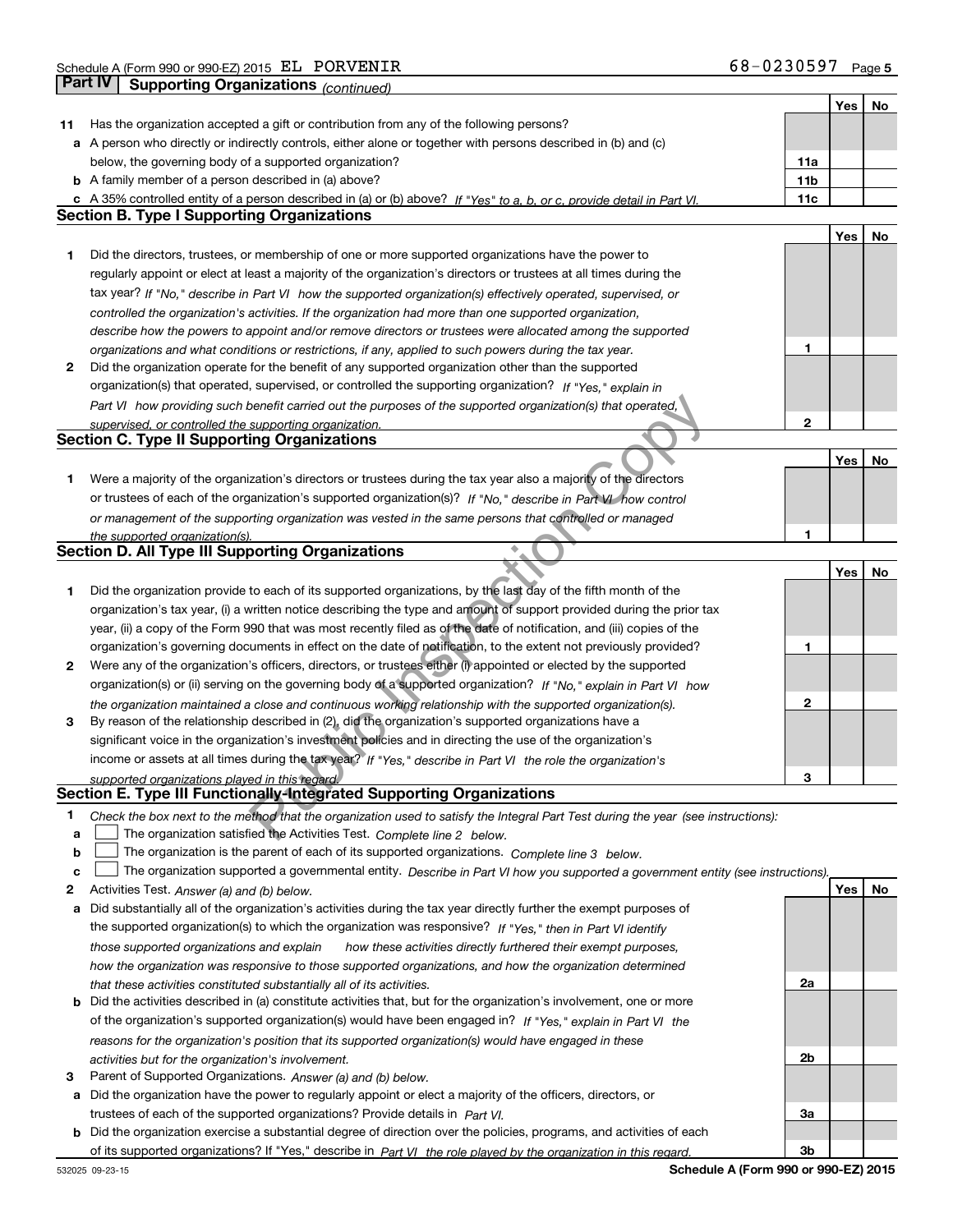|    | other Type III non-functionally integrated supporting organizations must complete Sections A through E.                           |                |                |                                |
|----|-----------------------------------------------------------------------------------------------------------------------------------|----------------|----------------|--------------------------------|
|    | Section A - Adjusted Net Income                                                                                                   |                | (A) Prior Year | (B) Current Year<br>(optional) |
| 1  | Net short-term capital gain                                                                                                       | 1              |                |                                |
| 2  | Recoveries of prior-year distributions                                                                                            | $\mathbf{2}$   |                |                                |
| 3  | Other gross income (see instructions)                                                                                             | 3              |                |                                |
| 4  | Add lines 1 through 3                                                                                                             | 4              |                |                                |
| 5  | Depreciation and depletion                                                                                                        | 5              |                |                                |
| 6  | Portion of operating expenses paid or incurred for production or                                                                  |                |                |                                |
|    | collection of gross income or for management, conservation, or                                                                    |                |                |                                |
|    | maintenance of property held for production of income (see instructions)                                                          | 6              |                |                                |
| 7  | Other expenses (see instructions)                                                                                                 | $\overline{7}$ |                |                                |
| 8  | Adjusted Net Income (subtract lines 5, 6 and 7 from line 4)                                                                       | 8              |                |                                |
|    | Section B - Minimum Asset Amount                                                                                                  |                | (A) Prior Year | (B) Current Year<br>(optional) |
| 1  | Aggregate fair market value of all non-exempt-use assets (see                                                                     |                |                |                                |
|    | instructions for short tax year or assets held for part of year):                                                                 |                |                |                                |
|    | a Average monthly value of securities                                                                                             | 1a             |                |                                |
|    | <b>b</b> Average monthly cash balances                                                                                            | 1b             |                |                                |
|    | c Fair market value of other non-exempt-use assets                                                                                | 1c             |                |                                |
|    | d Total (add lines 1a, 1b, and 1c)                                                                                                | 1d             |                |                                |
|    | <b>e</b> Discount claimed for blockage or other                                                                                   |                |                |                                |
|    | factors (explain in detail in Part VI):                                                                                           |                |                |                                |
| 2  | Acquisition indebtedness applicable to non-exempt-use assets                                                                      | 2              |                |                                |
| 3  | Subtract line 2 from line 1d                                                                                                      | 3              |                |                                |
| 4  | Cash deemed held for exempt use. Enter 1-1/2% of line 3 (for greater amount,                                                      |                |                |                                |
|    | see instructions).                                                                                                                | 4              |                |                                |
| 5  | Net value of non-exempt-use assets (subtract line 4 from line 3)                                                                  | 5              |                |                                |
| 6  | Multiply line 5 by .035                                                                                                           | 6              |                |                                |
| 7  | Recoveries of prior-year distributions                                                                                            | $\overline{7}$ |                |                                |
| 8  | <b>Minimum Asset Amount</b> (add line 7 to line 6)                                                                                | 8              |                |                                |
|    | Section C - Distributable Amount                                                                                                  |                |                | <b>Current Year</b>            |
| 1. | Adjusted net income for prior year (from Section A, line 8, Column A)                                                             | 1              |                |                                |
| 2  | Enter 85% of line 1                                                                                                               | $\mathbf{2}$   |                |                                |
| 3  | Minimum asset amount for prior year (from Section B, line 8, Column A)                                                            | 3              |                |                                |
| 4  | Enter greater of line 2 or line 3                                                                                                 | 4              |                |                                |
| 5  | Income tax imposed in prior year                                                                                                  | 5              |                |                                |
| 6  | <b>Distributable Amount.</b> Subtract line 5 from line 4, unless subject to                                                       |                |                |                                |
|    | emergency temporary reduction (see instructions)                                                                                  | 6              |                |                                |
| 7  | Check here if the current year is the organization's first as a non-functionally-integrated Type III supporting organization (see |                |                |                                |

**1**

**Schedule A (Form 990 or 990-EZ) 2015**

instructions).

Schedule A (Form 990 or 990-EZ) 2015 Page EL PORVENIR 68-0230597

**Part V** | Type III Non-Functionally Integrated 509(a)(3) Supporting Organizations

1 Check here if the organization satisfied the Integral Part Test as a qualifying trust on Nov. 20, 1970. See instructions. All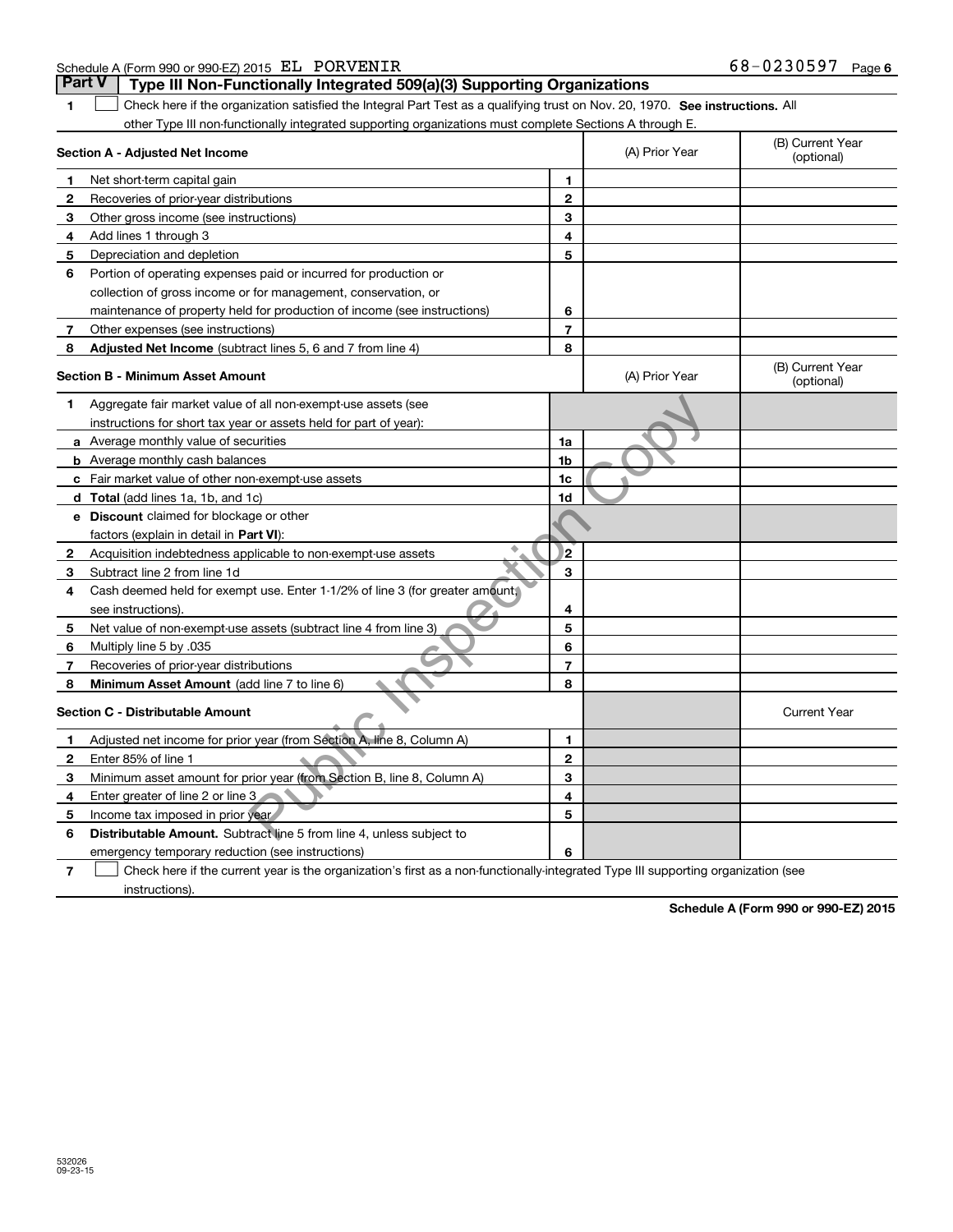| <b>Part V</b> | Type III Non-Functionally Integrated 509(a)(3) Supporting Organizations                    |                             | (continued)               |                      |
|---------------|--------------------------------------------------------------------------------------------|-----------------------------|---------------------------|----------------------|
|               | <b>Section D - Distributions</b>                                                           |                             |                           | <b>Current Year</b>  |
| 1             | Amounts paid to supported organizations to accomplish exempt purposes                      |                             |                           |                      |
| 2             | Amounts paid to perform activity that directly furthers exempt purposes of supported       |                             |                           |                      |
|               | organizations, in excess of income from activity                                           |                             |                           |                      |
| з             | Administrative expenses paid to accomplish exempt purposes of supported organizations      |                             |                           |                      |
| 4             | Amounts paid to acquire exempt-use assets                                                  |                             |                           |                      |
| 5             | Qualified set-aside amounts (prior IRS approval required)                                  |                             |                           |                      |
| 6             | Other distributions (describe in Part VI). See instructions.                               |                             |                           |                      |
| 7             | Total annual distributions. Add lines 1 through 6.                                         |                             |                           |                      |
| 8             | Distributions to attentive supported organizations to which the organization is responsive |                             |                           |                      |
|               | (provide details in Part VI). See instructions.                                            |                             |                           |                      |
| 9             | Distributable amount for 2015 from Section C, line 6                                       |                             |                           |                      |
| 10            | Line 8 amount divided by Line 9 amount                                                     |                             |                           |                      |
|               |                                                                                            | (i)                         | (iii)                     | (iii)                |
|               |                                                                                            | <b>Excess Distributions</b> | <b>Underdistributions</b> | <b>Distributable</b> |
|               | Section E - Distribution Allocations (see instructions)                                    |                             | Pre-2015                  | Amount for 2015      |
| 1             | Distributable amount for 2015 from Section C, line 6                                       |                             |                           |                      |
| 2             | Underdistributions, if any, for years prior to 2015                                        |                             |                           |                      |
|               | (reasonable cause required-see instructions)                                               |                             |                           |                      |
| 3             | Excess distributions carryover, if any, to 2015:                                           |                             |                           |                      |
| а             |                                                                                            |                             |                           |                      |
| b             |                                                                                            |                             |                           |                      |
| c             |                                                                                            |                             |                           |                      |
|               | d From 2013                                                                                |                             |                           |                      |
|               | e From 2014                                                                                |                             |                           |                      |
|               | Total of lines 3a through e                                                                |                             |                           |                      |
|               | Applied to underdistributions of prior years                                               |                             |                           |                      |
|               | <b>h</b> Applied to 2015 distributable amount                                              |                             |                           |                      |
|               | Carryover from 2010 not applied (see instructions)                                         |                             |                           |                      |
|               | Remainder. Subtract lines 3g, 3h, and 3i from 3f.                                          |                             |                           |                      |
| 4             | Distributions for 2015 from Section D,                                                     |                             |                           |                      |
|               | line $7:$                                                                                  |                             |                           |                      |
|               | a Applied to underdistributions of prior years                                             |                             |                           |                      |
|               | <b>b</b> Applied to 2015 distributable amount                                              |                             |                           |                      |
| с             | Remainder. Subtract lines 4a and 4b from 4.                                                |                             |                           |                      |
|               | Remaining underdistributions for years prior to 2015, if                                   |                             |                           |                      |
| 5             | any. Subtract lines 3g and 4a from line 2 (if amount                                       |                             |                           |                      |
|               | greater than zero, see instructions).                                                      |                             |                           |                      |
| 6             | Remaining underdistributions for 2015. Subtract lines 3h                                   |                             |                           |                      |
|               | and 4b from line 1 (if amount greater than zero, see                                       |                             |                           |                      |
|               |                                                                                            |                             |                           |                      |
|               | instructions).<br>Excess distributions carryover to 2016. Add lines 3j                     |                             |                           |                      |
| 7             | and 4c.                                                                                    |                             |                           |                      |
|               |                                                                                            |                             |                           |                      |
| 8             | Breakdown of line 7:                                                                       |                             |                           |                      |
| a<br>b        |                                                                                            |                             |                           |                      |
|               |                                                                                            |                             |                           |                      |
|               | c Excess from 2013                                                                         |                             |                           |                      |
|               | <b>d</b> Excess from 2014                                                                  |                             |                           |                      |
|               | e Excess from 2015                                                                         |                             |                           |                      |

**Schedule A (Form 990 or 990-EZ) 2015**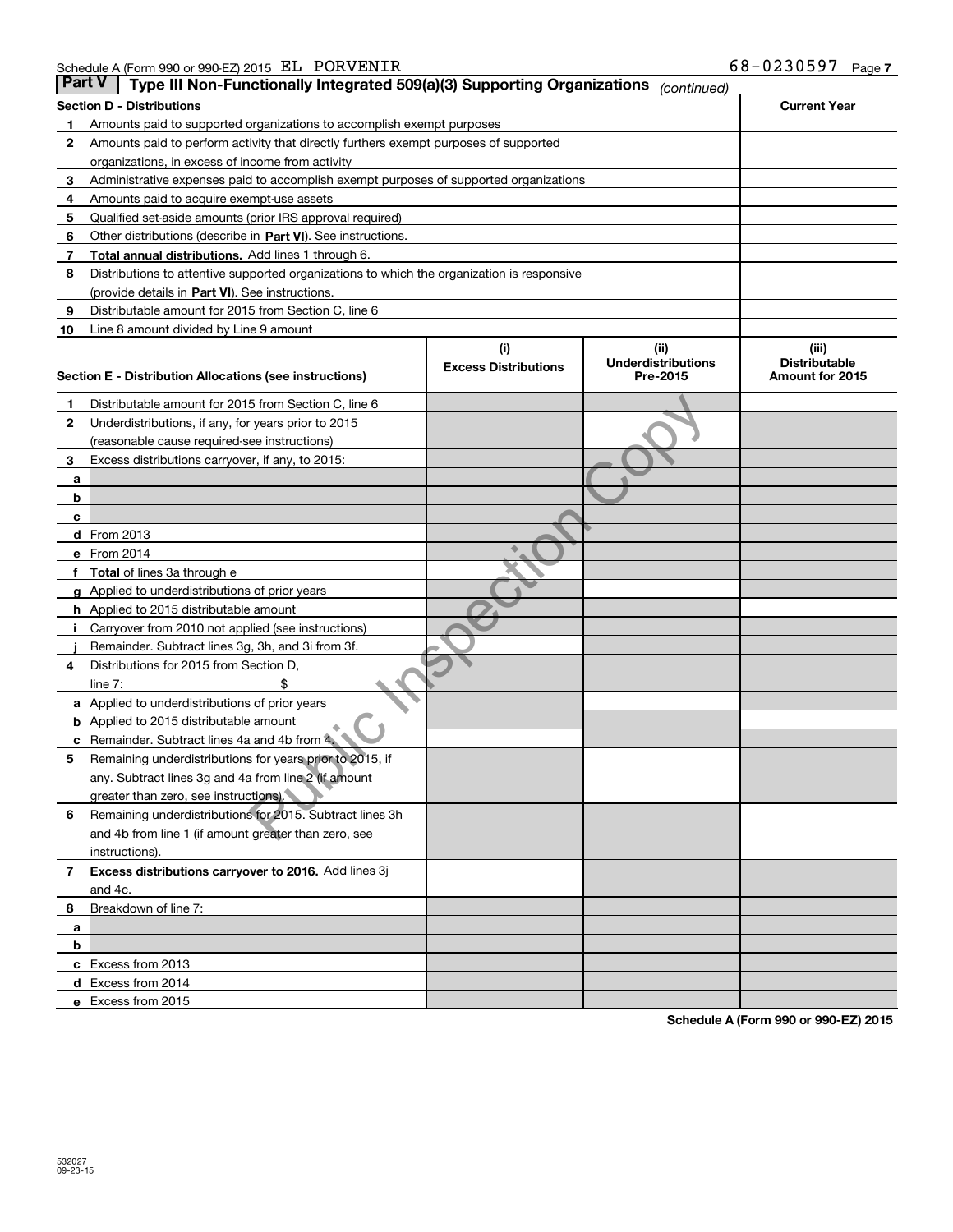#### Schedule A (Form 990 or 990-EZ) 2015 Page EL PORVENIR 68-0230597

| <b>Part VI</b> | Supplemental Information. Provide the explanations required by Part II, line 10; Part II, line 17a or 17b; Part III, line 12;                   |
|----------------|-------------------------------------------------------------------------------------------------------------------------------------------------|
|                | Part IV, Section A, lines 1, 2, 3b, 3c, 4b, 4c, 5a, 6, 9a, 9b, 9c, 11a, 11b, and 11c; Part IV, Section B, lines 1 and 2; Part IV, Section C,    |
|                | line 1; Part IV, Section D, lines 2 and 3; Part IV, Section E, lines 1c, 2a, 2b, 3a and 3b; Part V, line 1; Part V, Section B, line 1e; Part V, |
|                | Section D, lines 5, 6, and 8; and Part V, Section E, lines 2, 5, and 6. Also complete this part for any additional information.                 |
|                | (See instructions.)                                                                                                                             |
|                |                                                                                                                                                 |
|                |                                                                                                                                                 |
|                |                                                                                                                                                 |
|                |                                                                                                                                                 |
|                |                                                                                                                                                 |
|                |                                                                                                                                                 |
|                |                                                                                                                                                 |
|                |                                                                                                                                                 |
|                |                                                                                                                                                 |
|                |                                                                                                                                                 |
|                |                                                                                                                                                 |
|                |                                                                                                                                                 |
|                |                                                                                                                                                 |
|                |                                                                                                                                                 |
|                |                                                                                                                                                 |
|                |                                                                                                                                                 |
|                |                                                                                                                                                 |
|                |                                                                                                                                                 |
|                |                                                                                                                                                 |
|                |                                                                                                                                                 |
|                |                                                                                                                                                 |
|                |                                                                                                                                                 |
|                |                                                                                                                                                 |
|                |                                                                                                                                                 |
|                |                                                                                                                                                 |
|                |                                                                                                                                                 |
|                |                                                                                                                                                 |
|                |                                                                                                                                                 |
|                |                                                                                                                                                 |
|                |                                                                                                                                                 |
|                |                                                                                                                                                 |
|                |                                                                                                                                                 |
|                |                                                                                                                                                 |
|                |                                                                                                                                                 |
|                |                                                                                                                                                 |
|                |                                                                                                                                                 |
|                |                                                                                                                                                 |
|                |                                                                                                                                                 |
|                |                                                                                                                                                 |
|                |                                                                                                                                                 |
|                |                                                                                                                                                 |
|                |                                                                                                                                                 |
|                |                                                                                                                                                 |
|                |                                                                                                                                                 |
|                |                                                                                                                                                 |
|                |                                                                                                                                                 |
|                |                                                                                                                                                 |
|                |                                                                                                                                                 |
|                |                                                                                                                                                 |
|                |                                                                                                                                                 |
|                |                                                                                                                                                 |
|                |                                                                                                                                                 |
|                |                                                                                                                                                 |
|                |                                                                                                                                                 |
|                |                                                                                                                                                 |
|                |                                                                                                                                                 |
|                |                                                                                                                                                 |
|                |                                                                                                                                                 |
|                |                                                                                                                                                 |
|                |                                                                                                                                                 |
|                |                                                                                                                                                 |
|                |                                                                                                                                                 |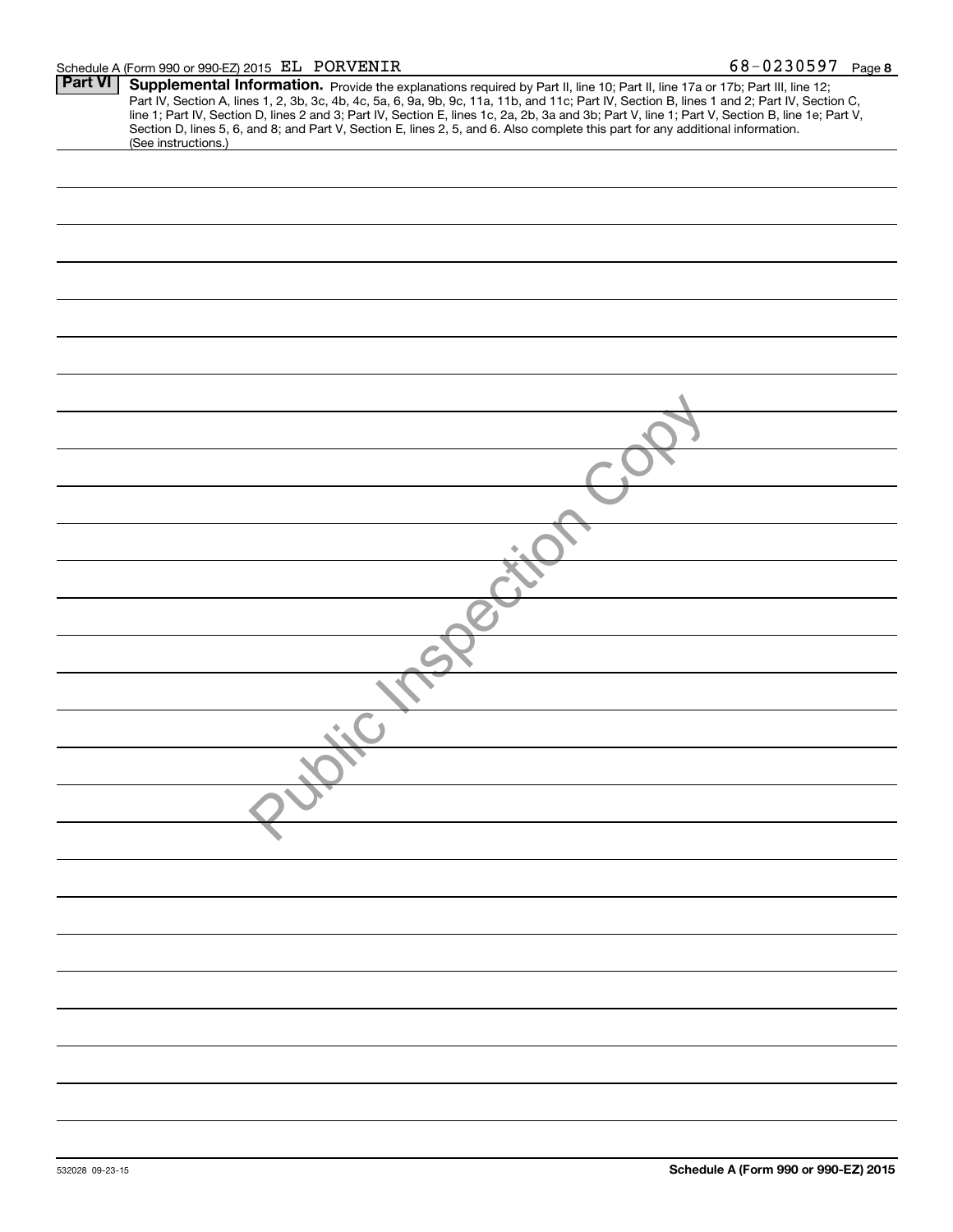Department of the Treasury Internal Revenue Service **(Form 990, 990-EZ, or 990-PF)**

# **Schedule B Schedule of Contributors**

**| Attach to Form 990, Form 990-EZ, or Form 990-PF. | Information about Schedule B (Form 990, 990-EZ, or 990-PF) and its instructions is at** www.irs.gov/form990  $\cdot$ 

OMB No. 1545-0047

**2015**

**Name of the organization Employer identification number**

PORVENIR 168-0230597

|  | Name of the organization |
|--|--------------------------|
|  |                          |

| <b>Organization type (check one):</b>                                                                                                                                                                         |                                                                                                                                               |  |  |  |  |  |
|---------------------------------------------------------------------------------------------------------------------------------------------------------------------------------------------------------------|-----------------------------------------------------------------------------------------------------------------------------------------------|--|--|--|--|--|
| Filers of:                                                                                                                                                                                                    | Section:                                                                                                                                      |  |  |  |  |  |
| Form 990 or 990-EZ                                                                                                                                                                                            | $\boxed{\textbf{X}}$ 501(c)( 3) (enter number) organization                                                                                   |  |  |  |  |  |
|                                                                                                                                                                                                               | $4947(a)(1)$ nonexempt charitable trust <b>not</b> treated as a private foundation                                                            |  |  |  |  |  |
|                                                                                                                                                                                                               | 527 political organization                                                                                                                    |  |  |  |  |  |
| Form 990-PF                                                                                                                                                                                                   | 501(c)(3) exempt private foundation                                                                                                           |  |  |  |  |  |
|                                                                                                                                                                                                               | 4947(a)(1) nonexempt charitable trust treated as a private foundation                                                                         |  |  |  |  |  |
|                                                                                                                                                                                                               | 501(c)(3) taxable private foundation                                                                                                          |  |  |  |  |  |
|                                                                                                                                                                                                               | Check if your organization is covered by the General Rule or a Special Rule.                                                                  |  |  |  |  |  |
|                                                                                                                                                                                                               | Note. Only a section 501(c)(7), (8), or (10) organization can check boxes for both the General Rule and a Special Rule. See instructions.     |  |  |  |  |  |
|                                                                                                                                                                                                               |                                                                                                                                               |  |  |  |  |  |
| <b>General Rule</b>                                                                                                                                                                                           |                                                                                                                                               |  |  |  |  |  |
|                                                                                                                                                                                                               | For an organization filing Form 990, 990-EZ, or 990-PF that received, during the year, contributions totaling \$5,000 or more (in money or    |  |  |  |  |  |
|                                                                                                                                                                                                               | property) from any one contributor. Complete Parts I and II. See instructions for determining a contributor's total contributions.            |  |  |  |  |  |
| <b>Special Rules</b>                                                                                                                                                                                          |                                                                                                                                               |  |  |  |  |  |
| X                                                                                                                                                                                                             | For an organization described in section 501(c)(3) filing Form 990 or 990-EZ that met the 33 1/3% support test of the regulations under       |  |  |  |  |  |
|                                                                                                                                                                                                               | sections 509(a)(1) and 170(b)(1)(A)(vi), that checked Schedule A (Form 990 or 990-EZ), Part II, line 13, 16a, or 16b, and that received from  |  |  |  |  |  |
| any one contributor, during the year, total contributions of the greater of (1) \$5,000 or (2) 2% of the amount on (i) Form 990, Part VIII, line 1h,<br>or (ii) Form 990-EZ, line 1. Complete Parts I and II. |                                                                                                                                               |  |  |  |  |  |
|                                                                                                                                                                                                               | For an organization described in section 501(c)(7), (8), or (10) filing Form 990 or 990-EZ that received from any one contributor, during the |  |  |  |  |  |
|                                                                                                                                                                                                               | year, total contributions of more than \$1,000 exclusively for religious, charitable, scientific, literary, or educational purposes, or for   |  |  |  |  |  |
|                                                                                                                                                                                                               | the prevention of cruelty to children or animals. Complete Parts I, II, and III.                                                              |  |  |  |  |  |

#### **Special Rules**

purpose. Do not complete any of the parts unless the **General Rule** applies to this organization because it received *nonexclusively* year, contributions <sub>exclusively</sub> for religious, charitable, etc., purposes, but no such contributions totaled more than \$1,000. If this box is checked, enter here the total contributions that were received during the year for an  $\;$ exclusively religious, charitable, etc., For an organization described in section 501(c)(7), (8), or (10) filing Form 990 or 990-EZ that received from any one contributor, during the religious, charitable, etc., contributions totaling \$5,000 or more during the year  $\ldots$  $\ldots$  $\ldots$  $\ldots$  $\ldots$  $\ldots$  $\mathcal{L}^{\text{max}}$ 

**Caution.**An organization that is not covered by the General Rule and/or the Special Rules does not file Schedule B (Form 990, 990-EZ, or 990-PF), but it **must** answer "No" on Part IV, line 2, of its Form 990; or check the box on line H of its Form 990-EZ or on its Form 990-PF, Part I, line 2, to<br>cotify that it does not meet the filing requirements of Schodule B (Fer certify that it does not meet the filing requirements of Schedule B (Form 990, 990-EZ, or 990-PF).

**Schedule B (Form 990, 990-EZ, or 990-PF) (2015) For Paperwork Reduction Act Notice, see the Instructions for Form 990, 990-EZ, or 990-PF.** LHA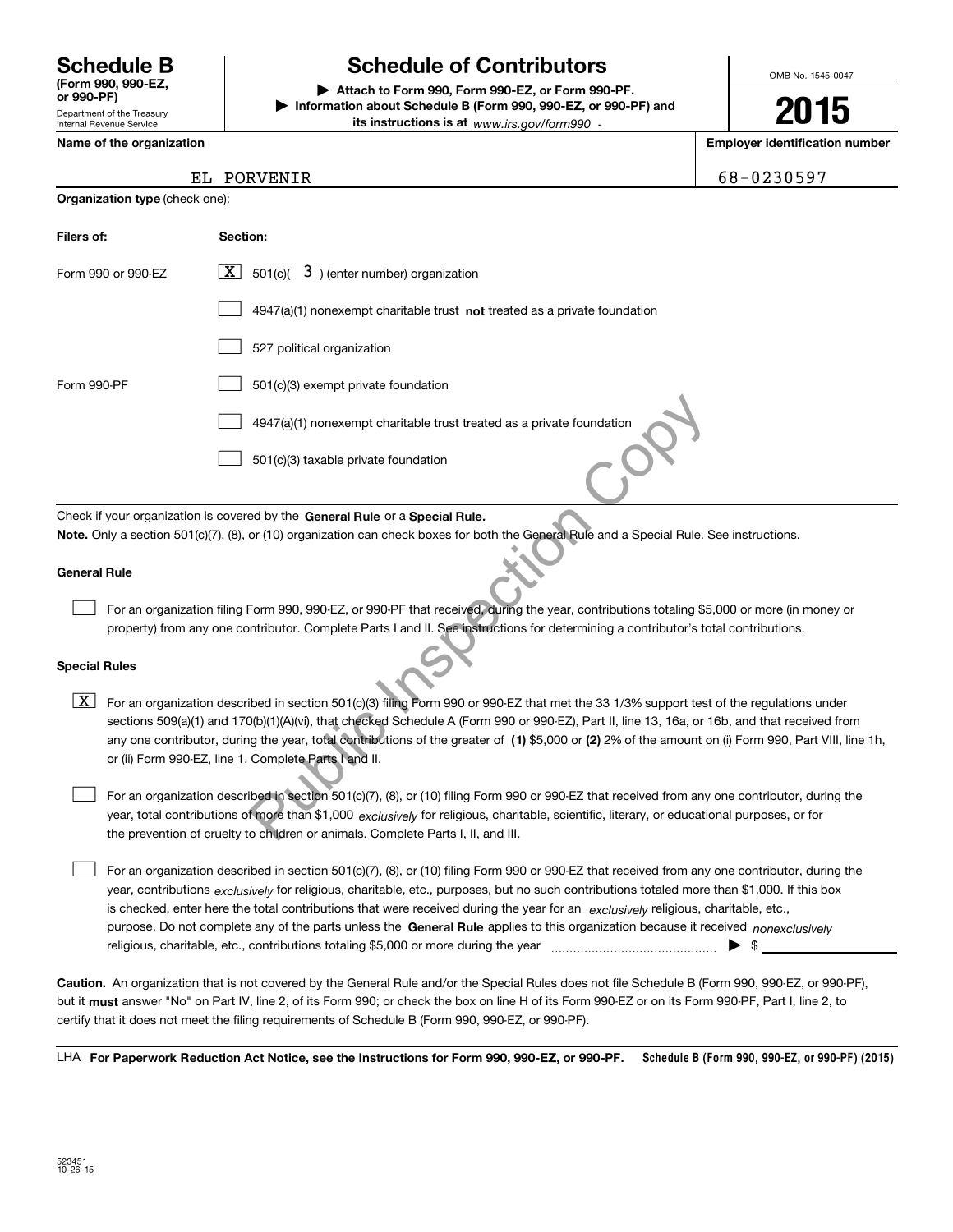# Schedule B (Form 990, 990-EZ, or 990-PF) (2015) Page 2

|                      | Schedule B (Form 990, 990-EZ, or 990-PF) (2015)                                                       |                                   |      | Page 2                                                                                                    |
|----------------------|-------------------------------------------------------------------------------------------------------|-----------------------------------|------|-----------------------------------------------------------------------------------------------------------|
| Name of organization |                                                                                                       |                                   |      | <b>Employer identification number</b>                                                                     |
|                      | EL PORVENIR                                                                                           |                                   |      | 68-0230597                                                                                                |
| Part I               | <b>Contributors</b> (see instructions). Use duplicate copies of Part I if additional space is needed. |                                   |      |                                                                                                           |
| (a)<br>No.           | (b)<br>Name, address, and ZIP + 4                                                                     | (c)<br><b>Total contributions</b> |      | (d)<br>Type of contribution                                                                               |
| 1                    | WHATCOM COMMUNITY FOUNDATION<br>119 GRAND AVENUE SUITE A<br>BELLINGHAM, WA 98225                      | 24,560.<br>\$                     |      | $\mathbf{X}$<br>Person<br>Payroll<br>Noncash<br>(Complete Part II for<br>noncash contributions.)          |
| (a)<br>No.           | (b)<br>Name, address, and ZIP + 4                                                                     | (c)<br><b>Total contributions</b> |      | (d)<br>Type of contribution                                                                               |
| $\overline{a}$       | HENRY E.<br>NILES FOUNDATION<br>EAST PUTNAM AVENUE SUITE 406<br>1700<br>OLD GREENWICH, CT 06870       | 50)                               | 000. | X<br>Person<br>Payroll<br><b>Noncash</b><br>(Complete Part II for<br>noncash contributions.)              |
| (a)<br>No.           | (b)<br>Name, address, and ZIP + 4                                                                     | (c)<br><b>Total contributions</b> |      | (d)<br>Type of contribution                                                                               |
| 3                    | AND MARY A<br><b>GEISSE FOUNDATION</b><br>JOHN F<br>48 RIDGECREST DRIVE<br>CHAGRIN FALLS, OH 44022    | 37,334.<br>\$                     |      | x<br>Person<br>Payroll<br>Noncash<br>(Complete Part II for<br>noncash contributions.)                     |
| (a)<br>No.           | (b)<br>Name, address, and ZIP +                                                                       | (c)<br><b>Total contributions</b> |      | (d)<br>Type of contribution                                                                               |
| 4                    | LAIRD NORTON FAMILY FOUNDATION<br>801 SECOND AVENUE<br>SEATTE, WA 98104                               | 67,000.<br>\$                     |      | $\overline{\text{X}}$<br>Person<br>Payroll<br>Noncash<br>(Complete Part II for<br>noncash contributions.) |
| (a)<br>No.           | (b)<br>Name, address, and ZIP + 4                                                                     | (c)<br><b>Total contributions</b> |      | (d)<br>Type of contribution                                                                               |
| 5                    | DENVER MILE HIGH ROTARY<br>1673 SHERMAN STREET<br>DENVER, CO 80203                                    | 33,000.<br>\$                     |      | $\boxed{\text{X}}$<br>Person<br>Payroll<br>Noncash<br>(Complete Part II for<br>noncash contributions.)    |
| (a)<br>No.           | (b)<br>Name, address, and ZIP + 4                                                                     | (c)<br><b>Total contributions</b> |      | (d)<br>Type of contribution                                                                               |
| 6                    | UMCOR FOUNDATION<br>475 RIVERSIDE DRIVE<br>NEW YORK, NY 10115                                         | 60,000.<br>\$                     |      | $\boxed{\text{X}}$<br>Person<br>Payroll<br>Noncash<br>(Complete Part II for<br>noncash contributions.)    |

**Schedule B (Form 990, 990-EZ, or 990-PF) (2015)**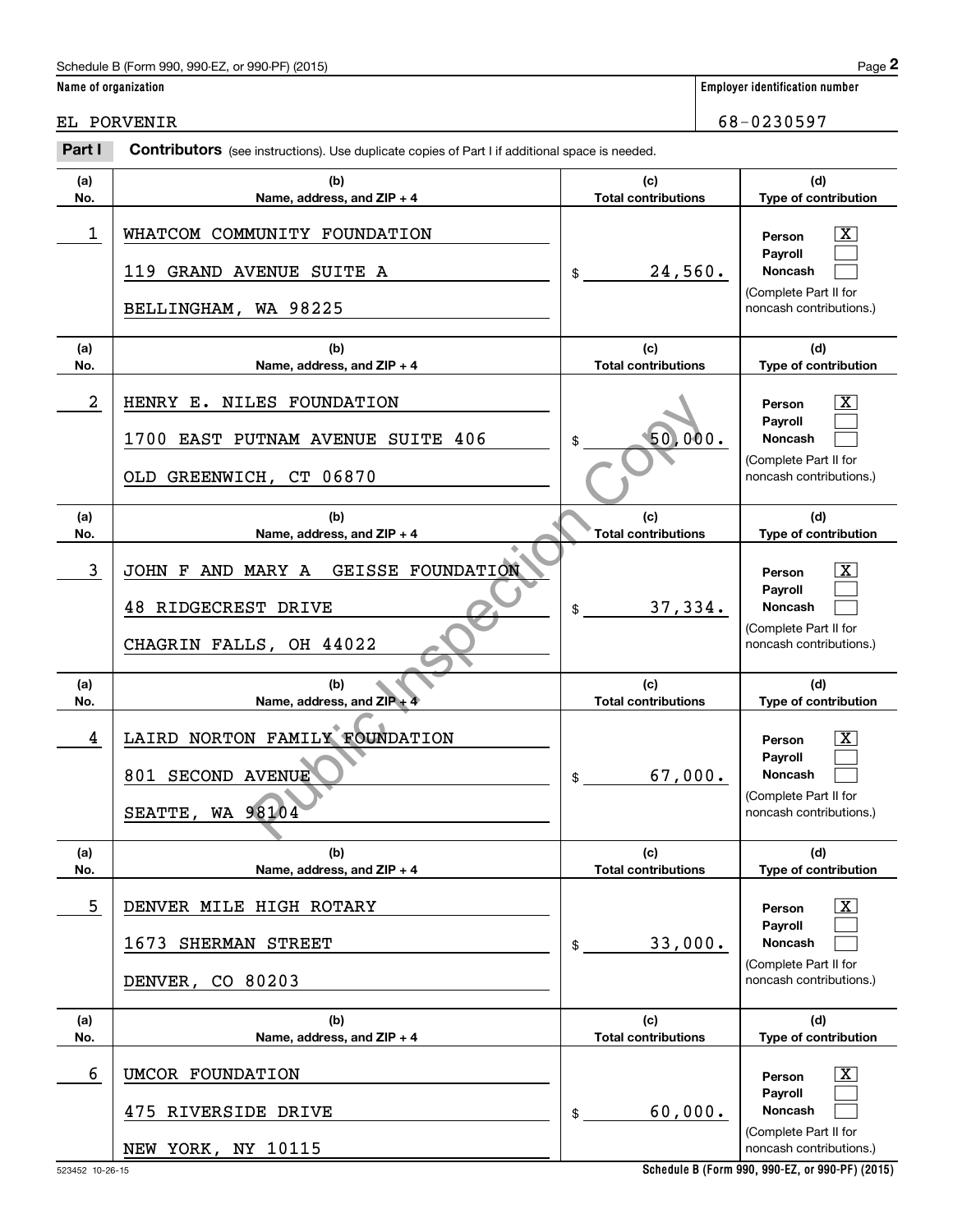# Schedule B (Form 990, 990-EZ, or 990-PF) (2015) Page 2

|                      | Schedule B (Form 990, 990-EZ, or 990-PF) (2015)                                                |                                   | Page 2                                                                                                    |
|----------------------|------------------------------------------------------------------------------------------------|-----------------------------------|-----------------------------------------------------------------------------------------------------------|
| Name of organization |                                                                                                |                                   | <b>Employer identification number</b>                                                                     |
|                      | EL PORVENIR                                                                                    |                                   | 68-0230597                                                                                                |
| Part I               | Contributors (see instructions). Use duplicate copies of Part I if additional space is needed. |                                   |                                                                                                           |
| (a)<br>No.           | (b)<br>Name, address, and ZIP + 4                                                              | (c)<br><b>Total contributions</b> | (d)<br>Type of contribution                                                                               |
| 7                    | EPISCOPAL RELIEF & DEVELOPMENT                                                                 |                                   | $\overline{\text{X}}$<br>Person<br>Payroll                                                                |
|                      | 815 SECOND AVENUE<br>NEW YORK, NY 10017                                                        | 50,000.<br>\$                     | Noncash<br>(Complete Part II for<br>noncash contributions.)                                               |
| (a)<br>No.           | (b)<br>Name, address, and ZIP + 4                                                              | (c)<br><b>Total contributions</b> | (d)<br>Type of contribution                                                                               |
| 8                    | <b>SG FOUNDATION</b><br>PO BOX 444<br>BUELLTON, CA 93427                                       | 20,000.                           | $\overline{\text{X}}$<br>Person<br>Payroll<br>Noncash<br>(Complete Part II for<br>noncash contributions.) |
| (a)<br>No.           | (b)<br>Name, address, and ZIP + 4                                                              | (c)<br><b>Total contributions</b> | (d)<br>Type of contribution                                                                               |
| 9                    | SECOND MILE WATER<br>PO BOX 1332<br>BOULDER, CO 80306                                          | 25,000.<br>\$                     | $\overline{\text{X}}$<br>Person<br>Payroll<br>Noncash<br>(Complete Part II for<br>noncash contributions.) |
| (a)<br>No.           | (b)<br>Name, address, and ZIP +                                                                | (c)<br><b>Total contributions</b> | (d)<br>Type of contribution                                                                               |
|                      |                                                                                                | \$                                | Person<br>Payroll<br>Noncash<br>(Complete Part II for<br>noncash contributions.)                          |
| (a)<br>No.           | (b)<br>Name, address, and ZIP + 4                                                              | (c)<br><b>Total contributions</b> | (d)<br>Type of contribution                                                                               |
|                      |                                                                                                | \$                                | Person<br>Payroll<br>Noncash<br>(Complete Part II for<br>noncash contributions.)                          |
| (a)<br>No.           | (b)<br>Name, address, and ZIP + 4                                                              | (c)<br><b>Total contributions</b> | (d)<br>Type of contribution                                                                               |
|                      |                                                                                                | \$                                | Person<br>Payroll<br>Noncash<br>(Complete Part II for<br>noncash contributions.)                          |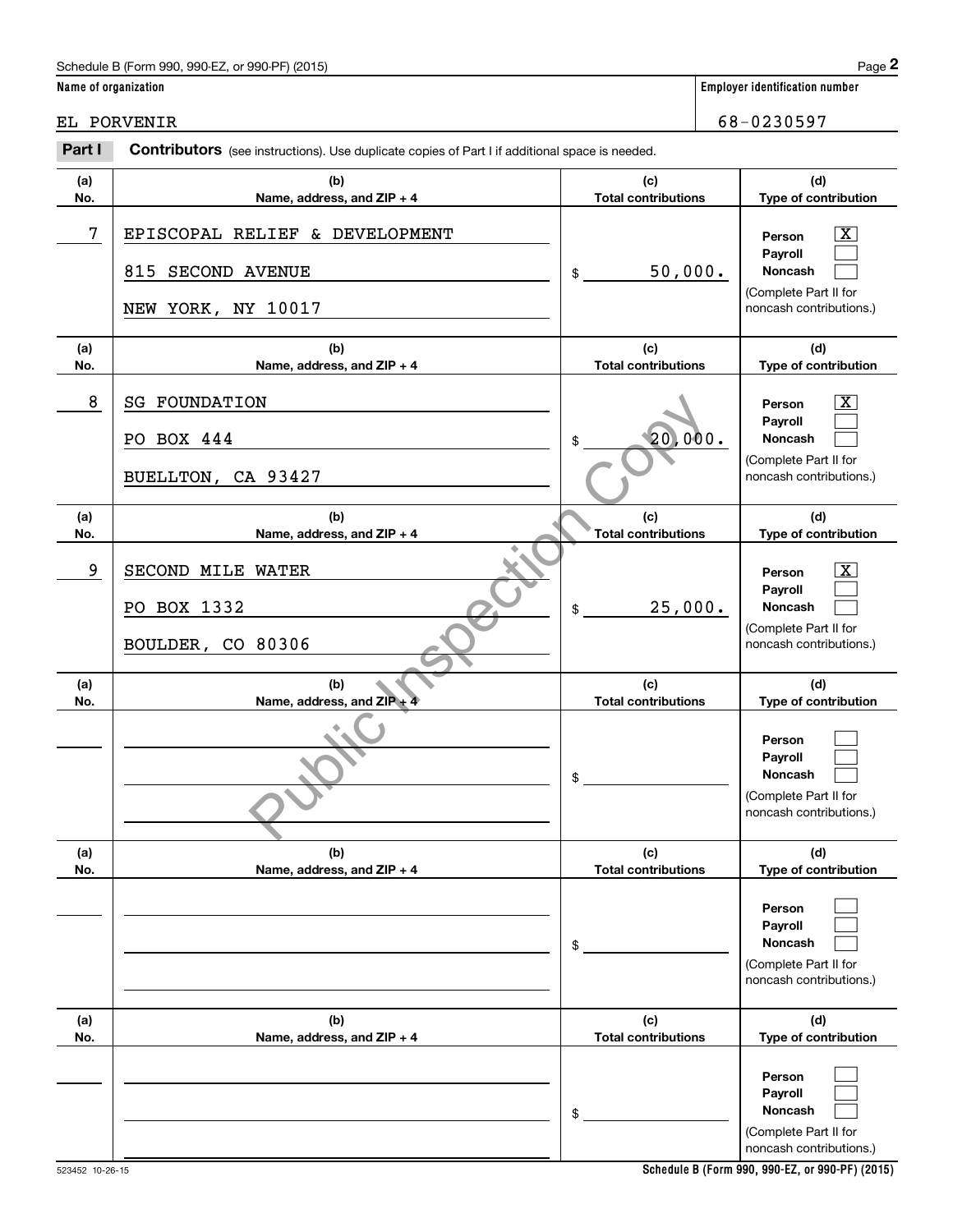|                              | Schedule B (Form 990, 990-EZ, or 990-PF) (2015)                                                     |                                                | Page 3                                |
|------------------------------|-----------------------------------------------------------------------------------------------------|------------------------------------------------|---------------------------------------|
| Name of organization         |                                                                                                     |                                                | <b>Employer identification number</b> |
|                              | EL PORVENIR                                                                                         |                                                | 68-0230597                            |
| Part II                      | Noncash Property (see instructions). Use duplicate copies of Part II if additional space is needed. |                                                |                                       |
| (a)<br>No.<br>from<br>Part I | (b)<br>Description of noncash property given                                                        | (c)<br>FMV (or estimate)<br>(see instructions) | (d)<br>Date received                  |
|                              |                                                                                                     | \$                                             |                                       |
| (a)<br>No.<br>from<br>Part I | (b)<br>Description of noncash property given                                                        | (c)<br>FMV (or estimate)<br>(see instructions) | (d)<br>Date received                  |
|                              |                                                                                                     | \$                                             |                                       |
| (a)<br>No.<br>from<br>Part I | (b)<br>Description of noncash property given                                                        | (c)<br>FMV (or estimate)<br>(see instructions) | (d)<br>Date received                  |
|                              |                                                                                                     | \$                                             |                                       |
| (a)<br>No.<br>from<br>Part I | (b)<br>Description of noncash property given                                                        | (c)<br>FMV (or estimate)<br>(see instructions) | (d)<br>Date received                  |
|                              |                                                                                                     | \$                                             |                                       |
| (a)<br>No.<br>from<br>Part I | (b)<br>Description of noncash property given                                                        | (c)<br>FMV (or estimate)<br>(see instructions) | (d)<br>Date received                  |
|                              |                                                                                                     | \$                                             |                                       |
| (a)<br>No.<br>from<br>Part I | (b)<br>Description of noncash property given                                                        | (c)<br>FMV (or estimate)<br>(see instructions) | (d)<br>Date received                  |
|                              |                                                                                                     | \$                                             |                                       |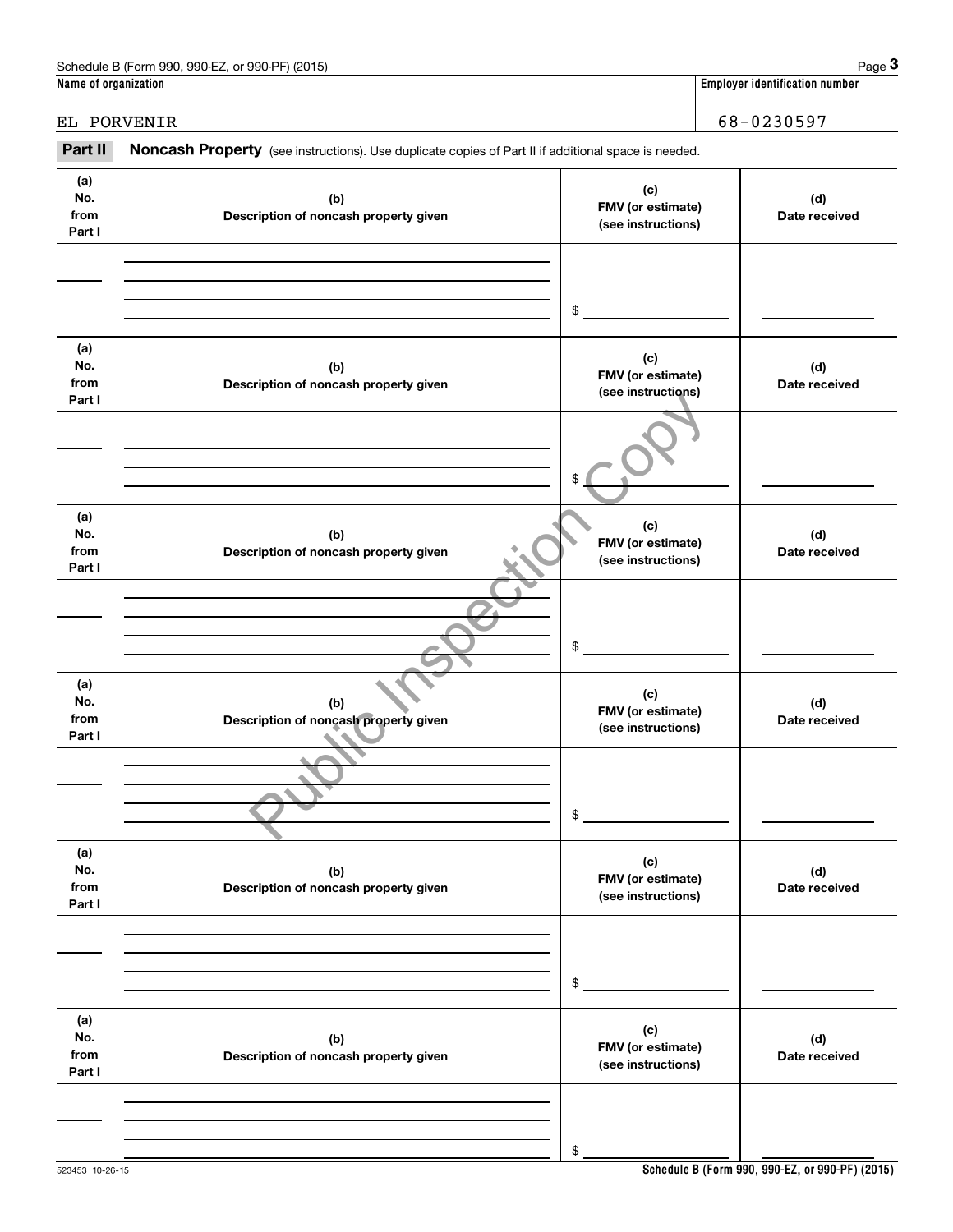|                           | Schedule B (Form 990, 990-EZ, or 990-PF) (2015)                                                                                                                                                                                                                                                          |                      | Page 4                                                                                                                                                  |  |  |
|---------------------------|----------------------------------------------------------------------------------------------------------------------------------------------------------------------------------------------------------------------------------------------------------------------------------------------------------|----------------------|---------------------------------------------------------------------------------------------------------------------------------------------------------|--|--|
| Name of organization      |                                                                                                                                                                                                                                                                                                          |                      | <b>Employer identification number</b>                                                                                                                   |  |  |
| EL PORVENIR               |                                                                                                                                                                                                                                                                                                          |                      | 68-0230597                                                                                                                                              |  |  |
| Part III                  | the year from any one contributor. Complete columns (a) through (e) and the following line entry. For organizations<br>completing Part III, enter the total of exclusively religious, charitable, etc., contributions of \$1,000 or less for the year. (Enter this info. once.) $\blacktriangleright$ \$ |                      | $Exclusively$ religious, charitable, etc., contributions to organizations described in section 501(c)(7), (8), or (10) that total more than \$1,000 for |  |  |
|                           | Use duplicate copies of Part III if additional space is needed.                                                                                                                                                                                                                                          |                      |                                                                                                                                                         |  |  |
| (a) No.<br>from<br>Part I | (b) Purpose of gift                                                                                                                                                                                                                                                                                      | (c) Use of gift      | (d) Description of how gift is held                                                                                                                     |  |  |
|                           |                                                                                                                                                                                                                                                                                                          |                      |                                                                                                                                                         |  |  |
|                           |                                                                                                                                                                                                                                                                                                          | (e) Transfer of gift |                                                                                                                                                         |  |  |
|                           | Transferee's name, address, and ZIP + 4                                                                                                                                                                                                                                                                  |                      | Relationship of transferor to transferee                                                                                                                |  |  |
|                           |                                                                                                                                                                                                                                                                                                          |                      |                                                                                                                                                         |  |  |
|                           |                                                                                                                                                                                                                                                                                                          |                      |                                                                                                                                                         |  |  |
| (a) No.<br>from<br>Part I | (b) Purpose of gift                                                                                                                                                                                                                                                                                      | (c) Use of gift      | (d) Description of how gift is held                                                                                                                     |  |  |
|                           |                                                                                                                                                                                                                                                                                                          |                      |                                                                                                                                                         |  |  |
|                           | (e) Transfer of gift                                                                                                                                                                                                                                                                                     |                      |                                                                                                                                                         |  |  |
|                           | Transferee's name, address, and ZIP + 4<br>Relationship of transferor to transferee                                                                                                                                                                                                                      |                      |                                                                                                                                                         |  |  |
|                           |                                                                                                                                                                                                                                                                                                          |                      |                                                                                                                                                         |  |  |
| (a) No.<br>from<br>Part I | (b) Purpose of gift                                                                                                                                                                                                                                                                                      | (c) Use of gift      | (d) Description of how gift is held                                                                                                                     |  |  |
|                           |                                                                                                                                                                                                                                                                                                          |                      |                                                                                                                                                         |  |  |
|                           |                                                                                                                                                                                                                                                                                                          |                      |                                                                                                                                                         |  |  |
|                           |                                                                                                                                                                                                                                                                                                          | (e) Transfer of gift |                                                                                                                                                         |  |  |
|                           | Transferee's name, address, and $ZIP + 4$                                                                                                                                                                                                                                                                |                      | Relationship of transferor to transferee                                                                                                                |  |  |
|                           |                                                                                                                                                                                                                                                                                                          |                      |                                                                                                                                                         |  |  |
| (a) No.<br>from<br>Part I | (b) Purpose of gift                                                                                                                                                                                                                                                                                      | (c) Use of gift      | (d) Description of how gift is held                                                                                                                     |  |  |
|                           |                                                                                                                                                                                                                                                                                                          |                      |                                                                                                                                                         |  |  |
|                           |                                                                                                                                                                                                                                                                                                          | (e) Transfer of gift |                                                                                                                                                         |  |  |
|                           | Transferee's name, address, and ZIP + 4                                                                                                                                                                                                                                                                  |                      | Relationship of transferor to transferee                                                                                                                |  |  |
|                           |                                                                                                                                                                                                                                                                                                          |                      |                                                                                                                                                         |  |  |
|                           |                                                                                                                                                                                                                                                                                                          |                      |                                                                                                                                                         |  |  |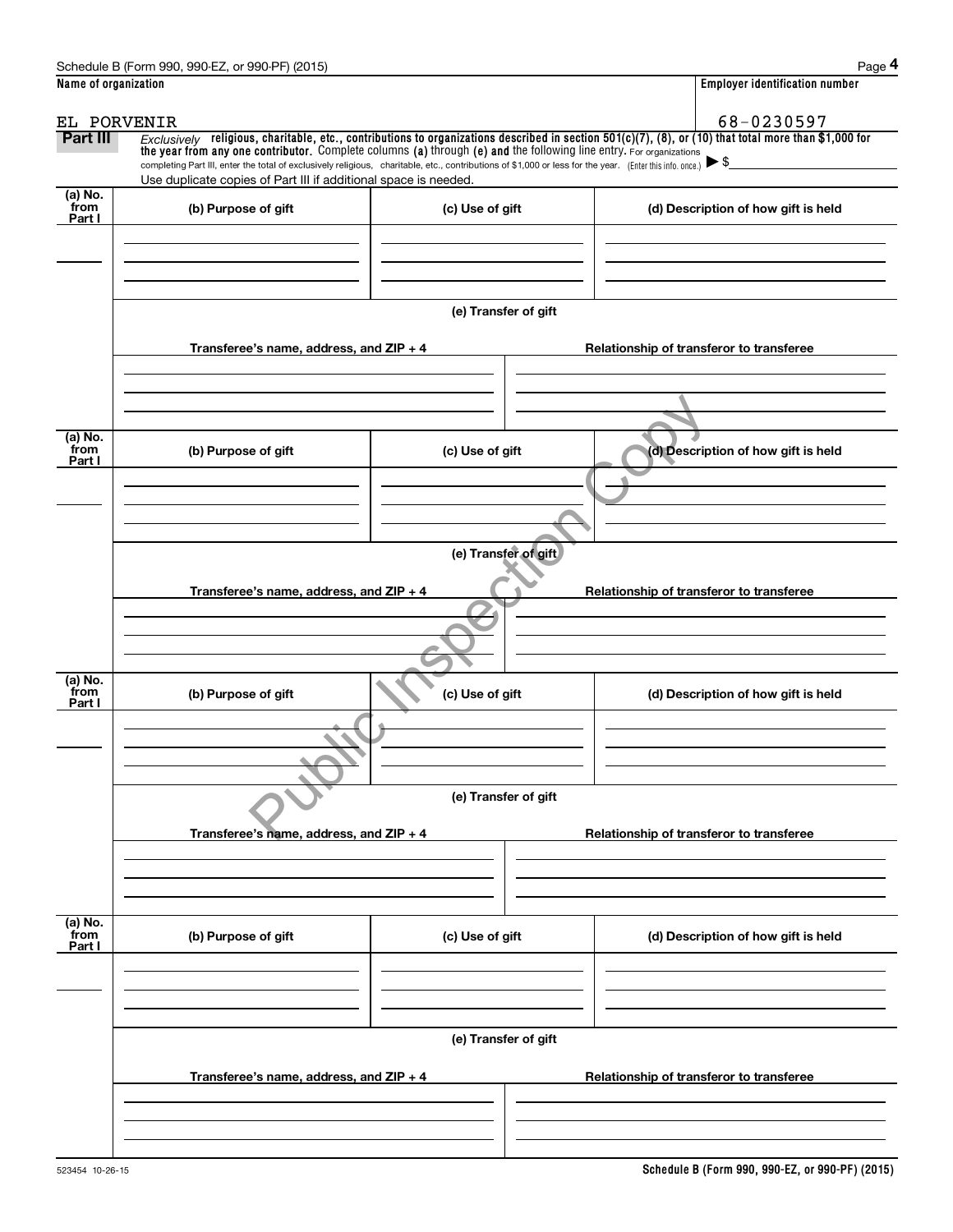| <b>SCHEDULE D</b> |  |
|-------------------|--|
|-------------------|--|

532051 11-02-15

# **SCHEDULE D Supplemental Financial Statements**

**(Form 990)** (**Form 990,**<br>Part IV, line 6, 7, 8, 9, 10, 11a, 11b, 11c, 11d, 11e, 11f, 12a, or 12b.<br>Department of the Treasury

**Open to Public Inspection 2015**

OMB No. 1545-0047

| Attach to Form 990.                                      |  |
|----------------------------------------------------------|--|
| h ahout Schedule D (Form 990) and its instructions is at |  |

|         | Department of the Treasury<br>Internal Revenue Service |                                                                                                                                                                                                                                | Attach to Form 990.<br>Information about Schedule D (Form 990) and its instructions is at www.irs.gov/form990.         |                         | Inspection                            |  |
|---------|--------------------------------------------------------|--------------------------------------------------------------------------------------------------------------------------------------------------------------------------------------------------------------------------------|------------------------------------------------------------------------------------------------------------------------|-------------------------|---------------------------------------|--|
|         | Name of the organization                               |                                                                                                                                                                                                                                |                                                                                                                        |                         | <b>Employer identification number</b> |  |
|         | 68-0230597<br>EL PORVENIR                              |                                                                                                                                                                                                                                |                                                                                                                        |                         |                                       |  |
| Part I  |                                                        | Organizations Maintaining Donor Advised Funds or Other Similar Funds or Accounts. Complete if the                                                                                                                              |                                                                                                                        |                         |                                       |  |
|         |                                                        | organization answered "Yes" on Form 990, Part IV, line 6.                                                                                                                                                                      |                                                                                                                        |                         |                                       |  |
|         |                                                        |                                                                                                                                                                                                                                | (a) Donor advised funds                                                                                                |                         | (b) Funds and other accounts          |  |
| 1.      |                                                        |                                                                                                                                                                                                                                |                                                                                                                        |                         |                                       |  |
| 2       |                                                        | Aggregate value of contributions to (during year)                                                                                                                                                                              |                                                                                                                        |                         |                                       |  |
| з       |                                                        |                                                                                                                                                                                                                                |                                                                                                                        |                         |                                       |  |
| 4       |                                                        |                                                                                                                                                                                                                                |                                                                                                                        |                         |                                       |  |
| 5       |                                                        | Did the organization inform all donors and donor advisors in writing that the assets held in donor advised funds                                                                                                               |                                                                                                                        |                         |                                       |  |
|         |                                                        |                                                                                                                                                                                                                                |                                                                                                                        |                         | Yes<br>No                             |  |
| 6       |                                                        | Did the organization inform all grantees, donors, and donor advisors in writing that grant funds can be used only                                                                                                              |                                                                                                                        |                         |                                       |  |
|         |                                                        | for charitable purposes and not for the benefit of the donor or donor advisor, or for any other purpose conferring                                                                                                             |                                                                                                                        |                         |                                       |  |
|         |                                                        | impermissible private benefit?                                                                                                                                                                                                 |                                                                                                                        |                         | Yes<br>No                             |  |
| Part II |                                                        | Conservation Easements. Complete if the organization answered "Yes" on Form 990, Part IV, line 7.                                                                                                                              |                                                                                                                        |                         |                                       |  |
| 1.      |                                                        | Purpose(s) of conservation easements held by the organization (check all that apply).                                                                                                                                          |                                                                                                                        |                         |                                       |  |
|         |                                                        | Preservation of land for public use (e.g., recreation or education)                                                                                                                                                            | Preservation of a historically important land area                                                                     |                         |                                       |  |
|         |                                                        | Protection of natural habitat                                                                                                                                                                                                  | Preservation of a certified historic structure                                                                         |                         |                                       |  |
|         |                                                        | Preservation of open space                                                                                                                                                                                                     |                                                                                                                        |                         |                                       |  |
| 2       |                                                        | Complete lines 2a through 2d if the organization held a qualified conservation contribution in the form of a conservation easement on the last                                                                                 |                                                                                                                        |                         |                                       |  |
|         | day of the tax year.                                   |                                                                                                                                                                                                                                |                                                                                                                        |                         | Held at the End of the Tax Year       |  |
| а       |                                                        | Total number of conservation easements                                                                                                                                                                                         |                                                                                                                        | 2a                      |                                       |  |
| b       |                                                        | Total acreage restricted by conservation easements                                                                                                                                                                             | <u> Elizabeth Communication de la provincia de la provincia de la provincia de la provincia de la provincia de la </u> | 2b                      |                                       |  |
|         |                                                        | Number of conservation easements on a certified historic structure included in (a)                                                                                                                                             |                                                                                                                        | 2c                      |                                       |  |
| d       |                                                        | Number of conservation easements included in (c) acquired after 8/17/06, and not on a historic structure                                                                                                                       |                                                                                                                        |                         |                                       |  |
|         |                                                        | listed in the National Register <b>Communication and Communication</b> Communication and the National Register <b>Communication</b>                                                                                            |                                                                                                                        | 2d                      |                                       |  |
| 3       |                                                        | Number of conservation easements modified, transferred, released, extinguished, or terminated by the organization during the tax                                                                                               |                                                                                                                        |                         |                                       |  |
|         | $year \triangleright$                                  |                                                                                                                                                                                                                                |                                                                                                                        |                         |                                       |  |
| 4       |                                                        | Number of states where property subject to conservation easement is located >                                                                                                                                                  |                                                                                                                        |                         |                                       |  |
| 5       |                                                        | Does the organization have a written policy regarding the periodic monitoring, inspection, handling of                                                                                                                         |                                                                                                                        |                         |                                       |  |
|         |                                                        | violations, and enforcement of the conservation easements it holds?                                                                                                                                                            |                                                                                                                        |                         | Yes<br>No                             |  |
| 6       |                                                        | Staff and volunteer hours devoted to monitoring, inspecting, handling of violations, and enforcing conservation easements during the year                                                                                      |                                                                                                                        |                         |                                       |  |
|         |                                                        |                                                                                                                                                                                                                                |                                                                                                                        |                         |                                       |  |
| 7       | ⊳ \$                                                   | Amount of expenses incurred in monitoring, inspecting, handling of violations, and enforcing conservation easements during the year                                                                                            |                                                                                                                        |                         |                                       |  |
|         |                                                        | Does each conservation easement reported on line 2(d) above satisfy the requirements of section 170(h)(4)(B)(i)                                                                                                                |                                                                                                                        |                         |                                       |  |
|         |                                                        | and section 170(h)(4)(B)(ii)? Yes                                                                                                                                                                                              |                                                                                                                        |                         | <b>No</b>                             |  |
| 9       |                                                        | In Part XIII, describe how the organization reports conservation easements in its revenue and expense statement, and balance sheet, and                                                                                        |                                                                                                                        |                         |                                       |  |
|         |                                                        | include, if applicable, the text of the footnote to the organization's financial statements that describes the organization's accounting for                                                                                   |                                                                                                                        |                         |                                       |  |
|         | conservation easements.                                |                                                                                                                                                                                                                                |                                                                                                                        |                         |                                       |  |
|         | Part III                                               | Organizations Maintaining Collections of Art, Historical Treasures, or Other Similar Assets.                                                                                                                                   |                                                                                                                        |                         |                                       |  |
|         |                                                        | Complete if the organization answered "Yes" on Form 990, Part IV, line 8.                                                                                                                                                      |                                                                                                                        |                         |                                       |  |
|         |                                                        | 1a If the organization elected, as permitted under SFAS 116 (ASC 958), not to report in its revenue statement and balance sheet works of art,                                                                                  |                                                                                                                        |                         |                                       |  |
|         |                                                        | historical treasures, or other similar assets held for public exhibition, education, or research in furtherance of public service, provide, in Part XIII,                                                                      |                                                                                                                        |                         |                                       |  |
|         |                                                        | the text of the footnote to its financial statements that describes these items.                                                                                                                                               |                                                                                                                        |                         |                                       |  |
|         |                                                        | <b>b</b> If the organization elected, as permitted under SFAS 116 (ASC 958), to report in its revenue statement and balance sheet works of art, historical                                                                     |                                                                                                                        |                         |                                       |  |
|         |                                                        | treasures, or other similar assets held for public exhibition, education, or research in furtherance of public service, provide the following amounts                                                                          |                                                                                                                        |                         |                                       |  |
|         | relating to these items:                               |                                                                                                                                                                                                                                |                                                                                                                        |                         |                                       |  |
|         |                                                        | (i) Revenue included on Form 990, Part VIII, line 1 [2000] [2010] Contract the included on Form 990, Part VIII, line 1                                                                                                         |                                                                                                                        | \$                      |                                       |  |
|         |                                                        | (ii) Assets included in Form 990, Part X                                                                                                                                                                                       |                                                                                                                        | $\blacktriangleright$ s |                                       |  |
| 2       |                                                        | If the organization received or held works of art, historical treasures, or other similar assets for financial gain, provide                                                                                                   |                                                                                                                        |                         |                                       |  |
|         |                                                        | the following amounts required to be reported under SFAS 116 (ASC 958) relating to these items:                                                                                                                                |                                                                                                                        |                         |                                       |  |
| а       |                                                        |                                                                                                                                                                                                                                |                                                                                                                        | \$                      |                                       |  |
|         |                                                        | Assets included in Form 990, Part X [11, 120] Martin March 2014 (1997) Assets included in Form 990, Part X [11, 120] Martin Martin Martin Martin March 2014 (1997) Martin March 2014 (1997) March 2014 (1997) March 2014 (1997 |                                                                                                                        | $\blacktriangleright$ s |                                       |  |
|         |                                                        | LHA For Paperwork Reduction Act Notice, see the Instructions for Form 990.                                                                                                                                                     |                                                                                                                        |                         | Schedule D (Form 990) 2015            |  |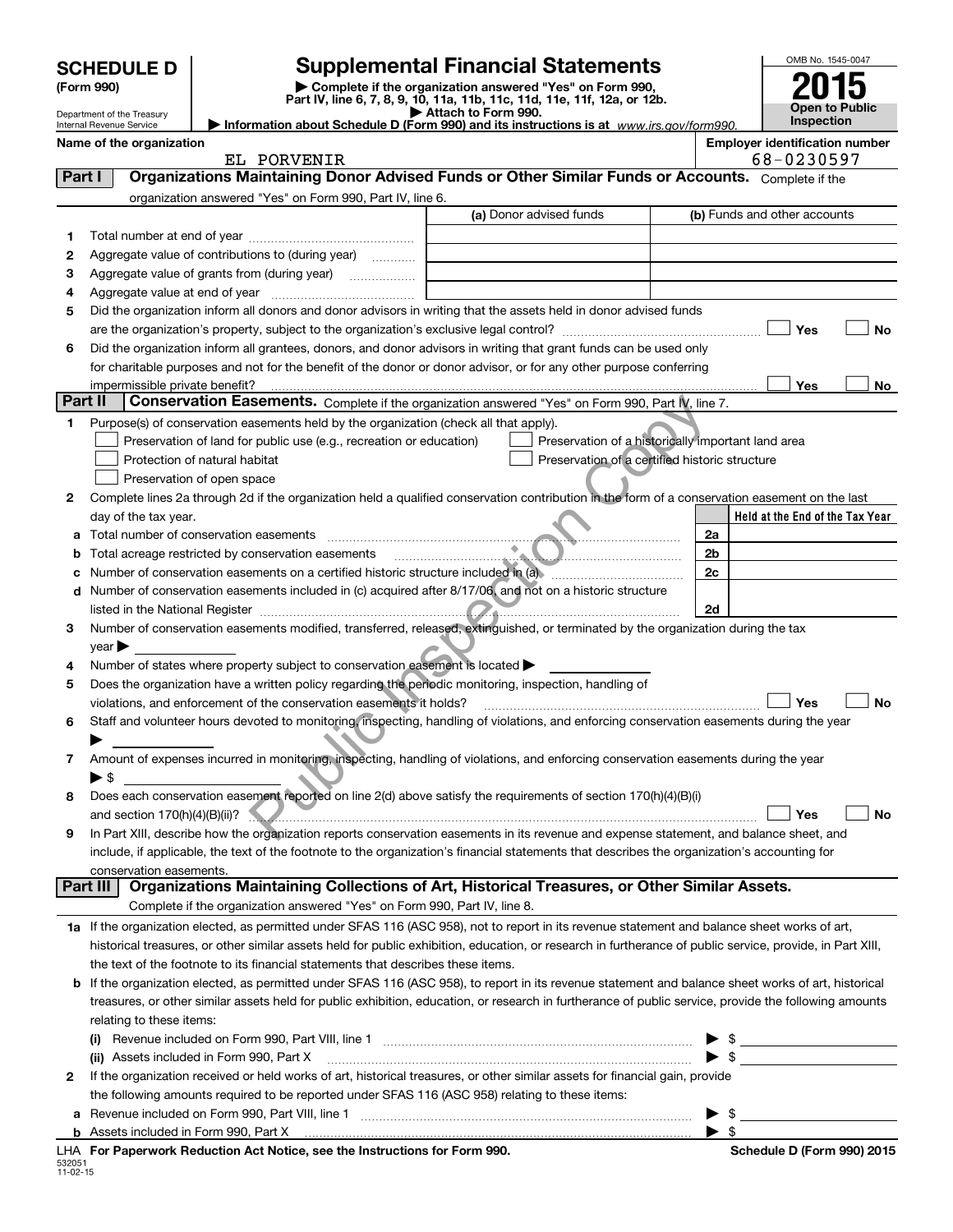|               | EL PORVENIR<br>Schedule D (Form 990) 2015                                                                                                                                                                                      |                    |                |                                                                                                                                                                                                                                |  |                      | 68-0230597 Page 2 |                |                     |
|---------------|--------------------------------------------------------------------------------------------------------------------------------------------------------------------------------------------------------------------------------|--------------------|----------------|--------------------------------------------------------------------------------------------------------------------------------------------------------------------------------------------------------------------------------|--|----------------------|-------------------|----------------|---------------------|
| Part III      | Organizations Maintaining Collections of Art, Historical Treasures, or Other Similar Assets (continued)                                                                                                                        |                    |                |                                                                                                                                                                                                                                |  |                      |                   |                |                     |
| 3             | Using the organization's acquisition, accession, and other records, check any of the following that are a significant use of its collection items                                                                              |                    |                |                                                                                                                                                                                                                                |  |                      |                   |                |                     |
|               | (check all that apply):                                                                                                                                                                                                        |                    |                |                                                                                                                                                                                                                                |  |                      |                   |                |                     |
| a             | Public exhibition                                                                                                                                                                                                              | d                  |                | Loan or exchange programs                                                                                                                                                                                                      |  |                      |                   |                |                     |
| b             | Scholarly research                                                                                                                                                                                                             | е                  |                | Other the contract of the contract of the contract of the contract of the contract of the contract of the contract of the contract of the contract of the contract of the contract of the contract of the contract of the cont |  |                      |                   |                |                     |
| c             | Preservation for future generations                                                                                                                                                                                            |                    |                |                                                                                                                                                                                                                                |  |                      |                   |                |                     |
| 4             | Provide a description of the organization's collections and explain how they further the organization's exempt purpose in Part XIII.                                                                                           |                    |                |                                                                                                                                                                                                                                |  |                      |                   |                |                     |
| 5             | During the year, did the organization solicit or receive donations of art, historical treasures, or other similar assets                                                                                                       |                    |                |                                                                                                                                                                                                                                |  |                      |                   |                |                     |
|               |                                                                                                                                                                                                                                |                    |                |                                                                                                                                                                                                                                |  |                      | Yes               |                | No.                 |
|               | Part IV<br>Escrow and Custodial Arrangements. Complete if the organization answered "Yes" on Form 990, Part IV, line 9, or                                                                                                     |                    |                |                                                                                                                                                                                                                                |  |                      |                   |                |                     |
|               | reported an amount on Form 990, Part X, line 21.                                                                                                                                                                               |                    |                |                                                                                                                                                                                                                                |  |                      |                   |                |                     |
|               | 1a Is the organization an agent, trustee, custodian or other intermediary for contributions or other assets not included                                                                                                       |                    |                |                                                                                                                                                                                                                                |  |                      |                   |                |                     |
|               |                                                                                                                                                                                                                                |                    |                |                                                                                                                                                                                                                                |  |                      | Yes               |                | No                  |
|               | b If "Yes," explain the arrangement in Part XIII and complete the following table:                                                                                                                                             |                    |                |                                                                                                                                                                                                                                |  |                      |                   |                |                     |
|               |                                                                                                                                                                                                                                |                    |                |                                                                                                                                                                                                                                |  |                      | Amount            |                |                     |
| c             | Beginning balance                                                                                                                                                                                                              |                    |                |                                                                                                                                                                                                                                |  | 1c                   |                   |                |                     |
|               | Additions during the year manufactured and an annual contract of the state of the state of the state of the state of the state of the state of the state of the state of the state of the state of the state of the state of t |                    |                |                                                                                                                                                                                                                                |  | 1d                   |                   |                |                     |
| е             | Distributions during the year measurement contained and all the state of the state of the state of the state of the state of the state of the state of the state of the state of the state of the state of the state of the st |                    |                |                                                                                                                                                                                                                                |  | 1e                   |                   |                |                     |
| Ť.            | Ending balance manufactured and contact the contract of the contract of the contract of the contract of the contract of the contract of the contract of the contract of the contract of the contract of the contract of the co |                    |                |                                                                                                                                                                                                                                |  | 1f                   |                   |                |                     |
|               | 2a Did the organization include an amount on Form 990, Part X, line 21, for escrow or custodial account liability?                                                                                                             |                    |                |                                                                                                                                                                                                                                |  |                      | <b>Yes</b>        |                | No                  |
| <b>Part V</b> | <b>b</b> If "Yes," explain the arrangement in Part XIII. Check here if the explanation has been provided on Part XIII                                                                                                          |                    |                |                                                                                                                                                                                                                                |  |                      |                   |                |                     |
|               | <b>Endowment Funds.</b> Complete if the organization answered "Yes" on Form 990, Part IV, line 10.                                                                                                                             |                    |                |                                                                                                                                                                                                                                |  |                      |                   |                |                     |
|               |                                                                                                                                                                                                                                | (a) Current year   | (b) Prior year | (c) Two years back                                                                                                                                                                                                             |  | (d) Three years back |                   |                | (e) Four years back |
| 1a            | Beginning of year balance                                                                                                                                                                                                      |                    |                |                                                                                                                                                                                                                                |  |                      |                   |                |                     |
| b             |                                                                                                                                                                                                                                |                    |                |                                                                                                                                                                                                                                |  |                      |                   |                |                     |
|               | Net investment earnings, gains, and losses                                                                                                                                                                                     |                    |                |                                                                                                                                                                                                                                |  |                      |                   |                |                     |
| d             |                                                                                                                                                                                                                                |                    |                |                                                                                                                                                                                                                                |  |                      |                   |                |                     |
|               | e Other expenditures for facilities                                                                                                                                                                                            |                    |                |                                                                                                                                                                                                                                |  |                      |                   |                |                     |
|               | and programs                                                                                                                                                                                                                   |                    |                |                                                                                                                                                                                                                                |  |                      |                   |                |                     |
| Ť.            |                                                                                                                                                                                                                                |                    |                |                                                                                                                                                                                                                                |  |                      |                   |                |                     |
| g             | End of year balance<br>Provide the estimated percentage of the current year end balance (line 1g, column (a)) held as:                                                                                                         |                    |                |                                                                                                                                                                                                                                |  |                      |                   |                |                     |
| 2             | Board designated or quasi-endowment                                                                                                                                                                                            |                    |                |                                                                                                                                                                                                                                |  |                      |                   |                |                     |
| а<br>b        | Permanent endowment                                                                                                                                                                                                            |                    |                |                                                                                                                                                                                                                                |  |                      |                   |                |                     |
| c             | Temporarily restricted endowment >                                                                                                                                                                                             | %                  |                |                                                                                                                                                                                                                                |  |                      |                   |                |                     |
|               | The percentages on lines 2a, 2b, and 2c should equal 100%.                                                                                                                                                                     |                    |                |                                                                                                                                                                                                                                |  |                      |                   |                |                     |
|               | 3a Are there endowment funds not in the possession of the organization that are held and administered for the organization                                                                                                     |                    |                |                                                                                                                                                                                                                                |  |                      |                   |                |                     |
|               | by:                                                                                                                                                                                                                            |                    |                |                                                                                                                                                                                                                                |  |                      |                   | Yes            | No                  |
|               | unrelated organizations<br>(i)                                                                                                                                                                                                 |                    |                |                                                                                                                                                                                                                                |  |                      | 3a(i)             |                |                     |
|               | (ii) related organizations                                                                                                                                                                                                     |                    |                |                                                                                                                                                                                                                                |  |                      | 3a(ii)            |                |                     |
|               |                                                                                                                                                                                                                                |                    |                |                                                                                                                                                                                                                                |  |                      | 3b                |                |                     |
|               | Describe in Part XIII the intended uses of the organization's endowment funds.                                                                                                                                                 |                    |                |                                                                                                                                                                                                                                |  |                      |                   |                |                     |
|               | <b>Part VI</b><br>Land, Buildings, and Equipment.                                                                                                                                                                              |                    |                |                                                                                                                                                                                                                                |  |                      |                   |                |                     |
|               | Complete if the organization answered "Yes" on Form 990, Part IV, line 11a. See Form 990, Part X, line 10.                                                                                                                     |                    |                |                                                                                                                                                                                                                                |  |                      |                   |                |                     |
|               | Description of property                                                                                                                                                                                                        | (a) Cost or other  |                | (b) Cost or other                                                                                                                                                                                                              |  | (c) Accumulated      |                   | (d) Book value |                     |
|               |                                                                                                                                                                                                                                | basis (investment) |                | basis (other)                                                                                                                                                                                                                  |  | depreciation         |                   |                |                     |
|               |                                                                                                                                                                                                                                |                    |                | $\overline{10}$ , 204.                                                                                                                                                                                                         |  |                      |                   |                | 10, 204.            |
| b             |                                                                                                                                                                                                                                |                    |                | 48,854.                                                                                                                                                                                                                        |  | 16,871.              |                   |                | 31,983.             |
|               |                                                                                                                                                                                                                                |                    |                |                                                                                                                                                                                                                                |  |                      |                   |                |                     |
|               |                                                                                                                                                                                                                                |                    |                | 96,016.                                                                                                                                                                                                                        |  | 74,223.              |                   |                | 21,793.             |
|               |                                                                                                                                                                                                                                |                    |                |                                                                                                                                                                                                                                |  |                      |                   |                | О.                  |
|               |                                                                                                                                                                                                                                |                    |                |                                                                                                                                                                                                                                |  |                      |                   |                | 63,980.             |

**Schedule D (Form 990) 2015**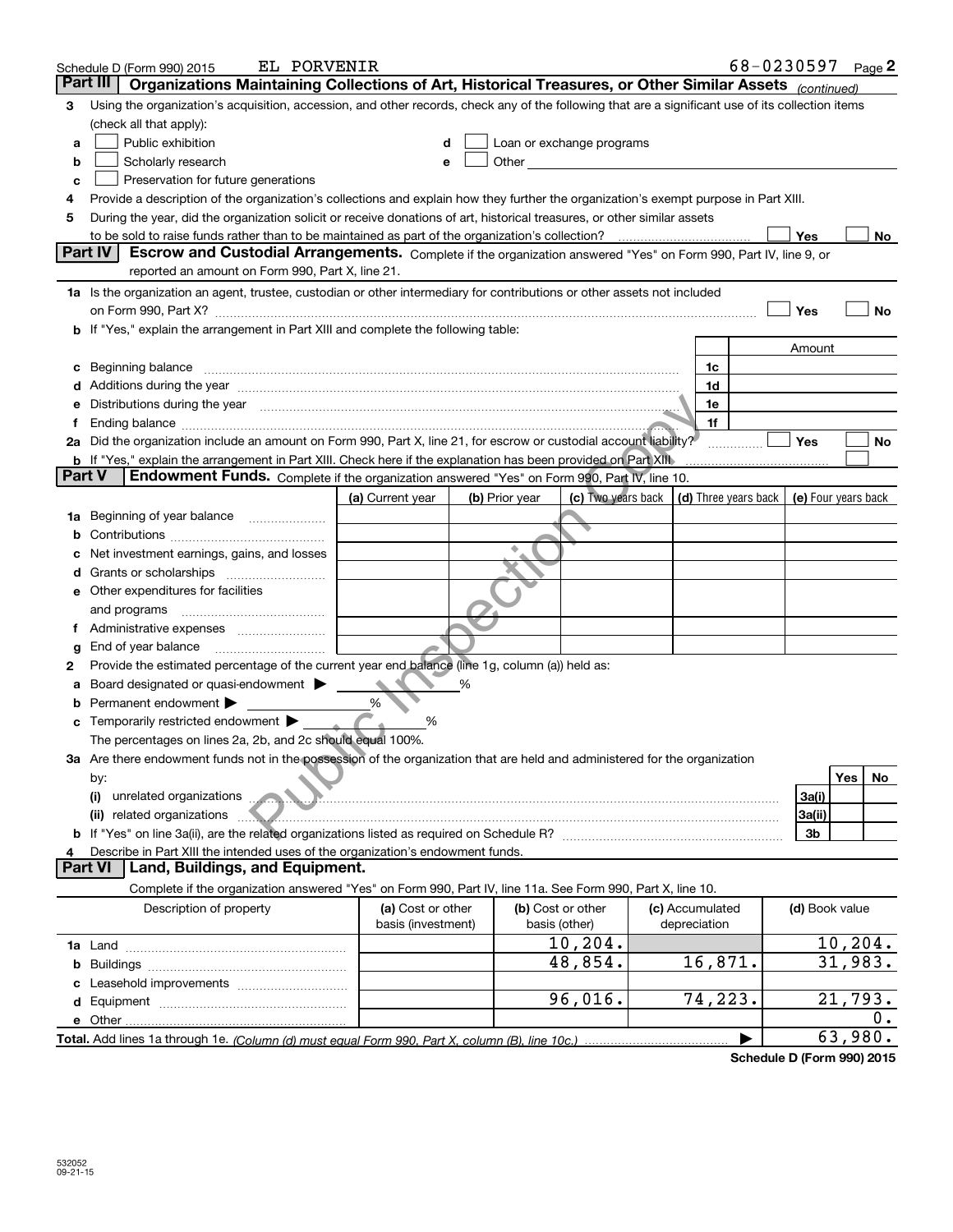| EL PORVENIR<br>Schedule D (Form 990) 2015                                                                                                            |                 |                                                           | 68-0230597<br>Page $3$ |
|------------------------------------------------------------------------------------------------------------------------------------------------------|-----------------|-----------------------------------------------------------|------------------------|
| <b>Part VIII</b><br><b>Investments - Other Securities.</b>                                                                                           |                 |                                                           |                        |
| Complete if the organization answered "Yes" on Form 990, Part IV, line 11b. See Form 990, Part X, line 12.                                           |                 |                                                           |                        |
| (a) Description of security or category (including name of security)                                                                                 | (b) Book value  | (c) Method of valuation: Cost or end-of-year market value |                        |
| (1) Financial derivatives                                                                                                                            |                 |                                                           |                        |
| (2) Closely-held equity interests                                                                                                                    |                 |                                                           |                        |
| (3) Other                                                                                                                                            |                 |                                                           |                        |
| (A)                                                                                                                                                  |                 |                                                           |                        |
| (B)                                                                                                                                                  |                 |                                                           |                        |
| (C)                                                                                                                                                  |                 |                                                           |                        |
| (D)                                                                                                                                                  |                 |                                                           |                        |
| (E)                                                                                                                                                  |                 |                                                           |                        |
| (F)                                                                                                                                                  |                 |                                                           |                        |
| (G)                                                                                                                                                  |                 |                                                           |                        |
| (H)                                                                                                                                                  |                 |                                                           |                        |
| Total. (Col. (b) must equal Form 990, Part X, col. (B) line 12.) $\blacktriangleright$                                                               |                 |                                                           |                        |
| Part VIII Investments - Program Related.                                                                                                             |                 |                                                           |                        |
| Complete if the organization answered "Yes" on Form 990, Part IV, line 11c. See Form 990, Part X, line 13.                                           |                 |                                                           |                        |
| (a) Description of investment                                                                                                                        | (b) Book value  | (c) Method of valuation. Cost or end-of-year market value |                        |
| (1)                                                                                                                                                  |                 |                                                           |                        |
| (2)                                                                                                                                                  |                 |                                                           |                        |
| (3)                                                                                                                                                  |                 |                                                           |                        |
| (4)                                                                                                                                                  |                 |                                                           |                        |
| (5)                                                                                                                                                  |                 |                                                           |                        |
| (6)                                                                                                                                                  |                 |                                                           |                        |
| (7)                                                                                                                                                  |                 |                                                           |                        |
| (8)                                                                                                                                                  |                 | ۰                                                         |                        |
| (9)                                                                                                                                                  |                 |                                                           |                        |
| Total. (Col. (b) must equal Form 990, Part X, col. (B) line 13.)                                                                                     |                 |                                                           |                        |
| <b>Part IX</b><br><b>Other Assets.</b>                                                                                                               |                 |                                                           |                        |
| Complete if the organization answered "Yes" on Form 990, Part IV, line 11d. See Form 990, Part X, line 15.                                           |                 |                                                           |                        |
|                                                                                                                                                      | (a) Description |                                                           | (b) Book value         |
| (1)                                                                                                                                                  |                 |                                                           |                        |
| (2)                                                                                                                                                  |                 |                                                           |                        |
| (3)                                                                                                                                                  |                 |                                                           |                        |
| (4)                                                                                                                                                  |                 |                                                           |                        |
| (5)                                                                                                                                                  |                 |                                                           |                        |
| (6)                                                                                                                                                  |                 |                                                           |                        |
| (7)                                                                                                                                                  |                 |                                                           |                        |
| (8)                                                                                                                                                  |                 |                                                           |                        |
| (9)                                                                                                                                                  |                 |                                                           |                        |
| Total. (Column (b) must equal Form 990. Part X, col. (B) line 15.)                                                                                   |                 |                                                           |                        |
| <b>Part X</b><br><b>Other Liabilities.</b>                                                                                                           |                 |                                                           |                        |
| Complete if the organization answered "Yes" on Form 990, Part IV, line 11e or 11f. See Form 990, Part X, line 25.                                    |                 |                                                           |                        |
| (a) Description of liability<br>1.                                                                                                                   |                 | (b) Book value                                            |                        |
| (1)<br>Federal income taxes                                                                                                                          |                 |                                                           |                        |
| (2)                                                                                                                                                  |                 |                                                           |                        |
|                                                                                                                                                      |                 |                                                           |                        |
| (3)                                                                                                                                                  |                 |                                                           |                        |
| (4)                                                                                                                                                  |                 |                                                           |                        |
| (5)                                                                                                                                                  |                 |                                                           |                        |
| (6)                                                                                                                                                  |                 |                                                           |                        |
| (7)                                                                                                                                                  |                 |                                                           |                        |
| (8)                                                                                                                                                  |                 |                                                           |                        |
| (9)                                                                                                                                                  |                 |                                                           |                        |
| Total. (Column (b) must equal Form 990, Part X, col. (B) line 25.)                                                                                   |                 |                                                           |                        |
| 2. Liability for uncertain tax positions. In Part XIII, provide the text of the footnote to the organization's financial statements that reports the |                 |                                                           |                        |

organization's liability for uncertain tax positions under FIN 48 (ASC 740). Check here if the text of the footnote has been provided in Part XIII

 $\mathcal{L}^{\text{max}}$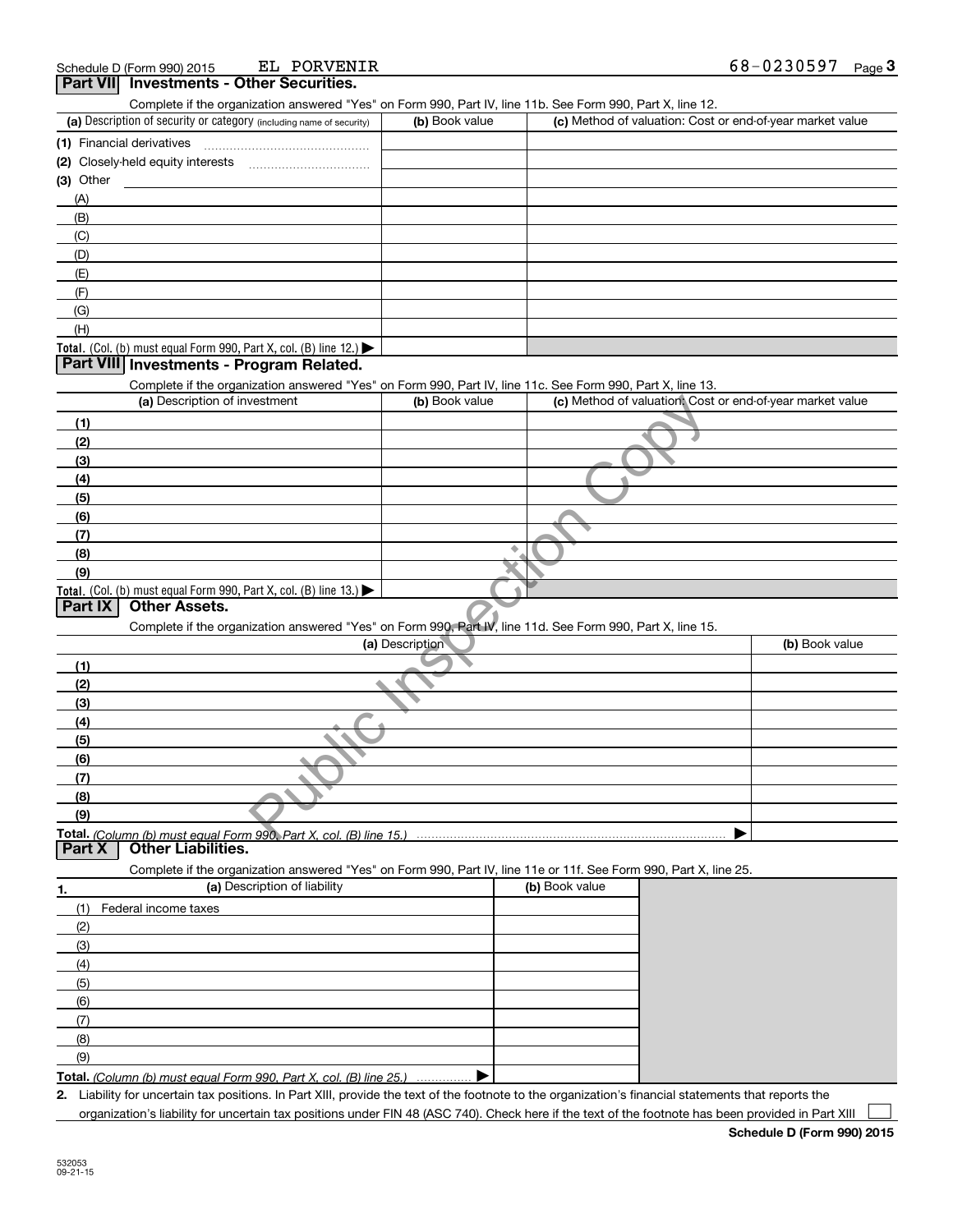|   | EL PORVENIR<br>Schedule D (Form 990) 2015                                                                                                                                                                                            |                |              | 68-0230597   | Page 4  |
|---|--------------------------------------------------------------------------------------------------------------------------------------------------------------------------------------------------------------------------------------|----------------|--------------|--------------|---------|
|   | Reconciliation of Revenue per Audited Financial Statements With Revenue per Return.<br>Part XI                                                                                                                                       |                |              |              |         |
|   | Complete if the organization answered "Yes" on Form 990, Part IV, line 12a.                                                                                                                                                          |                |              |              |         |
| 1 | Total revenue, gains, and other support per audited financial statements                                                                                                                                                             |                | $\mathbf{1}$ | 1,191,857.   |         |
| 2 | Amounts included on line 1 but not on Form 990, Part VIII, line 12:                                                                                                                                                                  |                |              |              |         |
| а | Net unrealized gains (losses) on investments [11] matter contracts and all of the unrealized saints (losses) on investments [11] matter contracts and the unrealized state.                                                          | 2a             |              |              |         |
| b |                                                                                                                                                                                                                                      | 2 <sub>b</sub> |              |              |         |
| с |                                                                                                                                                                                                                                      | 2c             |              |              |         |
| d | Other (Describe in Part XIII.)                                                                                                                                                                                                       | 2d             | 23,731.      |              |         |
| е | Add lines 2a through 2d                                                                                                                                                                                                              |                | 2e           |              | 23,731. |
| З |                                                                                                                                                                                                                                      |                | 3            | 1,168,126.   |         |
| 4 | Amounts included on Form 990, Part VIII, line 12, but not on line 1:                                                                                                                                                                 |                |              |              |         |
| а |                                                                                                                                                                                                                                      | 4a             |              |              |         |
| b | Other (Describe in Part XIII.)                                                                                                                                                                                                       | 4b             |              |              |         |
|   | c Add lines 4a and 4b                                                                                                                                                                                                                |                | 4c           |              |         |
| 5 |                                                                                                                                                                                                                                      |                | 5            | 1,168,126.   |         |
|   | Part XII   Reconciliation of Expenses per Audited Financial Statements With Expenses per Return.                                                                                                                                     |                |              |              |         |
|   | Complete if the organization answered "Yes" on Form 990, Part IV, line 12a.                                                                                                                                                          |                |              |              |         |
| 1 | Total expenses and losses per audited financial statements [11, 11] [11] Total expenses and losses per audited financial statements [11] [11] Total expenses and losses per audited financial statements                             |                | $\mathbf{1}$ | 1, 236, 369. |         |
| 2 | Amounts included on line 1 but not on Form 990, Part IX, line 25:                                                                                                                                                                    |                |              |              |         |
| а |                                                                                                                                                                                                                                      | 2a             |              |              |         |
| b |                                                                                                                                                                                                                                      | 2 <sub>b</sub> |              |              |         |
| с |                                                                                                                                                                                                                                      | 2c             |              |              |         |
| d |                                                                                                                                                                                                                                      | 2d             | 5,663.       |              |         |
| е | Add lines 2a through 2d <b>contract and the contract of the contract of the contract of the contract of the contract of the contract of the contract of the contract of the contract of the contract of the contract of the cont</b> |                | <b>2e</b>    |              | 5,663.  |
| З |                                                                                                                                                                                                                                      |                | 3            | 1,230,706.   |         |
| 4 | Amounts included on Form 990, Part IX, line 25, but not on line 1:                                                                                                                                                                   |                |              |              |         |
|   |                                                                                                                                                                                                                                      |                |              |              |         |
| a | Investment expenses not included on Form 990, Part VIII, line 7b                                                                                                                                                                     | 4a<br>4b       |              |              |         |
| b | Other (Describe in Part XIII.)<br>c Add lines 4a and 4b                                                                                                                                                                              |                |              |              |         |
|   | <u> 2000 - 2000 - 2000 - 2000 - 2000 - 2000 - 2000 - 2000 - 2000 - 2000 - 2000 - 2000 - 2000 - 2000 - 2000 - 200</u>                                                                                                                 |                | 4c<br>5      | 1, 230, 706. |         |
| 5 | Part XIII Supplemental Information.                                                                                                                                                                                                  |                |              |              |         |
|   | Provide the descriptions required for Part II, lines 3, 5, and 9; Part III, lines 1a and 4; Part IV, lines 1b and 2b; Part V, line 4; Part X, line 2; Part XI,                                                                       |                |              |              |         |
|   | lines 2d and 4b; and Part XII, lines 2d and 4b. Also complete this part to provide any additional information.                                                                                                                       |                |              |              |         |
|   |                                                                                                                                                                                                                                      |                |              |              |         |
|   |                                                                                                                                                                                                                                      |                |              |              |         |
|   |                                                                                                                                                                                                                                      |                |              |              |         |
|   |                                                                                                                                                                                                                                      |                |              |              |         |
|   | PART XI, LINE 2D - OTHER ADJUSTMENTS:                                                                                                                                                                                                |                |              |              |         |
|   |                                                                                                                                                                                                                                      |                |              |              |         |
|   | GAIN ON FOREIGN EXCHANGE                                                                                                                                                                                                             |                |              |              |         |
|   |                                                                                                                                                                                                                                      |                |              |              |         |
|   | LOSS ON SALE OF ASSETS                                                                                                                                                                                                               |                |              |              |         |
|   |                                                                                                                                                                                                                                      |                |              |              |         |
|   |                                                                                                                                                                                                                                      |                |              |              |         |
|   |                                                                                                                                                                                                                                      |                |              |              |         |
|   | PART XII, LINE 2D - OTHER ADJUSTMENTS:                                                                                                                                                                                               |                |              |              |         |
|   |                                                                                                                                                                                                                                      |                |              |              |         |
|   | UNREALIZED LOSS ON INVESTMENTS                                                                                                                                                                                                       |                |              |              |         |
|   |                                                                                                                                                                                                                                      |                |              |              |         |
|   | LOSS ON SALE OF ASSETS                                                                                                                                                                                                               |                |              |              |         |
|   |                                                                                                                                                                                                                                      |                |              |              |         |
|   |                                                                                                                                                                                                                                      |                |              |              |         |
|   |                                                                                                                                                                                                                                      |                |              |              |         |
|   |                                                                                                                                                                                                                                      |                |              |              |         |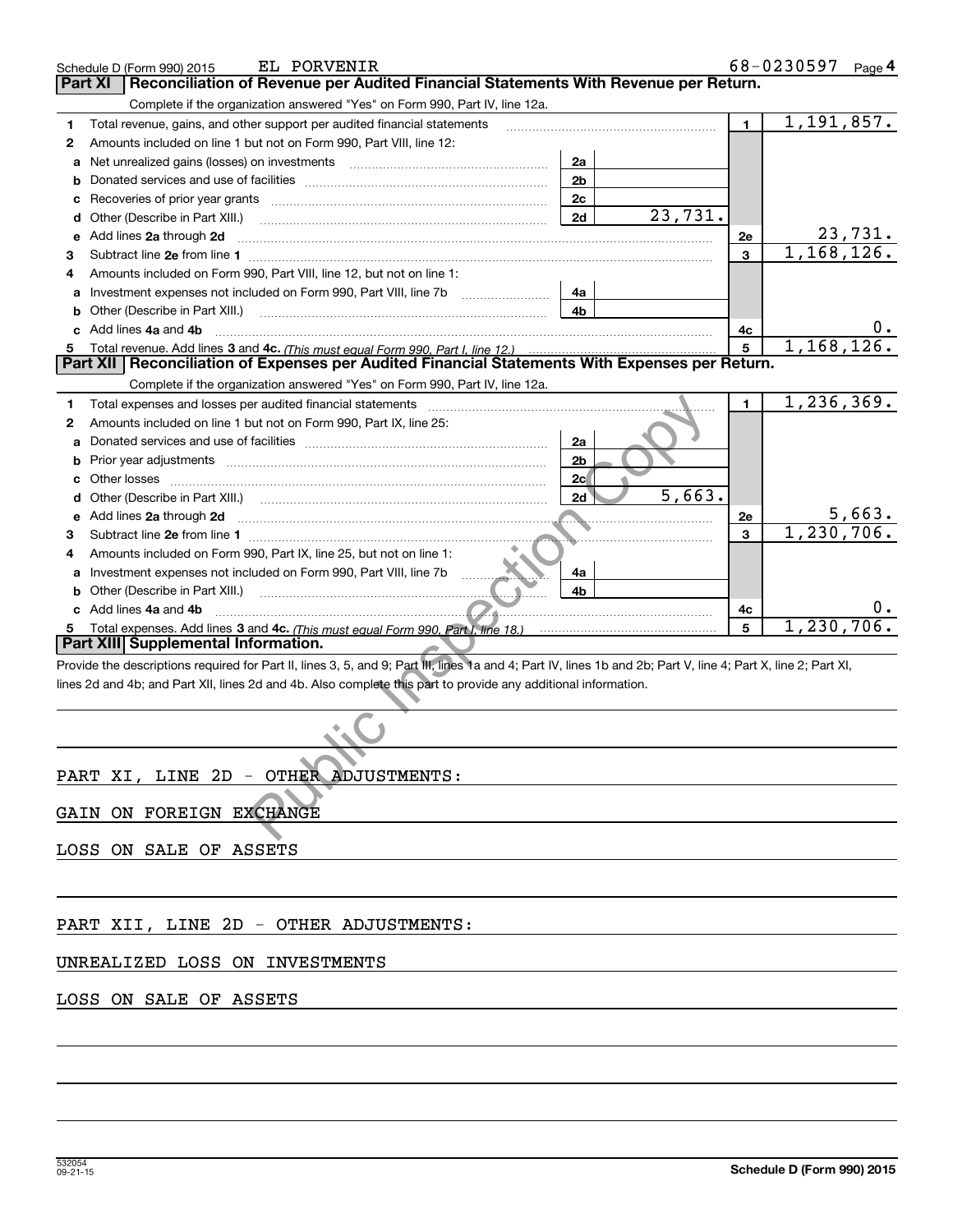| (Form 990)<br>Complete if the organization answered "Yes" on Form 990, Part IV, line 14b, 15, or 16.                                                           |  |                                           |                                                                                       |                                                                                                                                                                                                                                                      |                      |                                                                                                             |                                                                  |
|----------------------------------------------------------------------------------------------------------------------------------------------------------------|--|-------------------------------------------|---------------------------------------------------------------------------------------|------------------------------------------------------------------------------------------------------------------------------------------------------------------------------------------------------------------------------------------------------|----------------------|-------------------------------------------------------------------------------------------------------------|------------------------------------------------------------------|
| Department of the Treasury                                                                                                                                     |  |                                           |                                                                                       | Attach to Form 990.                                                                                                                                                                                                                                  |                      |                                                                                                             | <b>Open to Public</b>                                            |
| <b>Internal Revenue Service</b>                                                                                                                                |  |                                           |                                                                                       | Information about Schedule F (Form 990) and its instructions is at www.irs.gov/form990.                                                                                                                                                              |                      |                                                                                                             | Inspection                                                       |
| Name of the organization                                                                                                                                       |  |                                           |                                                                                       |                                                                                                                                                                                                                                                      |                      |                                                                                                             | <b>Employer identification number</b>                            |
| EL PORVENIR                                                                                                                                                    |  |                                           |                                                                                       |                                                                                                                                                                                                                                                      |                      | 68-0230597                                                                                                  |                                                                  |
| Part I                                                                                                                                                         |  |                                           |                                                                                       | General Information on Activities Outside the United States. Complete if the organization answered "Yes" on                                                                                                                                          |                      |                                                                                                             |                                                                  |
|                                                                                                                                                                |  | Form 990, Part IV, line 14b.              |                                                                                       |                                                                                                                                                                                                                                                      |                      |                                                                                                             |                                                                  |
| 1                                                                                                                                                              |  |                                           |                                                                                       | For grantmakers. Does the organization maintain records to substantiate the amount of its grants and other assistance,<br>the grantees' eligibility for the grants or assistance, and the selection criteria used to award the grants or assistance? |                      |                                                                                                             | $\boxed{\text{X}}$ Yes<br><b>No</b>                              |
| For grantmakers. Describe in Part V the organization's procedures for monitoring the use of its grants and other assistance outside the<br>2<br>United States. |  |                                           |                                                                                       |                                                                                                                                                                                                                                                      |                      |                                                                                                             |                                                                  |
| 3                                                                                                                                                              |  |                                           |                                                                                       | Activities per Region. (The following Part I, line 3 table can be duplicated if additional space is needed.)                                                                                                                                         |                      |                                                                                                             |                                                                  |
| (a) Region                                                                                                                                                     |  | (b) Number of<br>offices<br>in the region | (c) Number of<br>employees,<br>agents, and<br>independent<br>contractors<br>in region | (d) Activities conducted in region<br>(by type) (e.g., fundraising, program<br>services, investments, grants to<br>recipients located in the region)                                                                                                 |                      | (e) If activity listed in (d)<br>is a program service,<br>describe specific type<br>of service(s) in region | (f) Total<br>expenditures<br>for and<br>investments<br>in region |
| CENTRAL AMERICA AND                                                                                                                                            |  |                                           |                                                                                       |                                                                                                                                                                                                                                                      |                      |                                                                                                             |                                                                  |
| THE CARRIBBEAN                                                                                                                                                 |  | 6                                         | 25                                                                                    | PROGRAM SERVICES                                                                                                                                                                                                                                     | WATER AND SANITATION |                                                                                                             | 1,009,917.                                                       |
|                                                                                                                                                                |  |                                           |                                                                                       |                                                                                                                                                                                                                                                      |                      |                                                                                                             |                                                                  |
|                                                                                                                                                                |  |                                           |                                                                                       |                                                                                                                                                                                                                                                      |                      |                                                                                                             |                                                                  |
|                                                                                                                                                                |  |                                           |                                                                                       |                                                                                                                                                                                                                                                      |                      |                                                                                                             |                                                                  |
|                                                                                                                                                                |  |                                           |                                                                                       |                                                                                                                                                                                                                                                      |                      |                                                                                                             |                                                                  |
|                                                                                                                                                                |  |                                           |                                                                                       |                                                                                                                                                                                                                                                      |                      |                                                                                                             |                                                                  |
|                                                                                                                                                                |  |                                           |                                                                                       |                                                                                                                                                                                                                                                      |                      |                                                                                                             |                                                                  |
|                                                                                                                                                                |  |                                           |                                                                                       |                                                                                                                                                                                                                                                      |                      |                                                                                                             |                                                                  |
| 3 a Sub-total                                                                                                                                                  |  | 6                                         | 25                                                                                    |                                                                                                                                                                                                                                                      |                      |                                                                                                             | 1,009,917.                                                       |
| <b>b</b> Total from continuation<br>sheets to Part I                                                                                                           |  | 0                                         | 0                                                                                     |                                                                                                                                                                                                                                                      |                      |                                                                                                             | $0$ .                                                            |
| c Totals (add lines 3a<br>and 3b)                                                                                                                              |  | 6                                         | 25                                                                                    |                                                                                                                                                                                                                                                      |                      |                                                                                                             | 1,009,917.                                                       |

**SCHEDULE F Statement of Activities Outside the United States**

**For Paperwork Reduction Act Notice, see the Instructions for Form 990. Schedule F (Form 990) 2015** and 3b) LHA

OMB No. 1545-0047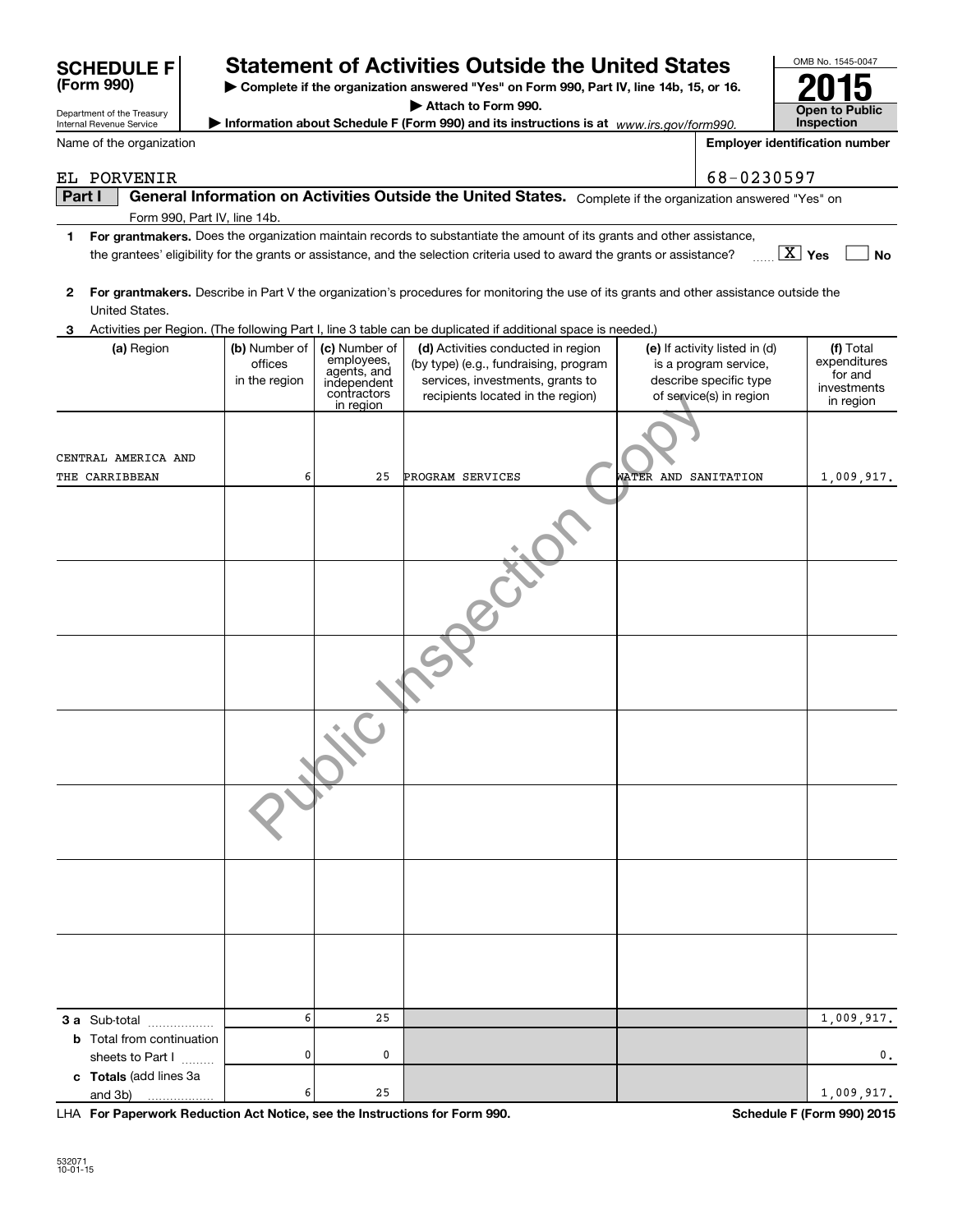EL PORVENIR 68-0230597

**Part II** Grants and Other Assistance to Organizations or Entities Outside the United States. Complete if the organization answered "Yes" on Form 990, Part IV, line 15, for any<br>recisiont who received more than \$5,000. Part recipient who received more than \$5,000. Part II can be duplicated if additional space is needed.

| 1<br>(a) Name of organization | (b) IRS code section<br>and EIN (if applicable)                                                                                                                                                                                                                                                                | (c) Region | (d) Purpose of<br>grant | (e) Amount | (f) Manner of<br>of cash grant cash disbursement | (g) Amount of<br>non-cash<br>assistance | (h) Description<br>of non-cash<br>assistance | (i) Method of<br>valuation (book, FMV,<br>appraisal, other) |  |  |  |  |
|-------------------------------|----------------------------------------------------------------------------------------------------------------------------------------------------------------------------------------------------------------------------------------------------------------------------------------------------------------|------------|-------------------------|------------|--------------------------------------------------|-----------------------------------------|----------------------------------------------|-------------------------------------------------------------|--|--|--|--|
|                               |                                                                                                                                                                                                                                                                                                                |            |                         |            |                                                  |                                         |                                              |                                                             |  |  |  |  |
|                               |                                                                                                                                                                                                                                                                                                                |            |                         |            |                                                  |                                         |                                              |                                                             |  |  |  |  |
|                               |                                                                                                                                                                                                                                                                                                                |            |                         |            |                                                  |                                         |                                              |                                                             |  |  |  |  |
|                               |                                                                                                                                                                                                                                                                                                                |            |                         |            |                                                  |                                         |                                              |                                                             |  |  |  |  |
|                               |                                                                                                                                                                                                                                                                                                                |            |                         |            |                                                  |                                         |                                              |                                                             |  |  |  |  |
|                               |                                                                                                                                                                                                                                                                                                                |            |                         |            |                                                  |                                         |                                              |                                                             |  |  |  |  |
|                               |                                                                                                                                                                                                                                                                                                                |            |                         |            |                                                  |                                         |                                              |                                                             |  |  |  |  |
|                               |                                                                                                                                                                                                                                                                                                                |            |                         |            |                                                  |                                         |                                              |                                                             |  |  |  |  |
|                               |                                                                                                                                                                                                                                                                                                                |            |                         |            |                                                  |                                         |                                              |                                                             |  |  |  |  |
|                               |                                                                                                                                                                                                                                                                                                                |            |                         |            |                                                  |                                         |                                              |                                                             |  |  |  |  |
| $\mathbf{2}$                  | Enter total number of recipient organizations listed above that are recognized as charities by the foreign country, recognized as tax-exempt by<br>the IRS, or for which the grantee or counsel has provided a section 501(c)(3) equivalency letter<br>3 Enter total number of other organizations or entities |            |                         |            |                                                  |                                         |                                              |                                                             |  |  |  |  |

**Schedule F (Form 990) 2015**

**2**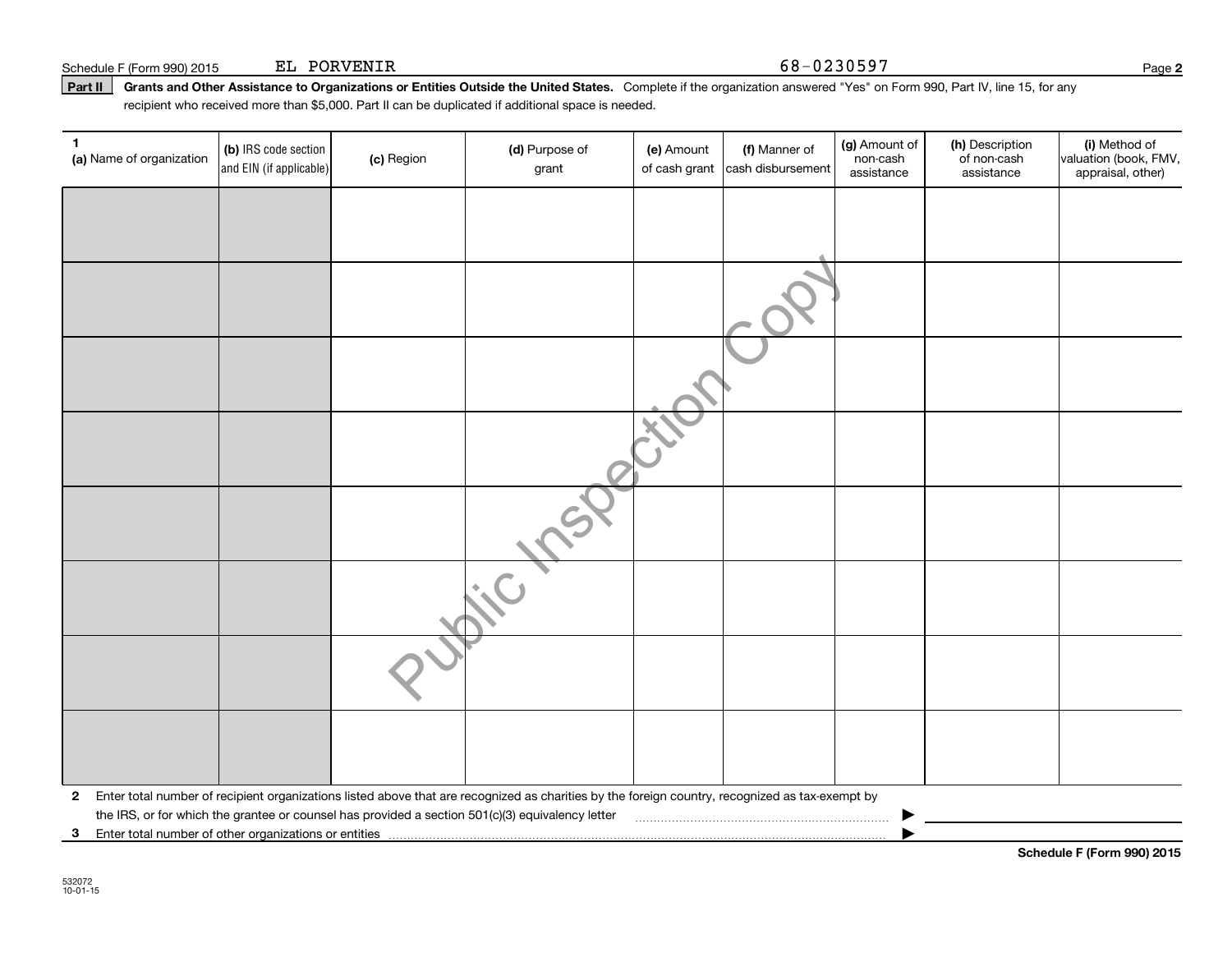EL PORVENIR 68-0230597

| Part III can be duplicated if additional space is needed. |                               |                             |                             | <b>Part III Grants and Other Assistance to Individuals Outside the United States.</b> Complete if the organization answered "Yes" on Form 990, Part IV, line 16. |                                         |                                               |                                                                |
|-----------------------------------------------------------|-------------------------------|-----------------------------|-----------------------------|------------------------------------------------------------------------------------------------------------------------------------------------------------------|-----------------------------------------|-----------------------------------------------|----------------------------------------------------------------|
| (a) Type of grant or assistance                           | (b) Region                    | (c) Number of<br>recipients | (d) Amount of<br>cash grant | (e) Manner of<br>cash disbursement                                                                                                                               | (f) Amount of<br>non-cash<br>assistance | (g) Description of<br>non-cash assistance     | (h) Method of<br>valuation<br>(book, FMV,<br>appraisal, other) |
|                                                           |                               |                             |                             |                                                                                                                                                                  |                                         | EL PORVENIR HELPED                            |                                                                |
|                                                           |                               |                             |                             |                                                                                                                                                                  |                                         | OVER 25, 474 VILLAGERS                        |                                                                |
| WATER AND SANITATION                                      | CENTRAL AMERICA,<br>CARRIBEAN |                             | 0.                          |                                                                                                                                                                  |                                         | BUILD 32 WATER<br>482,835. PROJECTS, 3 SCHOOL |                                                                |
|                                                           |                               | 25,474                      |                             |                                                                                                                                                                  |                                         | EL PORVENIR CONDUCTED                         |                                                                |
|                                                           |                               |                             |                             |                                                                                                                                                                  |                                         | $2,199$ COMMUNITY                             |                                                                |
|                                                           | CENTRAL AMERICA,              |                             |                             |                                                                                                                                                                  |                                         | TRAINING SESSIONS TO                          |                                                                |
| HEALTH HYGIENE EDUCATION                                  | CARRIBEAN                     | 25,474                      | $\mathbf{0}$ .              |                                                                                                                                                                  |                                         | 40, 275. EDUCATE THE VILLAGERS                |                                                                |
|                                                           |                               |                             |                             |                                                                                                                                                                  |                                         | EL PORVENIR PLANTED                           |                                                                |
|                                                           |                               |                             |                             |                                                                                                                                                                  |                                         | $84,748$ TREES THROUGH                        |                                                                |
|                                                           | CENTRAL AMERICA,              |                             |                             |                                                                                                                                                                  |                                         | OUT ITS REFORESTATION                         |                                                                |
| REFORESTATION MATERIALS                                   | CARRIBEAN                     | 25,474                      | $\mathbf 0$                 |                                                                                                                                                                  |                                         | 69,502. PROJECTS.                             |                                                                |
|                                                           |                               |                             |                             |                                                                                                                                                                  |                                         |                                               |                                                                |
|                                                           |                               |                             |                             |                                                                                                                                                                  |                                         |                                               |                                                                |
|                                                           |                               |                             |                             |                                                                                                                                                                  |                                         |                                               |                                                                |
|                                                           |                               |                             |                             |                                                                                                                                                                  |                                         |                                               |                                                                |
|                                                           |                               |                             |                             |                                                                                                                                                                  |                                         |                                               |                                                                |
|                                                           |                               |                             |                             |                                                                                                                                                                  |                                         |                                               |                                                                |
|                                                           |                               |                             |                             |                                                                                                                                                                  |                                         |                                               |                                                                |
|                                                           |                               |                             |                             |                                                                                                                                                                  |                                         |                                               |                                                                |
|                                                           |                               |                             |                             |                                                                                                                                                                  |                                         |                                               | Schedule F (Form 990) 2015                                     |

## SEE PART V FOR COLUMN (G) DESCRIPTIONS

**3**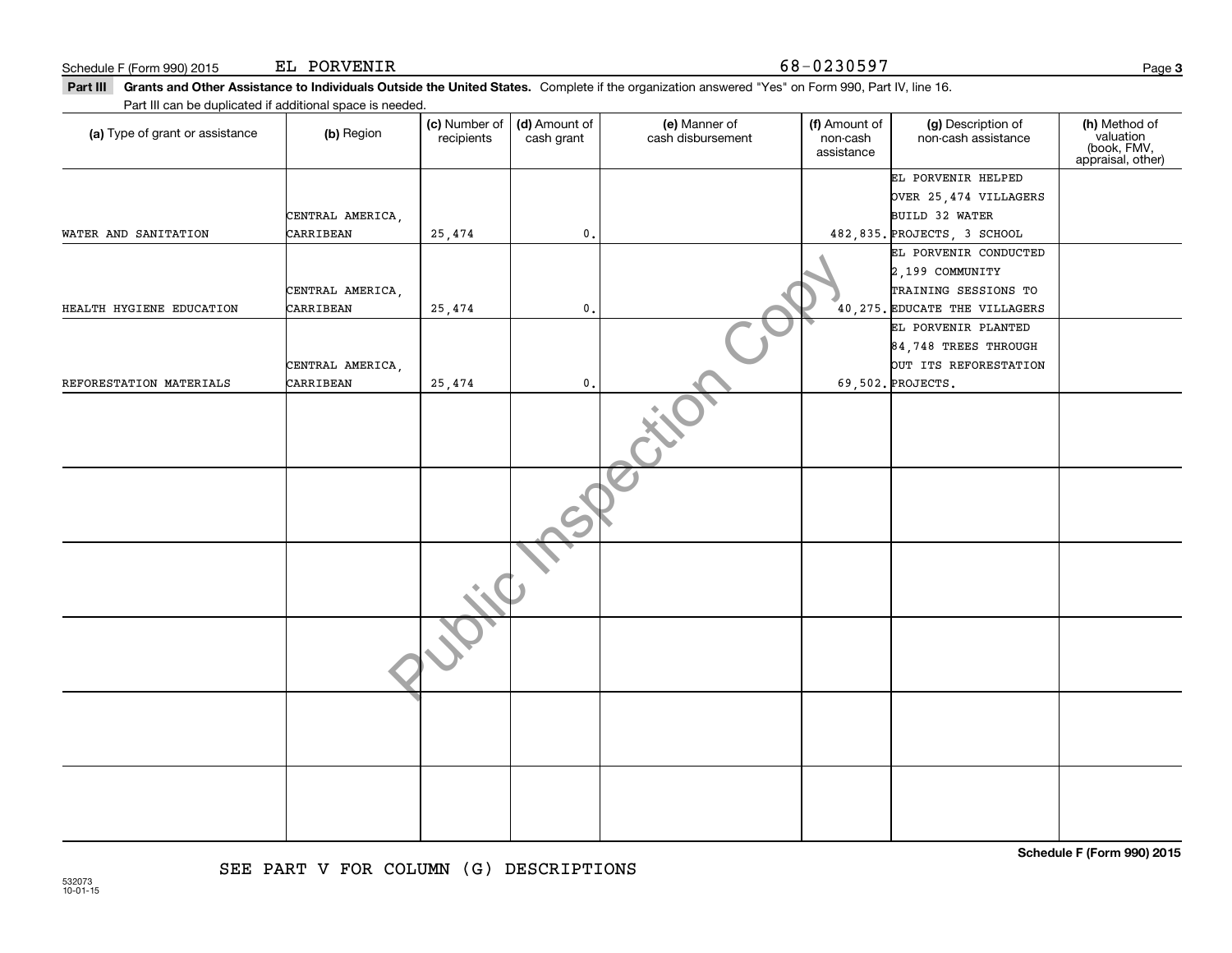| 1 | Was the organization a U.S. transferor of property to a foreign corporation during the tax year? If "Yes," the<br>organization may be required to file Form 926, Return by a U.S. Transferor of Property to a Foreign                                                                                                                                                                                                                   | Yes                        | $\overline{X}$ No |
|---|-----------------------------------------------------------------------------------------------------------------------------------------------------------------------------------------------------------------------------------------------------------------------------------------------------------------------------------------------------------------------------------------------------------------------------------------|----------------------------|-------------------|
| 2 | Did the organization have an interest in a foreign trust during the tax year? If "Yes," the organization<br>may be required to separately file Form 3520, Annual Return To Report Transactions With Foreign<br>Trusts and Receipt of Certain Foreign Gifts, and/or Form 3520-A, Annual Information Return of Foreign<br>Trust With a U.S. Owner (see Instructions for Forms 3520 and 3520-A; do not file with Form 990) manu-communican | Yes                        | $\overline{X}$ No |
| 3 | Did the organization have an ownership interest in a foreign corporation during the tax year? If "Yes."<br>the organization may be required to file Form 5471, Information Return of U.S. Persons With Respect to                                                                                                                                                                                                                       | Yes                        | $\overline{X}$ No |
| 4 | Was the organization a direct or indirect shareholder of a passive foreign investment company or a<br>qualified electing fund during the tax year? If "Yes," the organization may be required to file Form 8621,<br>Information Return by a Shareholder of a Passive Foreign Investment Company or Qualified Electing Fund<br>(see Instructions for Form 8621)                                                                          | Yes                        | $X _{\text{No}}$  |
| 5 | Did the organization have an ownership interest in a foreign partnership during the tax year? If "Yes.<br>the organization may be required to file Form 8865, Return of U.S. Persons With Respect to Certain<br>Foreign Partnerships (see Instructions for Form 8865)                                                                                                                                                                   | Yes                        | $\overline{X}$ No |
| 6 | Did the organization have any operations in or related to any boycotting countries during the tax year? If<br>"Yes," the organization may be required to separately file Form 5713, International Boycott Report (see<br>Instructions for Form 5713; do not file with Form 990)                                                                                                                                                         | Yes                        | $\overline{X}$ No |
|   | Juic 125                                                                                                                                                                                                                                                                                                                                                                                                                                | Schedule F (Form 990) 2015 |                   |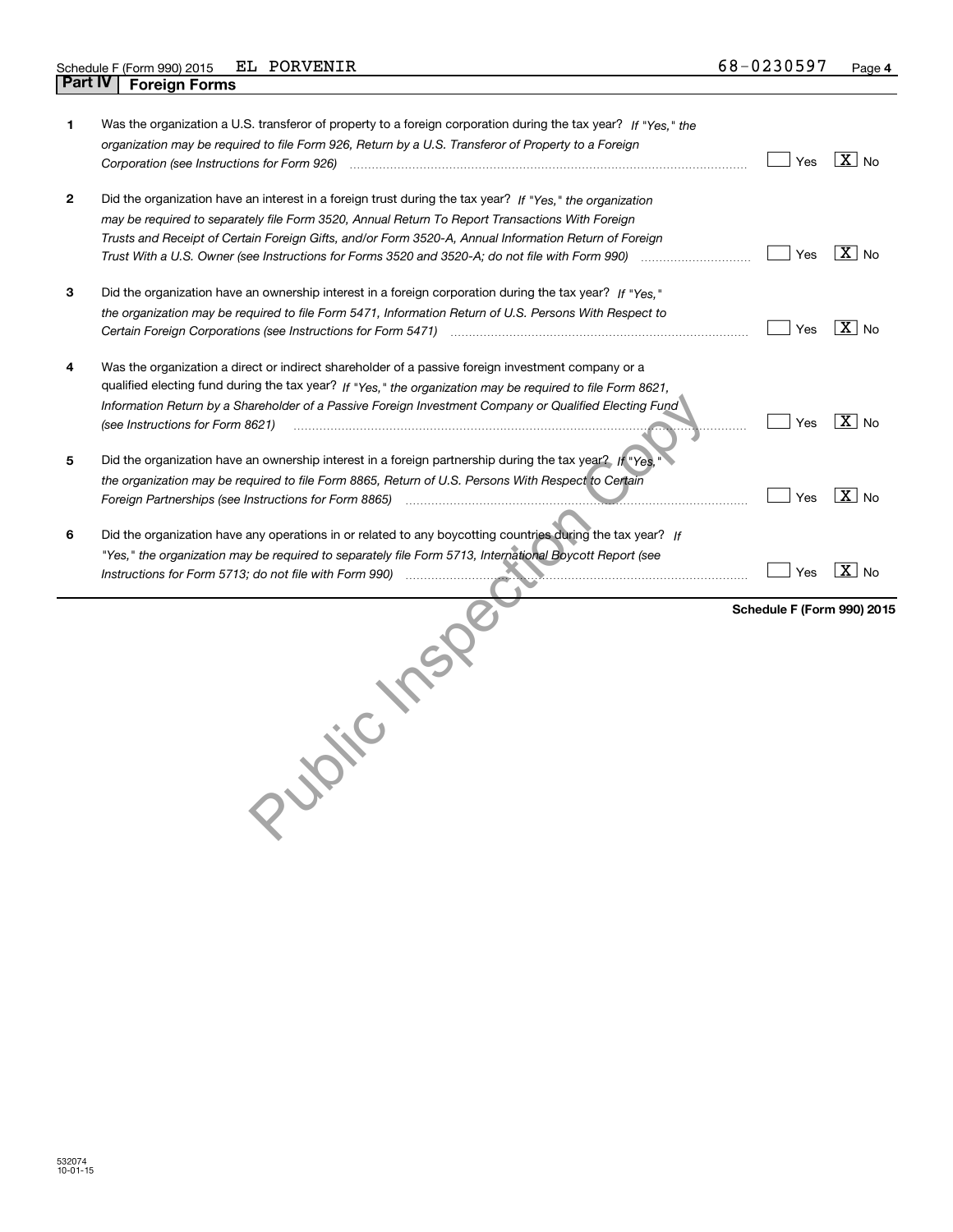| EL PORVENIR<br>Schedule F (Form 990) 2015                                                                                             | 68-0230597 | Page 5 |
|---------------------------------------------------------------------------------------------------------------------------------------|------------|--------|
| <b>Part V</b><br><b>Supplemental Information</b>                                                                                      |            |        |
| Provide the information required by Part I, line 2 (monitoring of funds); Part I, line 3, column (f) (accounting method; amounts of   |            |        |
| investments vs. expenditures per region); Part II, line 1 (accounting method); Part III (accounting method); and Part III, column (c) |            |        |
| (estimated number of recipients), as applicable. Also complete this part to provide any additional information.                       |            |        |
|                                                                                                                                       |            |        |
| PART III, COLUMN (G):                                                                                                                 |            |        |
|                                                                                                                                       |            |        |
| REGION: CENTRAL AMERICA, CARRIBEAN                                                                                                    |            |        |
|                                                                                                                                       |            |        |
| DESCRIPTION OF NON-CASH ASSISTANCE: EL PORVENIR HELPED OVER 25,474<br>(G)                                                             |            |        |
|                                                                                                                                       |            |        |
| VILLAGERS BUILD 32 WATER PROJECTS, 3 SCHOOL HAND-WASHING STATIONS, 451                                                                |            |        |
| LATRINES AND 161 FUEL EFFICIENT STOVES.                                                                                               |            |        |
|                                                                                                                                       |            |        |
|                                                                                                                                       |            |        |
|                                                                                                                                       |            |        |
| REGION: CENTRAL AMERICA, CARRIBEAN                                                                                                    |            |        |
|                                                                                                                                       |            |        |
| DESCRIPTION OF NON-CASH ASSISTANCE: EL PORVENIR CONDUCTED 2,199<br>(G)                                                                |            |        |
|                                                                                                                                       |            |        |
| COMMUNITY TRAINING SESSIONS TO EDUCATE THE VILLAGERS ABOUT THE CONNECTION                                                             |            |        |
|                                                                                                                                       |            |        |
| BETWEEN HYGIENE, WATER, SANITATION AND DISEASE.                                                                                       |            |        |
|                                                                                                                                       |            |        |
|                                                                                                                                       |            |        |
|                                                                                                                                       |            |        |
|                                                                                                                                       |            |        |
|                                                                                                                                       |            |        |
|                                                                                                                                       |            |        |
|                                                                                                                                       |            |        |
|                                                                                                                                       |            |        |
|                                                                                                                                       |            |        |
|                                                                                                                                       |            |        |
|                                                                                                                                       |            |        |
|                                                                                                                                       |            |        |
|                                                                                                                                       |            |        |
|                                                                                                                                       |            |        |
|                                                                                                                                       |            |        |
|                                                                                                                                       |            |        |
|                                                                                                                                       |            |        |
|                                                                                                                                       |            |        |
|                                                                                                                                       |            |        |
|                                                                                                                                       |            |        |
|                                                                                                                                       |            |        |
|                                                                                                                                       |            |        |
|                                                                                                                                       |            |        |
|                                                                                                                                       |            |        |
|                                                                                                                                       |            |        |
|                                                                                                                                       |            |        |
|                                                                                                                                       |            |        |
|                                                                                                                                       |            |        |
|                                                                                                                                       |            |        |
|                                                                                                                                       |            |        |
|                                                                                                                                       |            |        |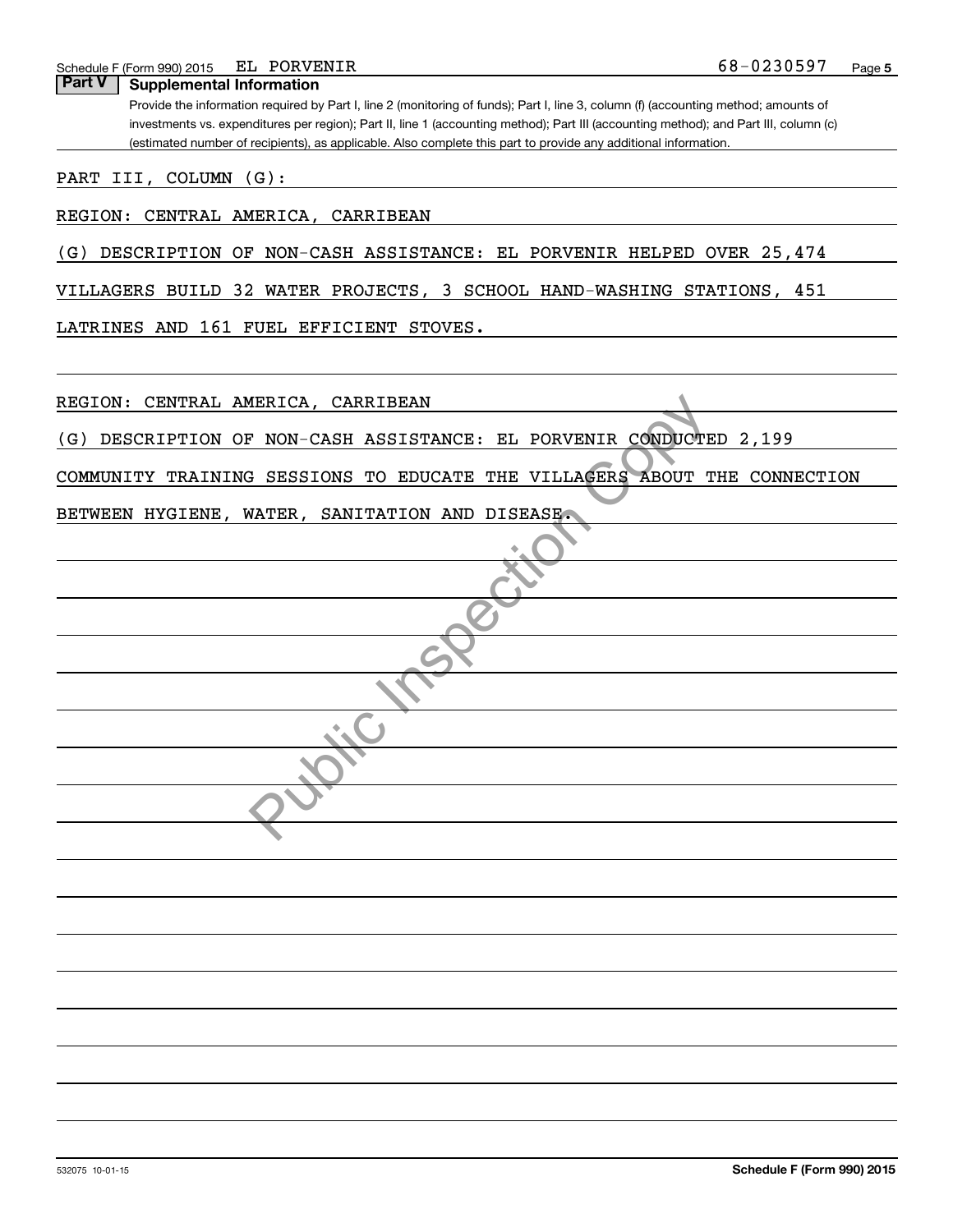**(Form 990 or 990-EZ)**

Department of the Treasury Internal Revenue Service Name of the organization

# **SCHEDULE O Supplemental Information to Form 990 or 990-EZ**

**Information about Schedule O (Form 990 or 990-EZ) and its instructions is at**  $www.irs.gov/form990.$ **Complete to provide information for responses to specific questions on Form 990 or 990-EZ or to provide any additional information. | Attach to Form 990 or 990-EZ.**



EL PORVENIR 68-0230597

### FORM 990, PART I, LINE 1, DESCRIPTION OF ORGANIZATION MISSION:

WATERSHED MANAGEMENT PROJECTS.

FORM 990, PART VI, SECTION B, LINE 11:

THE PREPARED FORM 990 IS REVIEWED BY THE FINANCE COMMITTEE AND THE

EXECUTIVE DIRECTOR BEFORE THE RETURN IS FILED WITH THE IRS.

FORM 990, PART VI, SECTION B, LINE 15A:

A COMPENSATION SURVEY PROVIDED BY AN INDEPENDENT SOURCE IS USED BY THE

MEMBERS OF THE GOVERNING BODY TO DETERMINE THE COMPENSATION OF THE

EXECUTIVE DIRECTOR. THE PROCESS WAS LAST UNDERTAKEN IN 2011 FOR THE

POSITIONS OF EXECUTIVE DIRECTOR, ASSISTANT DIRECTOR, ACCOUNTANT, ASSISTANT ACCOUNTANT AND DRIVER.

FORM 990, PART VI, SECTION C, LINE 19: THE ORGANIZATION MAKES ITS GOVERNING DOCUMENTS, CONFLICT OF INTEREST POLICY AND FINANCIAL STATEMENTS AVAILABLE TO THE PUBLIC UPON REQUEST. SECTION B, LINE 15A:<br>
ERNING BODY TO DETERMINE THE COMPENSATION<br>
ERNING BODY TO DETERMINE THE COMPENSATION<br>
TIVE DIRECTOR, ASSISTANT DIRECTOR, ACCOUNT<br>
ITIVE DIRECTOR, ASSISTANT DIRECTOR, ACCOUNT<br>
ITIVE DIRECTOR, ASSISTANT

FORM 990, PART XI, LINE 9, CHANGES IN NET ASSETS:

LOSS ON SALE OF ASSETS

GAIN ON FOREIGN EXCHANGE 22, 2008 CAIN 001 FOREIGN EXCHANGE

TOTAL TO FORM 990, PART XI, LINE 9 22,638.

PAGE 1 OF THE 990, PART 1 LINE 5

EL PORVENIR HAD 5 US CITIZENS THAT RECEIVED W-2S THE REST OF EL

PORVENIR'S EMPLOYEES ARE NICARAGUAN CITIZENS.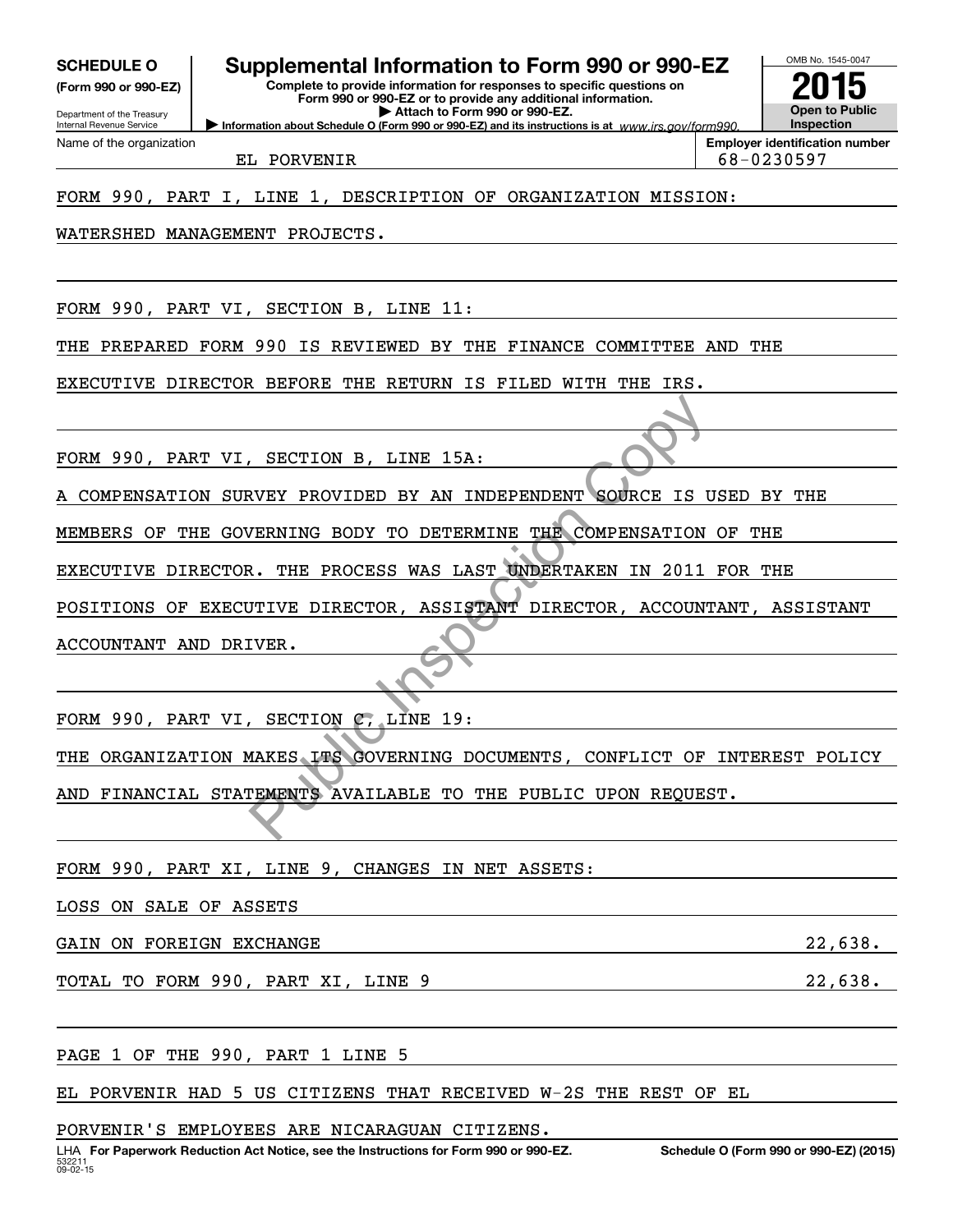| Schedule O (Form 990 or 990-EZ) (2015) |             | Page 2                                           |
|----------------------------------------|-------------|--------------------------------------------------|
| Name of the organization               | EL PORVENIR | Employer identification number<br>$68 - 0230597$ |
|                                        |             |                                                  |
|                                        |             |                                                  |
|                                        |             |                                                  |
|                                        |             |                                                  |
|                                        |             |                                                  |
|                                        |             |                                                  |
|                                        |             |                                                  |
|                                        |             |                                                  |
|                                        |             |                                                  |
|                                        |             |                                                  |
|                                        |             |                                                  |
|                                        |             |                                                  |
|                                        |             |                                                  |
|                                        |             |                                                  |
|                                        |             |                                                  |
|                                        |             |                                                  |
|                                        |             |                                                  |
|                                        |             |                                                  |
|                                        |             |                                                  |
|                                        |             |                                                  |
|                                        |             |                                                  |
|                                        |             |                                                  |
|                                        |             |                                                  |
|                                        |             |                                                  |
|                                        |             |                                                  |
|                                        | ٠           |                                                  |
|                                        |             |                                                  |
|                                        |             |                                                  |
|                                        |             |                                                  |
|                                        |             |                                                  |
|                                        |             |                                                  |
|                                        |             |                                                  |
|                                        |             |                                                  |
|                                        |             |                                                  |
|                                        |             |                                                  |
|                                        |             |                                                  |
|                                        |             |                                                  |
|                                        |             |                                                  |
|                                        |             |                                                  |
|                                        |             |                                                  |
|                                        |             |                                                  |
|                                        |             |                                                  |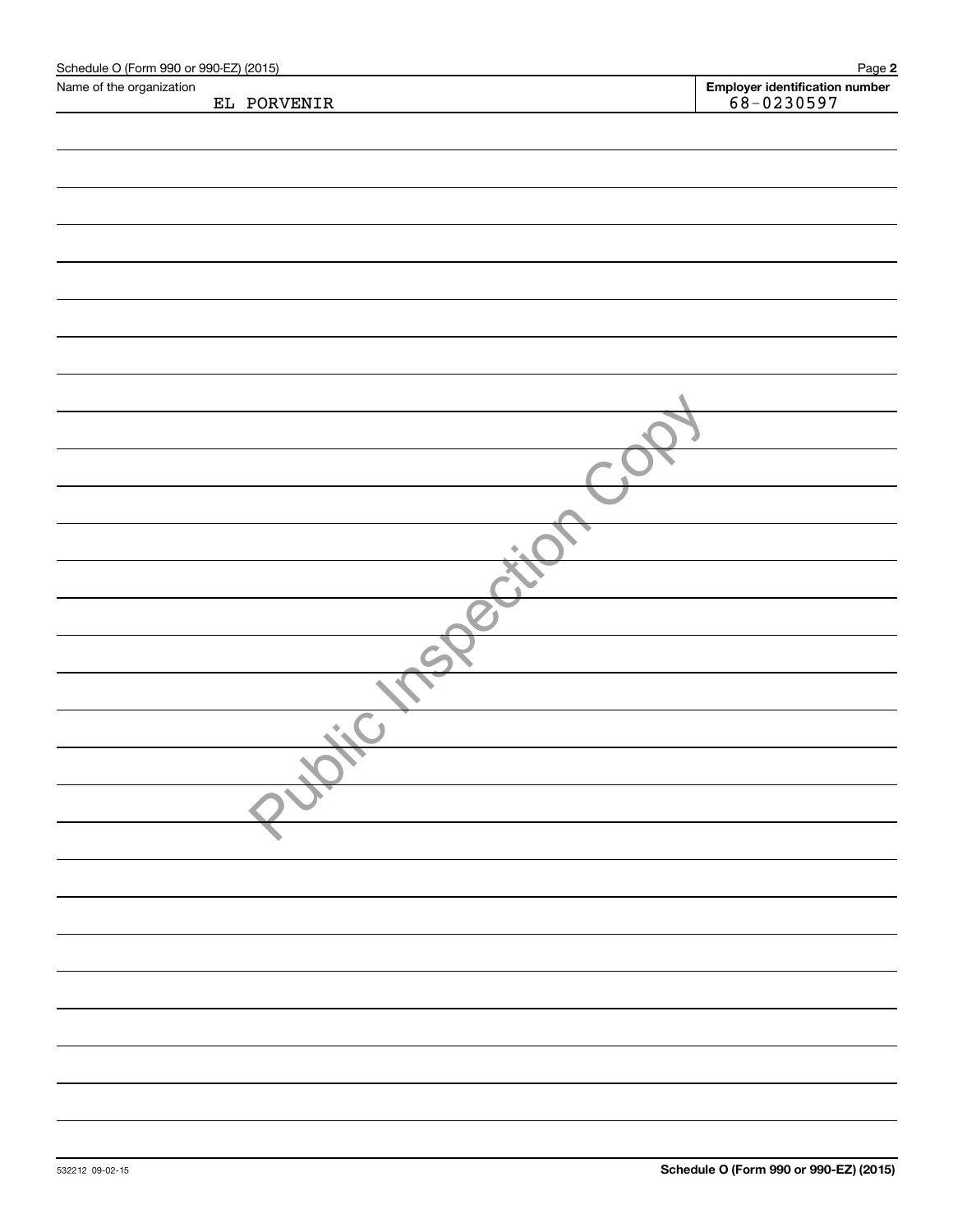| Form 8868                                                                                                               | (Rev. January 2014)                                                                                                           |                                                                                                                                                                                                                                                                                                                                                                                                                                                                                                                                                                                                                                                                                                                                                                                                                                                                                                                                                                                                                                                                                                                                                                                                                                                                                                                                                                                                                                                                     |                 | Application for Extension of Time To File an<br><b>Exempt Organization Return</b>                                            |              | OMB No. 1545-1709                                                                                                         |                         |  |
|-------------------------------------------------------------------------------------------------------------------------|-------------------------------------------------------------------------------------------------------------------------------|---------------------------------------------------------------------------------------------------------------------------------------------------------------------------------------------------------------------------------------------------------------------------------------------------------------------------------------------------------------------------------------------------------------------------------------------------------------------------------------------------------------------------------------------------------------------------------------------------------------------------------------------------------------------------------------------------------------------------------------------------------------------------------------------------------------------------------------------------------------------------------------------------------------------------------------------------------------------------------------------------------------------------------------------------------------------------------------------------------------------------------------------------------------------------------------------------------------------------------------------------------------------------------------------------------------------------------------------------------------------------------------------------------------------------------------------------------------------|-----------------|------------------------------------------------------------------------------------------------------------------------------|--------------|---------------------------------------------------------------------------------------------------------------------------|-------------------------|--|
|                                                                                                                         | Department of the Treasury<br>Internal Revenue Service                                                                        |                                                                                                                                                                                                                                                                                                                                                                                                                                                                                                                                                                                                                                                                                                                                                                                                                                                                                                                                                                                                                                                                                                                                                                                                                                                                                                                                                                                                                                                                     |                 | File a separate application for each return.<br>Information about Form 8868 and its instructions is at www.irs.gov/form8868. |              |                                                                                                                           |                         |  |
| Part I<br>Part I only<br>Type or<br>print<br>File by the<br>due date for<br>filing your<br>return. See<br>instructions. | Do not complete Part II unless<br>to file income tax returns.<br>EL PORVENIR                                                  | • If you are filing for an Additional (Not Automatic) 3-Month Extension, complete only Part II (on page 2 of this form).<br>Electronic filing (e-file). You can electronically file Form 8868 if you need a 3-month automatic extension of time to file (6 months for a corporation<br>required to file Form 990-T), or an additional (not automatic) 3-month extension of time. You can electronically file Form 8868 to request an extension<br>of time to file any of the forms listed in Part I or Part II with the exception of Form 8870, Information Return for Transfers Associated With Certain<br>Personal Benefit Contracts, which must be sent to the IRS in paper format (see instructions). For more details on the electronic filing of this form,<br>visit www.jrs.gov/efile and click on e-file for Charities & Nonprofits.<br>Automatic 3-Month Extension of Time. Only submit original (no copies needed).<br>A corporation required to file Form 990-T and requesting an automatic 6-month extension - check this box and complete<br>All other corporations (including 1120-C filers), partnerships, REMICs, and trusts must use Form 7004 to request an extension of time<br>Name of exempt organization or other filer, see instructions.<br>Number, street, and room or suite no. If a P.O. box, see instructions.<br>80 GARDEN CENTER, NO. 135<br>City, town or post office, state, and ZIP code. For a foreign address, see instructions. |                 | you have already been granted an automatic 3-month extension on a previously filed Form 8868.                                |              | Enter filer's identifying number<br>Employer identification number (EIN) or<br>68-0230597<br>Social security number (SSN) | $\overline{\mathbf{X}}$ |  |
|                                                                                                                         | BROOMFIELD, CO                                                                                                                | 80020<br>Enter the Return code for the return that this application is for (file a separate application for each return)                                                                                                                                                                                                                                                                                                                                                                                                                                                                                                                                                                                                                                                                                                                                                                                                                                                                                                                                                                                                                                                                                                                                                                                                                                                                                                                                            |                 |                                                                                                                              |              |                                                                                                                           | 1<br>$\mathbf 0$        |  |
| <b>Application</b>                                                                                                      |                                                                                                                               |                                                                                                                                                                                                                                                                                                                                                                                                                                                                                                                                                                                                                                                                                                                                                                                                                                                                                                                                                                                                                                                                                                                                                                                                                                                                                                                                                                                                                                                                     | Return          | <b>Application</b>                                                                                                           |              |                                                                                                                           | Return                  |  |
| Is For                                                                                                                  | Form 990 or Form 990-EZ                                                                                                       |                                                                                                                                                                                                                                                                                                                                                                                                                                                                                                                                                                                                                                                                                                                                                                                                                                                                                                                                                                                                                                                                                                                                                                                                                                                                                                                                                                                                                                                                     | Code<br>01-     | <b>Is For</b><br>Form 990-T (corporation)                                                                                    |              |                                                                                                                           | Code<br>07              |  |
| Form 990-BL                                                                                                             |                                                                                                                               |                                                                                                                                                                                                                                                                                                                                                                                                                                                                                                                                                                                                                                                                                                                                                                                                                                                                                                                                                                                                                                                                                                                                                                                                                                                                                                                                                                                                                                                                     | 02 <sub>2</sub> | Form 1041-A                                                                                                                  |              |                                                                                                                           | 08                      |  |
|                                                                                                                         | Form 4720 (individual)                                                                                                        |                                                                                                                                                                                                                                                                                                                                                                                                                                                                                                                                                                                                                                                                                                                                                                                                                                                                                                                                                                                                                                                                                                                                                                                                                                                                                                                                                                                                                                                                     | 03              |                                                                                                                              | 09           |                                                                                                                           |                         |  |
| Form 990-PF                                                                                                             |                                                                                                                               |                                                                                                                                                                                                                                                                                                                                                                                                                                                                                                                                                                                                                                                                                                                                                                                                                                                                                                                                                                                                                                                                                                                                                                                                                                                                                                                                                                                                                                                                     | 04              | Form 5227                                                                                                                    |              |                                                                                                                           |                         |  |
|                                                                                                                         | Form 990-T (sec. 401(a) or 408(a) trust)                                                                                      |                                                                                                                                                                                                                                                                                                                                                                                                                                                                                                                                                                                                                                                                                                                                                                                                                                                                                                                                                                                                                                                                                                                                                                                                                                                                                                                                                                                                                                                                     | 05              | Form 6069                                                                                                                    |              |                                                                                                                           | 11                      |  |
|                                                                                                                         | Form 990-T (trust other than above)<br>Telephone No. $\triangleright$ 303-861-1499                                            | ROB BELL<br>The books are in the care of $\triangleright$ 80 GARDEN CENTER #135 - BROOMFIELD, CO 80020<br>If this is for a Group Return, enter the organization's four digit Group Exemption Number (GEN) __________. If this is for the whole group, check this                                                                                                                                                                                                                                                                                                                                                                                                                                                                                                                                                                                                                                                                                                                                                                                                                                                                                                                                                                                                                                                                                                                                                                                                    | 06              | Form 8870<br>Fax No.                                                                                                         |              |                                                                                                                           | 12                      |  |
| $box \blacktriangleright$<br>1                                                                                          | is for the organization's return for:<br>$\blacktriangleright$ $\boxed{\text{X}}$ calendar year 2015 or<br>tax year beginning | . If it is for part of the group, check this box $\blacktriangleright$ $\Box$ and attach a list with the names and EINs of all members the extension is for.<br>I request an automatic 3-month (6 months for a corporation required to file Form 990-T) extension of time until<br>$\texttt{AUGUST}\_15$ , $\texttt{2016}\_\_$ , to file the exempt organization return for the organization named above. The extension<br><b>Example 2016</b> and ending and ending                                                                                                                                                                                                                                                                                                                                                                                                                                                                                                                                                                                                                                                                                                                                                                                                                                                                                                                                                                                                |                 |                                                                                                                              |              |                                                                                                                           |                         |  |
| 2                                                                                                                       | Change in accounting period                                                                                                   | If the tax year entered in line 1 is for less than 12 months, check reason:                                                                                                                                                                                                                                                                                                                                                                                                                                                                                                                                                                                                                                                                                                                                                                                                                                                                                                                                                                                                                                                                                                                                                                                                                                                                                                                                                                                         |                 | Initial return                                                                                                               | Final return |                                                                                                                           |                         |  |
| За                                                                                                                      | nonrefundable credits. See instructions.                                                                                      | If this application is for Forms 990-BL, 990-PF, 990-T, 4720, or 6069, enter the tentative tax, less any                                                                                                                                                                                                                                                                                                                                                                                                                                                                                                                                                                                                                                                                                                                                                                                                                                                                                                                                                                                                                                                                                                                                                                                                                                                                                                                                                            |                 |                                                                                                                              | За           | \$                                                                                                                        | $0$ .                   |  |
| b                                                                                                                       |                                                                                                                               | If this application is for Forms 990-PF, 990-T, 4720, or 6069, enter any refundable credits and                                                                                                                                                                                                                                                                                                                                                                                                                                                                                                                                                                                                                                                                                                                                                                                                                                                                                                                                                                                                                                                                                                                                                                                                                                                                                                                                                                     |                 |                                                                                                                              |              |                                                                                                                           |                         |  |
|                                                                                                                         |                                                                                                                               | estimated tax payments made. Include any prior year overpayment allowed as a credit.                                                                                                                                                                                                                                                                                                                                                                                                                                                                                                                                                                                                                                                                                                                                                                                                                                                                                                                                                                                                                                                                                                                                                                                                                                                                                                                                                                                |                 |                                                                                                                              | 3b           | \$                                                                                                                        | $0$ .                   |  |
| c                                                                                                                       |                                                                                                                               | Balance due. Subtract line 3b from line 3a. Include your payment with this form, if required,<br>by using EFTPS (Electronic Federal Tax Payment System). See instructions.                                                                                                                                                                                                                                                                                                                                                                                                                                                                                                                                                                                                                                                                                                                                                                                                                                                                                                                                                                                                                                                                                                                                                                                                                                                                                          |                 |                                                                                                                              | Зс           | \$                                                                                                                        | 0.                      |  |
| instructions.                                                                                                           |                                                                                                                               | Caution. If you are going to make an electronic funds withdrawal (direct debit) with this Form 8868, see Form 8453-EO and Form 8879-EO for payment                                                                                                                                                                                                                                                                                                                                                                                                                                                                                                                                                                                                                                                                                                                                                                                                                                                                                                                                                                                                                                                                                                                                                                                                                                                                                                                  |                 |                                                                                                                              |              |                                                                                                                           |                         |  |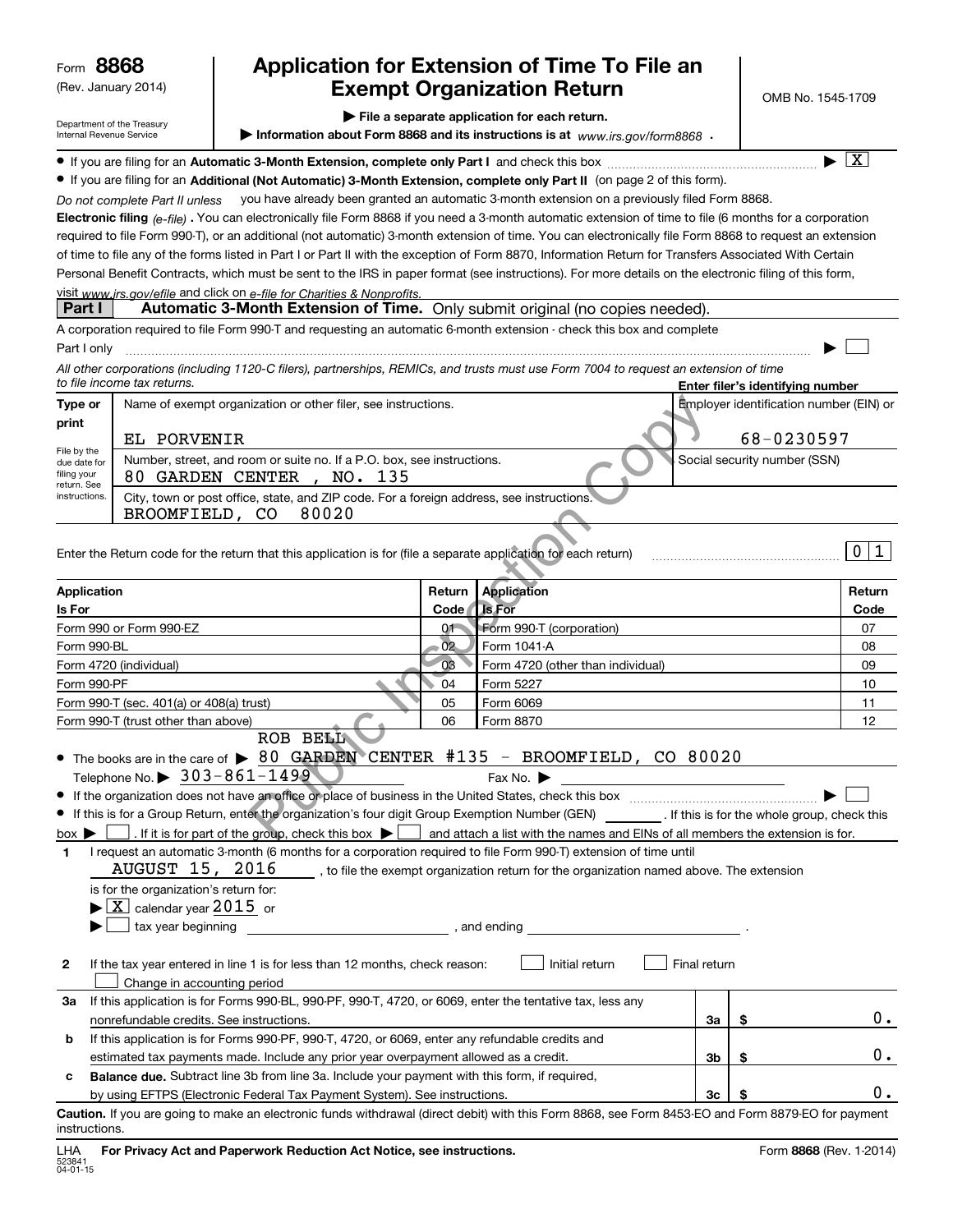### TAXABLE YEAR FORM **California Exempt Organization 2015Annual Information Return <sup>199</sup>**

|        |                                                         | Calendar Year 2015 or fiscal year beginning (mm/dd/yyyy)                                       |                                                                                                                                                                                                                                       |                                                                | , and ending (mm/dd/yyyy)                                              |                                                                                                                                                                                                                                      |                               |                         |                               |
|--------|---------------------------------------------------------|------------------------------------------------------------------------------------------------|---------------------------------------------------------------------------------------------------------------------------------------------------------------------------------------------------------------------------------------|----------------------------------------------------------------|------------------------------------------------------------------------|--------------------------------------------------------------------------------------------------------------------------------------------------------------------------------------------------------------------------------------|-------------------------------|-------------------------|-------------------------------|
|        |                                                         | Corporation/Organization name                                                                  |                                                                                                                                                                                                                                       |                                                                |                                                                        |                                                                                                                                                                                                                                      | California corporation number |                         |                               |
|        |                                                         |                                                                                                |                                                                                                                                                                                                                                       |                                                                |                                                                        |                                                                                                                                                                                                                                      |                               |                         |                               |
|        |                                                         | EL PORVENIR                                                                                    |                                                                                                                                                                                                                                       |                                                                |                                                                        | <b>FEIN</b>                                                                                                                                                                                                                          | 1672930                       |                         |                               |
|        |                                                         | Additional information. See instructions.                                                      |                                                                                                                                                                                                                                       |                                                                |                                                                        |                                                                                                                                                                                                                                      | 68-0230597                    |                         |                               |
|        |                                                         | Street address (suite or room)                                                                 |                                                                                                                                                                                                                                       |                                                                |                                                                        |                                                                                                                                                                                                                                      | PMB no.                       |                         |                               |
|        |                                                         | GARDEN CENTER, NO. 135                                                                         |                                                                                                                                                                                                                                       |                                                                |                                                                        |                                                                                                                                                                                                                                      |                               |                         |                               |
| 80     | City                                                    |                                                                                                |                                                                                                                                                                                                                                       |                                                                |                                                                        | <b>State</b>                                                                                                                                                                                                                         | ZIP code                      |                         |                               |
|        | <b>BROOMFIELD</b>                                       |                                                                                                |                                                                                                                                                                                                                                       |                                                                |                                                                        | CO                                                                                                                                                                                                                                   | 80020                         |                         |                               |
|        | Foreign country name                                    |                                                                                                | Foreign province/state/county                                                                                                                                                                                                         |                                                                |                                                                        |                                                                                                                                                                                                                                      | Foreign postal code           |                         |                               |
|        |                                                         |                                                                                                |                                                                                                                                                                                                                                       |                                                                |                                                                        |                                                                                                                                                                                                                                      |                               |                         |                               |
|        | <b>First Return</b>                                     |                                                                                                | Yes $\boxed{\mathbf{X}}$ No $\boxed{\mathbf{J}}$ If exempt under R&TC Section 23701d, has the organization                                                                                                                            |                                                                |                                                                        |                                                                                                                                                                                                                                      |                               |                         |                               |
| A<br>В |                                                         |                                                                                                | Yes $\boxed{\mathbf{X}}$ No                                                                                                                                                                                                           |                                                                | engaged in political activities? See instructions.                     |                                                                                                                                                                                                                                      |                               |                         | Yes $X \mid N_0$<br>$\bullet$ |
| C      |                                                         |                                                                                                | Yes $\boxed{\mathbf{X}}$                                                                                                                                                                                                              |                                                                | No   K Is the organization exempt under R&TC Section 23701g? $\bullet$ |                                                                                                                                                                                                                                      |                               |                         | Yes $X$ No                    |
| D      |                                                         | Final Information Return?                                                                      |                                                                                                                                                                                                                                       |                                                                | If "Yes," enter the gross receipts from nonmember sources \$           |                                                                                                                                                                                                                                      |                               |                         |                               |
|        |                                                         | Dissolved<br>Surrendered (Withdrawn)                                                           | Merged/Reorganized                                                                                                                                                                                                                    |                                                                | L If organization is exempt under R&TC Section 23701d                  |                                                                                                                                                                                                                                      |                               |                         |                               |
|        |                                                         | Enter date: (mm/dd/yyyy)                                                                       |                                                                                                                                                                                                                                       |                                                                | and meets the filing fee exception, check box. No filing               |                                                                                                                                                                                                                                      |                               |                         |                               |
| Е      |                                                         | Check accounting method: $(1)$ cash $(2)$ $\boxed{\mathbf{X}}$ Accrual                         | (3)<br>Other                                                                                                                                                                                                                          |                                                                | fee is required.                                                       | <u> Estados (California de la componenta de la componenta de la componenta de la componenta de la componenta de la componenta de la componenta de la componenta de la componenta de la componenta de la componenta de la compone</u> |                               |                         |                               |
| F      |                                                         | Federal return filed? (1) $\bullet$ $\Box$ 990T (2) $\bullet$ $\Box$<br>990-PF $(3)$ $\bullet$ | Sch H (990)                                                                                                                                                                                                                           |                                                                |                                                                        |                                                                                                                                                                                                                                      |                               |                         | Yes $\overline{X}$ No         |
|        |                                                         | $(4)$ $X$ Other 990 series                                                                     |                                                                                                                                                                                                                                       |                                                                | N Did the organization file Form 100 or Form 109 to                    |                                                                                                                                                                                                                                      |                               |                         |                               |
| G      |                                                         |                                                                                                |                                                                                                                                                                                                                                       |                                                                |                                                                        | Yes $ \overline{X} $ No                                                                                                                                                                                                              |                               |                         |                               |
| н      |                                                         | Is this organization in a group exemption                                                      | $\sqrt{X}$ No<br><b>No</b>                                                                                                                                                                                                            | <b>0</b> Is the organization under audit by the IRS or has the |                                                                        |                                                                                                                                                                                                                                      |                               |                         |                               |
|        |                                                         | If "Yes." what is the parent's name?                                                           |                                                                                                                                                                                                                                       |                                                                |                                                                        |                                                                                                                                                                                                                                      |                               | x<br>Yes<br>No          |                               |
|        |                                                         |                                                                                                |                                                                                                                                                                                                                                       |                                                                |                                                                        |                                                                                                                                                                                                                                      |                               |                         | x<br>Yes<br>No                |
|        | Did the organization have any changes to its guidelines |                                                                                                |                                                                                                                                                                                                                                       |                                                                |                                                                        |                                                                                                                                                                                                                                      |                               |                         |                               |
|        |                                                         | not reported to the FTB? See instructions  ●                                                   | $Yes \ \boxed{X}$<br>No                                                                                                                                                                                                               |                                                                | Date filed with IRS ___________________                                |                                                                                                                                                                                                                                      |                               |                         |                               |
|        | Part I                                                  | Complete Part I unless not required to file this form. See General Instructions B and C.       |                                                                                                                                                                                                                                       |                                                                |                                                                        |                                                                                                                                                                                                                                      |                               |                         |                               |
|        |                                                         | Gross sales or receipts from other sources. From Side 2, Part II, line 8<br>1.                 |                                                                                                                                                                                                                                       |                                                                |                                                                        |                                                                                                                                                                                                                                      |                               | 1                       | 320,511.00                    |
|        |                                                         | Gross dues and assessments from members and affiliates<br>2                                    |                                                                                                                                                                                                                                       |                                                                |                                                                        |                                                                                                                                                                                                                                      |                               | $\overline{\mathbf{2}}$ | 00                            |
|        |                                                         | 3                                                                                              |                                                                                                                                                                                                                                       | $STMT$ 1.                                                      |                                                                        |                                                                                                                                                                                                                                      | 3                             | 850,042.00              |                               |
|        | Receipts<br>and                                         | 4                                                                                              | Gross contributions, gifts, grants, and similar amounts received<br>Total gross receipts for filing requirement test. Add line 1 through line 3.<br>This line must be completed. If the result is less than \$50,000, see General Ins |                                                                |                                                                        |                                                                                                                                                                                                                                      |                               | 4                       | $1, 170, 553.$ 00             |
|        | Revenues                                                | Cost of goods sold immunications and contain an account of goods sold<br>5                     |                                                                                                                                                                                                                                       |                                                                | 5                                                                      |                                                                                                                                                                                                                                      | 00                            |                         |                               |
|        |                                                         | 6                                                                                              |                                                                                                                                                                                                                                       |                                                                | $\overline{6}$                                                         | $\overline{2,427}$ .                                                                                                                                                                                                                 | 00                            |                         |                               |
|        |                                                         | Total costs. Add line 5 and line 6<br>7                                                        | <u> Administration (1990), component and the component of the component of the component of the component of the component of the component of the component of the component of the component of the component of the component</u>  |                                                                |                                                                        |                                                                                                                                                                                                                                      |                               | $\overline{7}$          | 2,427.00                      |
|        |                                                         | 8                                                                                              |                                                                                                                                                                                                                                       |                                                                |                                                                        |                                                                                                                                                                                                                                      |                               | 8                       | 1,168,126.00                  |
|        | Expenses                                                | Total expenses and disbursements. From Side 2, Part II, line 18<br>9                           |                                                                                                                                                                                                                                       |                                                                |                                                                        |                                                                                                                                                                                                                                      | $\bullet$                     | 9                       | $1,230,706.$ 00               |
|        |                                                         | Excess of receipts over expenses and disbursements. Subtract line 9 from line 8<br>10          |                                                                                                                                                                                                                                       |                                                                |                                                                        |                                                                                                                                                                                                                                      |                               | 10                      | $-62,580.$ 00                 |
|        |                                                         | 11<br>Total payments                                                                           |                                                                                                                                                                                                                                       |                                                                |                                                                        |                                                                                                                                                                                                                                      |                               | 11                      | 00                            |
|        |                                                         | Use tax. See General Instruction K<br>12                                                       |                                                                                                                                                                                                                                       |                                                                |                                                                        |                                                                                                                                                                                                                                      |                               | 12                      | 00                            |
|        |                                                         | 13                                                                                             |                                                                                                                                                                                                                                       |                                                                |                                                                        |                                                                                                                                                                                                                                      |                               | 13                      | 00                            |
|        | <b>Filing Fee</b>                                       | Use tax balance. If line 12 is more than line 11, subtract line 11 from line 12<br>14          |                                                                                                                                                                                                                                       |                                                                |                                                                        |                                                                                                                                                                                                                                      |                               | 14                      | 00                            |
|        |                                                         | 15                                                                                             |                                                                                                                                                                                                                                       |                                                                |                                                                        |                                                                                                                                                                                                                                      |                               | 15                      | 10.00                         |
|        |                                                         | Penalties and Interest. See General Instruction J<br>16                                        |                                                                                                                                                                                                                                       |                                                                |                                                                        |                                                                                                                                                                                                                                      |                               | 16                      | 00<br>10.00                   |
|        |                                                         |                                                                                                |                                                                                                                                                                                                                                       |                                                                |                                                                        |                                                                                                                                                                                                                                      |                               |                         |                               |
| Sign   |                                                         |                                                                                                |                                                                                                                                                                                                                                       |                                                                |                                                                        |                                                                                                                                                                                                                                      |                               |                         |                               |
|        | Here                                                    | Signature<br>of officer                                                                        |                                                                                                                                                                                                                                       | Title                                                          | <b>EXECUTIVE DIRE</b>                                                  | Date                                                                                                                                                                                                                                 |                               |                         | <b>Telephone</b>              |
|        |                                                         |                                                                                                |                                                                                                                                                                                                                                       |                                                                | Date                                                                   |                                                                                                                                                                                                                                      |                               |                         | $\bullet$ PTIN                |
|        |                                                         | Preparer's<br>signature                                                                        |                                                                                                                                                                                                                                       |                                                                |                                                                        | Check if                                                                                                                                                                                                                             | self-employed                 |                         | P00738170                     |
| Paid   |                                                         |                                                                                                |                                                                                                                                                                                                                                       |                                                                |                                                                        |                                                                                                                                                                                                                                      |                               |                         | $\bullet$ FEIN                |
|        | Preparer's                                              | Firm's name<br>(or yours,<br>CLAUSEN & ASSOCIATES CPAS PC                                      |                                                                                                                                                                                                                                       |                                                                |                                                                        |                                                                                                                                                                                                                                      |                               |                         | 20-1461086                    |
|        | Use Only                                                | if self-<br>MAIN ST. STE 202<br>916 S.<br>employed)                                            |                                                                                                                                                                                                                                       |                                                                |                                                                        |                                                                                                                                                                                                                                      |                               |                         | $\bullet$ Telephone           |
|        |                                                         | and address<br>LONGMONT, CO 80501                                                              |                                                                                                                                                                                                                                       |                                                                |                                                                        |                                                                                                                                                                                                                                      |                               |                         | $303 - 678 - 5392$            |
|        |                                                         | $\bullet$ $\boxed{\text{X}}$                                                                   |                                                                                                                                                                                                                                       |                                                                |                                                                        |                                                                                                                                                                                                                                      | Yes                           | <b>No</b>               |                               |
|        |                                                         |                                                                                                |                                                                                                                                                                                                                                       |                                                                |                                                                        |                                                                                                                                                                                                                                      |                               |                         |                               |

 $\mathbf I$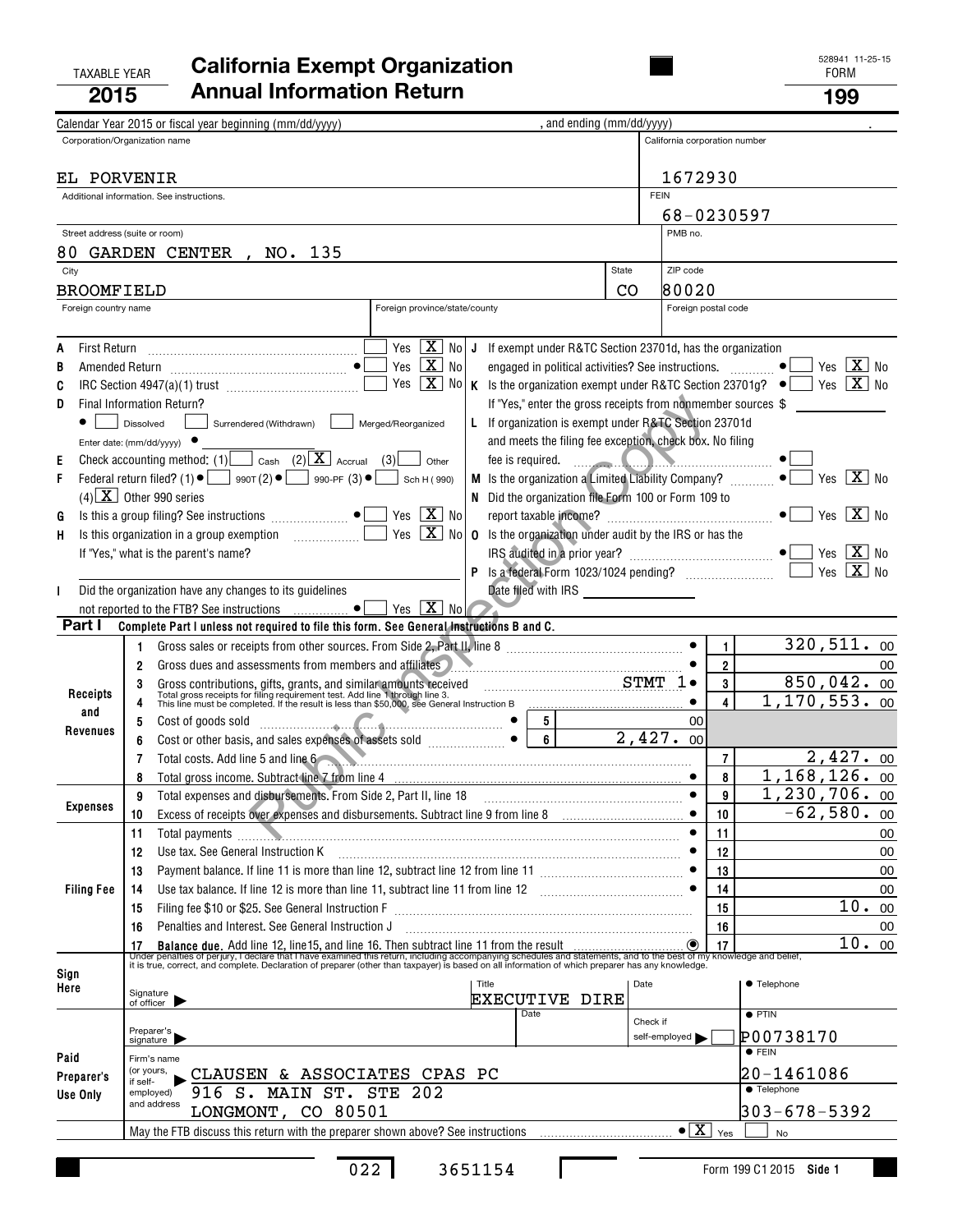### EL PORVENIR 68-0230597

**Organizations with gross receipts of more than \$50,000 and private foundations regardless of amount of gross receipts - complete Part II or furnish substitute information. Part II**

528951 11-25-15

|                                                 |                                                                                           |                 | 1 Gross sales or receipts from all business activities. See instructions [11] Gross sales or receipts from all business activities. See instructions [11] Gross sales or receipts from all business activities.                                                                                                                                          |                                                                                                        |  |                                      |                     | 1                       |                     | 00                      |
|-------------------------------------------------|-------------------------------------------------------------------------------------------|-----------------|----------------------------------------------------------------------------------------------------------------------------------------------------------------------------------------------------------------------------------------------------------------------------------------------------------------------------------------------------------|--------------------------------------------------------------------------------------------------------|--|--------------------------------------|---------------------|-------------------------|---------------------|-------------------------|
|                                                 |                                                                                           | $\overline{2}$  | $Interest \begin{array}{c} \rule{2.5cm}{0.15cm} \rule{2.5cm}{0.15cm} \rule{2.5cm}{0.15cm} \rule{2.5cm}{0.15cm} \rule{2.5cm}{0.15cm} \rule{2.5cm}{0.15cm} \rule{2.5cm}{0.15cm} \rule{2.5cm}{0.15cm} \rule{2.5cm}{0.15cm} \rule{2.5cm}{0.15cm} \rule{2.5cm}{0.15cm} \rule{2.5cm}{0.15cm} \rule{2.5cm}{0.15cm} \rule{2.5cm}{0.15cm} \rule{2.5cm}{0.15cm} \$ |                                                                                                        |  |                                      |                     | $\overline{2}$          |                     | 00                      |
|                                                 |                                                                                           | 3               |                                                                                                                                                                                                                                                                                                                                                          |                                                                                                        |  |                                      |                     | $\mathbf{3}$            |                     | 2,241.00                |
| Receipts                                        |                                                                                           | 4               |                                                                                                                                                                                                                                                                                                                                                          |                                                                                                        |  |                                      |                     | $\overline{\mathbf{4}}$ |                     | 00                      |
| from                                            |                                                                                           | 5               |                                                                                                                                                                                                                                                                                                                                                          |                                                                                                        |  |                                      |                     | 5                       |                     | 00                      |
| Other                                           |                                                                                           | 6               |                                                                                                                                                                                                                                                                                                                                                          |                                                                                                        |  |                                      |                     | 6                       |                     | 1,334.00                |
| <b>Sources</b>                                  |                                                                                           | 7               | Other income                                                                                                                                                                                                                                                                                                                                             | SEE STATEMENT 3                                                                                        |  |                                      | $\bullet$           | $\overline{7}$          |                     | 316,936.00              |
|                                                 |                                                                                           | 8               | Total gross sales or receipts from other sources. Add line 1 through line 7. Enter here and on Side 1, Part I, line 1                                                                                                                                                                                                                                    |                                                                                                        |  |                                      |                     | 8                       |                     | $\overline{320,511.00}$ |
|                                                 |                                                                                           | 9               | Contributions, gifts, grants, and similar amounts paid [11] [11] [12] [12] [12] [12] [13] [13] [13] [13] [13] [                                                                                                                                                                                                                                          |                                                                                                        |  |                                      |                     | 9                       |                     | 592,612.00              |
|                                                 |                                                                                           | 10              |                                                                                                                                                                                                                                                                                                                                                          |                                                                                                        |  |                                      |                     | 10                      |                     | 00                      |
|                                                 |                                                                                           | 11              | Compensation of officers, directors, and trustees Materian Materian SEE STATEMENT 4                                                                                                                                                                                                                                                                      |                                                                                                        |  |                                      |                     | 11                      |                     | 27,450.00               |
|                                                 |                                                                                           | 12 <sup>°</sup> |                                                                                                                                                                                                                                                                                                                                                          |                                                                                                        |  |                                      |                     | 12                      |                     | 306, 735.00             |
| <b>Expenses</b>                                 |                                                                                           | 13              | $Interest \begin{array}{c} \rule{2.5cm}{0.15cm} \rule{2.5cm}{0.15cm} \rule{2.5cm}{0.15cm} \rule{2.5cm}{0.15cm} \rule{2.5cm}{0.15cm} \rule{2.5cm}{0.15cm} \rule{2.5cm}{0.15cm} \rule{2.5cm}{0.15cm} \rule{2.5cm}{0.15cm} \rule{2.5cm}{0.15cm} \rule{2.5cm}{0.15cm} \rule{2.5cm}{0.15cm} \rule{2.5cm}{0.15cm} \rule{2.5cm}{0.15cm} \rule{2.5cm}{0.15cm} \$ |                                                                                                        |  |                                      |                     | 13                      |                     | 00                      |
| and                                             |                                                                                           | 14              |                                                                                                                                                                                                                                                                                                                                                          |                                                                                                        |  |                                      |                     | 14                      |                     | 25,564.00               |
| Disburse-                                       |                                                                                           | 15              |                                                                                                                                                                                                                                                                                                                                                          |                                                                                                        |  |                                      |                     | 15                      |                     | 52,936.00               |
| ments                                           |                                                                                           | 16              |                                                                                                                                                                                                                                                                                                                                                          |                                                                                                        |  |                                      |                     | 16                      |                     | 13,296.00               |
|                                                 |                                                                                           | 17              | Depreciation and depletion (See instructions)<br>Other Expenses and Disbursements<br>Citier Expenses and Disbursements<br>The SEE STATEMENT                                                                                                                                                                                                              |                                                                                                        |  |                                      |                     | 17                      |                     | 212, 113.00             |
|                                                 |                                                                                           |                 | 18 Total expenses and disbursements. Add line 9 through line 17. Enter here and on Side 1, Part I, line 9                                                                                                                                                                                                                                                |                                                                                                        |  |                                      |                     | 18                      |                     | 1,230,706.00            |
|                                                 | <b>Schedule L</b>                                                                         |                 | <b>Balance Sheets</b>                                                                                                                                                                                                                                                                                                                                    | Beginning of taxable year                                                                              |  |                                      |                     |                         | End of taxable year |                         |
| Assets                                          |                                                                                           |                 |                                                                                                                                                                                                                                                                                                                                                          | (a)                                                                                                    |  | (b)                                  | (c)                 |                         |                     | (d)                     |
|                                                 | 1 Cash                                                                                    |                 |                                                                                                                                                                                                                                                                                                                                                          |                                                                                                        |  | 417,377.                             |                     |                         | $\bullet$           | 419,506.                |
|                                                 |                                                                                           |                 |                                                                                                                                                                                                                                                                                                                                                          |                                                                                                        |  | 12,187.                              |                     |                         | $\bullet$           | 44,987.                 |
|                                                 |                                                                                           |                 | 3 Net notes receivable  STMT 6                                                                                                                                                                                                                                                                                                                           |                                                                                                        |  | 4,053.                               |                     |                         |                     |                         |
|                                                 |                                                                                           |                 |                                                                                                                                                                                                                                                                                                                                                          |                                                                                                        |  | 6,430.                               |                     |                         | $\bullet$           | 7,227.                  |
|                                                 |                                                                                           |                 | 5 Federal and state government obligations                                                                                                                                                                                                                                                                                                               |                                                                                                        |  |                                      |                     |                         |                     |                         |
|                                                 |                                                                                           |                 | Investments in other bonds                                                                                                                                                                                                                                                                                                                               |                                                                                                        |  |                                      |                     |                         |                     |                         |
|                                                 |                                                                                           |                 |                                                                                                                                                                                                                                                                                                                                                          |                                                                                                        |  |                                      |                     |                         |                     |                         |
|                                                 | Mortgage loans                                                                            |                 |                                                                                                                                                                                                                                                                                                                                                          |                                                                                                        |  |                                      |                     |                         |                     |                         |
| 9                                               | Other investments                                                                         |                 |                                                                                                                                                                                                                                                                                                                                                          |                                                                                                        |  |                                      |                     |                         |                     |                         |
|                                                 |                                                                                           |                 |                                                                                                                                                                                                                                                                                                                                                          | 140,078.<br>78,218.                                                                                    |  |                                      | 144,870.<br>91,094. |                         |                     |                         |
|                                                 |                                                                                           |                 | <b>b</b> Less accumulated depreciation <i></i>                                                                                                                                                                                                                                                                                                           |                                                                                                        |  | $61,860.$ (<br>10, 204.              |                     |                         | $\bullet$           | 53,776.<br>10, 204.     |
|                                                 |                                                                                           |                 |                                                                                                                                                                                                                                                                                                                                                          |                                                                                                        |  | 212, 772.                            |                     |                         | $\bullet$           | 111,169.                |
|                                                 |                                                                                           |                 |                                                                                                                                                                                                                                                                                                                                                          |                                                                                                        |  | 724,883.                             |                     |                         |                     | 646,869.                |
|                                                 |                                                                                           |                 |                                                                                                                                                                                                                                                                                                                                                          |                                                                                                        |  |                                      |                     |                         |                     |                         |
|                                                 |                                                                                           |                 | Liabilities and net worth                                                                                                                                                                                                                                                                                                                                |                                                                                                        |  | 59,635.                              |                     |                         | $\bullet$           | 64,727.                 |
|                                                 |                                                                                           |                 | 15 Contributions, gifts, or grants payable                                                                                                                                                                                                                                                                                                               |                                                                                                        |  |                                      |                     |                         |                     |                         |
|                                                 |                                                                                           |                 | 16 Bonds and notes payable                                                                                                                                                                                                                                                                                                                               |                                                                                                        |  |                                      |                     |                         | $\bullet$           |                         |
|                                                 | 17 Mortgages payable                                                                      |                 |                                                                                                                                                                                                                                                                                                                                                          |                                                                                                        |  |                                      |                     |                         |                     |                         |
| 18                                              | Other liabilities                                                                         |                 | STMT 8                                                                                                                                                                                                                                                                                                                                                   |                                                                                                        |  | 38,594.                              |                     |                         |                     |                         |
| 19                                              |                                                                                           |                 | Capital stock or principal fund<br>.                                                                                                                                                                                                                                                                                                                     |                                                                                                        |  |                                      |                     |                         |                     |                         |
| 20                                              |                                                                                           |                 | Paid-in or capital surplus. Attach reconciliation<br>$\sim$                                                                                                                                                                                                                                                                                              |                                                                                                        |  |                                      |                     |                         |                     |                         |
|                                                 |                                                                                           |                 | 21 Retained earnings or income fund                                                                                                                                                                                                                                                                                                                      |                                                                                                        |  | 626,654.                             |                     |                         |                     | <u>582,142.</u>         |
|                                                 |                                                                                           |                 | 22 Total liabilities and net worth                                                                                                                                                                                                                                                                                                                       |                                                                                                        |  | 724,883.                             |                     |                         |                     | 646,869.                |
|                                                 | <b>Schedule M-1</b>                                                                       |                 |                                                                                                                                                                                                                                                                                                                                                          | Reconciliation of income per books with income per return                                              |  |                                      |                     |                         |                     |                         |
|                                                 |                                                                                           |                 |                                                                                                                                                                                                                                                                                                                                                          | Do not complete this schedule if the amount on Schedule L, line 13, column (d), is less than \$50,000. |  |                                      |                     |                         |                     |                         |
|                                                 |                                                                                           |                 |                                                                                                                                                                                                                                                                                                                                                          | $-44,512.$                                                                                             |  | 7 Income recorded on books this year |                     |                         |                     |                         |
|                                                 | <b>2</b> Federal income tax                                                               |                 |                                                                                                                                                                                                                                                                                                                                                          |                                                                                                        |  | not included in this return.         | STMT                | 9                       |                     | 18,068.                 |
| 3                                               | Excess of capital losses over capital gains<br>Deductions in this return not charged<br>8 |                 |                                                                                                                                                                                                                                                                                                                                                          |                                                                                                        |  |                                      |                     |                         |                     |                         |
|                                                 | Income not recorded on books this year<br>against book income this year                   |                 |                                                                                                                                                                                                                                                                                                                                                          |                                                                                                        |  |                                      |                     |                         |                     |                         |
| 5 Expenses recorded on books this year not<br>9 |                                                                                           |                 | Total. Add line 7 and line 8                                                                                                                                                                                                                                                                                                                             |                                                                                                        |  |                                      | 18,068.             |                         |                     |                         |
|                                                 | deducted in this return<br>$\bullet$<br>Net income per return.<br>10                      |                 |                                                                                                                                                                                                                                                                                                                                                          |                                                                                                        |  |                                      |                     |                         |                     |                         |
|                                                 |                                                                                           |                 |                                                                                                                                                                                                                                                                                                                                                          | $-44,512.$                                                                                             |  | Subtract line 9 from line 6          |                     |                         |                     | $-62,580.$              |

<sup>022</sup> <sup>3652154</sup>

I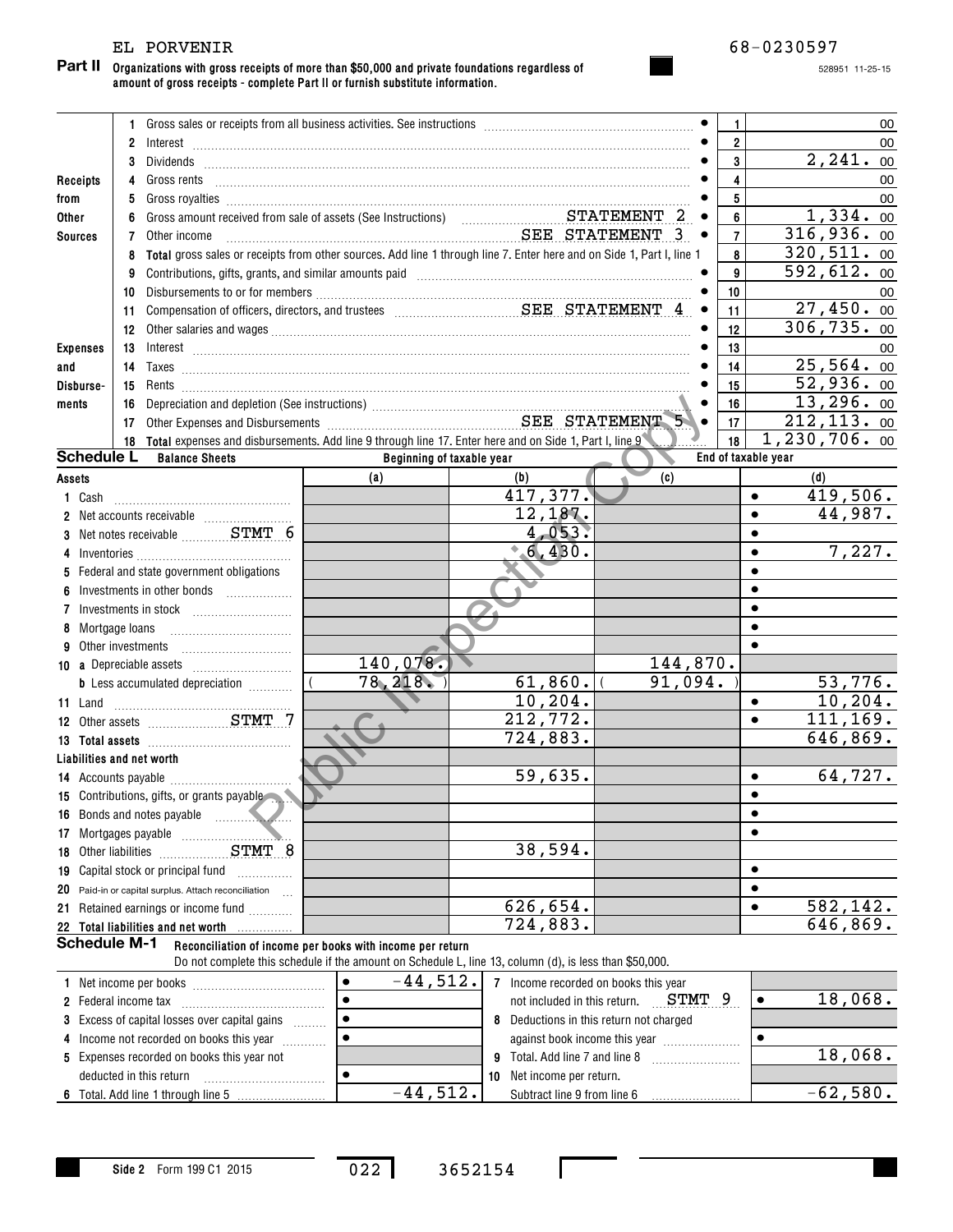| <b>FORM 199</b>                          | CASH CONTRIBUTIONS<br>INCLUDED ON PART I, LINE 3                                       |                 | STATEMENT 1   |  |
|------------------------------------------|----------------------------------------------------------------------------------------|-----------------|---------------|--|
| CONTRIBUTOR'S NAME                       | CONTRIBUTOR'S ADDRESS                                                                  | DATE OF<br>GIFT | <b>AMOUNT</b> |  |
| WHATCOM COMMUNITY<br>FOUNDATION          | 119 GRAND AVENUE SUITE A<br>BELLINGHAM, WA 98225                                       | 04/03/15        | 24,560.       |  |
|                                          | HENRY E. NILES FOUNDATION 1700 EAST PUTNAM AVENUE SUITE<br>406 OLD GREENWICH, CT 06870 | 04/30/15        | 50,000.       |  |
| FOUNDATION                               | JOHN F AND MARY A GEISSE 48 RIDGECREST DRIVE CHAGRIN<br><b>FALLS, OH 44022</b>         | 10/30/15        | 37,334.       |  |
| LAIRD NORTON FAMILY<br><b>FOUNDATION</b> | 801 SECOND AVENUE SEATTE, WA<br>98104                                                  | 11/21/15        | 67,000.       |  |
| DENVER MILE HIGH ROTARY                  | 1673 SHERMAN STREET DENVER, CO<br>80203                                                | 06/01/15        | 33,000.       |  |
| UMCOR FOUNDATION                         | 475 RIVERSIDE DRIVE NEW YORK, 08/13/15<br>NY 10115                                     |                 | 60,000.       |  |
| ANN CAMPANA JUDGE<br>FOUNDATION          | 3359 NW POPPY DRIVE CORVALLIS, 06/24/15<br>OR 80021                                    |                 | 12,000.       |  |
| EPISCOPAL RELIEF &<br>DEVELOPMENT        | 815 SECOND AVENUE NEW YORK, NY 02/06/15<br>10017                                       |                 | 50,000.       |  |
| <b>SG FOUNDATION</b>                     | PO BOX 444 BUELLTON, CA 93427 12/28/15                                                 |                 | 20,000.       |  |
| SECOND MILE WATER                        | PO BOX 1332 BOULDER, CO 80306                                                          | 11/18/15        | 25,000.       |  |
| THE ERM GROUP                            | 75 VALLEY STREAM PARKWAY<br>MALVERN, PA 19355                                          | 07/10/15        | 9,200.        |  |

~~~~~~~~~~~

}}}}}}}}}}} }}}}}}}}}}

TOTAL INCLUDED ON LINE 3

388,094.

STATEMENT(S) 1